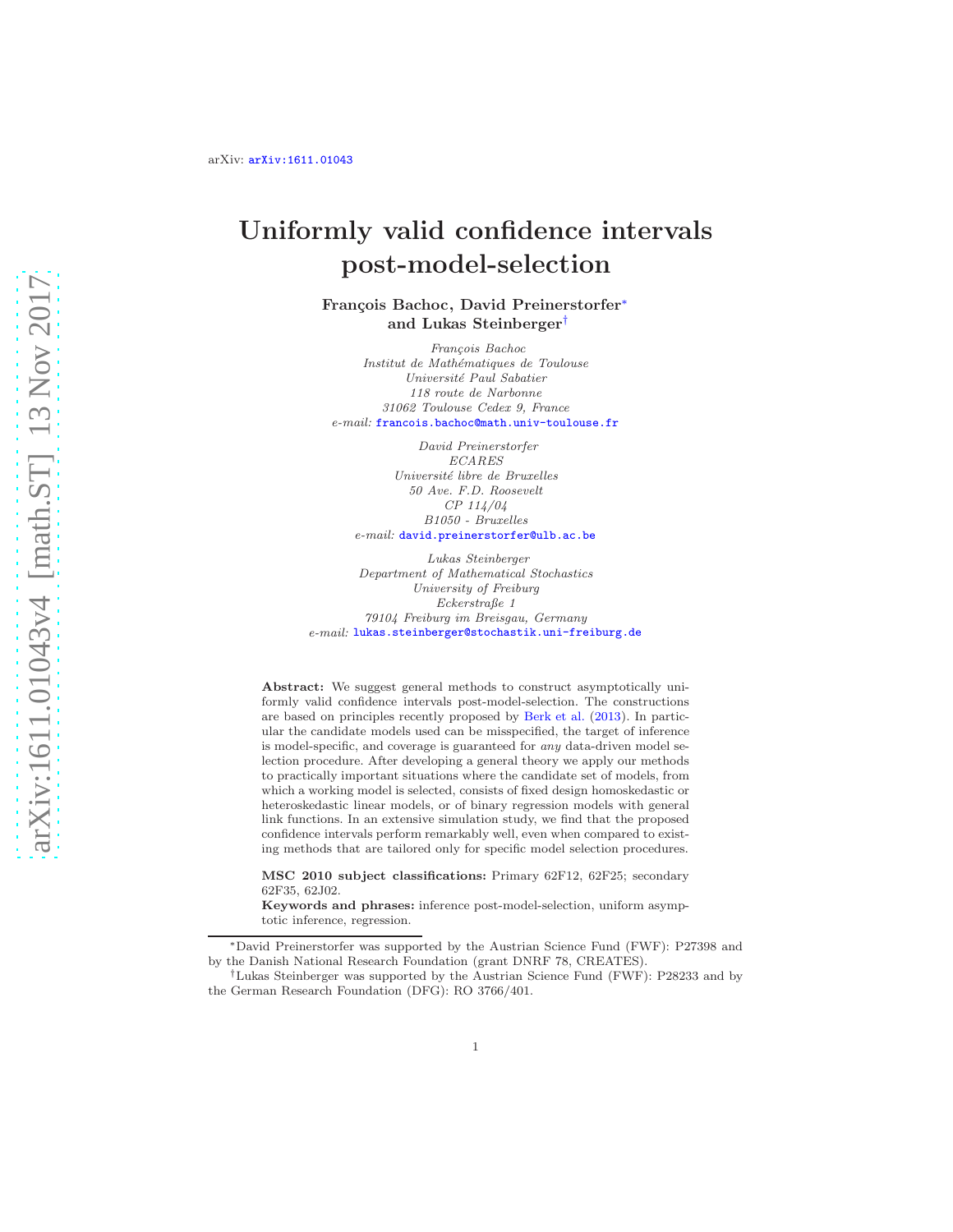#### 1. Introduction

Fitting a statistical model to data is often preceded by a model selection step, and practically always has to face the possibility that the candidate set of models from which a model is selected does not contain the true distribution. The construction of valid statistical procedures in such situations is quite challenging, even if the candidate set of models does contain the true distribution (cf. Leeb and Pötscher  $(2005, 2006, 2008)$  $(2005, 2006, 2008)$  $(2005, 2006, 2008)$  $(2005, 2006, 2008)$  $(2005, 2006, 2008)$  $(2005, 2006, 2008)$ , [Kabaila and Leeb](#page-67-1)  $(2006)$  and Pötscher [\(2009\)](#page-68-3), and the references given in that literature), and has recently attained a considerable amount of attention. In a Gaussian homoskedastic location model and fitting possibly misspecified linear candidate models to data, [Berk et al.](#page-67-0) [\(2013\)](#page-67-0) have shown how one can obtain valid confidence intervals post-modelselection for (non-standard) model-dependent targets of inference in finite sam-ples (cf. also the discussion in Leeb, Pötscher and Ewald [\(2015\)](#page-68-4), and related results obtained for prediction post-model-selection in Bachoc, Leeb and Pötscher [\(2014\)](#page-67-2)). In this setup, their approach leads to valid confidence intervals postmodel-selection regardless of the specific model selection procedure applied. This aspect is of fundamental importance, because many model selection procedures used in practice are almost impossible to formalize: researchers typically use combinations of visual inspection and numerical algorithms, and sometimes they simply select models that let them reject many hypotheses, i.e., they are hunting for significance. These often unreported and informal practices of model selection prior to conducting the actual analysis may also play a key role in the current crisis of reproducibility. Thus, to establish and popularize statistical methods that are in some sense robust to 'bad practice' is highly desirable.

The methods discussed in [Berk et al.](#page-67-0) [\(2013\)](#page-67-0) are based on the assumption that the true distribution is Gaussian and homoskedastic, and the authors consider only situations where linear models are fit to data. It is of substantial interest to generalize this approach, and to obtain generic methods for constructing confidence intervals post-model-selection that are widely applicable beyond the Gaussian homoskedastic model considered in [Berk et al.](#page-67-0) [\(2013](#page-67-0)). We develop a general asymptotic theory for the construction of uniformly valid confidence sets post-model-selection. These results are applicable whenever the estimation error can be expanded as the sum of independent centered random vectors and a remainder term that is negligible relative to the variance of the leading term. Such a representation typically follows from standard first order linearization arguments, and can therefore be obtained in many situations.

Our confidence intervals can be based on either consistent estimators of the variance of the previously mentioned sum, or, more importantly, if such estimators are not available (which is usually the case when all working models are misspecified), can be based on variance estimators that consistently overestimate their targets. We also present results that allow one to obtain such estimators in general and demonstrate their construction in specific applications, where they often coincide with well known sandwich-type estimators. This overcomes another limitation present in [Berk et al.](#page-67-0) [\(2013](#page-67-0)), namely the assumption that there exists an unbiased (and chi-square distributed) or uni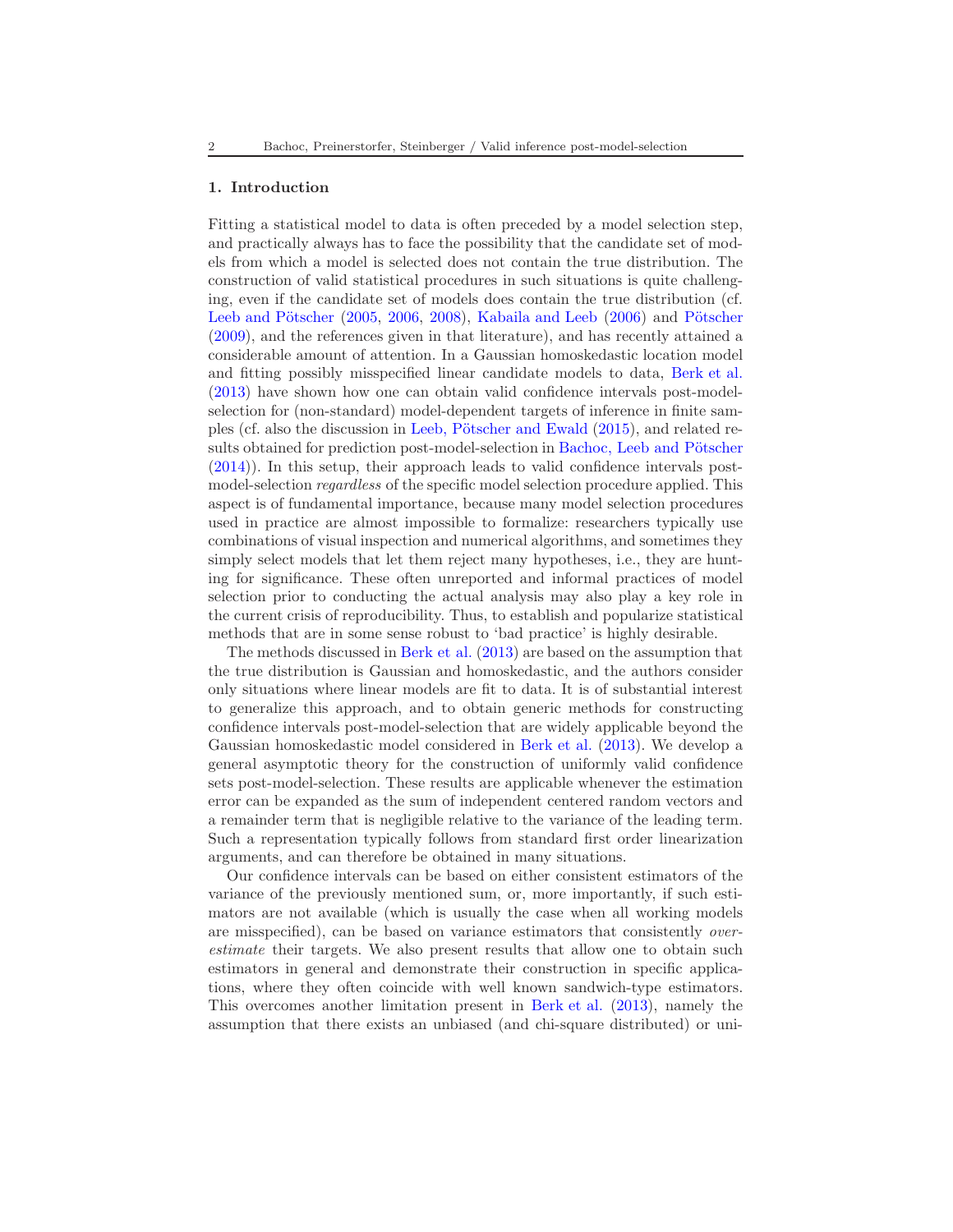formly consistent estimator of the variance of the observations (cf. the discussion in Remark 2.1 of Leeb, Pötscher and Ewald  $(2015)$  and in Appendix A of Bachoc, Leeb and Pötscher  $(2014)$ ). The usage of variance estimators that overestimate their targets, while leading to more conservative inference, renders the approach applicable to the fully misspecified setting. Moreover, the suggested conservative estimators usually have the property that their bias vanishes if the selected model is correct (cf. Remark [2.8](#page-14-0) and Subsection [3.1.2\)](#page-20-0).

Another important aspect of the results obtained is that they are valid uniformly over wide classes of potential underlying distributions, which is particularly important as this guarantees that the results provide a better description of finite sample properties than 'pointwise' asymptotic results (cf. Leeb and Pötscher [\(2003\)](#page-68-5), Leeb and Pötscher [\(2005\)](#page-68-0) and [Tibshirani et al.](#page-68-6) [\(2015](#page-68-6)) for a discussion of related issues in a model selection context).

Moreover, we apply our general theory to three important modeling situations: First, we consider the case where linear homoskedastic models are fitted to non-Gaussian homoskedastic data. This provides an extension of the results of [Berk et al.](#page-67-0) [\(2013\)](#page-67-0) to the non-Gaussian case, without requiring a consistent variance estimator. Next, we study the problem of fitting heteroskedastic linear models to non-Gaussian heteroskedastic data. This scenario necessitates a more careful choice of variance estimators and leads to an extension of the influential results of [Eicker](#page-67-3) [\(1967\)](#page-67-3) to the misspecified post-model-selection context. Our third application then considers the problem of fitting binary regression models to binary data. In this case, also the link function may be chosen in a data driven way. On a technical level, the third example is quite different from the previous ones, because here non-trivial existence and uniqueness questions concerning the targets of inference and the (quasi-)maximum likelihood estimators have to be addressed.

Our confidence intervals obtained in these specific situations are particularly convenient for practitioners, because they are structurally very similar to the confidence sets one would use in practice following the naive (and invalid (see, e.g., Leeb, Pötscher and Ewald, [2015;](#page-68-4) Bachoc, Leeb and Pötscher, [2014](#page-67-2))) approach that ignores that the model has been selected using the same data set. The main difference of our construction to the naive (and invalid) approach is the choice of a critical value: Quantiles from a standard normal or t-distribution are replaced by so-called POSI-constants (cf. [Berk et al.](#page-67-0) [\(2013](#page-67-0)) and Section 2.5 below). Thus, the procedures are conceptually simple and easy to implement. Moreover, we provide mild and easily verifiable regularity conditions on observable quantities (e.g., the design or the link functions) under minimal restrictions on the unknown data generating process.

Finally, in a series of numerical examples, we illustrate that the proposed confidence intervals are valid also in small samples while their lengths appear to be practically reasonable when compared to naive (and invalid) procedures. Furthermore, we compare our methods to those of [Tibshirani et al.](#page-68-6) [\(2015](#page-68-6)) and [Taylor and Tibshirani](#page-68-7) [\(2017](#page-68-7)), and find that our intervals are often shorter than their competitors, even when we study the exact same scenarios for which those competing methods were tailored for and even though our confidence intervals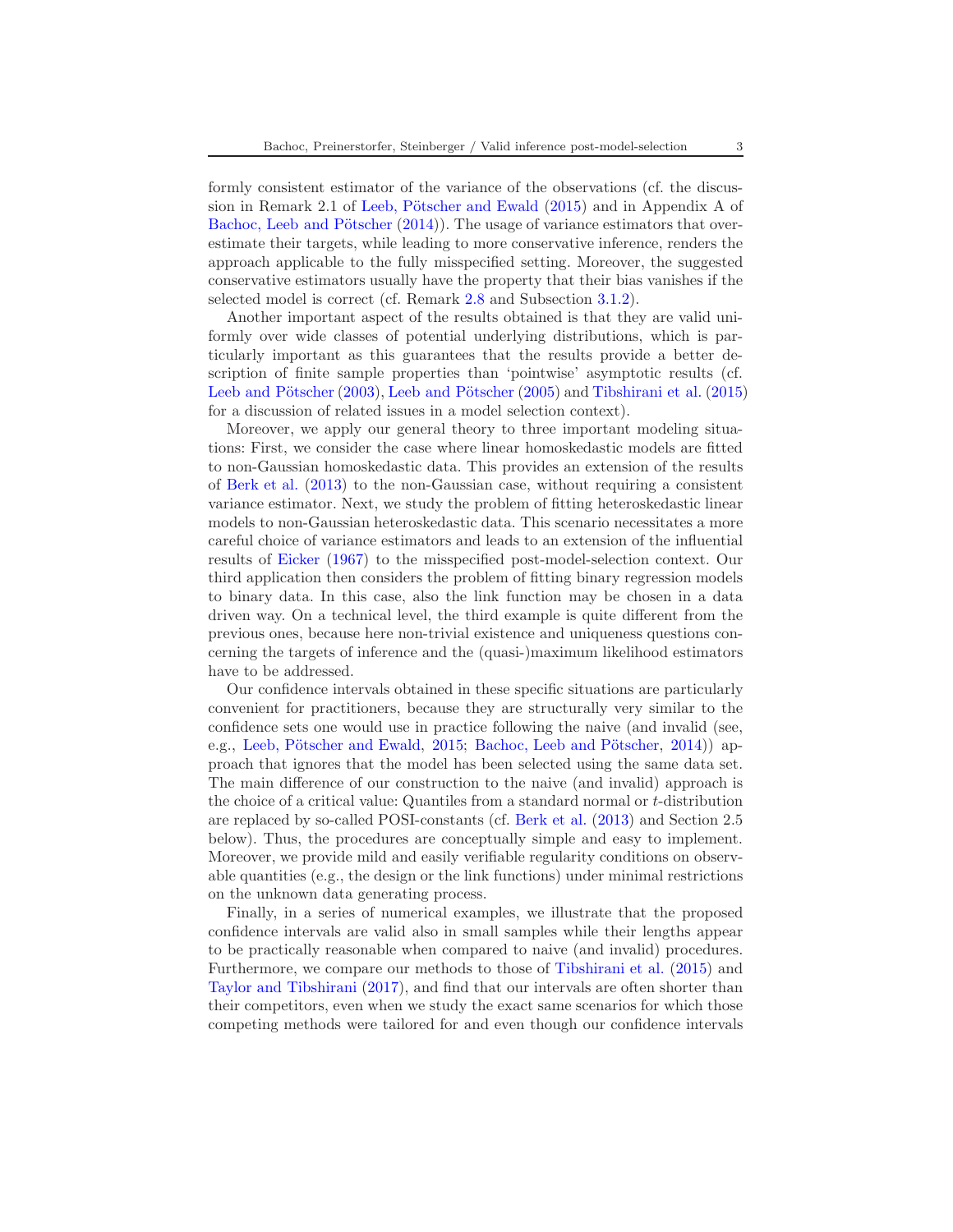offer much stronger theoretical guarantees.

The structure of the present article is as follows: We first develop a general asymptotic theory for the construction of uniformly valid confidence sets postmodel-selection in Section [2.](#page-4-0) In Section [3,](#page-15-0) we apply our theoretical results to the three previously mentioned modeling scenarios. Of course, the selection of examples in Section [3](#page-15-0) is by no means exhaustive. But besides covering three very important modeling frameworks, Section [3](#page-15-0) serves as an illustration of how the general theory developed in Section [2](#page-4-0) can be applied. An outline of the numerical results is presented in Section [4.](#page-27-0) In Section [5](#page-30-0) we conclude and discuss possible extensions of the results obtained in this paper that are currently under investigation. Details of the simulations as well as all the proofs are collected in Sections [A,](#page-31-0) [B,](#page-40-0) [C](#page-46-0) and [D](#page-50-0) of the appendix.

#### 1.1. Related work

The present article is devised in the spirit of [Berk et al.](#page-67-0) [\(2013\)](#page-67-0), in the sense that we aim at inference post-model-selection that is valid irrespective of the employed model selection procedure. Very recently, [Rinaldo et al.](#page-68-8) [\(2016](#page-68-8)) have investigated a classical sample spitting procedure that is also independent of the underlying selection method. However, they consider only the i.i.d. case, thereby excluding, for instance, fixed design regression. Several other authors have proposed inference procedures post-model-selection that are tailored towards specific selection methods and for specific modeling situations. In the context of fitting linear regression models to Gaussian data, methods that provide valid confidence sets post-model-selection, and that are constructed for specific model selection procedures (e.g., forward stepwise, least-angle-regression or the lasso) and for targets of inference similar to those considered in the present article, have been recently obtained by [Tibshirani et al.](#page-68-9) [\(2016\)](#page-68-9), [Lee and Taylor](#page-68-10) [\(2014\)](#page-68-10), [Fithian, Sun and Taylor](#page-67-4) [\(2015](#page-67-4)) and [Lee et al.](#page-68-11) [\(2016](#page-68-11)). [Tibshirani et al.](#page-68-6) [\(2015\)](#page-68-6) extended the approach of [Tibshirani et al.](#page-68-9) [\(2016](#page-68-9)) to non-Gaussian data by obtaining uniform asymptotic results. Furthermore, valid inference post-modelselection on conventional regression parameters under sparsity conditions was considered, among others, by [Belloni, Chernozhukov and Hansen](#page-67-5) [\(2011,](#page-67-5) [2014\)](#page-67-6); [van de Geer et al.](#page-69-0) [\(2014\)](#page-69-0) and [Zhang and Zhang](#page-69-1) [\(2014\)](#page-69-1).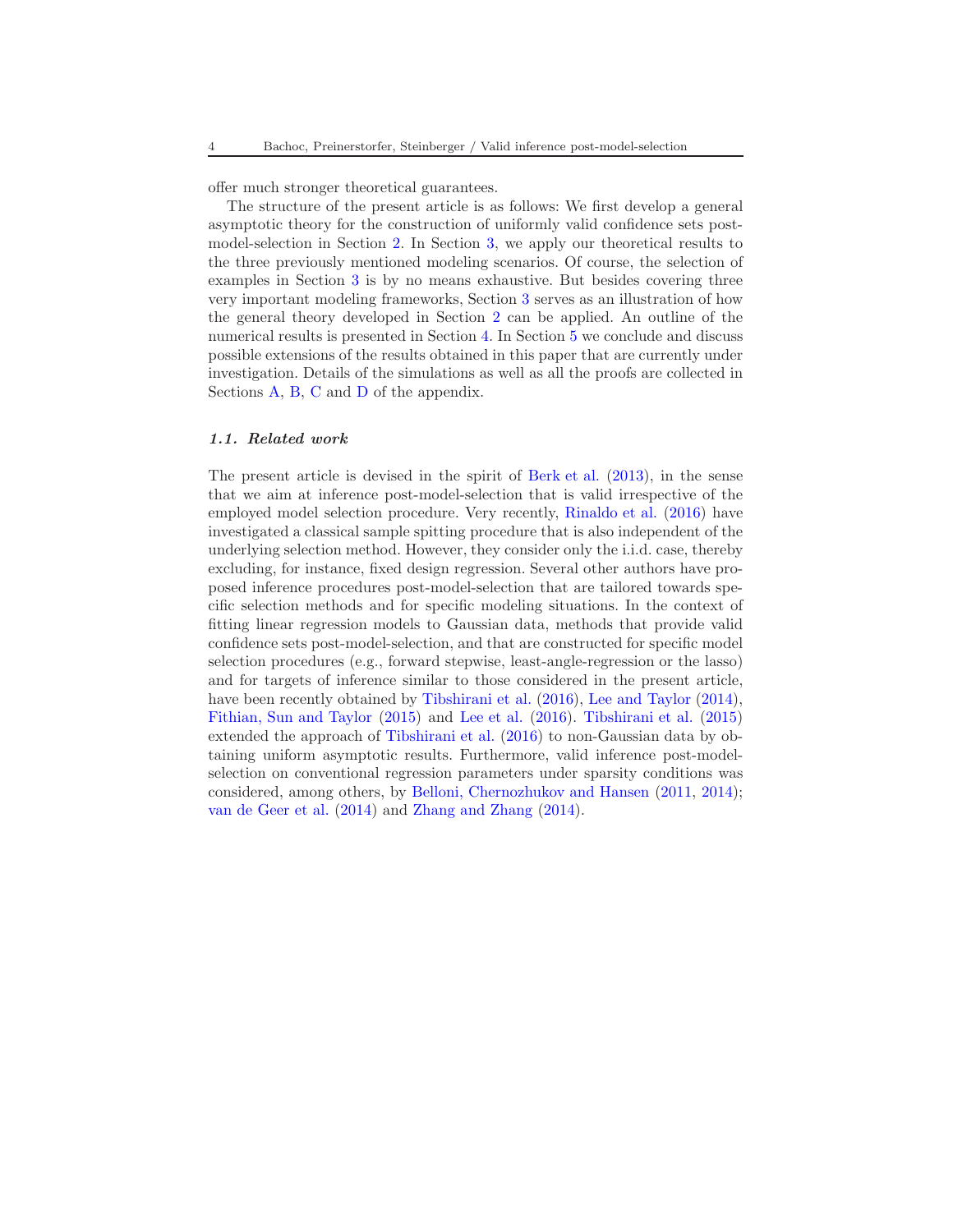### <span id="page-4-1"></span><span id="page-4-0"></span>2. Inference post-model-selection: A general asymptotic theory

#### 2.1. Framework, problem description, and approach

Consider a situation where we observe a data set  $y \in \mathbb{R}^{n \times \ell}$  that is a realization of an unknown probability distribution  $\mathbb{P}_n$  on the Borel sets of the sample space  $\mathbb{R}^{n \times \ell}$ . We denote the *i*-th row of the data vector (matrix) y by  $y_i \in \mathbb{R}^{1 \times \ell}$ , so that  $y = (y'_1, \ldots, y'_n)'$ , and write  $\mathbb{P}_{i,n}$  for the marginal distribution corresponding to that row. Throughout, we assume that the data generating distribution is of product form, that is  $\mathbb{P}_n = \bigotimes_{i=1}^n \mathbb{P}_{i,n}$ . Suppose further that one wants to conduct inference on  $\mathbb{P}_n$ , and intends to use as a working model an element of  $M_n$ , a set consisting of d nonempty sets of distributions  $M_{1,n},\ldots,M_{d,n}$  on the Borel sets of  $\mathbb{R}^{n \times \ell}$ . Throughout d is fixed, i.e., does not depend on n. We emphasize that it is *not* assumed that  $\mathbb{P}_n$  is contained in one of the sets  $\mathbb{M}_{i,n}$ for  $j = 1, \ldots, d$ . That is, the candidate set  $\mathsf{M}_n$  might be *misspecified*.

For each model  $\mathbb{M} \in \mathsf{M}_n$  one has to define a corresponding target of inference  $\theta_{\mathbb{M},n}^* = \theta_{\mathbb{M},n}^*(\mathbb{P}_n)$ , say, which we take as given throughout the present section. Furthermore we assume that for every  $\mathbb{M}_{j,n} \in \mathsf{M}_n$  the target is an element of a Euclidean space of finite dimension  $m(\mathbb{M}_{i,n})$  which does not depend on n. As an example in the case  $\ell = 1$ , consider the situation where  $\mathbb{P}_n$  has mean vector  $\mu_n \in \mathbb{R}^n$  and  $\mathbb{M} \in \mathsf{M}_n$  is given by the collection of all *n*-dimensional normal distributions with covariance matrix proportional to identity and mean  $X_{\mathbb{M}}\beta$ , for different values of  $\beta \in \mathbb{R}^{m(\mathbb{M})}$ , and where  $X_{\mathbb{M}}$  is an  $n \times m(\mathbb{M})$  matrix obtained by selecting certain columns from a given fixed design matrix  $X \in \mathbb{R}^{n \times p}$ . In this setting, [Berk et al.](#page-67-0) [\(2013\)](#page-67-0) consider the target  $\theta_{\mathbb{M},n}^*(\mathbb{P}_n) = (X'_{\mathbb{M}} X_{\mathbb{M}})^{-1} X'_{\mathbb{M}} \mu_n$  (cf. also Section [3](#page-15-0) for more on this and further examples). In general,  $\theta_{\mathbb{M},n}^*$  will typically be the value of the parameter that corresponds to the projection of  $\mathbb{P}_n$ onto M w.r.t. some measure of closeness, e.g., the Kullback-Leibler divergence, or the Hellinger-distance. Note that in general such a projection might not uniquely exist, or might not exist at all, and that in each application additional conditions – on  $\mathbb{P}_n$  and/or the candidate set  $\mathsf{M}_n$  of models – need to be imposed to obtain well defined targets. Note also that the target is model-specific, i.e., it depends on M. Lastly we emphasize that defining and working with (pseudo) targets of inference in potentially misspecified models has a long-standing tradition in statistics, dating back at least to [Huber](#page-67-7) [\(1967](#page-67-7)), and we confer the reader to this strand of literature for further discussion.

Given data  $\gamma$  the statistician now has two problems to solve: (i) model selection, i.e., the statistician needs to choose an "appropriate" working model from the candidate set  $M_n$ ; and (ii) statistical inference post-model-selection, i.e., given the selected model, the statistician typically wants to conduct inference on the targets in this model. Note that such targets are random, as they depend on the data via the model selection procedure used. We do not contribute anything new to how models can be selected from data. We take a model selection procedure as given, and denote the model selection procedure used by  $\hat{\mathbb{M}}_n : \mathbb{R}^{n \times \ell} \to \mathsf{M}_n$  (measurable). That is, the quantity  $\hat{\mathbb{M}}_n(y)$  denotes the selected model upon observing y. We also assume that for every model  $\mathbb{M} \in \mathsf{M}_n$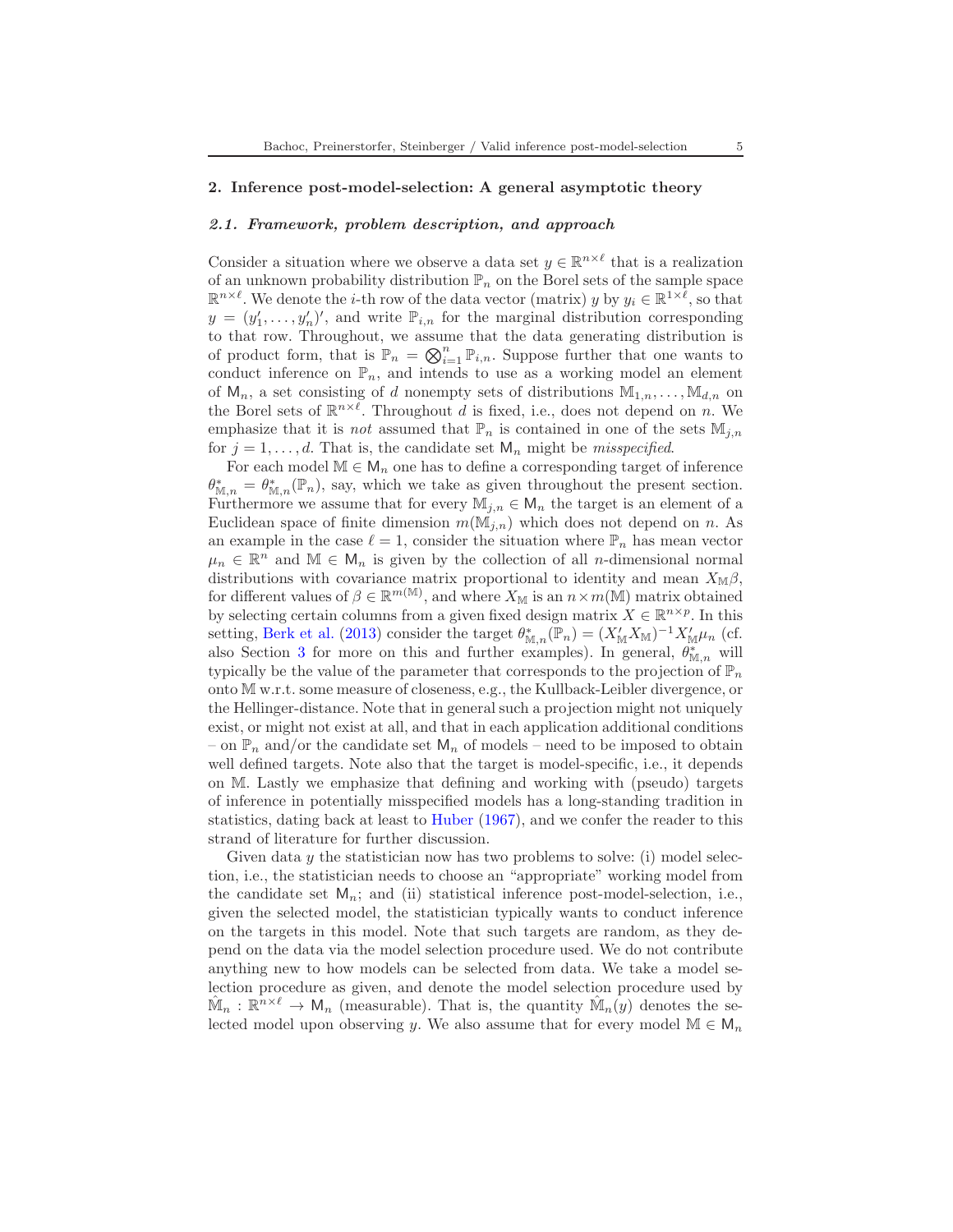an estimator  $\hat{\theta}_{\mathbb{M},n} : \mathbb{R}^{n \times \ell} \to \mathbb{R}^{m(\mathbb{M})}$  (measurable) of the corresponding target  $\theta_{\mathbb{M},n}^*$  is available. Summarizing, the statistician selects the model using  $\hat{\mathbb{M}}_n$ , and estimates  $\theta_{\hat{\mathbb{M}}_n,n}^*$  using  $\hat{\theta}_{\hat{\mathbb{M}}_n,n}$ . In this article we address the question how valid confidence intervals can be constructed for the coordinates of the target  $\theta^*_{\hat{\mathbb{M}}_n,n}.$ Our approach is as follows:

1. Given  $\alpha \in (0,1)$ , we construct confidence intervals  $\text{CI}_{1-\alpha,\mathbb{M}}^{(j)}$  for the j-th component  $\theta_{\mathbb{M},n}^{*(j)}$  of  $\theta_{\mathbb{M},n}^{*}$ , for every  $j = 1, ..., m(\mathbb{M})$  and every  $\mathbb{M} \in \mathsf{M}_n$  so that

$$
\liminf_{n \to \infty} \mathbb{P}_n \left( \theta_{\mathbb{M}, n}^{*(j)} \in \mathrm{CI}_{1-\alpha, \mathbb{M}}^{(j)} \text{ for all } j = 1, \dots, m(\mathbb{M}) \text{ and all } \mathbb{M} \in \mathsf{M}_n \right)
$$

is not smaller than  $1 - \alpha$ .

2. For a model selection procedure  $\hat{\mathbb{M}}_n$ , our suggested confidence intervals are then obtained via

$$
\mathrm{CI}_{1-\alpha,\hat{\mathbb{M}}_n}^{(j)} \text{ for } j=1,\ldots,m(\hat{\mathbb{M}}_n).
$$

From the coverage property in Part 1 we obtain

$$
\liminf_{n\to\infty} \mathbb{P}_n\left(\theta_{\hat{\mathbb{M}}_n,n}^{*(j)} \in \mathrm{CI}_{1-\alpha,\hat{\mathbb{M}}_n}^{(j)} \text{ for all } j=1,\ldots,m(\hat{\mathbb{M}}_n)\right) \geq 1-\alpha.
$$

As already discussed in the introduction, the fact that our approach does not restrict the model selection procedure used is important. It is precisely this aspect that allows practitioners to obtain valid confidence intervals post-modelselection in situations where a wide variety of (formal or informal) mechanisms have been incorporated to select the model.

### <span id="page-5-0"></span>2.2. Discussion

The above framework is certainly somewhat abstract, but its generality is necessary to achieve the scope of the present paper, which is the development of results for the construction of confidence intervals post-model-selection that are widely applicable. In particular, apart from allowing for a misspecified candidate set of models, the framework allows the marginals  $\mathbb{P}_{i,n}$  for  $i=1,\ldots,n$  to be non-identical. This property is not just a mere technical aspect, but is necessary if one wants to cover situations such as fixed-design regression models.

Most importantly, we work with a sequence  $\mathbb{P}_n$  of data generating mechanisms. Again, this is not a technical nuisance. Rather, this aspect ensures that the results obtained can be used to construct uniformly valid confidence intervals post-model-selection. For specific applications we refer to Section [3,](#page-15-0) but the approach is conceptually simple, generally applicable and extends substantially beyond our examples. We shall give a brief outline of the underlying idea subsequently, also to convince the reader that working with sequences of data generating mechanisms is worth the effort. Suppose  $\mathbb{P}_n$ , the distribution that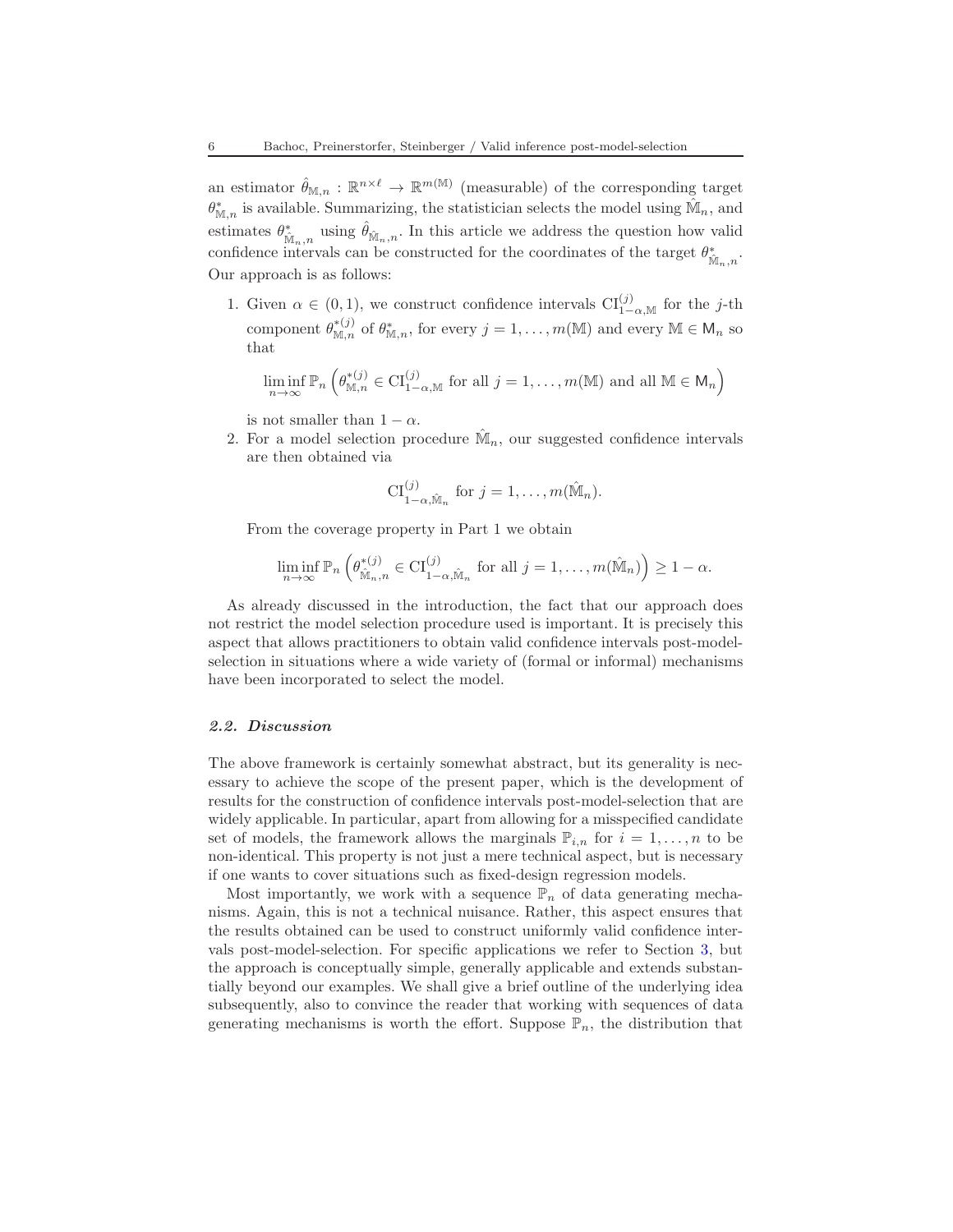generated the data y, is known to be an element of a set  $P_n$ . The set  $P_n$  describes the assumptions one is willing to impose on the unknown distribution in a particular modeling scenario, and will typically be large and potentially nonparametric. Suppose further that one wants to work with a candidate set of models  $M_n$  (possibly misspecified, i.e.,  $\mathbf{P}_n \not\subseteq \bigcup_{\mathbb{M} \in M_n} \mathbb{M}$ ) and corresponding model specific targets  $\theta_{\mathbb{M},n}^*$  as above, and that the goal is to construct confidence sets post-model-selection. Under weak assumptions on  $P_n$ , the general results developed in this paper allow one to construct confidence intervals so that

$$
\liminf_{n \to \infty} \mathbb{P}_n \left( \theta_{\hat{\mathbb{M}}_n,n}^{*(j)} \in \mathrm{CI}_{1-\alpha,\hat{\mathbb{M}}_n}^{(j)} \text{ for all } j = 1,\ldots,m(\hat{\mathbb{M}}_n) \right) \ge 1 - \alpha
$$

holds for any (measurable) model selection procedure  $\hat{\mathbb{M}}_n$ , and for every sequence of distributions  $\mathbb{P}_n$  that satisfies  $\mathbb{P}_n \in \mathbf{P}_n$  for every  $n \in \mathbb{N}$ . Certainly, this then implies

$$
\liminf_{n\to\infty}\inf_{\mathbb{P}_n\in\mathbf{P}_n}\mathbb{P}_n\left(\theta_{\hat{\mathbb{M}}_n,n}^{*(j)}\in\mathrm{CI}_{1-\alpha,\hat{\mathbb{M}}_n}^{(j)}\text{ for all }j=1,\ldots,m(\hat{\mathbb{M}}_n)\right)\geq 1-\alpha,
$$

i.e., asymptotic validity of the constructed confidence sets uniformly over  $P_n$ . That the development of results that hold uniformly over large classes of distributions is important, in particular so in the context of inference post-model-selection, is well understood (see Leeb and Pötscher [\(2003\)](#page-68-5) and Leeb and Pötscher [\(2005\)](#page-68-0)). One recent article that studies uniform coverage properties post-modelselection is [Tibshirani et al.](#page-68-6) [\(2015](#page-68-6)). Merits of uniform results in contrast to pointwise asymptotic results are discussed in their Section 1.1. [Tibshirani et al.](#page-68-6) [\(2015\)](#page-68-6) consider a setup similar to the example we consider in Section [3.1](#page-16-0) and for specific model selectors, but compared to our results uniform validity is established only over substantially smaller sets of distributions, and they need to impose stronger conditions on the design matrices, which rule out some important cases our results allow for, e.g., polynomial trends. See also Section [4.1](#page-27-1) for numerical results and comparisons.

#### 2.3. Notation

Before we proceed to our general theory and the corresponding basic assumption, we introduce some notation that is used throughout this article: A normal distribution with mean  $\mu$  and (possibly singular) covariance matrix  $\Sigma$  is denoted by  $N(\mu, \Sigma)$ . For  $\alpha \in (0, 1)$  and a covariance matrix  $\Gamma$  we denote by  $K_{1-\alpha}(\Gamma)$  the 1 − α-quantile of the distribution of the supremum-norm  $||Z||_{\infty}$  of  $Z \sim N(0, \Gamma)$ . The correlation matrix corresponding to a covariance matrix  $\Sigma$  is denoted by corr( $\Sigma$ ) = diag( $\Sigma$ )<sup>†/2</sup> $\Sigma$  diag( $\Sigma$ )<sup>†/2</sup>, where diag( $\Sigma$ ) denotes the diagonal matrix obtained from  $\Sigma$  by setting all off-diagonal elements equal to 0,  $A^{\dagger}$  denotes the Moore-Penrose inverse of the quadratic matrix  $A$ ,  $A^{1/2}$  denotes the symmetric non-negative definite square root of the non-negative definite matrix A, and where we abbreviate  $[A^{\dagger}]^{1/2}$  by  $A^{\dagger/2}$ . The smallest and largest eigenvalue of a real symmetric matrix A is denoted by  $\lambda_{\min}(A)$  and  $\lambda_{\max}(A)$ , respectively. For a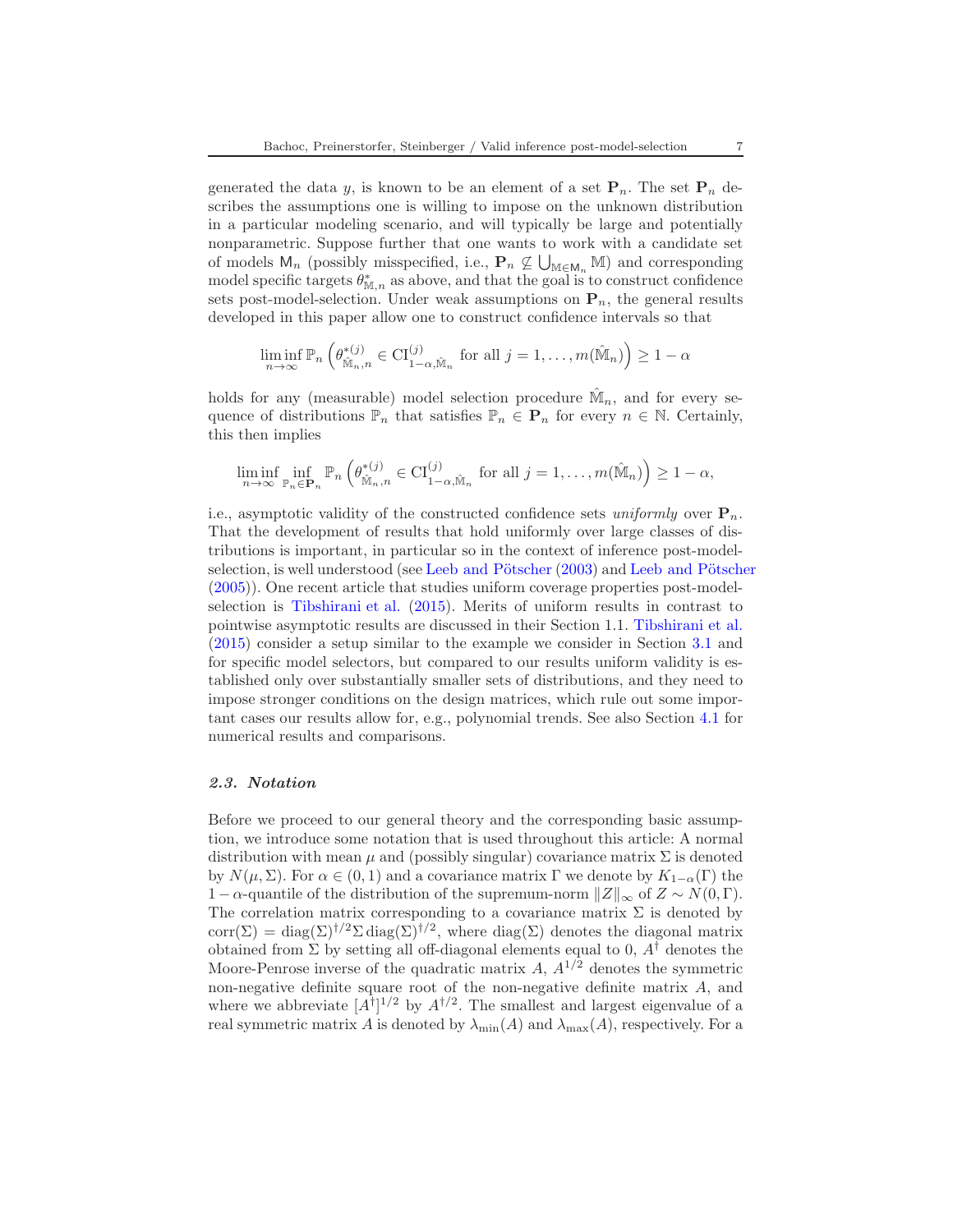vector v with coordinates  $v^{(1)}, \ldots, v^{(l)}$  we also use the symbol  $\text{diag}(v)$  to denote the diagonal matrix with first diagonal entry  $v^{(1)}$ , second  $v^{(2)}$ , and so on. The operator norm of a matrix A (w.r.t. the Euclidean norm) is denoted by  $||A||$ , and the Euclidean norm of a vector v is denoted by  $||v||$ . Furthermore,  $A_{ii}$ , the  $i$ -th diagonal element of a quadratic matrix  $A$ , is occasionally abbreviated as  $A_i$ . We also identify the indicator function  $\mathbb{1}_B$  of a set B with the set B itself, whenever there is no risk of confusion. Weak convergence of a sequence of probability measures  $\mathbb{Q}_n$  to  $\mathbb{Q}$  is denoted by  $\mathbb{Q}_n \Rightarrow \mathbb{Q}$ . The image measure induced by a random variable (or vector) x defined on a probability space  $(F, \mathcal{F}, \mathbb{Q})$  is denoted by  $\mathbb{Q} \circ x$ . If not stated otherwise, limits are taken as  $n \to \infty$ . For a sequence  $(a_n)_{n\in\mathbb{N}}$ , we say that a property *holds eventually* if there exists a positive integer  $n_0$  such that the property holds for every  $a_n$  with  $n \geq n_0$ . The expectation operator and the variance-covariance operator w.r.t.  $\mathbb{P}_n$  is denoted by  $\mathbb{E}_n$ and  $V_n$ , respectively; and the expectation operator and the variance-covariance operator w.r.t.  $\mathbb{P}_{i,n}$  is denoted by  $\mathbb{E}_{i,n}$  and  $\mathbb{V}_{i,n}$ , respectively.

### <span id="page-7-3"></span>2.4. Main assumption

Our methods for constructing uniformly valid confidence intervals post-modelselection are developed under a high-level condition imposed on the stacked vector of estimators  $\hat{\theta}_n = (\hat{\theta}_{\mathbb{M}_1,n}', \ldots, \hat{\theta}_{\mathbb{M}_d,n}')'$  centered at the corresponding stacked vector of targets  $\theta_n^* = (\theta_{M_1,n}^{*'}, \ldots, \theta_{M_d,n}^{*'}')'$ . In this section we denote the dimension of  $\hat{\theta}_n$  by

$$
k = \sum_{j=1}^d m(\mathbb{M}_{j,n}),
$$

which does not depend on  $n$ . The condition is as follows:

<span id="page-7-1"></span>**Condition 1.** There exist Borel measurable functions  $g_{i,n} : \mathbb{R}^{1 \times \ell} \to \mathbb{R}^k$  for  $i = 1, \ldots, n$ , and  $\Delta_n : \mathbb{R}^{n \times \ell} \to \mathbb{R}^k$ , possibly depending on  $\theta_n^*$ , so that for  $y \in \mathbb{R}^{n \times \ell}$ 

<span id="page-7-0"></span>
$$
\hat{\theta}_n(y) - \theta_n^* = \sum_{i=1}^n g_{i,n}(y_i) + \Delta_n(y), \qquad (2.1)
$$

where, writing  $r_n(y) := \sum_{i=1}^n g_{i,n}(y_i)$ , it holds for every  $i \in \{1, \ldots, n\}$  and every  $j \in \{1, \ldots, k\}$  that

$$
\mathbb{E}_{i,n}\left(g_{i,n}^{(j)}\right) = 0 \quad \text{and} \quad 0 < \mathbb{V}_n\left(r_n^{(j)}\right) < \infty. \tag{2.2}
$$

Furthermore, for every coordinate  $j \in \{1, \ldots, k\}$  we have

<span id="page-7-2"></span>
$$
\mathbb{V}_n^{-1}\left(r_n^{(j)}\right) \sum_{i=1}^n \int_{\mathbb{R}^{1\times\ell}} \left[g_{i,n}^{(j)}\right]^2 \left\{|g_{i,n}^{(j)}| \geq \varepsilon \mathbb{V}_n^{\frac{1}{2}}(r_n^{(j)})\right\} d\mathbb{P}_{i,n} \to 0
$$
\n
$$
\text{for some } i > 0 \tag{2.3}
$$

for every  $\varepsilon > 0$ ,

and

$$
\mathbb{P}_n\left(\left|\mathbb{V}_n^{-1/2}\left(r_n^{(j)}\right)\Delta_n^{(j)}\right| \geq \varepsilon\right) \to 0 \text{ for every } \varepsilon > 0.
$$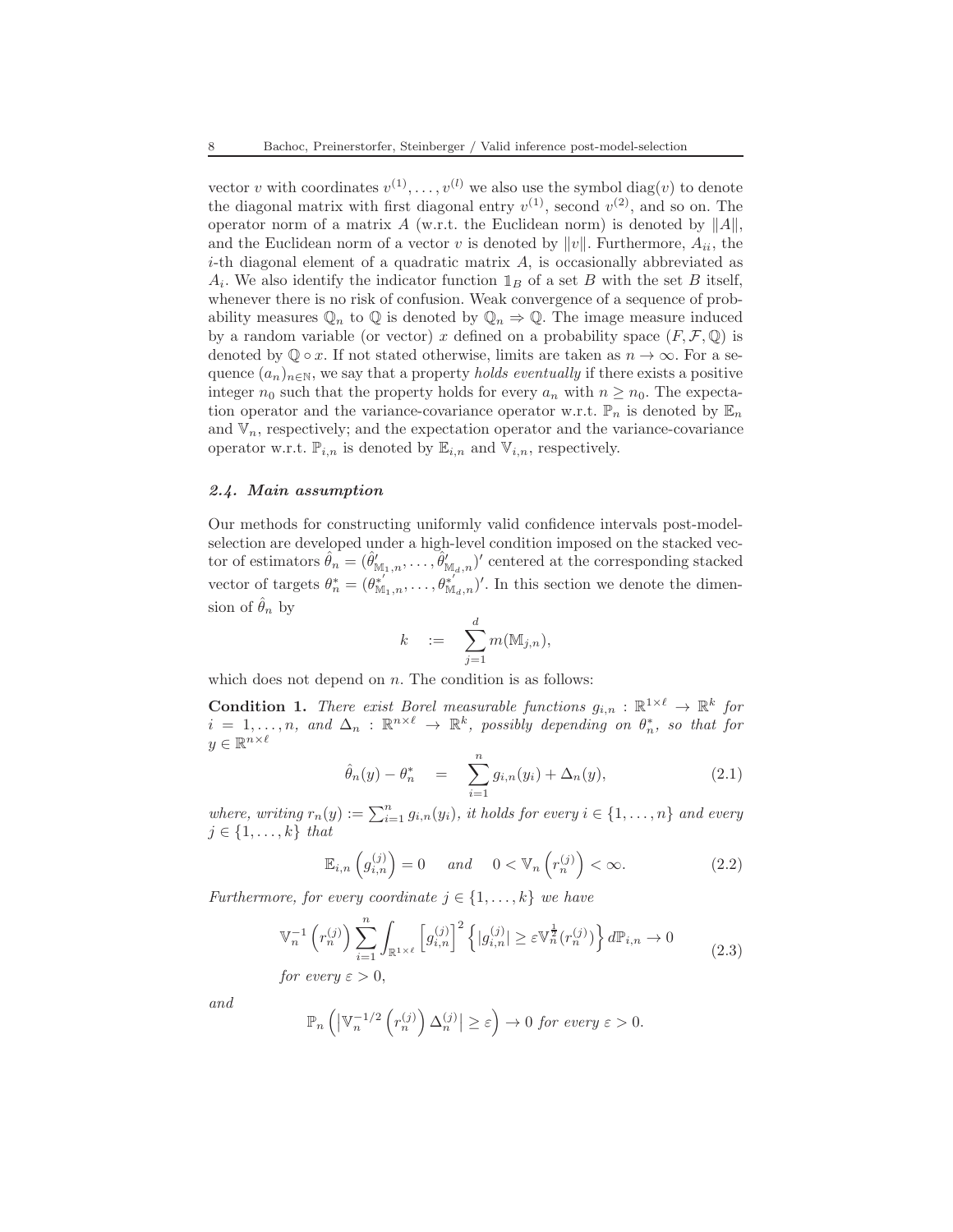Clearly, an expansion as in Equation  $(2.1)$  $(2.1)$  $(2.1)$  of Condition 1 is satisfied in many applications, and can typically be obtained by a standard linearization argument (see Subsection [3.3](#page-23-0) for an example and further discussion). We emphasize that the two last assumptions in Condition [1](#page-7-1) are formulated in terms of rescaled summands, which, in applications, can be exploited to circumvent restrictive compactness assumptions on moments of the distribution generating the data or the design (e.g., in Subsections [3.1](#page-16-0) and [3.2](#page-21-0) we do not need to restrict variance parameters to a compact set - as opposed to the conditions used by, e.g., [Eicker](#page-67-3) [\(1967\)](#page-67-3) or [Tibshirani et al.](#page-68-6) [\(2015\)](#page-68-6); and in Subsection [3.3,](#page-23-0) we do not require the smallest singular value of the design matrix to diverge to infinity - as opposed to, e.g., [Lv and Liu](#page-68-12) [\(2014\)](#page-68-12)).

<span id="page-8-1"></span>**Remark 2.1.** The careful reader will have noticed, that the functions  $g_{i,n}$ :  $\mathbb{R}^{1\times\ell}\to\mathbb{R}^k$  $\mathbb{R}^{1\times\ell}\to\mathbb{R}^k$  $\mathbb{R}^{1\times\ell}\to\mathbb{R}^k$  in Condition 1 do not depend on all of the observation matrix  $y\in\mathbb{R}^{n\times k}$  $\mathbb{R}^{n \times \ell}$ , but only on its i-th row  $y_i \in \mathbb{R}^{1 \times \ell}$ . This is crucial. In the sequel, however, it will be convenient to also consider  $g_{i,n}$  as a function on the full sample space  $\mathbb{R}^{n \times \ell}$ . Thus, we sometimes identify  $g_{i,n}$  with the composition  $g_{i,n} \circ \pi_{i,n} : \mathbb{R}^{n \times \ell} \to$  $\mathbb{R}^k$ , where  $\pi_{i,n} : \mathbb{R}^{n \times \ell} \to \mathbb{R}^{1 \times \ell}$  is the coordinate projection  $\pi_{i,n}(y) = y_i$ .

Before proceeding to the main results, we briefly highlight the most important consequence of Condition [1](#page-7-1) for our method of constructing confidence sets postmodel-selection. The first step of our approach outlined in Subsection [2.1](#page-4-1) required the construction of confidence intervals for each coordinate of the stacked vector of targets  $\theta_n^*$ . Naturally, such confidence intervals will be centered at the respective coordinates of  $\hat{\theta}_n$ . Now, as a first step towards the construction of such confidence intervals, Condition [1](#page-7-1) can be used to provide a useful asymptotic approximation to  $\hat{\theta}_n - \theta_n^*$ . More specifically, the first part of the subsequent Lemma [2.2](#page-9-0) provides an asymptotic approximation to the distribution

$$
\mathbb{P}_n \circ \left[ \text{diag}(\mathbb{V}_n(r_n))^{1/2} \left( \hat{\theta}_n - \theta_n^* \right) \right]. \tag{2.4}
$$

One can not expect, in general, that the distribution in the previous display converges weakly to a limiting distribution as  $n \to \infty$ , simply because the correlations may not stabilize. However, under Condition [1](#page-7-1) we can show that the distributions are "well approximated" by the sequence of Gaussian distributions  $N(0, \text{corr}(\mathbb{V}_n(r_n)))$ . Being "well approximated" is understood in the sense that

$$
d_w\left(\mathbb{P}_n\circ\left[\text{diag}(\mathbb{V}_n(r_n))^{1/2}\left(\hat{\theta}_n-\theta_n^*\right)\right],N(0,\text{corr}(\mathbb{V}_n(r_n)))\right)\to 0
$$

holds as  $n \to \infty$ . Here  $d_w$  denotes a distance metrizing weak convergence of probability measures on the Borel sets of the respective Euclidean space the dimension of which is not shown in the notation (cf. the discussion in [Dudley](#page-67-8) [\(2002\)](#page-67-8) pp. 393 for specific examples). Note that in case corr( $\mathbb{V}_n(r_n)$ ) is constant this reduces to weak convergence. Furthermore, in the second part of Lemma [2.2,](#page-9-0) defining under Condition [1](#page-7-1) the matrix

<span id="page-8-0"></span>
$$
S_n(y) := \sum_{i=1}^n g_{i,n}(y_i) g'_{i,n}(y_i),
$$
\n(2.5)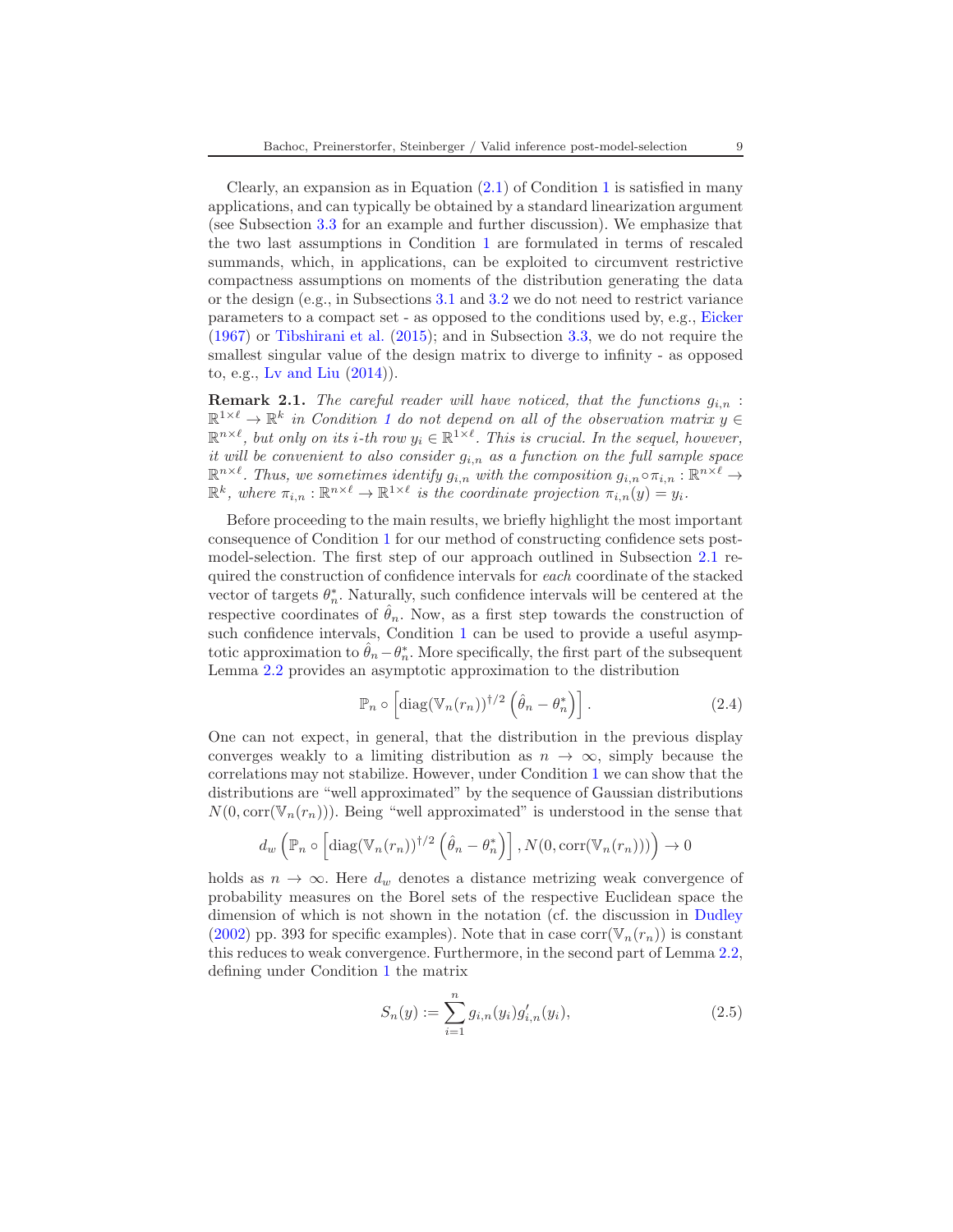we show that a suitable approximation statement continues to hold if  $\mathbb{V}_n(r_n)$  is replaced by  $S_n$ : the  $d_w$ -distance between

$$
\mathbb{P}_n \circ \left[ \text{diag}(S_n)^{\dagger/2} \left( \hat{\theta}_n - \theta_n^* \right) \right], \tag{2.6}
$$

and the sequence of (random) Gaussian distributions  $N(0, \text{corr}(S_n))$  converges to 0 in  $\mathbb{P}_n$ -probability as  $n \to \infty$ . This latter property is instrumental for our approach to constructing covariance estimators, as will be explained after the lemma.

<span id="page-9-0"></span>Lemma 2.2. Under Condition [1](#page-7-1)

$$
d_w\left(\mathbb{P}_n\circ\left[\text{diag}(\mathbb{V}_n(r_n))^{1/2}\left(\hat{\theta}_n-\theta_n^*\right)\right],N\left(0,\text{corr}(\mathbb{V}_n(r_n))\right)\right)\to 0,
$$

and, for every  $\varepsilon > 0$ , it holds that

$$
\mathbb{P}_n\left(d_w\left(\mathbb{P}_n\circ\left[\mathrm{diag}(S_n)^{\dagger/2}\left(\hat{\theta}_n-\theta_n^*\right)\right],N(0,\mathrm{corr}(S_n))\right)\geq\varepsilon\right)\to 0.
$$

The result is proved in Section [C.1](#page-46-1) of the appendix using tightness arguments, a result in [Pollak](#page-68-13) [\(1972\)](#page-68-13), and Raikov's theorem (cf. the statement in [Gnedenko and Kolmogorov](#page-67-9) [\(1954](#page-67-9)) on p. 143, originally published in [Raikov](#page-68-14) [\(1938\)](#page-68-14)). At first sight one might be tempted to think that one can now immediately use  $S_n$  as a covariance estimator to construct confidence intervals as envisioned in Subsection [2.1.](#page-4-1) However, we emphasize that  $S_n$  is in general not an estimator of  $\mathbb{V}_n(r_n)$ . Typically  $g_{i,n}$  depends on  $\theta_n^*$ , which is unknown, and thus  $S_n$  is *infeasible*. Hence, while Lemma [2.2](#page-9-0) presents a first step towards the construction of confidence sets post-model-selection, the construction of suitable covariance estimators is another step that we need to address. We nevertheless note that although Lemma [2.2](#page-9-0) does not answer how such estimators can be obtained, it suggests that in applications one might use as an estimator for  $\mathbb{V}_n(r_n)$  a "suitable" predictor for  $S_n$ , e.g., by using "suitable" predictors for the unobserved components  $g_{i,n}$ .

Our setup allows for substantial misspecification of the candidate set of models. Importantly, the extent to which finding consistent estimators of  $\mathbb{V}_n(r_n)$  is possible, depends crucially on the degree of misspecification of the candidate set of models. This aspect is discussed in detail in Section [2.5.](#page-10-0) In particular, there we need to distinguish between the two cases where consistent estimators are available, and the practically more relevant case where estimators need to be used that, due to the presence of a non-negligible bias component, consistently overestimate their targets. An important part of the theory in Section [2.5](#page-10-0) is that we present general results showing how such estimators can actually be constructed.

### 2.4.1. Checking Condition [1](#page-7-1)

In light of Lemma [2.2,](#page-9-0) a remarkable aspect of Condition [1](#page-7-1) is perhaps that we obtain a multivariate central limit theorem even though the condition does not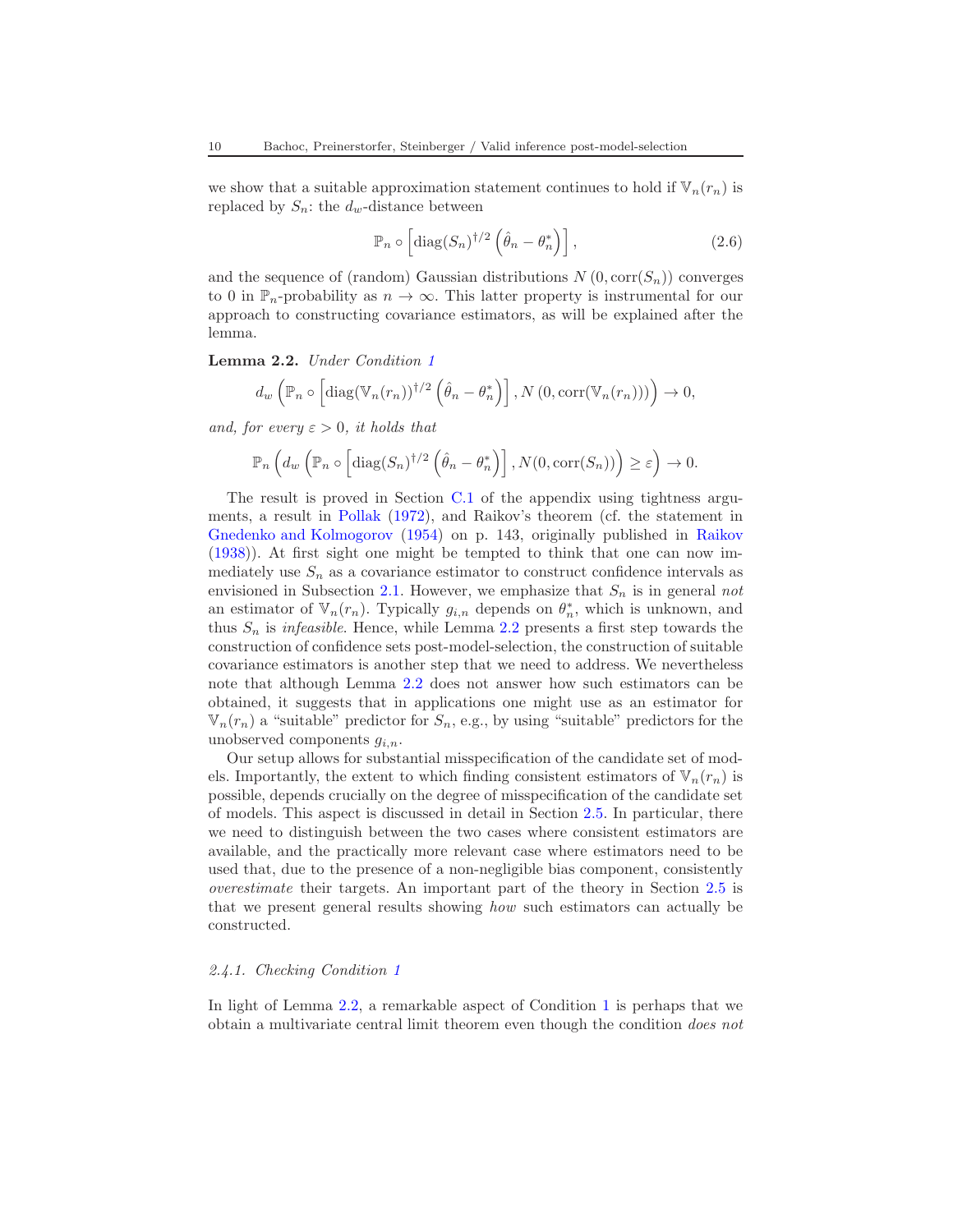require a joint Lindeberg-type condition concerning the random vectors  $g_{i,n}$ . Instead, it requires  $k$  separate Lindeberg conditions concerning the behavior of the marginals only. To verify that marginal Lindeberg conditions are sufficient for our theory to go through, we exploit a result due to [Pollak](#page-68-13) [\(1972](#page-68-13)), showing that an infinitely-divisible distribution is normal if and only if each of its marginals is normal. This aspect can be very convenient when applying our results developed below, since in particular applications results on  $\hat{\theta}_{M,n}$  as required in Condition [1](#page-7-1) are likely to be available in the literature concerning asymptotic properties of estimators in misspecified models without a model selection procedure being applied before conducting inference. Note, however, that additional arguments might be needed to obtain asymptotic results that are uniform in the true distribution, which is one of our main objectives. We also emphasize the following alternative formulation of the Lindeberg condition appearing in Condition [1](#page-7-1) above.

<span id="page-10-1"></span>Remark 2.3. Using, e.g., [Gnedenko and Kolmogorov](#page-67-9) [\(1954](#page-67-9)) Theorem 3 in Paragraph 2[1](#page-7-1), one obtains that Equation  $(2.3)$  in Condition 1 can be equivalently phrased as

$$
\mathbb{P}_n \circ \left( \frac{r_n^{(j)}}{\mathbb{V}_n^{1/2}(r_n^{(j)})} \right) \Rightarrow N(0, 1) \quad and
$$
  

$$
\max_{i=1,...,n} \mathbb{P}_n \left( |g_{i,n}^{(j)}| \ge \varepsilon \mathbb{V}_n^{1/2}(r_n^{(j)}) \right) \to 0 \quad \text{for every } \varepsilon > 0.
$$

In some applications it might be easier to check these two conditions directly (for every  $i$ ), in particular in case one can use existing results in the literature on misspecified models without model selection as indicated above.

#### <span id="page-10-0"></span>2.5. Confidence intervals post-model-selection

In this subsection we shall now present our general asymptotic results for the construction of valid confidence intervals post-model-selection under Condition [1.](#page-7-1) We consider two different situations: (i) a situation where a consistent estimator of  $\mathbb{V}_n(r_n)$  is available; (ii) a situation where a consistent estimator of  $\mathbb{V}_n(r_n)$  is not available, but it is possible to construct estimators that "consistently overestimate" the diagonal entries of  $\mathbb{V}_n(r_n)$ . Concrete examples of such consistent or "consistently overestimating" estimators are also provided, based on approximating the summands  $g_{i,n}$  appearing in Condition [1.](#page-7-1)

Given  $\mathbb{M} = \mathbb{M}_{i,n} \in \mathsf{M}_n$  we abbreviate

$$
\rho(\mathbb{M}) \quad := \quad \sum_{l=1}^{j-1} m(\mathbb{M}_{l,n}),
$$

where sums over an empty index set are to be interpreted as 0.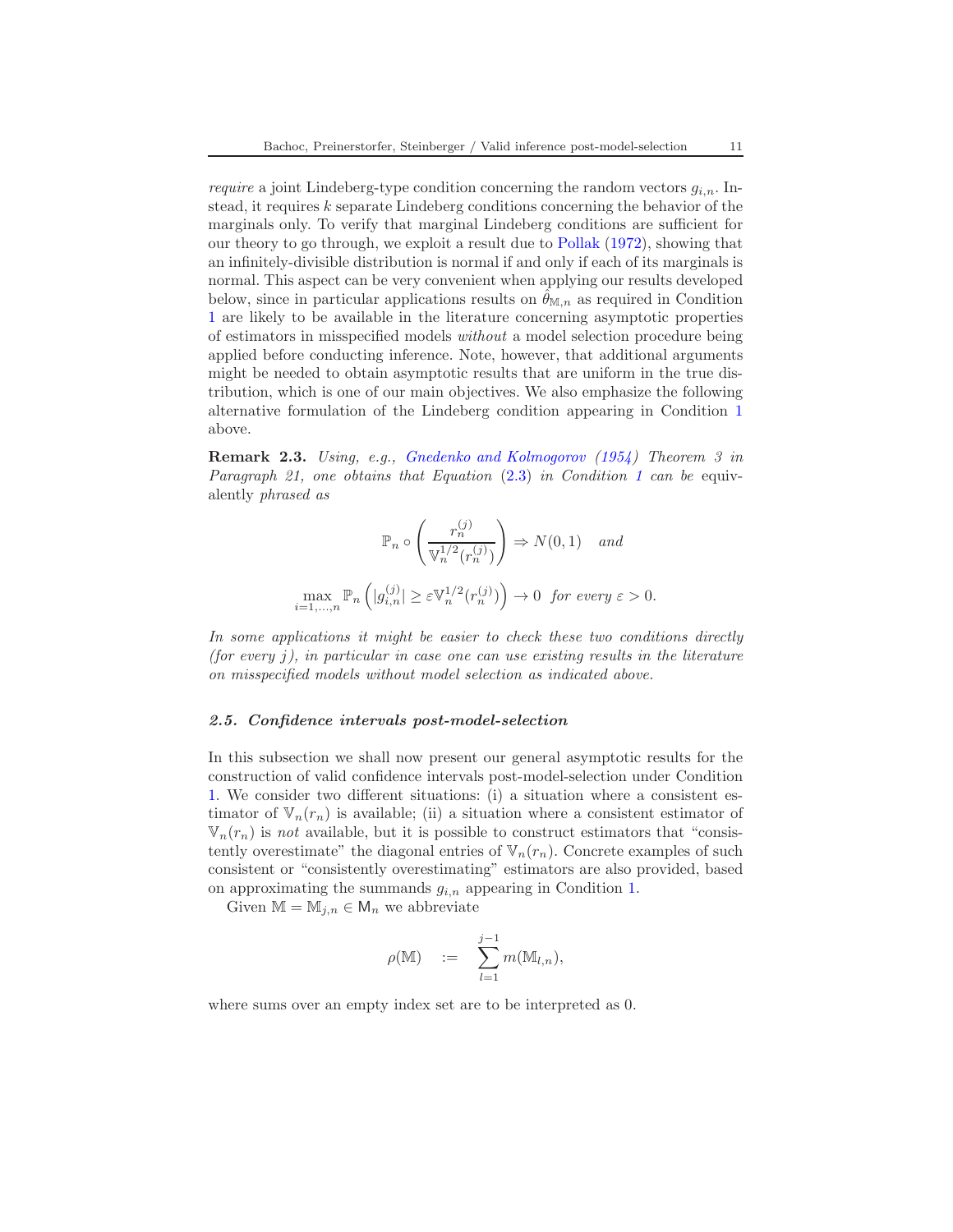### 2.5.1. Confidence intervals based on consistent estimators of  $\mathbb{V}_n(r_n)$

Our first result considers the construction of confidence intervals post-modelselection under Condition [1,](#page-7-1) and under the additional assumption that it is possible to construct a consistent estimator  $\hat{S}_n$  of  $\mathbb{V}_n(r_n)$ . The latter assumption is certainly very restrictive, due to possible misspecification of the model, and is relaxed substantially in the following subsection.

<span id="page-11-0"></span>**Theorem 2.4.** Let  $\alpha \in (0,1)$  $\alpha \in (0,1)$  $\alpha \in (0,1)$ , suppose Condition 1 holds, and let  $\hat{S}_n : \mathbb{R}^{n \times \ell} \to$  $\mathbb{R}^{k \times k}$  be a sequence of Borel-measurable functions so that for every  $\varepsilon > 0$ 

$$
\mathbb{P}_n\left(\left\|\operatorname{corr}(\hat{S}_n) - \operatorname{corr}\left(\mathbb{V}_n(r_n)\right)\right\| + \left\|\operatorname{diag}(\mathbb{V}_n(r_n))^{-1}\operatorname{diag}(\hat{S}_n) - I_k\right\| \geq \varepsilon\right)
$$

converges to 0, or equivalently, that for every  $\varepsilon > 0$ 

<span id="page-11-1"></span>
$$
\mathbb{P}_n\left(\|\operatorname{corr}(\hat{S}_n) - \operatorname{corr}(S_n)\| + \|\operatorname{diag}(S_n)^{\dagger}\operatorname{diag}(\hat{S}_n) - I_k\| \ge \varepsilon\right) \to 0. \tag{2.7}
$$

Define for every  $\mathbb{M} \in \mathsf{M}_n$  and every  $j = 1, \ldots, m(\mathbb{M})$  the confidence interval

$$
\mathrm{CI}_{1-\alpha,\mathbb{M}}^{(j),\mathrm{est}} = \hat{\theta}_{\mathbb{M},n}^{(j)} \pm \sqrt{[\hat{S}_n]_{\rho(\mathbb{M})+j}} K_{1-\alpha} \left( \mathrm{corr}(\hat{S}_n) \right).
$$

Then,  $\mathbb{P}_n\left(\theta_{\mathbb{M},n}^{*(j)} \in \mathrm{CI}_{1-\alpha,\mathbb{M}}^{(j),\mathrm{est}} \text{ for all } \mathbb{M} \in \mathsf{M}_n \text{ and all } j=1,\ldots,m(\mathbb{M})\right)$  converges to  $1 - \alpha$  as  $n \to \infty$ . In particular, for every (measurable) model selection procedure  $\hat{\mathbb{M}}_n$ , we have

$$
\liminf_{n \to \infty} \mathbb{P}_n \left( \theta_{\widehat{\mathbb{M}}_n, n}^{*(j)} \in \mathrm{CI}_{1-\alpha, \widehat{\mathbb{M}}_n}^{(j), \mathrm{est}} \text{ for all } j = 1, \dots, m(\widehat{\mathbb{M}}_n) \right) \ge 1 - \alpha. \tag{2.8}
$$

Theorem [2.4](#page-11-0) is based on the assumption that an estimator  $\hat{S}_n$  is available that consistently estimates  $\mathbb{V}_n(r_n)$ . Coming back to the discussion at the end of Subsection [2.4,](#page-7-3) the vectors  $g_{i,n}(y_i)$  appearing in the definition of  $S_n$  are typically *not* observable, because they will depend on the unknown target  $\theta_n^*$ , i.e., they are, more explicitly, of the form  $g_{i,n}(y_i, \theta_n^*)$ . In such cases  $S_n$  is not a feasible candidate for  $\hat{S}_n$  in the previous theorem, and therefore one will, in most cases, naturally try to obtain predictors  $\hat{g}_{i,n}(y)$  for  $g_{i,n}(y_i)$  by replacing the unknown target by its estimator  $\hat{\theta}_n$ , i.e., by setting  $\hat{g}_{i,n}(y) = g_{i,n}(y_i, \hat{\theta}_n(y))$ . The subsequent proposition now provides conditions on predictors  $\hat{g}_{i,n}(y)$ , which, if satisfied, immediately allow the construction of a consistent estimator  $\hat{S}_n$  of  $\mathbb{V}_n(r_n)$  by replacing each  $g_{i,n}(y_i)$  in Equation [\(2.5\)](#page-8-0) by its predictor  $\hat{g}_{i,n}(y)$ . In the result the predictor  $\hat{g}_{i,n}(y)$  may be of the form  $g_{i,n}(y_i, \hat{\theta}_n(y))$  as discussed above, but the proposition is not restricted to that particular case. Again, the conditions are assumptions concerning the large sample behavior of the marginals only, which facilitates their verification in practice.

<span id="page-11-2"></span>**Proposition 2.5.** Suppose Condition [1](#page-7-1) is satisfied, and let  $\hat{g}_{i,n} : \mathbb{R}^{n \times \ell} \to \mathbb{R}^k$ be Borel measurable for  $i = 1, \ldots, n$  and for every n. Suppose that for every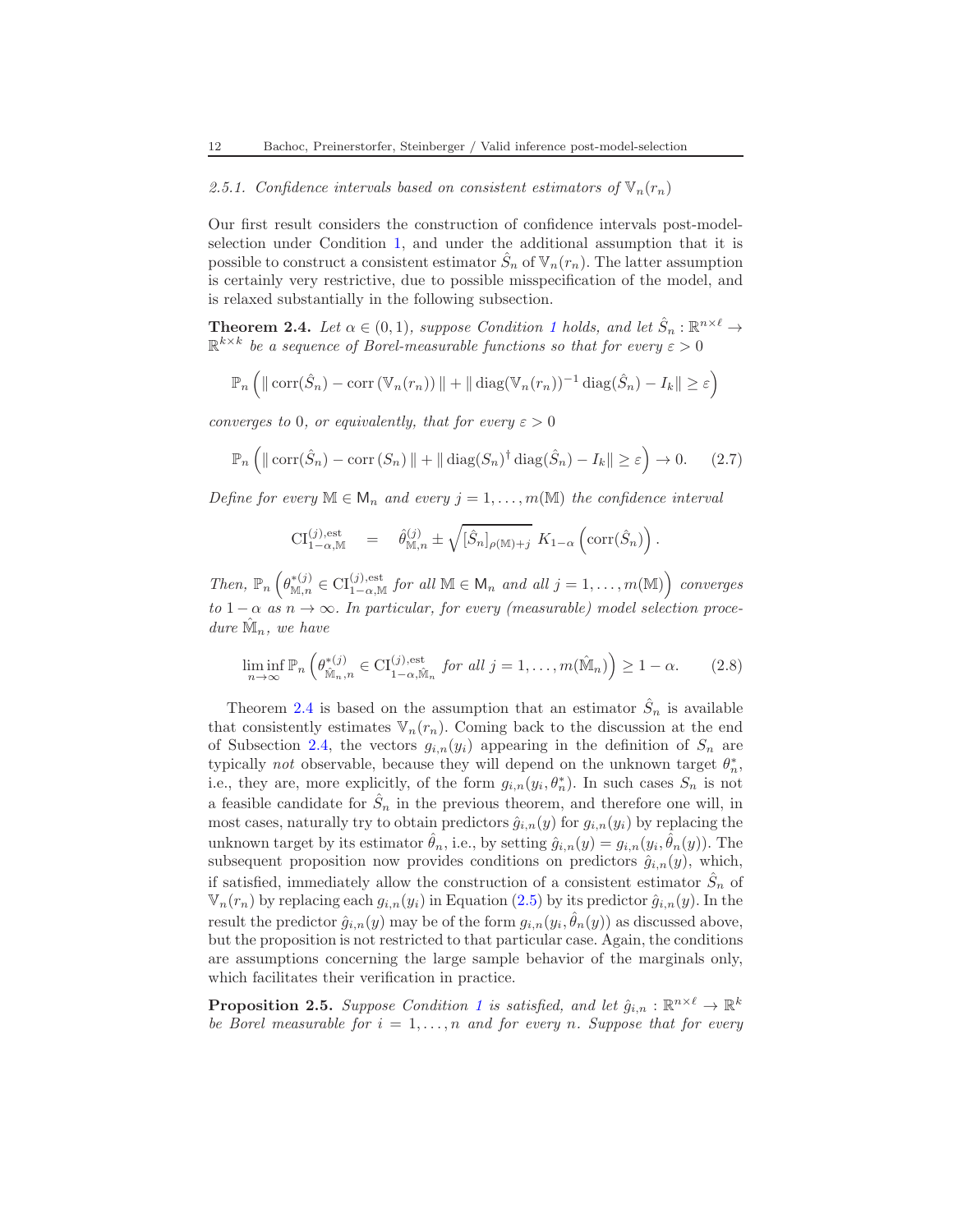$j = 1, \ldots, k$  and for every  $\varepsilon > 0$  it holds that

<span id="page-12-2"></span>
$$
\mathbb{P}_n\left(\frac{\sum_{i=1}^n \left(g_{i,n}^{(j)} - \hat{g}_{i,n}^{(j)}\right)^2}{\sum_{i=1}^n [g_{i,n}^{(j)}]^2} \ge \varepsilon\right) \to 0,
$$
\n(2.9)

or equivalently that

<span id="page-12-3"></span>
$$
\mathbb{P}_n\left(\frac{\sum_{i=1}^n \left(g_{i,n}^{(j)} - \hat{g}_{i,n}^{(j)}\right)^2}{\sum_{i=1}^n \mathbb{V}_n\left(g_{i,n}^{(j)}\right)} \geq \varepsilon\right) \to 0.
$$
\n(2.10)

Then the convergence in  $(2.7)$  is satisfied for

$$
\hat{S}_n = \sum_{i=1}^n \hat{g}_{i,n} \hat{g}'_{i,n}.
$$

# <span id="page-12-4"></span>2.5.2. Confidence intervals based on estimators that consistently overestimate the diagonal entries of  $\mathbb{V}_n(r_n)$

Due to an asymptotically non-negligible bias term arising from misspecification of the model, it is typically difficult to obtain an estimator  $\hat{S}_n$  satisfying the condition in Theorem [2.4](#page-11-0) (see Remark [2.8](#page-14-0) and Section [3.1.2](#page-20-0) for details). Nevertheless, it is often still possible to construct estimators of the diagonal entries of the matrix  $\mathbb{V}_n(r_n)$  that, while possibly inconsistent, asymptotically overestimate their targets; for a corresponding constructive result see Proposition [2.7](#page-13-0) below. Similarly, it is in general not difficult to find an estimator of  $K_{1-\alpha}(\text{corr}(S_n))$  that consistently overestimates that quantity, see the discussion and the result following Proposition [2.7](#page-13-0) below concerning upper bounds on the function  $K_{1-\alpha}$ .) over the set of all correlation matrices (using this upper bound, although leading to wider confidence intervals, also leads to substantial computational advantages). Based on such estimators it is then possible to construct asymptotically valid confidence intervals post-model-selection, even though the candidate set of models might be (severely) misspecified. This is the content of the subsequent result, which, together with Proposition [2.7](#page-13-0) below, is the main theoretical result in this section.

<span id="page-12-1"></span>**Theorem 2.6.** Let  $\alpha \in (0,1)$  $\alpha \in (0,1)$  $\alpha \in (0,1)$ , and suppose Condition 1 is satisfied. For every n and every  $j = 1, ..., k$  let  $\hat{\nu}_{j,n}^2 \geq 0$  be an estimator of  $\mathbb{V}_n(r_n^{(j)})$ , and let  $\hat{K}_n \geq 0$ be an estimator of  $K_{1-\alpha}(\text{corr}(\mathbb{V}_n(r_n)))$ , so that the sequence

$$
\kappa_n = \frac{K_{1-\alpha}(\text{corr}(\mathbb{V}_n(r_n)))}{\hat{K}_n} \max_{j=1,\dots,k} \sqrt{\frac{[\mathbb{V}_n(r_n)]_j}{\hat{\nu}_{j,n}^2}},
$$

satisfies

<span id="page-12-0"></span>
$$
\mathbb{P}_n\left(\kappa_n \ge 1 + \varepsilon\right) \to 0 \text{ for every } \varepsilon > 0,\tag{2.11}
$$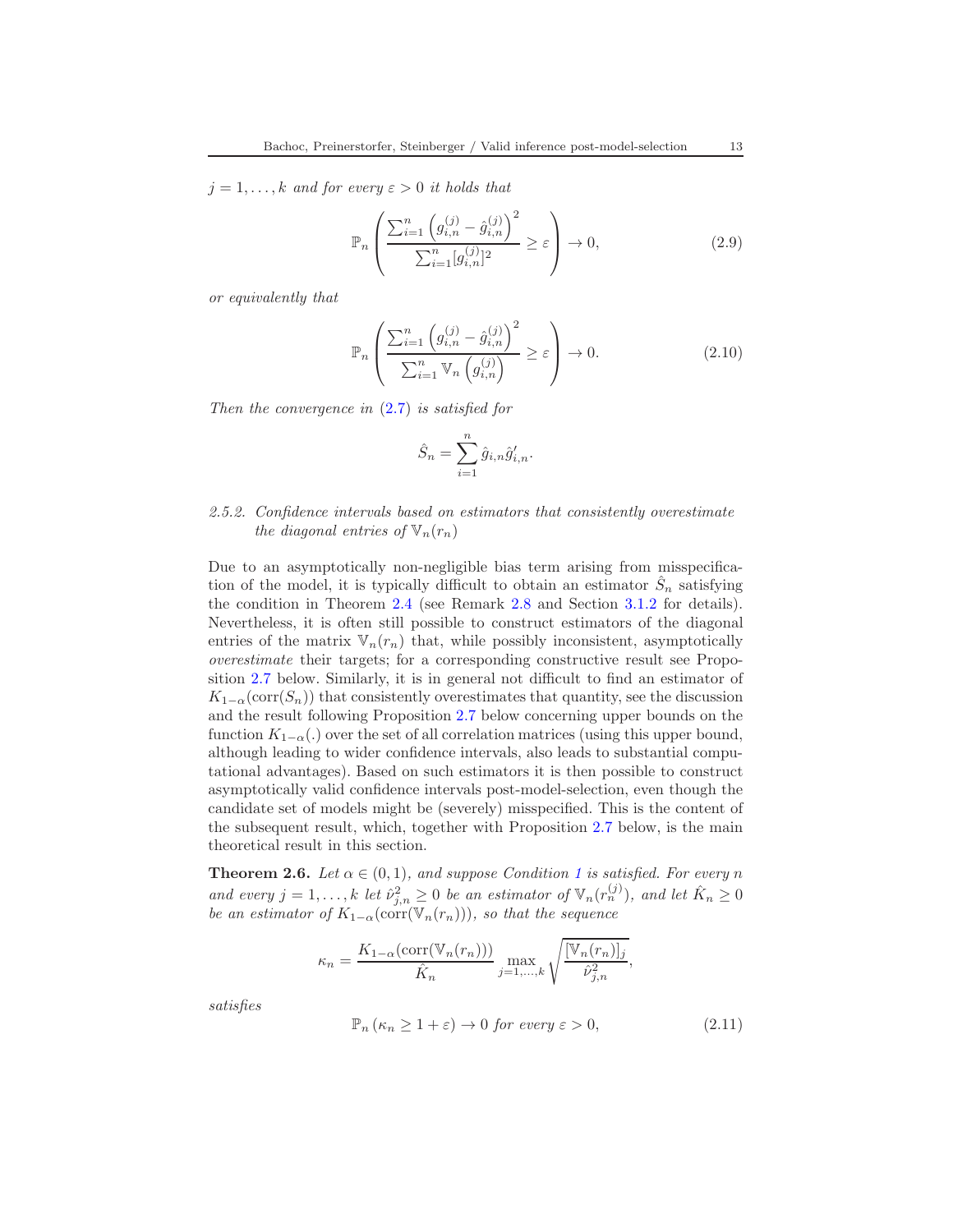(implicitly including that  $\mathbb{P}_n(\kappa_n$  is well defined)  $\rightarrow$  1) or, equivalently, that the condition in  $(2.11)$  holds with  $\kappa_n$  replaced by

$$
\frac{K_{1-\alpha}(\operatorname{corr}(S_n))}{\hat{K}_n} \max_{j=1,\ldots,k} \sqrt{\frac{[S_n]_j}{\hat{\nu}_{j,n}^2}}.
$$

For every  $\mathbb{M} \in \mathsf{M}_n$  and every  $j = 1, \ldots, m(\mathbb{M})$ , define the confidence interval

$$
\mathrm{CI}_{1-\alpha,\mathbb{M}}^{(j),\mathrm{oest}} = \hat{\theta}_{\mathbb{M},n}^{(j)} \pm \sqrt{\hat{\nu}_{\rho(\mathbb{M})+j,n}^2} \hat{K}_n.
$$

Then, for every (measurable) model selection procedure  $\hat{M}_n$ , we have

$$
\liminf_{n\to\infty} \mathbb{P}_n\left(\theta_{\hat{\mathbb{M}}_n,n}^{*(j)} \in \mathrm{CI}_{1-\alpha,\hat{\mathbb{M}}_n}^{(j),\text{oest}} \text{ for all } j=1,\ldots,m(\hat{\mathbb{M}}_n)\right) \geq 1-\alpha.
$$

In the important special case where  $\hat{K}_n \geq K_{1-\alpha}(\text{corr}(\mathbb{V}_n(r_n)))$  holds eventually, the condition in Equation [\(2.11\)](#page-12-0) is implied by the condition that for every  $j =$  $1, \ldots, k$  it holds that

$$
\mathbb{P}_n\left(\sqrt{\frac{[S_n]_j}{\hat{\nu}_{j,n}^2}} \ge 1 + \varepsilon\right) \to 0 \text{ for every } \varepsilon > 0,
$$
\n(2.12)

or equivalently, that for every  $j = 1, \ldots, k$  it holds that

<span id="page-13-1"></span>
$$
\mathbb{P}_n\left(\sqrt{\frac{[\mathbb{V}_n(r_n)]_j}{\hat{\nu}_{j,n}^2}} \ge 1 + \varepsilon\right) \to 0 \text{ for every } \varepsilon > 0. \tag{2.13}
$$

The preceding theorem operates under the assumption that estimators are available that consistently overestimate the diagonal entries of  $\mathbb{V}_n(r_n)$  and  $K_{1-\alpha}$  $(\text{corr}(\mathbb{V}_n(r_n)))$ . The following result now shows how such estimators for the diagonal entries of  $\mathbb{V}_n(r_n)$  can be obtained. To construct an estimator  $\hat{K}_n$  that eventually satisfies  $\hat{K}_n \geq K_{1-\alpha}(\text{corr}(\mathbb{V}_n(r_n)))$  (as required for the special case of Theorem [2.6\)](#page-12-1) one can numerically compute the upper bound in Lemma [2.9](#page-15-1) below. The subsequent result considers the case where the vectors  $g_{i,n}$  from Condition [1](#page-7-1) are well approximated in the sense of the condition appearing in Proposition [2.5,](#page-11-2) but where the approximating quantities are now *unobservable* due to non-stochastic additive error terms. These additive error terms typically are bias terms due to misspecification of the model. This is further discussed after the proposition.

<span id="page-13-0"></span>**Proposition 2.7.** Suppose Condition [1](#page-7-1) is satisfied, and let  $\tilde{g}_{i,n} : \mathbb{R}^{n \times \ell} \to \mathbb{R}^k$ and  $\hat{g}_{i,n} : \mathbb{R}^{n \times \ell} \to \mathbb{R}^k$  be Borel measurable for  $i = 1, ..., n$  and for every n. Suppose that for every  $j = 1, ..., k$  and for every  $\varepsilon > 0$  the condition  $(2.9)$ , or equivalently  $(2.10)$ , is satisfied. Suppose further that there exist real numbers  $a_{i,n}^{(j)}$  so that for  $y \in \mathbb{R}^{n \times \ell}$ 

$$
\tilde{g}_{i,n}^{(j)}(y) \quad = \quad \hat{g}_{i,n}^{(j)}(y) + a_{i,n}^{(j)}
$$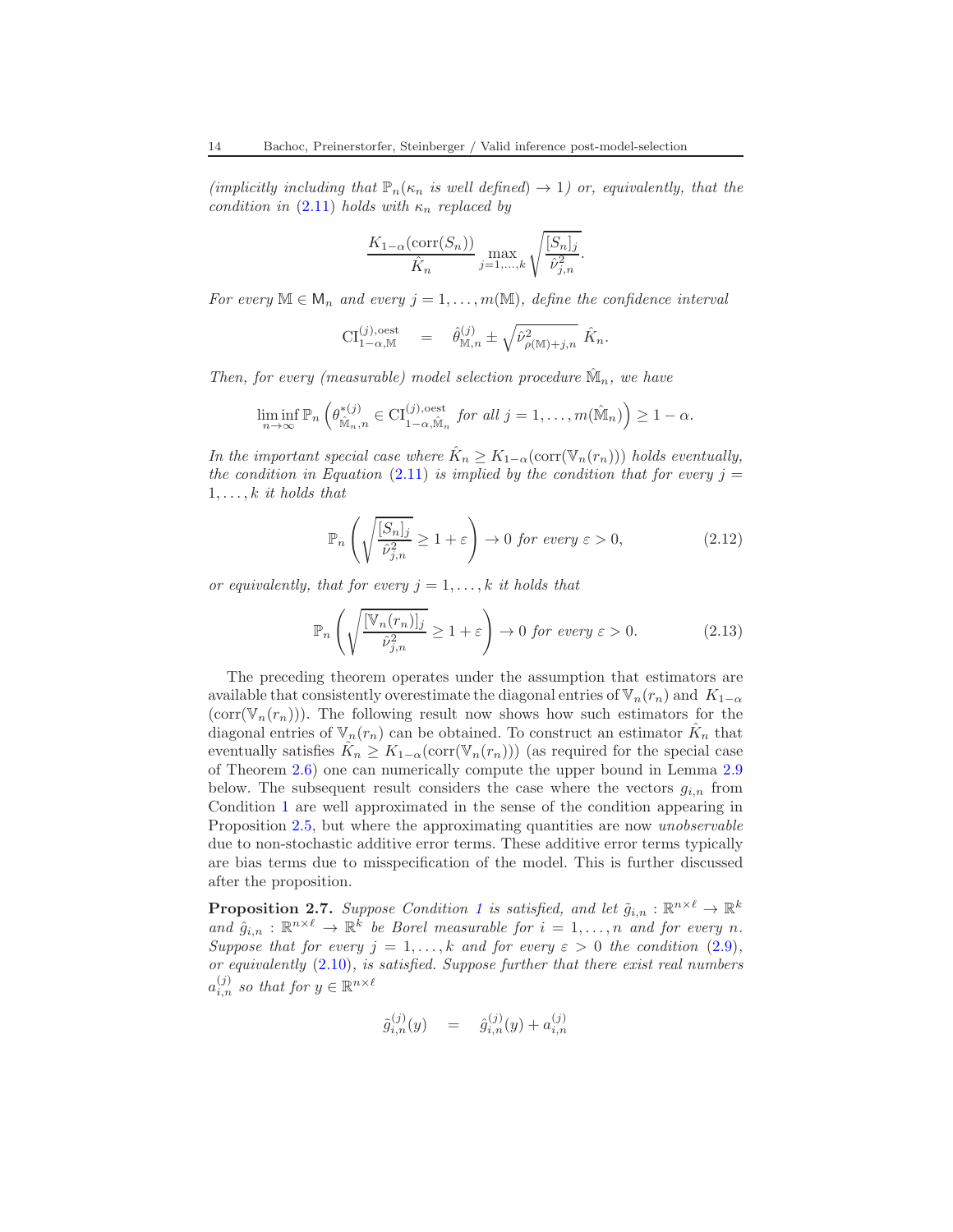holds for every  $n \in \mathbb{N}$ ,  $i \in \{1, ..., n\}$  and  $j \in \{1, ..., k\}$ . Then the statement in [\(2.13\)](#page-13-1) is satisfied for

$$
\hat{\nu}_{j,n}^2 = \sum_{i=1}^n \left[ \tilde{g}_{i,n}^{(j)} \right]^2
$$
 for  $j = 1, ..., k$ .

The proposition is developed for situations where random variables  $\tilde{g}_{i,n}^{(j)}$  are observed, that can be decomposed as the sum of unobserved random variables  $\hat{g}_{i,n}^{(j)}$ , which satisfy [\(2.9\)](#page-12-2), and unobserved real numbers  $a_{i,n}^{(j)}$ . In contrast to the sit-uation in Proposition [2.5,](#page-11-2) now the (unobservable) random variables  $\hat{g}_{i,n}^{(j)}$  can not be used for the construction of estimators. Nevertheless, the proposition shows how suitable variance estimators can then still be constructed based on the observed quantities  $\tilde{g}_{i,n}^{(j)}$ . Confidence intervals post-model-selection can then be obtained via Theorem [2.6.](#page-12-1) Besides being suitable for situations where random variables satisfying [\(2.9\)](#page-12-2) are not observed (otherwise one could use Proposition [2.5](#page-11-2) to obtain consistent estimators), Proposition [2.7](#page-13-0) is particularly geared towards the case where the non-stochastic additive components  $a_{i,n}^{(j)}$  are nonnegligible in the sense that

$$
\frac{\sum_{i=1}^{n} [a_{i,n}^{(j)}]^{2}}{\mathbb{V}_n(r_n^{(j)})} \nrightarrow 0 \text{ holds for some } j \in \{1, \ldots, k\}.
$$

For if the non-stochastic additive components are negligible in this sense, a consistent estimator of  $\nabla_n(r_n)$  in the sense of [\(2.7\)](#page-11-1) can be constructed:

<span id="page-14-0"></span>**Remark 2.8.** Using the simple bound  $(g_{i,n}^{(j)} - \tilde{g}_{i,n}^{(j)})^2 \leq 2(g_{i,n}^{(j)} - \hat{g}_{i,n}^{(j)})^2 + 2a_{i,n}^2$ , it is easy to verify that if the non-stochastic additive components  $a_{i,n}$  are negligible in the previously defined sense, then  $\tilde{g}_{i,n}$  satisfies the assumptions of  $\hat{g}_{i,n}$  appearing in Proposition [2.5.](#page-11-2) As a consequence, the estimator

$$
\tilde{S}_n = \sum_{i=1}^n \tilde{g}_{i,n} \tilde{g}'_{i,n}
$$

satisfies [\(2.7\)](#page-11-1), and one can construct confidence intervals based on this estimator as discussed in Theorem [2.4.](#page-11-0) Note that  $\hat{\nu}_{j,n}^2 = [\tilde{S}_n]_j$ .

Let us finally consider an upper bound on  $K_{1-\alpha}(\Gamma)$  as required in the special case of Theorem [2.6](#page-12-1) above. The bound we shall discuss is based on the quantity  $B_{\alpha}(q, N)$ , for  $q, N \in \mathbb{N}$ , defined as the smallest  $t > 0$  so that

$$
\mathbb{E}_G \left( \min \left( 1, N \left[ 1 - F_{Beta, 1/2, (q-1)/2}(t^2 / G^2) \right] \right) \right) \le \alpha,
$$

where  $F_{Beta,1/2,(q-1)/2}$  is the cumulative distribution function of the Beta $(1/2,(q-1)/2)$  distribution, and where  $G^2$  follows a chi-squared distribution with q degrees of freedom. The quantity  $B_{\alpha}(q, N)$  corresponds to the quantity  $K_4$  of Bachoc, Leeb and Pötscher [\(2014\)](#page-67-2) in the known variance case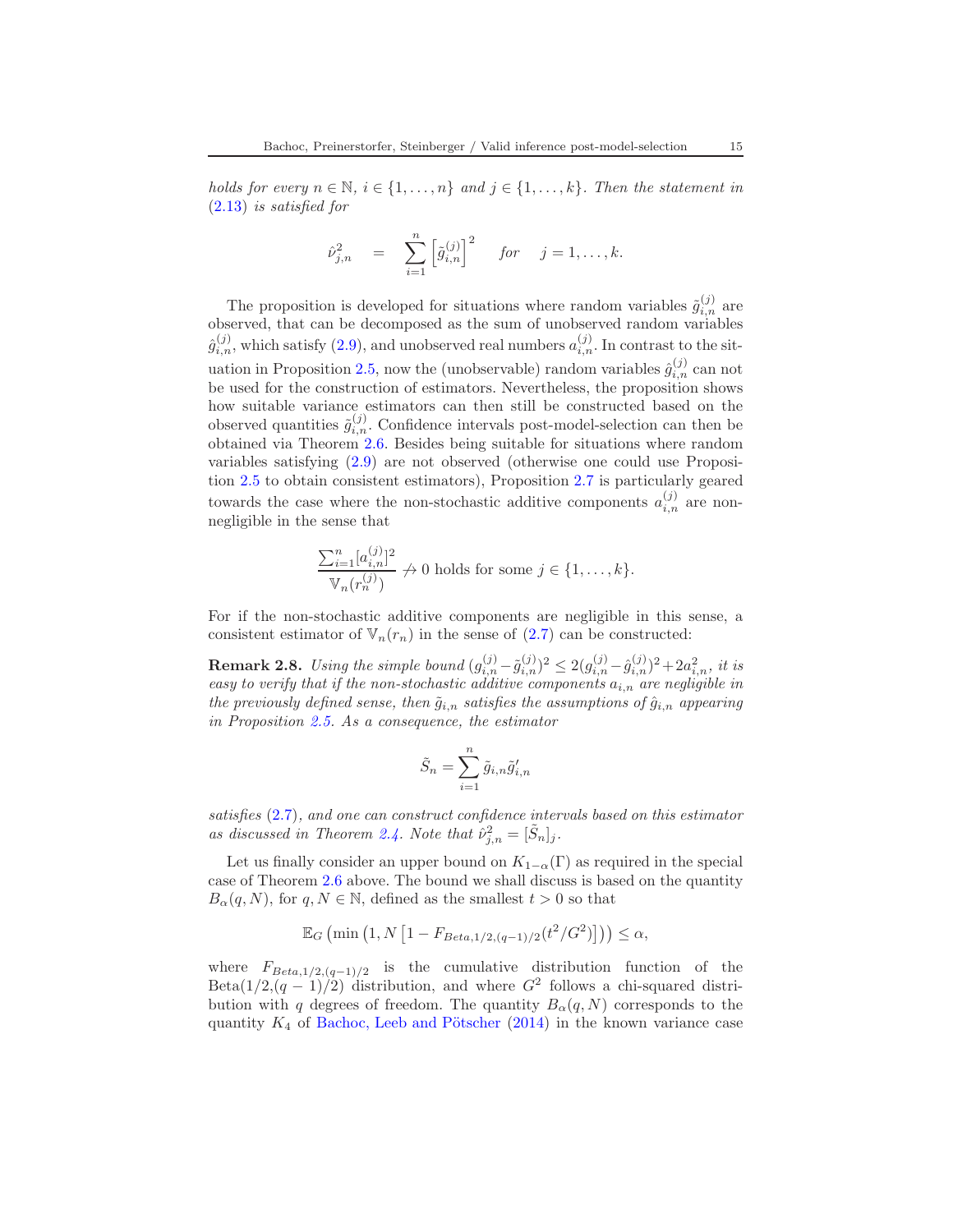(for a discussion of numerical algorithms for obtaining  $B_{\alpha}(q, N)$ ) in practice we confer the reader to that reference). We have (Bachoc, Leeb and Pötscher, [2014;](#page-67-2) [Berk et al.,](#page-67-0) [2013\)](#page-67-0) that  $B_{\alpha}(q, N)$  is larger than all the 1 –  $\alpha$  quantiles of random variables of the form  $\max_{i=1,\dots,N} |v'_i \epsilon|$ , where  $v_1, \dots, v_N$  are column vectors of  $\mathbb{R}^q$  with  $||v_i||$  ≤ 1 and where  $\epsilon \sim N(0, I_q)$ ; furthermore, for fixed α and N the function  $q \mapsto B_\alpha(q, N)$  is monotonically increasing.

Asymptotic approximations of  $B_{\alpha}(q, N)$  for large q and N are provided in Bachoc, Leeb and Pötscher [\(2014\)](#page-67-2), [Berk et al.](#page-67-0) [\(2013](#page-67-0)) and [Zhang](#page-69-2) [\(2017\)](#page-69-2). In particular, as  $q, N \to \infty$ ,

$$
B_{\alpha}(q,N)/\sqrt{q\left(1-N^{-2/(q-1)}\right)} \to 1,
$$

from Proposition 2.10 in Bachoc, Leeb and Pötscher  $(2014)$  $(2014)$ , itself building on results from [Berk et al.](#page-67-0) [\(2013](#page-67-0)) and [Zhang](#page-69-2) [\(2017](#page-69-2)).

An often useful upper bound on  $K_{1-\alpha}(\Gamma)$  with  $\Gamma$  a  $k \times k$ -dimensional correlation matrix is provided in the following lemma:

<span id="page-15-1"></span>**Lemma 2.9.** For every  $\alpha \in (0,1)$  and a  $k \times k$  correlation matrix  $\Gamma$  we have

$$
K_{1-\alpha}(\Gamma) \leq B_{\alpha}(\text{rank}(\Gamma), k).
$$

In a particular application it might of course be possible to obtain better upper bounds by exploiting structural properties of the specific correlation matrix Γ at hand, cf. Subsection [3.1.](#page-16-0) Using the upper bound of Lemma [2.9](#page-15-1) can also be very useful in situations where the computation of  $K_{1-\alpha}(\Gamma)$  is infeasible.

#### <span id="page-15-0"></span>3. Applications

In this section we now apply the general results obtained in Section [2](#page-4-0) to some important special cases that are frequently encountered in practice. As already mentioned in Section [2.2,](#page-5-0) we now consider situations of the following type:

- 1. The underlying distribution  $\mathbb{P}_n$  is assumed to be an element of a set of distributions  $P_n$ .
- 2. A model  $\hat{M}_n$  is selected in a data-driven way from a candidate set  $M_n$ , which is potentially misspecified, i.e.,  $\mathbf{P}_n \not\subseteq \bigcup_{\mathbb{M} \in \mathsf{M}_n} \mathbb{M}$ .
- 3. One aims at constructing confidence intervals for all coordinates of the model-specific target parameter  $\theta_{\hat{M}_n,n}^*$ .

The scenarios we discuss in this section are all concerned with the case  $\ell = 1$ (the case  $\ell > 1$  is of interest, e.g., in a regression problem with random design where one observes a data matrix  $(y_i, x_{i1}, \ldots, x_{ip})_{i=1}^n$  which is a realization of a probability distribution  $\mathbb{P}_n$  on the sample space  $\mathbb{R}^{n \times (p+1)}$ , that is, we observe realizations of a random *n*-vector  $Y_n = (Y_{1,n}, \ldots, Y_{n,n})'$  defined on some probability space  $(\Omega, \mathcal{A}, \mathbb{P})$ , whose distribution under  $\mathbb{P}$  coincides with  $\mathbb{P}_n \in \mathbf{P}_n$  (we write  $E$  and  $V$  to denote the expectation and variance-covariance operator with respect to  $\mathbb{P}$ ). In Subsection [3.1,](#page-16-0) we consider the case where the candidate set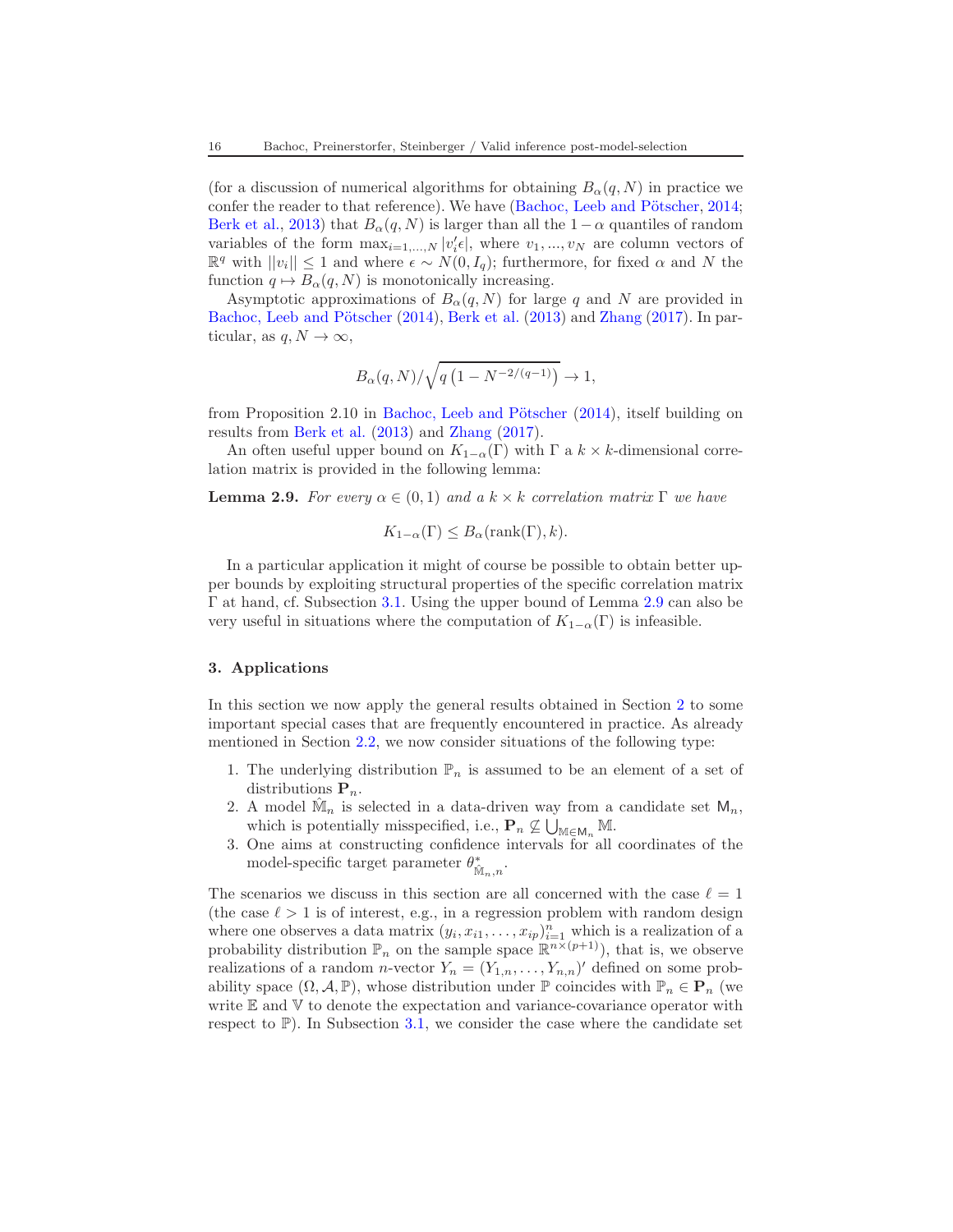$M_n$  consists of fixed design homoskedastic linear models. In this framework, the model selection problem is equivalent to a subset-selection problem of regressors. Here, the model-specific target we consider is the coefficient vector of the projection of the mean vector  $\mu_n = \mathbb{E}(Y_n) \in \mathbb{R}^n$  onto the model-specific fixed regressor matrix. In such a setup, intervals post-model-selection have also been suggested in [Tibshirani et al.](#page-68-6) [\(2015\)](#page-68-6), but for specific model selection methods. Our approach can also be used to obtain confidence intervals in their setup, and requires less assumptions on the set of distributions over which uniformity is achieved and on the design matrices allowed. In Subsection [3.2](#page-21-0) we then discuss the case where  $M_n$  consists of fixed design heteroskedastic linear models. While the model-specific target is the same as in the homoskedastic case, the construction of confidence sets is more complicated as the heteroskedasticity needs to be taken into account. The results of this section can be viewed as an extension of the influential results in [Eicker](#page-67-3) [\(1967](#page-67-3)) to the potentially misspecified, post-model-selection context. Comparable results do not exist to the best of our knowledge. Finally, in Subsection [3.3,](#page-23-0) we consider the situation where  $M_n$  consists of binary regression models. We allow for situations where both the regressors and the link function is chosen in a data-driven way. In each candidate model the model-specific target vector is here obtained as a minimizer of the Kullback-Leibler divergence. For numerical results concerning the methods discussed in Sections [3.1](#page-16-0) and [3.3](#page-23-0) see Section [4](#page-27-0) as well as Section [A](#page-31-0) of the appendix.

# <span id="page-16-0"></span>3.1. Inference post-model-selection when fitting fixed design linear models to homoskedastic data

One important application of our general theory is the case where homoskedastic linear regression models are fit to data. The feasible sets for the true underlying distribution  $\mathbb{P}_n$  we can allow for in this setup is denoted as  $\mathbf{P}_n^{(\text{lm})}(\delta,\tau)$ , where  $\delta > 0$  and  $\tau \geq 1$ , and is defined as follows: the distribution  $\mathbb{P}_n$  of the random *n*-vector  $Y_n = (Y_{1,n},...,Y_{n,n})'$  is an element of  $\mathbf{P}_n^{(\text{lm})}(\delta,\tau)$  if and only if the n coordinates of  $Y_n$  are independent, homoskedastic (i.e., the variances of the coordinates are equal to some  $\mathbb{V}(Y_{i,n}) = \sigma_n^2 \in (0,\infty)$ , for all  $i = 1,\ldots,n$ , and

$$
\max_{i=1,\ldots,n} \mathbb{E}\left( |Y_{i,n} - \mathbb{E}(Y_{i,n})|^{2+\delta}\right)^{\frac{2}{2+\delta}} \leq \tau \sigma_n^2.
$$

Note that  $\mathbf{P}_n^{(\text{lm})}(\delta, \tau)$  is empty for  $\delta > 0$  and  $\tau < 1$ , because then the inequality in the previous display can never be satisfied. Furthermore, observe that  $\mathbf{P}_n^{(\text{lm})}(\delta, \tau)$  contains the set of *n*-variate spherical normal distributions with unrestricted mean vector if

$$
\Gamma\left(\frac{3+\delta}{2}\right) \le \left(\tau/2\right)^{1+\delta/2} \sqrt{\pi},
$$

where  $\Gamma(.)$  denotes the Gamma-function. For such a pair  $(\delta, \tau)$  the set  $\mathbf{P}_n^{(\text{lm})}(\delta, \tau)$ thus contains the Gaussian model considered in [Berk et al.](#page-67-0) [\(2013\)](#page-67-0). Finally note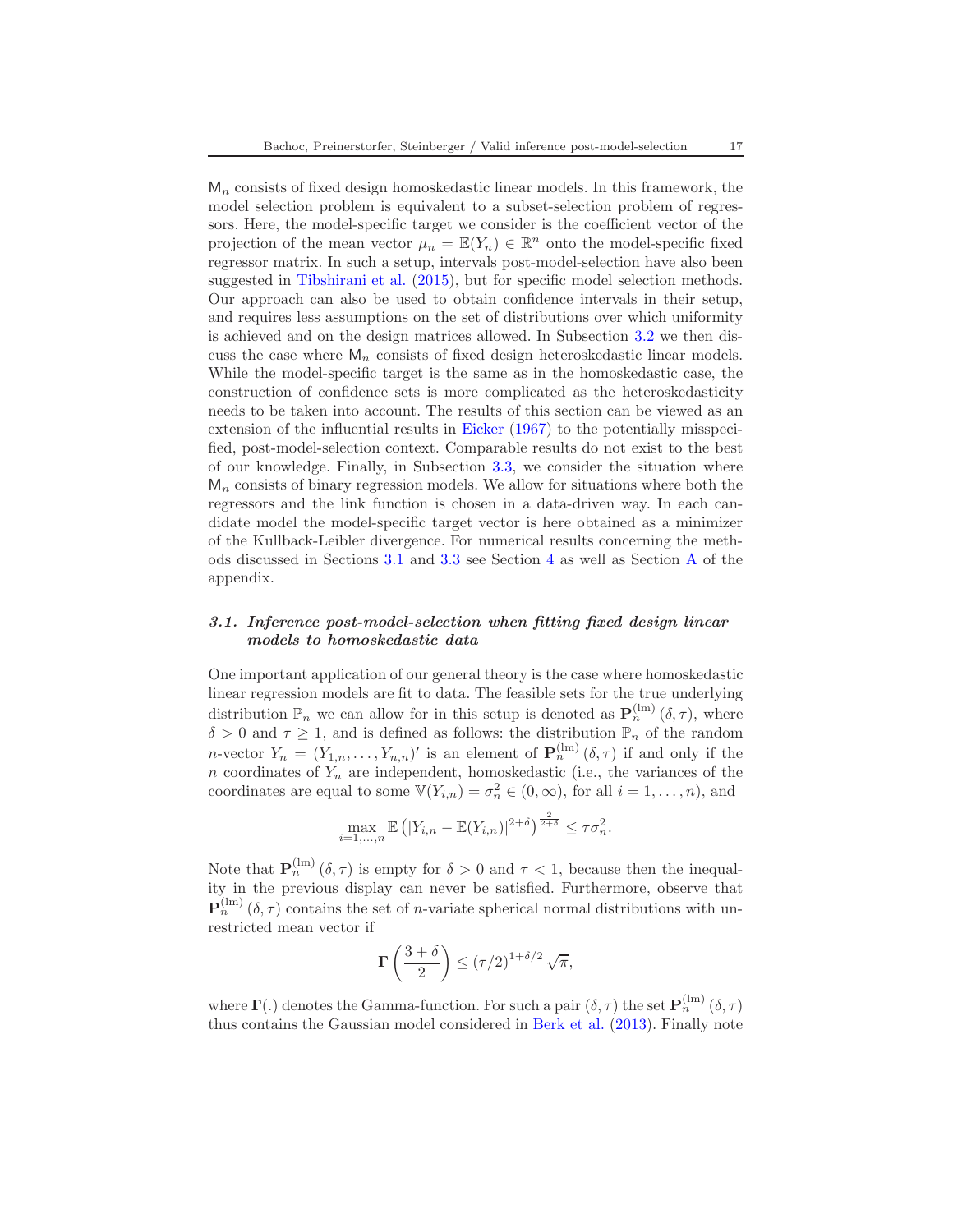that there is no restriction on the mean vector  $\mu_n = \mathbb{E}(Y_n) \in \mathbb{R}^n$  of elements of  $\mathbf{P}_n^{\text{(lm)}}\left( \delta,\tau \right)$ .

We are interested in a situation where one works with candidate sets consisting of homoskedastic linear models. That is, a situation where one wants to conduct inference on the mean vector  $\mu_n$  of the underlying distribution  $\mathbb{P}_n$ , and it is *assumed* by the practitioner that  $\mu_n$  is an element of span $(X_n)$ , the column span of a design matrix  $X_n \in \mathbb{R}^{n \times p}$ , with p not depending on n, or that  $\mu_n$  is at least "well-approximated" by an element of that linear space; and that the practitioner knows (and takes into account in the construction of the confidence sets) that the observations have identical variances (for a situation where the observations are heteroskedastic see Subsection [3.2\)](#page-21-0). In such a situation one then often tries to decide in a data-driven way which regressors to use, i.e., one needs to solve a subset-selection problem. We assume that we are given a nonempty set  $\mathcal{I} = \{M_1, \ldots, M_d\}$  of nonempty subsets of  $\{1, 2, \ldots, p\}$ , that does not depend on n. Given  $M \in \mathcal{I}$  we shall denote by  $X_n[M]$  the matrix obtained from  $X_n$  by striking all columns whose index is not an element of M. We then consider for each  $j \in \{1, \ldots, d\}$  a linear, homoskedastic candidate model  $\mathbb{M}_{i,n}$  with fixed design  $X_n[M_i]$ , i.e., the distribution of a random vector  $z = (z_1, \ldots, z_n)'$  is an element of  $\mathbb{M}_{j,n}$  if and only if there exists a  $\beta \in \mathbb{R}^{|M_j|}$  so that the random (residual) vector  $z - X_n[M_i]\beta$  has independent, homoskedastic coordinates with mean zero. Our candidate set of models is then given by

$$
\mathsf{M}_n = \{ \mathbb{M}_{j,n} : j = 1, \ldots, d \}.
$$

We assume that  $X_n$  satisfies the following condition, where we denote the *i*-th row of  $X_n$  by  $X_{i,n}$ :

<span id="page-17-0"></span>**Condition X1.** Eventually rank $(X_n) = p$ , and for every  $M \in \mathcal{I}$ ,

$$
\max_{i=1,...,n} X_{i,n}[M] (X_n[M]' X_n[M])^{-1} X_{i,n}[M]' \to 0.
$$

**Remark 3.1.** Condition [X1](#page-17-0) particularly holds if  $\text{rank}(X_n) = p$ , eventually, and  $\max_{i=1,\ldots,n} X_{i,n} (X_n' X_n)^{-1} X_{i,n}' \to 0$ . Moreover, it also holds in case  $||X_{i,n}||$  is bounded and  $\lambda_{\min}(\frac{1}{n}X'_nX_n)$  is bounded away from 0, which is typically the case in sufficiently balanced factorial designs, but Condition [X1](#page-17-0) is obviously much more general. For example, it also covers the important cases of polynomial regressors, trigonometric regressors, or mixed polynomial and trigonometric regressors (cf. the discussion in [Eicker](#page-67-3) [\(1967](#page-67-3)), pp. 64). Finally, we point out that the condition

$$
\max_{i=1,\dots,n} X_{i,n}[M] (X_n[M]' X_n[M])^{-1} X_{i,n}[M]' \to 0
$$

is classical, and is necessary for asymptotic normality of the ordinary-least-squares estimator in the fixed model M (see [Huber](#page-67-10), [1973](#page-67-10); [Arnold,](#page-67-11) [1980](#page-67-11)).

The model-specific target of inference is then (eventually) defined as follows: Given  $\mathbb{M} \in \mathsf{M}_n$  with a corresponding index set M, we let

<span id="page-17-1"></span>
$$
\beta_{\mathbb{M},n}^* = \beta_{\mathbb{M},n}^*(\mathbb{P}_n) = (X_n[M]'X_n[M])^{-1} X_n[M]'\mu_n,\tag{3.1}
$$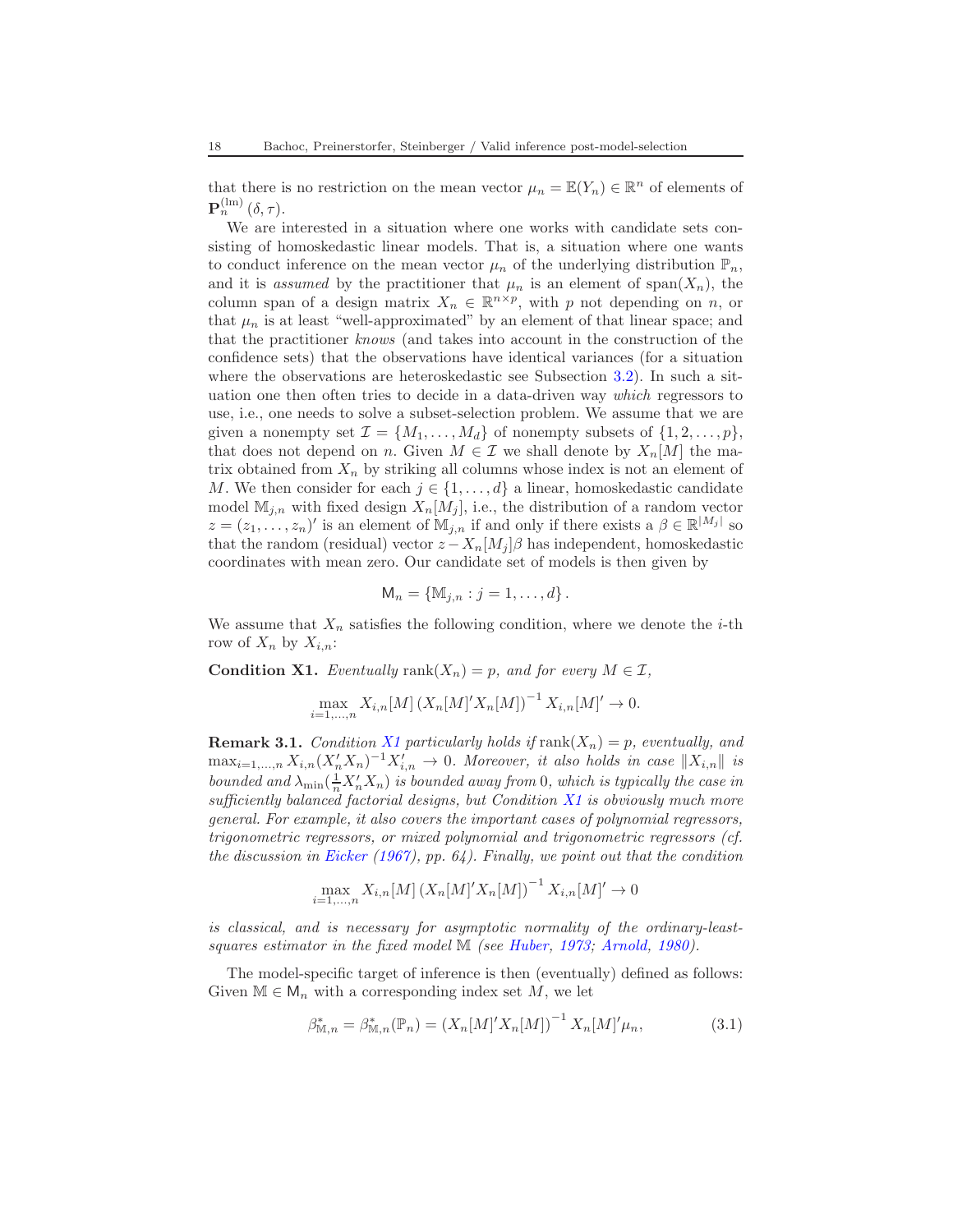i.e.,  $\beta_{\mathbb{M},n}^*$  is the coefficient vector corresponding to the orthogonal projection of  $\mu_n$  onto span $(X_n[M])$ .

We shall now describe how asymptotically uniformly valid confidence sets can be constructed post-model-selection for the target defined in Equation [\(3.1\)](#page-17-1) above: Given  $\mathbb{M} \in \mathsf{M}_n$  with index set M, we estimate the corresponding target by the model-specific ordinary-least-squares estimator, i.e., by

<span id="page-18-1"></span>
$$
\hat{\beta}_{\mathbb{M},n}(y) = (X_n[M]'X_n[M])^{-1} X_n[M]'y; \qquad (3.2)
$$

let

$$
\hat{\sigma}_{\mathbb{M},n}^2(y) = \frac{1}{n - m(\mathbb{M})} \sum_{i=1}^n (y_i - X_{i,n}[M]\hat{\beta}_{\mathbb{M},n}(y))^2,
$$

where  $m(\mathbb{M})$  here coincides with |M|, the cardinality of M, and define for  $\alpha \in$  $(0, 1)$  and  $j = 1, ..., m(M)$ 

<span id="page-18-0"></span>
$$
\mathrm{CI}_{1-\alpha,\mathbb{M}}^{(j),\mathrm{lm}} = \hat{\beta}_{\mathbb{M},n}^{(j)} \pm \sqrt{\hat{\sigma}_{\mathbb{M},n}^2 \left[ \left( X_n [M]' X_n [M] \right)^{-1} \right]_j} K_{1-\alpha}(\mathrm{corr}(\Gamma_n)),\tag{3.3}
$$

where the block-matrix  $\Gamma_n$  is defined via its s, t-th block of dimension  $|M_s| \times |M_t|$ given by

$$
\mathbb{E}_{n} \left[ \left( \hat{\beta}_{\mathbb{M}_{s},n} - \beta_{\mathbb{M}_{s},n}^{*} \right) \left( \hat{\beta}_{\mathbb{M}_{t},n} - \beta_{\mathbb{M}_{t},n}^{*} \right)' \right] \n= \sigma_{n}^{2} \left( X_{n} [M_{s}]' X_{n} [M_{s}] \right)^{-1} X_{n} [M_{s}]' X_{n} [M_{t}] \left( X_{n} [M_{t}]' X_{n} [M_{t}] \right)^{-1},
$$

for  $s, t \in \{1, ..., d\}$ . Note that while  $\Gamma_n$  depends on  $\sigma_n^2$ ,  $\text{corr}(\Gamma_n)$  is observed. Essentially, the construction in [\(3.3\)](#page-18-0) coincides with the confidence intervals of [Berk et al.](#page-67-0) [\(2013](#page-67-0)). However, there are two major differences. First of all, we here do not assume that the data are Gaussian, which is why we resort to asymptotic results. This is also the reason why our constant  $K_{1-\alpha}$ , the so called POSI constant, is the quantile of a maximum of Gaussian rather than t-distributed random variables, as is the case in [Berk et al.](#page-67-0) [\(2013\)](#page-67-0). Furthermore, we simply use the usual variance estimator  $\hat{\sigma}^2_{\mathbb{M},n}$  which, in general, is not unbiased or uniformly consistent (due to potential misspecification) as required in [Berk et al.](#page-67-0) [\(2013\)](#page-67-0), but we still obtain uniformly valid inference asymptotically. This shows that the restrictive assumption of [Berk et al.](#page-67-0) [\(2013\)](#page-67-0), that there exists an unbiased or a uniformly consistent estimator for  $\sigma_n^2$  (cf. Proposition [3.5](#page-21-1) below, as well as the discussion in Remark 2.1 of Leeb, Pötscher and Ewald  $(2015)$  and in Appendix A of Bachoc, Leeb and Pötscher  $(2014)$ ), is not needed for uniform asymptotic validity. If the estimator  $\hat{\sigma}_{\mathbb{M},n}^2$  is used in the construction of [Berk et al.](#page-67-0) [\(2013](#page-67-0)), then their confidence intervals asymptotically coincide with our procedure. We also point out that the classical variance estimator used here adapts to misspecification in the sense that it is consistent for  $\sigma_n^2$  if a first order correct model is selected and it otherwise overestimates the target in the sense of Section [2.5.2](#page-12-4) (cf. Remark [2.8](#page-14-0) and Subsection [3.1.2](#page-20-0) for details).

It is also worth noting that up to the choice of the last multiplicative factor  $K_{1-\alpha}(\text{corr}(\Gamma_n))$  in the definition of the confidence intervals above, i.e., the POSI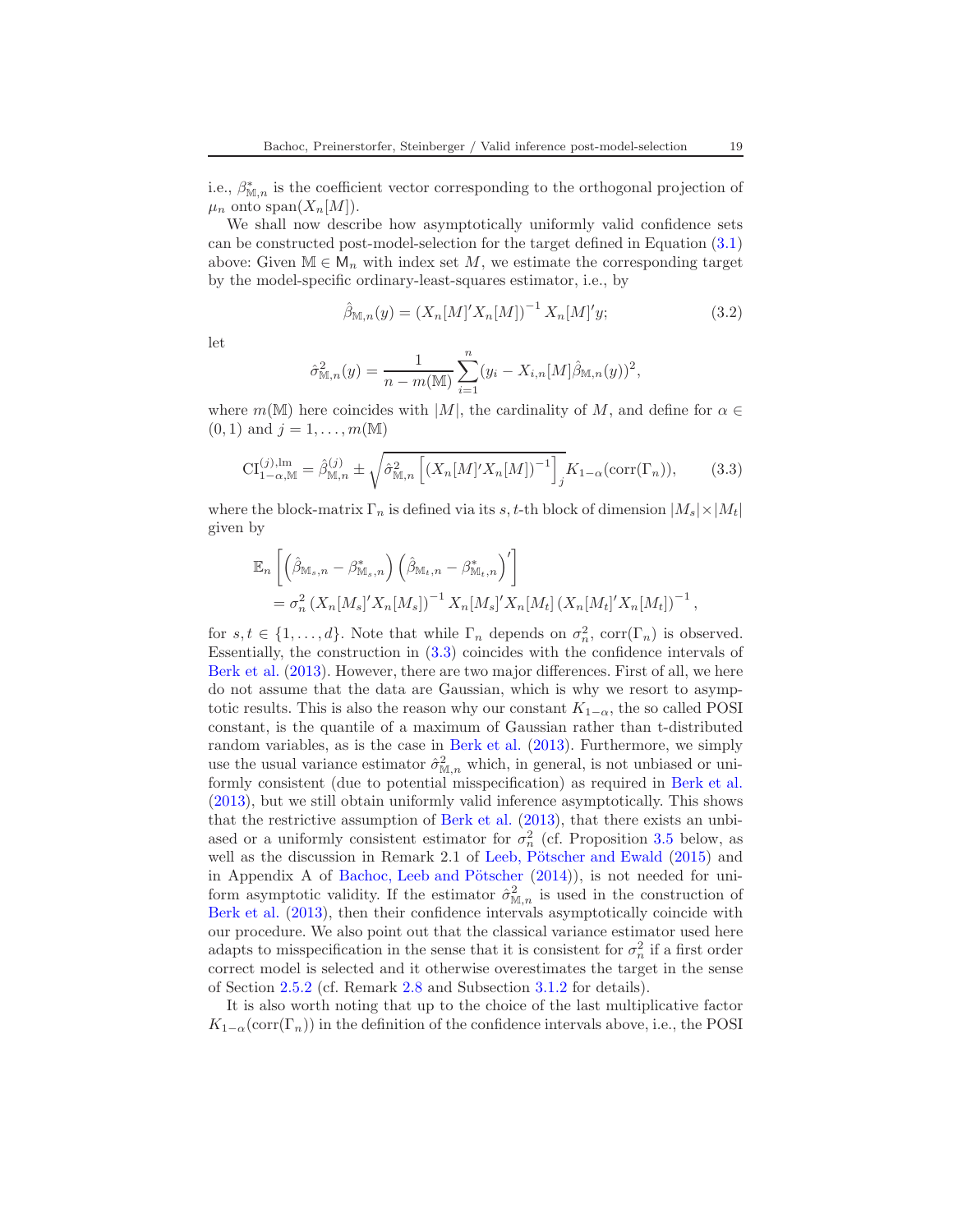constant, this is just the usual confidence interval for the j-th coordinate of the coefficient vector one would typically use in practice working with homoskedastic linear models, and by following the naive way of ignoring the data-driven model selection step. The crucial difference, however, is that the naive approach is invalid (see, e.g., Leeb, Pötscher and Ewald, [2015](#page-68-4); Bachoc, Leeb and Pötscher, [2014\)](#page-67-2).

We now present the main result of this subsection, where we emphasize once more that the (measurable) model selection procedure  $\hat{M}_n$  is data-driven and unrestricted, and that some, or all of the candidate models in  $M_n$  may be misspecified, i.e.,  $\mathbf{P}_n^{(\text{lm})}(\delta,\tau) \nsubseteq \bigcup_{\mathbb{M} \in \mathsf{M}_n} \mathbb{M}$ . Nevertheless it is possible to construct an asymptotically uniformly valid confidence set for the model-specific target vector  $\beta_{\hat{\mathbb{M}}_n,n}^*$ .

<span id="page-19-0"></span>**Theorem 3.2.** Let  $\alpha \in (0,1)$ ,  $\delta > 0$  and  $\tau \geq 1$ , suppose Condition [X1](#page-17-0) holds, and let  $\hat{\mathbb{M}}_n$  be a (measurable) model selection procedure, i.e., a measurable map from the sample space  $\mathbb{R}^n$  to  $\mathsf{M}_n$ . Then

$$
\liminf_{n\to\infty}\inf_{\mathbb{P}_n\in\mathbf{P}_n^{(\text{lm})}(\delta,\tau)}\mathbb{P}_n\left(\beta_{\hat{\mathbb{M}}_n,n}^{*(j)}\in\mathrm{CI}_{1-\alpha,\hat{\mathbb{M}}_n}^{(j),\text{lm}} \text{ for all } j=1,\ldots,m(\hat{\mathbb{M}}_n)\right)\geq 1-\alpha.
$$

### 3.1.1. Coverage of individual parameters

The statement in Theorem [3.2](#page-19-0) concerns simultaneous coverage of all coefficients of the model-dependent target parameter. In some applications, it may be of interest to construct confidence intervals only for single coefficients, i.e., coefficients corresponding to a certain regressor. Of course, as simultaneous coverage implies individual coverage, the confidence intervals in the previous section achieve this goal a fortiori. However, shorter confidence intervals can be constructed if one only wants to achieve individual coverage. This is discussed subsequently. Consider the case where one wants to conduct inference on the first column vector of  $X_n$  (otherwise just re-arrange the columns of  $X_n$ ). Then, the candidate sets  $M_1, \ldots, M_d$  one works with, will all necessarily include the first column of  $X_n$ , i.e.,  $1 \in M_j$  for all  $j = 1, \ldots, d$ . Whereas the candidate models in  $M_n$  are still defined as above, the model-specific target vector changes: Now, for every  $\mathbb{M} \in \mathsf{M}_n$  the target is the first coordinate of the vector  $\beta^*_{\mathbb{M},n}$ defined in [\(3.1\)](#page-17-1), which we denote as  $\eta_{\mathbb{M},n}^*$ . Furthermore, in each model  $\mathbb{M} \in \mathcal{M}_n$ we estimate this target by  $\hat{\eta}_{M,n}$ , the first coordinate of the model-specific OLS estimator defined in [\(3.2\)](#page-18-1). Finally, to define our confidence intervals in this case, let  $\Xi_n$  denote the  $d \times d$ -dimensional matrix with s, t-th entry given by

$$
\sigma_n^2 \left[ (X_n[M_s]' X_n[M_s])^{-1} X_n[M_s]' X_n[M_t] (X_n[M_t]' X_n[M_t])^{-1} \right]_1.
$$

Given  $\alpha \in (0,1)$ , define for every  $\mathbb{M} \in \mathsf{M}_n$  with corresponding index set M the confidence interval

$$
\mathrm{CI}_{1-\alpha,\mathbb{M}} = \hat{\eta}_{\mathbb{M},n} \pm \sqrt{\hat{\sigma}_{\mathbb{M},n}^2 \left[ (X_n[M]'X_n[M])^{-1} \right]_1} K_{1-\alpha}(\mathrm{corr}(\Xi_n)).
$$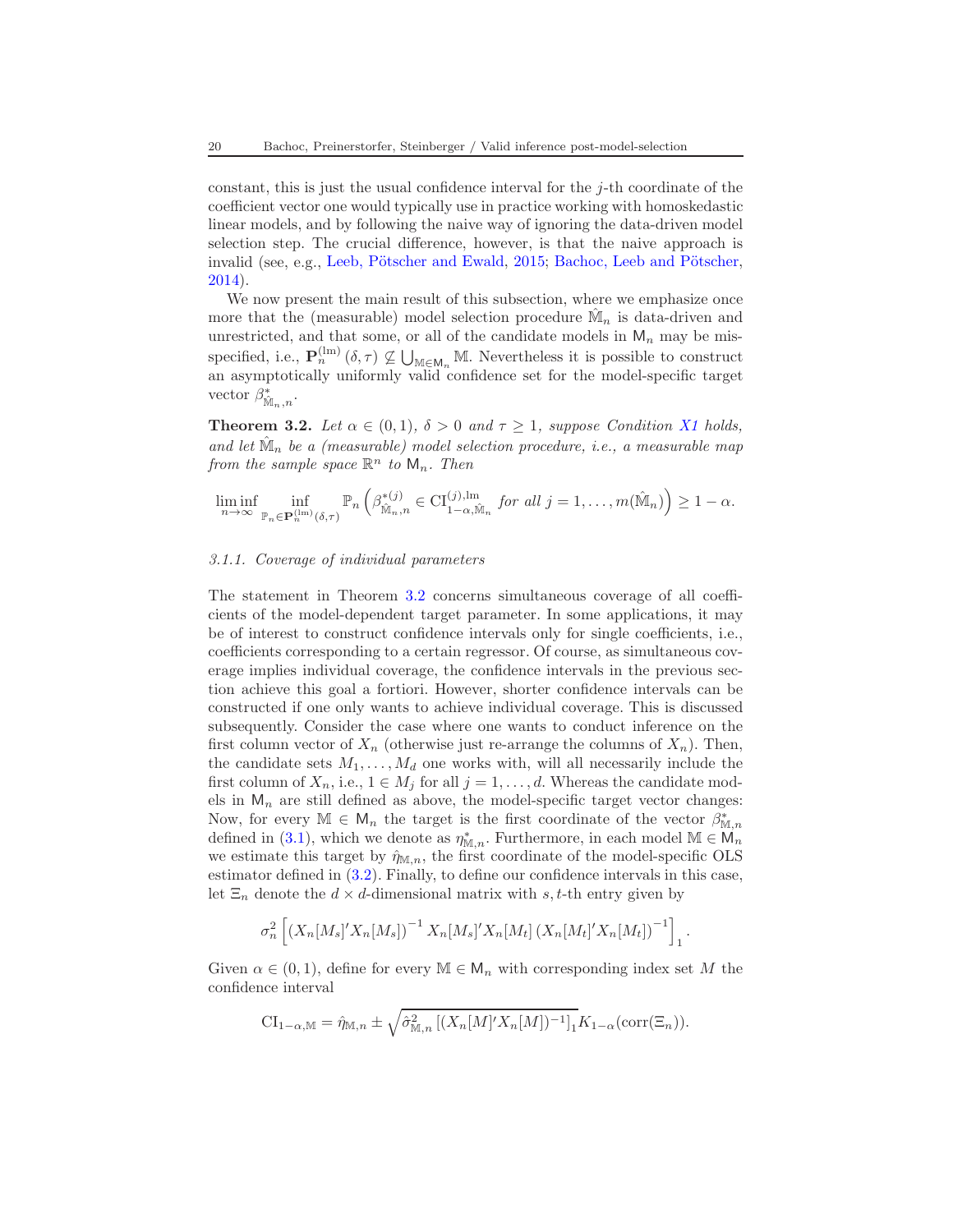Note that, apart from the choice of the POSI constant, the confidence interval CI<sub>1−α,M</sub> is identical to CI<sub>1−α,M</sub>. While the latter interval is based on  $K_{1-\alpha}(\text{corr}(\Gamma_n))$ , the POSI constant used here is  $K_{1-\alpha}(\text{corr}(\Xi_n))$ . From the definition of  $K_{1-\alpha}$ , together with the relationship of  $\Xi_n$  and  $\Gamma_n$ , it follows immediately that

$$
K_{1-\alpha}(\operatorname{corr}(\Xi_n)) \leq K_{1-\alpha}(\operatorname{corr}(\Gamma_n)),
$$

with equality holding only if  $\mathcal{I} = \{\{1\}\}\$ , i.e., no model selection. That is, the confidence intervals for individual parameters constructed here are smaller than the ones guaranteeing simultaneous coverage. The following can now be said about their asymptotic coverage properties.

<span id="page-20-1"></span>**Theorem 3.3.** Let  $\alpha \in (0,1)$ ,  $\delta > 0$  and  $\tau \geq 1$ , suppose Condition [X1](#page-17-0) holds, and let  $\hat{M}_n$  be a (measurable) model selection procedure. Suppose every element of  $I$  contains 1. Then

$$
\liminf_{n\to\infty}\inf_{\mathbb{P}_n\in\mathbf{P}_n^{(\mathrm{Im})}(\delta,\tau)}\mathbb{P}_n\left(\eta^*_{\hat{\mathbb{M}}_n,n}\in\mathrm{CI}_{1-\alpha,\hat{\mathbb{M}}_n}\right)\geq 1-\alpha.
$$

We finally mention that similar arguments can be used to construct confidence intervals for model-dependent linear combinations of regression coefficients (i.e., contrasts). Furthermore, analogous constructions can be used to obtain confidence intervals for individual coefficients (or, more generally, modeldependent contrasts) in the examples discussed in Sections [3.2](#page-21-0) and [3.3](#page-23-0) below. Due to space constraints we do not provide details.

### <span id="page-20-0"></span>3.1.2. The POSI-intervals automatically adapt to misspecification

Let us for a moment forget about the model selection step and consider the classical construction of confidence intervals for  $\beta_{\mathbb{M},n}^*$  based on the asymptotic normality of  $\hat{\beta}_{\mathbb{M},n}$ , for  $\mathbb{M} \in \mathsf{M}_n$  fixed. It is well known that the usual variance estimator  $\hat{\sigma}_{\mathbb{M},n}^2$  in model  $\mathbb{M} \in \mathbb{M}_n$  with index set  $M \in \mathcal{I}$  is consistent for the true error variance  $\sigma_n^2$ , if and only if, the model M is asymptotically first order correct. More specifically, the estimator  $\hat{\sigma}_{\mathbb{M},n}^2$  is upward biased when M is meanmisspecified and the bias is given by  $||(I_n-P_{X_n[M]})\mu_n/\sigma_n||^2/(n-|M|)$ , where  $P_{\dots}$ denotes the projection matrix corresponding to the column span of the matrix indicated in the subscript and where  $\mu_n = \mathbb{E}(Y_n)$ . Consequently, using  $\hat{\sigma}_{\mathbb{M},n}^2$  in the construction of confidence intervals for  $\beta_{\mathbb{M},n}^*$  leads to 'conservative' inference in case M is misspecified, but the resulting inference is still valid. Moreover, if M is correct then the resulting inference on  $\beta_{\mathbb{M},n}^*$  is also asymptotically efficient in the sense that the obtained intervals have minimal asymptotic length (they coincide with the infeasible intervals calculated with knowledge of  $\sigma_n^2$ ).

If the working model is now selected by a data dependent selection procedure  $\hat{\mathbb{M}}_n : \mathbb{R}^n \to \mathsf{M}_n$ , the POSI-intervals suggested in [\(3.3\)](#page-18-0) involve the postmodel-selection estimator  $\hat{\sigma}^2_{\hat{\mathbb{M}}_n,n}$  and we can again ask the question about its consistency properties. Clearly, consistency now depends on the existence of a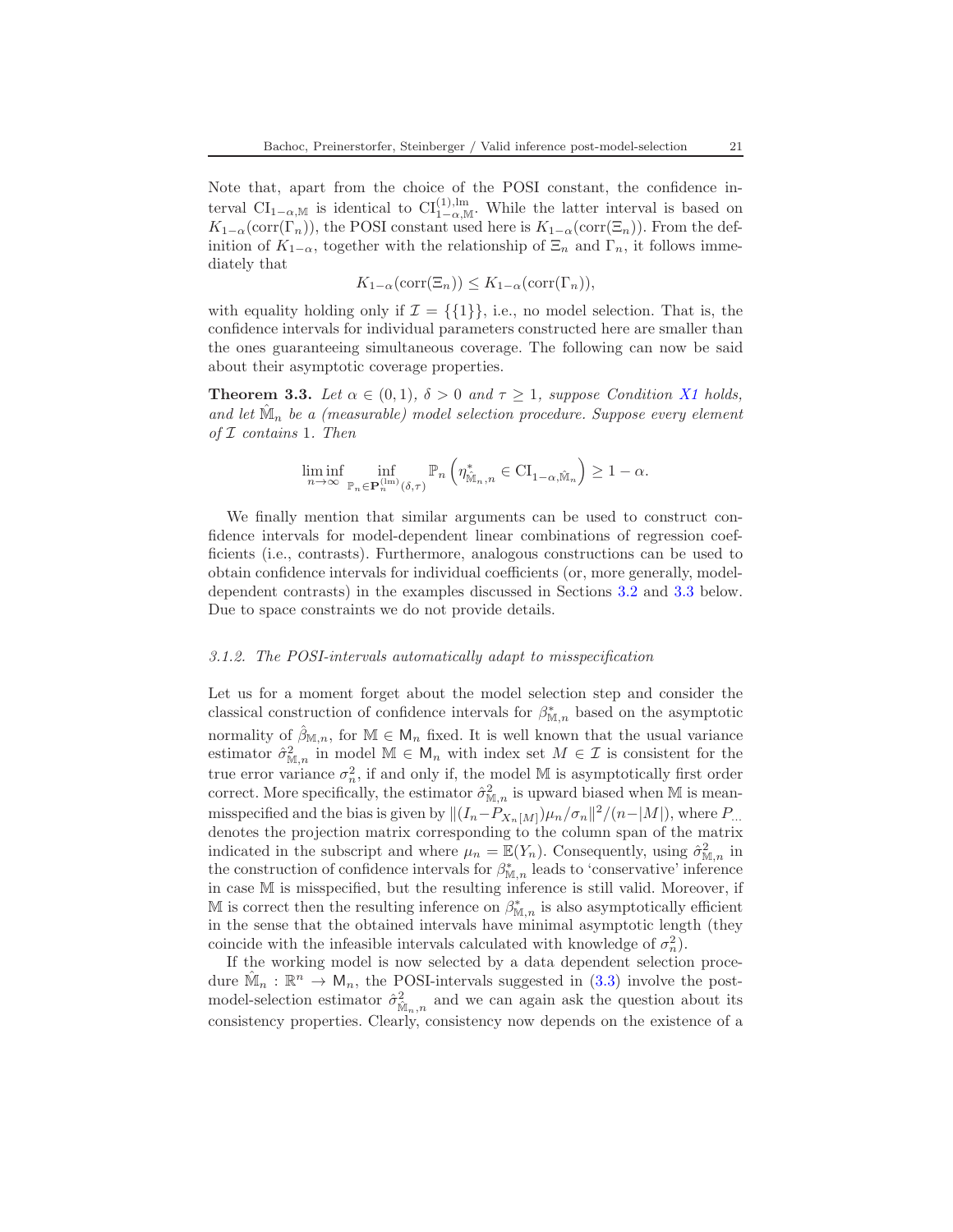correct model in the class  $M_n$  of candidate models as well as on the ability of  $\hat{\mathbb{M}}_n$  to identify one such correct model. The following proposition provides a precise quantitative formulation of this claim (see Section [D.1](#page-50-1) in the appendix for the proof). A similar statement is also discussed in Bachoc, Leeb and Pötscher [\(2014,](#page-67-2) Theorem 3.6 and Lemma C.2).

<span id="page-21-2"></span>**Proposition 3.4.** Fix  $\delta > 0$  and  $\tau \geq 1$  and suppose that eventually rank $(X_n)$ p. For any sequence  $\mathbb{P}_n \in \mathbf{P}_n^{(\text{lm})}(\delta, \tau)$ , the variance estimator  $\hat{\sigma}_{\mathbb{M},n}^2(y) = (n - \tau)^2$  $|M|$  $-1$ y' $(I_n - P_{X_n[M]})y$  satisfies

$$
\mathbb{P}_n\left(\left|\frac{\hat{\sigma}_{\mathbb{M},n}^2}{\sigma_n^2}\left(1+\frac{\|(I_n-P_{X_n[M]})\mu_n/\sigma_n\|^2}{n-|M|}\right)^{-1}-1\right|>\varepsilon\right) \to 0,
$$

for every  $\varepsilon > 0$  and for every  $M \in \mathcal{I}$ .

In particular, since the index set  $\mathcal I$  is finite, not depending on  $n$ , Proposi-tion [3.4](#page-21-2) shows that the post-model-selection estimator  $\hat{\sigma}^2_{\hat{\mathbb{M}}_n,n}$  is consistent for  $\sigma_n^2$  (on a relative scale) along sequences  $\mathbb{P}_n \in \mathbf{P}_n^{(\text{lm})}(\delta, \tau)$  with the property that

<span id="page-21-3"></span>
$$
\frac{\|(I_n - P_{X_n[\hat{M}_n]})\mu_n/\sigma_n\|^2}{n - |\hat{M}_n|} \xrightarrow[n \to \infty]{} 0 \tag{3.4}
$$

in  $\mathbb{P}_n$ -probability, where  $\hat{M}_n$  denotes the index set corresponding to  $\hat{M}_n$ . Of course, in general, this condition can not be verified in practice. But it still tells us that if the model selection procedure  $\hat{\mathbb{M}}_n$  finds an approximately first order correct model in the sense of [\(3.4\)](#page-21-3), then the POSI-intervals in [\(3.3\)](#page-18-0) have the same asymptotic length as the infeasible intervals that use knowledge of  $\sigma_n^2$ .

One can now raise the question whether it is at all possible to construct a uniformly (over  $\mathbf{P}_n^{(lm)}(\delta, \tau)$ ) consistent estimator for  $\sigma_n^2$ . However, in the framework we consider, and in order to obtain valid confidence intervals, it is necessary to use an estimator that, for certain sequences  $\mathbb{P}_n \in \mathbf{P}_n^{(\text{lm})}(\delta, \tau)$ , consistently overestimates the variance  $\sigma_n^2$ . More precisely, in Proposition [3.5](#page-21-1) below (proved in Section  $D.4$  of the supplement), we show that there does not exist a uniformly consistent estimator of the variance  $\sigma_n^2$  if  $\tau > 1$ .

<span id="page-21-1"></span>**Proposition 3.5.** Let  $\delta > 0$  and  $\tau > 1$ . There does not exist a sequence of measurable functions  $(\hat{\sigma}_n^2)_{n \in \mathbb{N}}$  with  $\hat{\sigma}_n^2 : \mathbb{R}^n \to [0, \infty)$ , so that for every  $\varepsilon > 0$ 

<span id="page-21-4"></span>
$$
\sup_{\mathbb{P}_n \in \mathbf{P}_n^{(1m)}(\delta,\tau)} \mathbb{P}_n \left( \left| \frac{\hat{\sigma}_n^2}{\sigma_n^2} - 1 \right| > \varepsilon \right) \to 0. \tag{3.5}
$$

## <span id="page-21-0"></span>3.2. Inference post-model-selection when fitting fixed design linear models to heteroskedastic data

The feasible sets for  $\mathbb{P}_n$  we consider here again depend on two parameters  $\delta > 0$ and  $\tau \geq 1$  but, compared to the set  $\mathbf{P}_n^{(\text{lm})}(\delta, \tau)$  defined above, we now drop the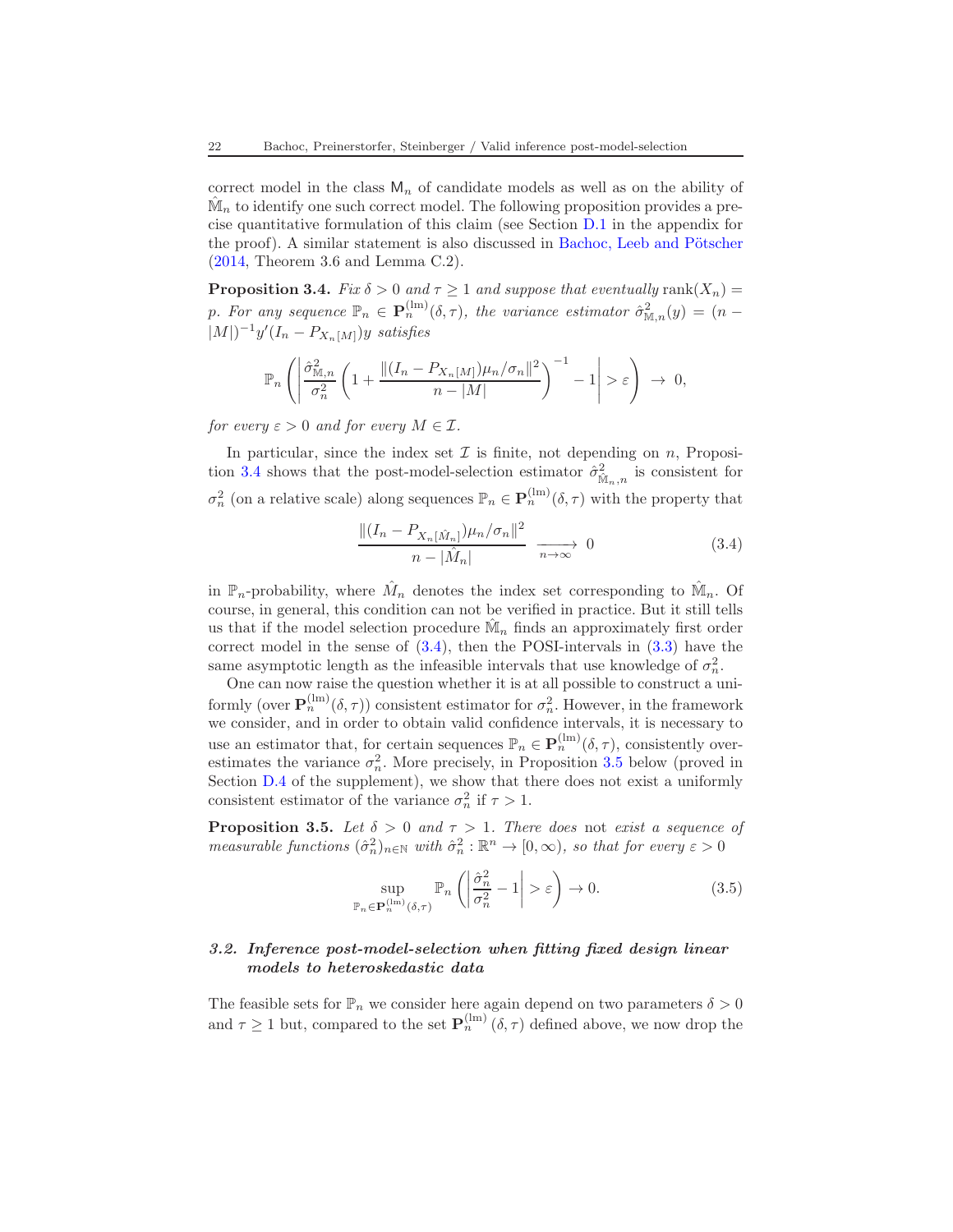requirement of homoskedasticity: the distribution of a random n-vector  $Y_n$  =  $(Y_{1,n},\ldots,Y_{n,n})'$  is an element of  $\mathbf{P}_n^{(\text{het})}(\delta,\tau)$  if and only if the *n* coordinates of  $Y_n$  are independent, the variance  $\sigma_{i,n}^2 = \mathbb{V}(Y_{i,n}) \in (0,\infty)$  exists for every  $i = 1, \ldots, n$ , and

$$
\max_{i=1,\ldots,n} \left[ \mathbb{E} \left( |Y_{i,n} - \mathbb{E}(Y_{i,n})| \right)^{2+\delta} \right]^{\frac{2}{2+\delta}} \leq \tau \min_{i=1,\ldots,n} \sigma_{i,n}^2.
$$

Here, we consider a situation where one works with candidate sets consisting of heteroskedastic linear models, i.e., where similar as in Section [3.1](#page-16-0) one is interested in conducting inference on  $\mu_n = \mathbb{E}(Y_n) \in \mathbb{R}^n$ , and it is assumed that  $\mu_n$  is an element of span $(X_n)$ , the column span of a design matrix  $X_n \in \mathbb{R}^{n \times p}$  with p fixed; but where it is now taken into account that the observations may have different variances. We start with a set  $\mathcal{I} = \{M_1, \ldots, M_d\}$  as in Subsection [3.1,](#page-16-0) and we then define for each  $j \in \{1, ..., d\}$  the linear, heteroskedastic model  $\mathbb{M}_{j,n}$ as follows: the distribution of a random vector  $z = (z_1, \ldots, z_n)'$  is an element of  $\mathbb{M}_{j,n}$  if and only if there exists a  $\beta \in \mathbb{R}^{|M_j|}$  so that the random (residual) vector  $z - X[M_j]\beta$  has independent coordinates with positive finite variances and mean zero. The corresponding candidate set of models is then given by

$$
\mathsf{M}_n = \{ \mathbb{M}_{j,n} : j = 1, \ldots, d \}.
$$

As in Section [3.1](#page-16-0) we assume that  $X_n$  satisfies Condition [X1,](#page-17-0) and define our model-specific target of inference as in Equation [\(3.1\)](#page-17-1). Again, we estimate the corresponding target by the model-specific ordinary-least-squares estimator in [\(3.2\)](#page-18-1). For variance estimation we do no longer use the estimator as defined in Subsection [3.1,](#page-16-0) but now take into consideration, that the observations may be heteroskedastic. Therefore, we consider an approach based on estimators suggested by [Eicker](#page-67-3) [\(1967\)](#page-67-3). As in Subsection [3.1,](#page-16-0) the variance estimators used here are not uniformly consistent due to potential model misspecification, but overestimate their targets in the sense of Subsection [2.5.2.](#page-12-4) Furthermore, in contrast to the construction of Subsection [3.1,](#page-16-0) the construction of the confidence sets now needs to incorporate an upper bound for the POSI constant  $K_{1-\alpha}(\text{corr}(\Gamma_n)),$ because here  $\Gamma_n = \mathbb{V}_n[(\hat{\beta}'_{\mathbb{M}_1,n},\ldots,\hat{\beta}'_{\mathbb{M}_d,n})']$ , and also  $\text{corr}(\Gamma_n)$ , is unobserved and can not be estimated consistently due to potential misspecification. Define for every  $\mathbb{M} \in \mathsf{M}_n$  with corresponding index set M the Eicker-estimator  $S_{\mathbb{M},n}$  as

$$
(X_n[M]'X_n[M])^{-1} X_n[M]'
$$
diag  $(\hat{u}_{1,\mathbb{M}}^2,\ldots,\hat{u}_{n,\mathbb{M}}^2) X_n[M] (X_n[M]'X_n[M])^{-1}$ ,

where, for  $y \in \mathbb{R}^n$ , we let  $\hat{u}_{\mathbb{M}}(y) = (\hat{u}_{1,\mathbb{M}}(y), \dots, \hat{u}_{n,\mathbb{M}}(y))' = y - X_n[M]\hat{\beta}_{\mathbb{M},n}(y)$ , and denote the j−th diagonal entry  $(j = 1, ..., m(\mathbb{M}))$  of  $\tilde{S}_{\mathbb{M},n}$  by  $\hat{\sigma}_{j,\mathbb{M},n}^2$ . Finally, given  $\alpha \in (0,1)$ , we define for each  $\mathbb{M} \in \mathsf{M}_n$  with corresponding index set M and for every  $j = 1, \ldots, m(M)$  the confidence sets

$$
\mathrm{CI}_{1-\alpha,\mathbb{M}}^{(j),\mathrm{hlm}} = \hat{\beta}_{\mathbb{M},n}^{(j)} \pm \sqrt{\hat{\sigma}_{j,\mathbb{M},n}^2} B_{\alpha}(\min(k,p),k),
$$

with  $k = \sum_{\mathbb{M} \in \mathsf{M}_n} m(\mathbb{M})$ , and where  $B_\alpha$  is defined at the end of Section [2.5.2.](#page-12-4)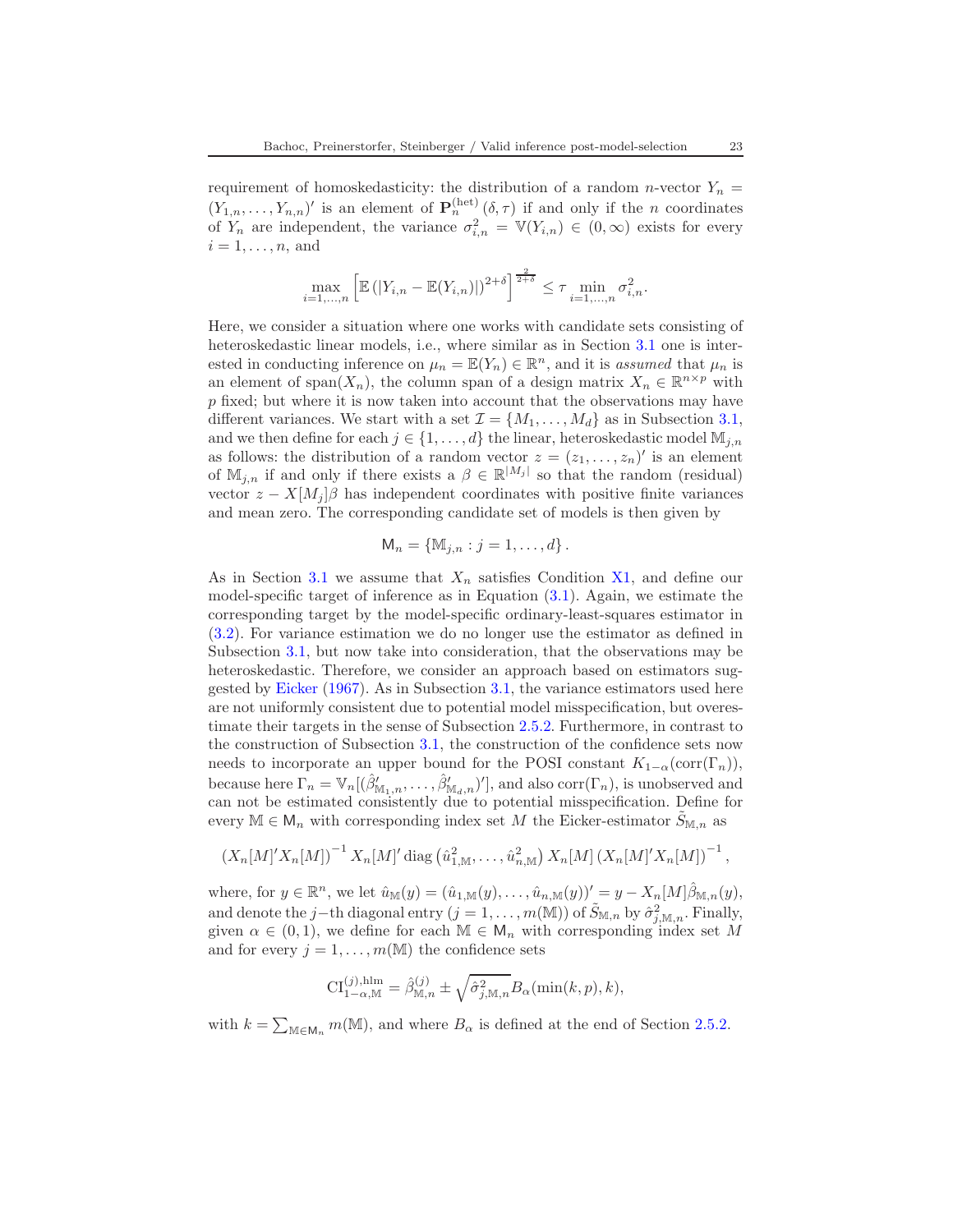Note, similarly as in Subsection [3.1](#page-16-0) above, that up to the choice of the last multiplicative factor  $B_{\alpha}(\min(k, p), k)$ , an upper bound for the corresponding POSI-constant, this is just the usual confidence interval for the  $j$ -th coordinate of the coefficient vector one would typically use in practice working with heteroskedastic linear models by following the naive way of ignoring the datadriven model selection step. Our construction delivers an adjustment to that approach, which turns it, regardless of the (measurable) model selection procedure applied, into an asymptotically valid statistical procedure. The main result of this subsection is as follows:

<span id="page-23-1"></span>**Theorem 3.6.** Let  $\alpha \in (0,1)$ ,  $\delta > 0$  and  $\tau \geq 1$ , suppose Condition [X1](#page-17-0) holds, and let  $\hat{M}_n$  be a (measurable) model selection procedure, i.e., a measurable map from the sample space  $\mathbb{R}^n$  to  $\mathsf{M}_n$ . Then

 $\liminf_{n\to\infty} \inf_{p\in\mathbf{P}^{\text{(het)}}}$  $\mathbb{P}_n \!\in\! \mathbf{P}_n^{(\mathrm{het})}(\delta, \tau)$  $\mathbb{P}_n\left(\beta^{*(j)}_{\hat{\mathbb{M}}}\right)$  $\mathbb{M}_{n,n}^{*(j)} \in \mathrm{CI}_{1-\alpha,\hat{\mathbb{M}}_n}^{(j),\text{nlm}}$  for all  $j=1,\ldots,m(\hat{\mathbb{M}}_n)\bigg) \geq 1-\alpha.$ 

# <span id="page-23-0"></span>3.3. Inference post-model-selection when fitting binary regression models to binary data

The feasible sets  $\mathbf{P}_n^{\text{(bin)}}(\tau)$  for  $\mathbb{P}_n$  we consider here depend on a parameter  $\tau \in (0, 1/4)$  and are defined as follows: the distribution of a random vector  $Y_n = (Y_{1,n}, \ldots, Y_{n,n})'$  is an element of  $\mathbf{P}_n^{(\text{bin})}(\tau)$  if and only if the *n* coordinates of  $Y_n$  are independent, each coordinate  $Y_{i,n}$  takes on either 0 or 1, and  $\mathbb{V}(Y_{i,n}) \geq \tau$ . We consider a situation where binary regression models are fit to binary data generated under one of the elements  $\mathbb{P}_n \in \mathbf{P}_n^{(\text{bin})}(\tau)$ . It is important to point out, however, that unlike other work on misspecified binary regression (e.g., [Ruud](#page-68-15) [\(1983](#page-68-15)); [Kubkowski and Mielniczuk](#page-68-16) [\(2017\)](#page-68-16)), we here do not assume that the true data generating process  $\mathbb{P}_n$  is itself a binary regression model, but we consider the non-parametric case where every observation  $Y_{i,n}$ may have its own success rate  $p_{i,n} = \mathbb{P}(Y_{i,n} = 1)$ , with the only restriction that  $V(Y_{i,n}) = p_{i,n}(1-p_{i,n}) \geq \tau$ . In binary regression the maintained modeling assumption is that the probability of a success on the *i*-th observation  $(Y_{i,n} = 1)$ , or equivalently its expectation, is given by  $h(X_{i,n}\beta)$ , for some  $\beta \in \mathbb{R}^p$ , some response function  $h : \mathbb{R} \to (0,1)$  and where  $X_{i,n}$  is the *i*-th row of a design matrix  $X_n \in \mathbb{R}^{n \times p}$ . Usually, when h is invertible,  $h^{-1}$  is called the link function. Thus, unlike the previous two examples, here we also have to make a choice for the response function h, in addition to selecting variables from  $X_n$ . Classical choices are the logit and the probit functions, but we allow also for other choices of response functions h, as long as they belong to a finite set  $\mathcal{H} = \{h_1, \ldots, h_{d_1}\}\$ of potential candidates, that does not depend on  $n$ . Together with the collection  $\mathcal{I} = \{M_1, \ldots, M_{d_2}\} \subseteq 2^{\{1, \ldots, p\}} \setminus \varnothing$  of candidate regressor subsets, we can define for every  $j_1 \in \{1, \ldots, d_1\}$  and  $j_2 \in \{1, \ldots, d_2\}$  a candidate binary regression model  $\mathbb{M}_{(j_1,j_2),n}$  as follows: the distribution of a random vector  $z = (z_1, \ldots, z_n)'$ is an element of  $\mathbb{M}_{(j_1,j_2),n}$  if and only if the *n* coordinates of *z* are independent, each coordinate  $z_i$  takes on either 0 or 1, and there exists a  $\beta \in \mathbb{R}^{|M_{j_2}|}$  so that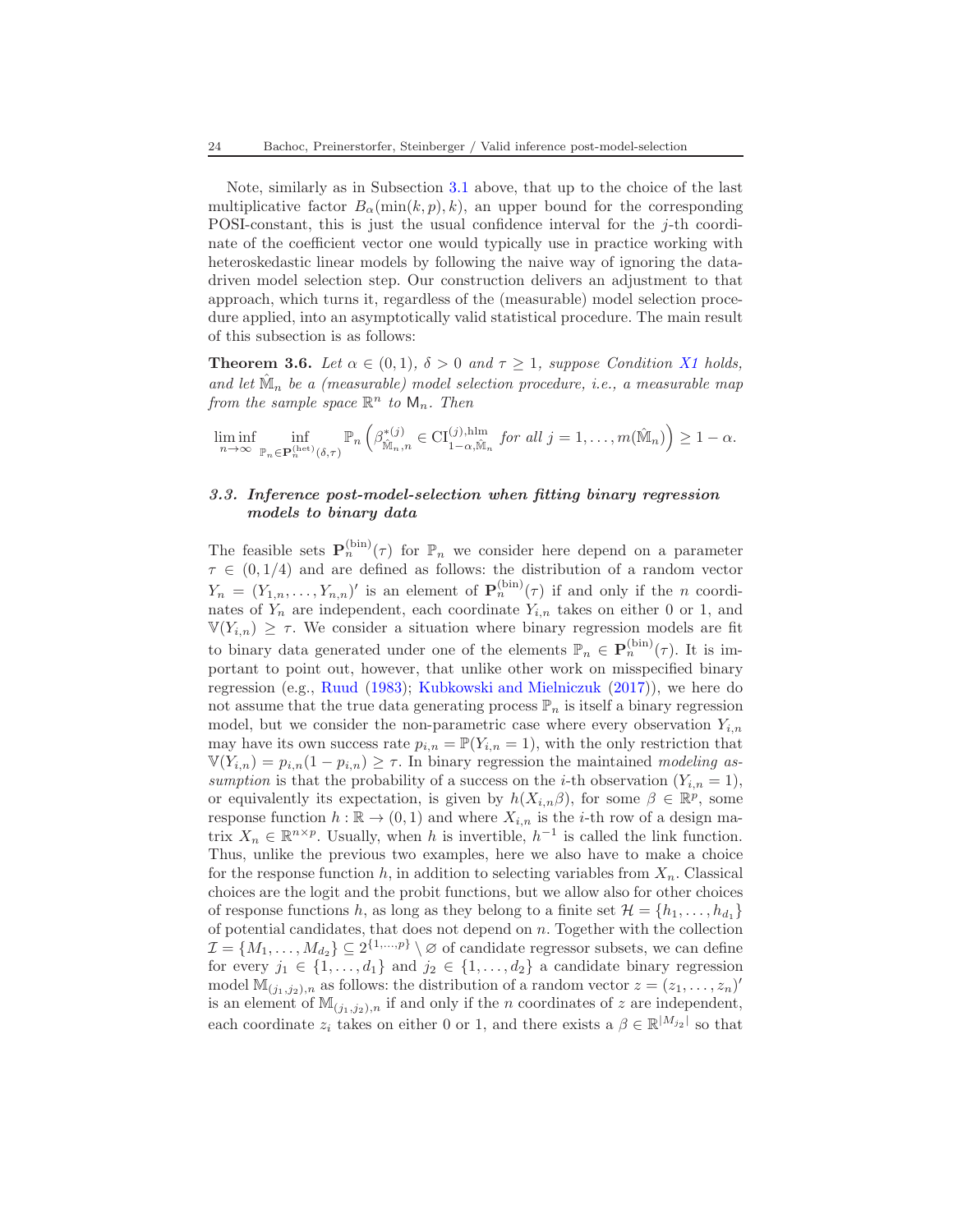the mean of  $z_i$  equals  $h_{j_1}(X_{i,n}[M_{j_2}]\beta)$  for  $i=1,\ldots,n$ . Thus, our candidate set of size  $d = d_1 \cdot d_2$  is given by

$$
\mathsf{M}_n = \left\{ \mathbb{M}_{(j_1, j_2), n} : j_1 \in \{1, \ldots, d_1\}, j_2 \in \{1, \ldots, d_2\} \right\}.
$$

We need to impose some regularity conditions on the possible response functions  $h \in \mathcal{H}$  and the design  $X_n$ .

<span id="page-24-7"></span><span id="page-24-0"></span>**Condition X2.** Let  $C > 0$  be fixed. Eventually, we have

- <span id="page-24-1"></span> $(i)$  rank $(X_n) = p$ ;
- <span id="page-24-8"></span>(ii)  $\max_{i=1,\dots,n} X_{i,n}[M] (X_n[M]' X_n[M])^{-1} X_{i,n}[M]' \le C/n$ , for every  $M \in \mathcal{I}$ ; (iii)  $\lambda_{\max}(X'_n X_n)/\lambda_{\min}(X'_n X_n) \leq C;$

<span id="page-24-3"></span><span id="page-24-2"></span>**Condition H.** The elements  $h \in \mathcal{H}$  have the following properties:

- <span id="page-24-6"></span>(i)  $h : \mathbb{R} \to (0,1)$  is a continuous cumulative distribution function;
- (ii) The functions  $\phi_1(\gamma) := \log(h(\gamma))$  and  $\phi_2(\gamma) := \log(1 h(\gamma))$  are strictly concave on R;
- <span id="page-24-5"></span>(iii) h is twice continuously differentiable and  $\phi_1$  and  $\phi_2$  have strictly negative second derivatives on  $\mathbb{R}$ ;
- <span id="page-24-4"></span>(iv) The derivative h of h is strictly positive on  $\mathbb{R}$ ;

**Remark 3.7.** Condition  $X2$  is a strengthened version of Condition [X1.](#page-17-0) It is still satisfied if  $||X_{i,n}||$  is bounded and  $\lambda_{\min}(\frac{1}{n}X'_nX_n)$  is bounded away from 0, as is typically the case in factorial designs. Note, however, that Condition  $X2$ is invariant under scaling of  $X_n$ , so that, in particular, it does not require that  $\lambda_{\min}(X'_nX_n)\to\infty$ , a condition commonly used to prove consistency of the MLE. Furthermore, Condition  $X2(i)$  $X2(i)$  is implied by

$$
X2(ii')
$$
  $\max_{i=1,...,n} X_{i,n}(X'_n X_n)^{-1} X'_{i,n} \le C/n.$ 

**Remark 3.8.** The Conditions  $H(i)$  $H(i)$  and  $H(iy)$  are rather natural and essential for parameter identification. Condition  $H(iii)$  $H(iii)$  is also classical and used to ensure continuity of the Hessian of the log-likelihood (cf. [Fahrmeir and Kaufmann](#page-67-12), [1985](#page-67-12); [Fahrmeir](#page-67-13), [1990](#page-67-13)). Finally, Condition [H](#page-24-2)[\(ii\)](#page-24-6), which is implied by Condition [H](#page-24-2)[\(iii\)](#page-24-5), ensures strict concavity of the log-likelihood, which, in turn, guarantees uniqueness of pseudo parameters and the MLE (see Lemma [3.9](#page-25-0) and Lemma [3.10](#page-25-1) below). It is easy to see that Condition  $H$  is satisfied, e.g., for response functions corresponding to the classical logit, probit, log-log and comple-mentary log-log link functions discussed in [McCullagh and Nelder](#page-68-17) [\(1989](#page-68-17), p.108).

Note that since the design matrix  $X_n \in \mathbb{R}^{n \times p}$  is fixed, a candidate model  $\mathbb{M} \in \mathsf{M}_n$  can be identified with a pair  $\mathbb{M} \triangleq (h, M) \in \mathcal{H} \times \mathcal{I}$ . Estimating the parameter  $\beta \in \mathbb{R}^{|M|}$  of a candidate model  $\mathbb{M} \in \mathsf{M}_n$  is usually done by numerically maximizing the likelihood. The (quasi-)log-likelihood function for model  $\mathbb{M} \triangleq (h, M)$  can be expressed as

$$
\ell_{\mathbb{M},n}(y,\beta) = \sum_{i=1}^n \left[ y_i \phi_1(X_{i,n}[M]\beta) + (1-y_i)\phi_2(X_{i,n}[M]\beta) \right],
$$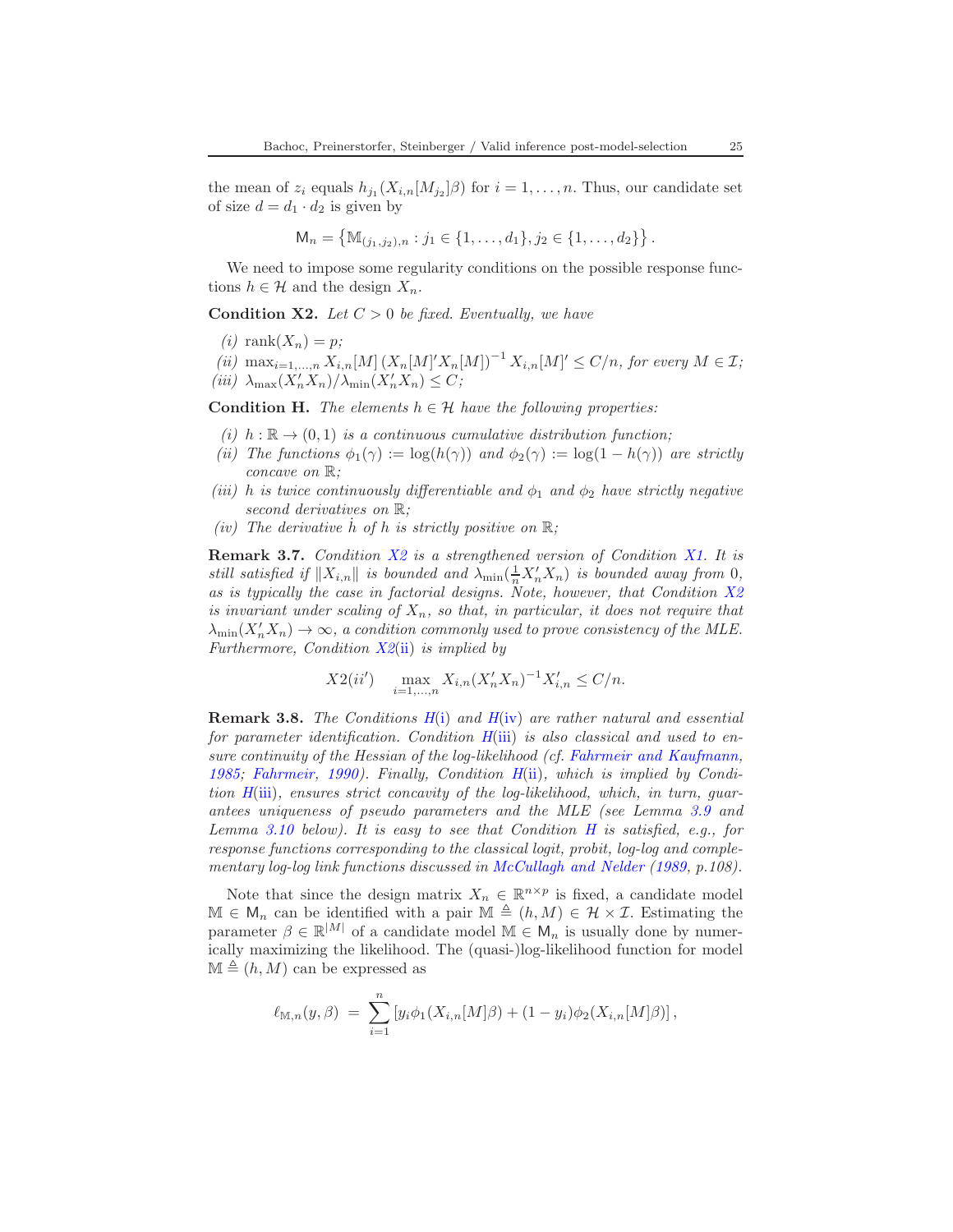where  $\phi_1(\gamma) = \log h(\gamma)$  and  $\phi_2(\gamma) = \log(1 - h(\gamma))$ , and  $y = (y_1, \ldots, y_n)' \in$  $\{0,1\}^n$ ,  $\beta \in \mathbb{R}^{|M|}$ . Whenever Condition [H\(](#page-24-2)[iii\)](#page-24-5) holds, we denote the matrix of negative second derivatives of  $\ell_{M,n}$  by

$$
H_{\mathbb{M},n}(y,\beta) = -\frac{\partial^2 \ell_{\mathbb{M},n}(y,\beta)}{\partial \beta \partial \beta'} = X_n[M]' D_{\mathbb{M},n}(y,\beta) X_n[M],
$$

where  $D_{\mathbb{M},n}(y,\beta)$  is a diagonal matrix with *i*-th diagonal entry equal to

$$
-y_i\ddot{\phi}_1(X_{i,n}[M]\beta) - (1-y_i)\ddot{\phi}_2(X_{i,n}[M]\beta).
$$

Note that under Conditions  $X2(i)$  $X2(i)$  and  $H(iii)$  $H(iii)$ ,  $H_{M,n}(y, \beta)$  is positive definite.

As our target of inference we take the model dependent vector  $\beta_{\mathbb{M},n}^* \in \mathbb{R}^{|M|}$ that maximizes the expected log-likelihood  $\beta \mapsto \mathbb{E}_n[\ell_{\mathbb{M},n}(\cdot,\beta)]$  under the true data generating distribution  $\mathbb{P}_n \in \mathbf{P}_n^{(\text{bin})}(\tau)$ . If  $\beta_{\mathbb{M},n}^*$  exists, then it is easy to see that it also minimizes the Kullback-Leibler divergence between the true data generating distribution  $\mathbb{P}_n$  and the class of distributions specified by the working model  $M \in M_n$ . Focusing on the Kullback-Leibler minimizer has a longstanding tradition in the misspecification literature dating back at least to [Huber](#page-67-7) [\(1967\)](#page-67-7) (see also [White](#page-69-3) [\(1982](#page-69-3)) and the references given therein). For references more specific to generalized linear models see [Fahrmeir](#page-67-13) [\(1990\)](#page-67-13) and Ly and Liu [\(2014\)](#page-68-12). That this target uniquely exists in the present context of binary regression is the subject of the following lemma.<sup>[1](#page-25-2)</sup>

<span id="page-25-0"></span>**Lemma 3.9.** Suppose that  $rank(X_n) = p$  and  $H(i,ii)$  $H(i,ii)$  $H(i,ii)$  hold. Then, for every  $\mathbb{M} \in \mathsf{M}_n$  and for every  $\mathbb{P}_n \in \bigcup_{\delta > 0} \mathbf{P}_n^{(\text{bin})}(\delta)$ , there exists a unique vector  $\beta_{\mathbb{M},n}^* =$  $\beta_{\mathbb{M},n}^*(\mathbb{P}_n) \in \mathbb{R}^{m(\mathbb{M})}$ , such that

$$
\int_{\mathbb{R}^n} \ell_{\mathbb{M},n}(y,\beta_{\mathbb{M},n}^*(\mathbb{P}_n))\,d\mathbb{P}_n(y) \;=\; \sup_{\beta\in\mathbb{R}^{m(\mathbb{M})}} \int_{\mathbb{R}^n} \ell_{\mathbb{M},n}(y,\beta)\,d\mathbb{P}_n(y).
$$

Furthermore, it is well known that for some points in the sample space  $\{0,1\}^n$ the MLE in the binary regression model does not exist (see, e.g., [Wedderburn,](#page-69-4) [1976\)](#page-69-4). But those samples have vanishing asymptotic probability. The following lemma establishes this asymptotic existence of the (quasi-) MLE  $\hat{\beta}_{\mathbb{M},n}$  in the present setting, along with uniform consistency. Its proof is deferred to Section [D.8](#page-59-0) of the appendix.

<span id="page-25-1"></span>**Lemma 3.10.** Suppose that Cond[i](#page-24-7)tions  $X2(i,ii)$  $X2(i,ii)$  $X2(i,ii)$  and  $H(i,ii,iii)$  $H(i,ii,iii)$  $H(i,ii,iii)$  $H(i,ii,iii)$  hold and fix  $\tau \in$  $(0, 1/4)$ . Then, for every  $n \in \mathbb{N}$ , every  $\mathbb{M} \in \mathsf{M}_n$  and every  $\mathbb{P}_n \in \mathbf{P}_n^{(\text{bin})}(\tau)$ , there exists a function  $\hat{\beta}_{\mathbb{M},n} : \{0,1\}^n \to \mathbb{R}^{m(\mathbb{M})}$  (depending only on n and M) and a set  $E_{\mathbb{M},\mathbb{P}_n,n} \subseteq \{0,1\}^n$ , such that

$$
\ell_{\mathbb{M},n}\left(y,\hat{\beta}_{\mathbb{M},n}(y)+\beta\right) < \ell_{\mathbb{M},n}\left(y,\hat{\beta}_{\mathbb{M},n}(y)\right) \quad \forall y \in E_{\mathbb{M},\mathbb{P}_n,n}, \ \forall \beta \neq 0
$$

<span id="page-25-2"></span><sup>&</sup>lt;sup>1</sup>A similar claim is made in Theorem 5 of Ly and Liu [\(2014](#page-68-12)) and its proof is deferred to Version 1 of the arXiv preprint [Lv and Liu](#page-68-18) [\(2010\)](#page-68-18), where it appears to be the case that the *existence* issue has been ignored. For a complete proof of our Lemma [3.9](#page-25-0) see Section [D.6](#page-56-0) of the supplement.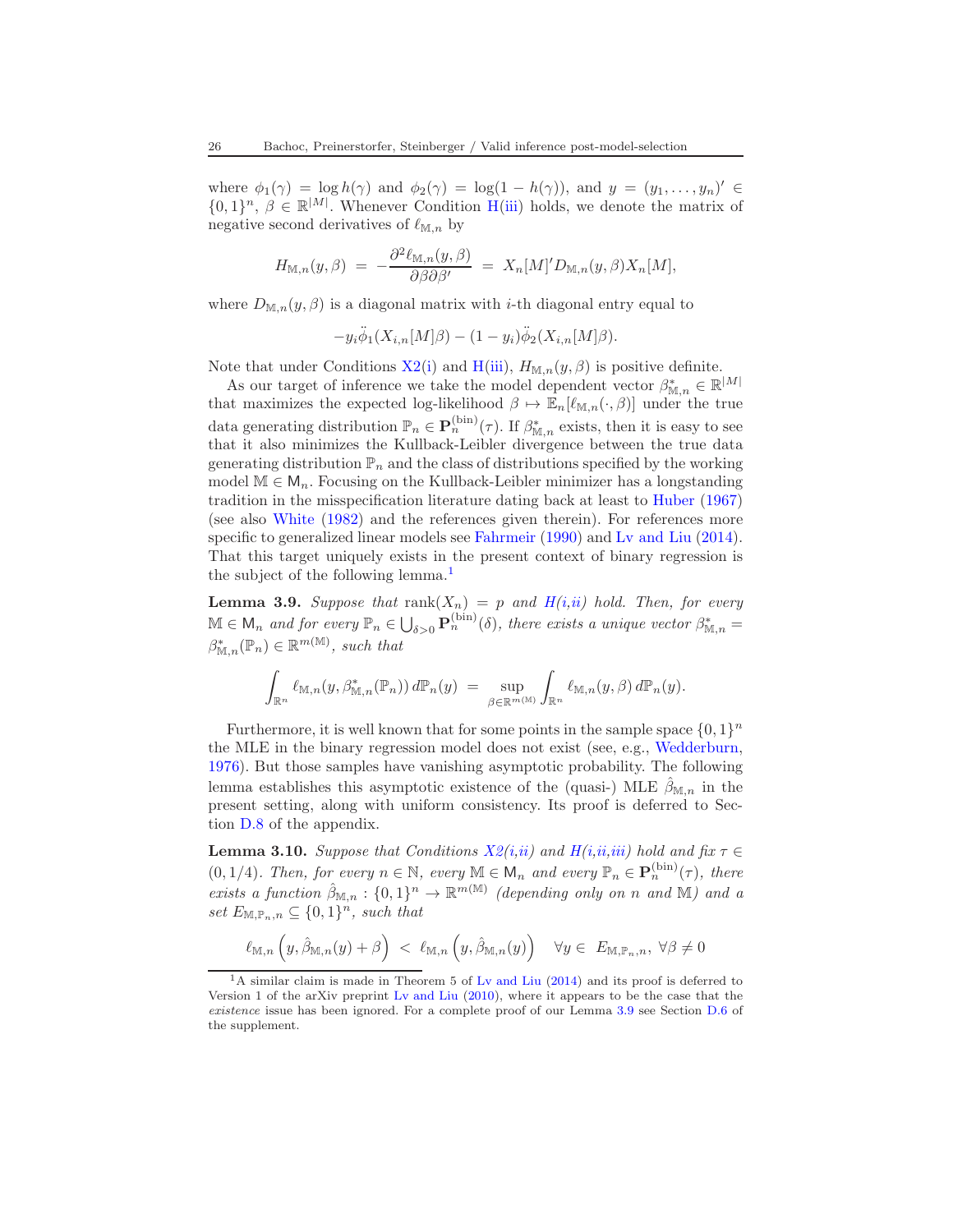and

$$
\inf_{\mathbb{M}\in \mathsf{M}_n}\inf_{\mathbb{P}_n\in \mathbf{P}_n^{(\text{bin})}(\tau)}\mathbb{P}_n(E_{\mathbb{M},\mathbb{P}_n,n})\xrightarrow[n\to\infty]{}1.
$$

Moreover, for the pseudo parameter  $\beta_{\mathbb{M},n}^* \in \mathbb{R}^{m(\mathbb{M})}$  of Lemma [3.9,](#page-25-0) we have

$$
\limsup_{n \to \infty} \sup_{\substack{\mathbb{M} \in \mathsf{M}_n \\ \mathbb{P}_n \in \mathbf{P}_n^{\text{(bin)}}(\tau)}} \mathbb{P}_n \left( \left\| (X_n[M]'X_n[M])^{1/2} (\hat{\beta}_{\mathbb{M},n} - \beta_{\mathbb{M},n}^*(\mathbb{P}_n)) \right\| > \delta \right) \to 0,
$$

as  $\delta \to \infty$ .

To construct asymptotically valid confidence intervals for the components of  $\beta_{\mathbb{M},n}^*$ , we need an estimate of the asymptotic covariance matrix of  $\hat{\beta}_{\mathbb{M},n}$ . In the misspecified setting it is usually not possible to obtain a consistent estimator. We here follow the suggestion of [Fahrmeir](#page-67-13) [\(1990](#page-67-13), p. 491) who proposed a sandwichtype estimator for misspecified generalized linear models. This estimator fits with the general idea of Section [2.5.2.](#page-12-4) For  $M \in M_n$ ,  $M \triangleq (h, M)$ , define

$$
\tilde{S}_{\mathbb{M},n} = \hat{H}_{\mathbb{M},n}^{-1} X_n [M]' \text{diag} \left( \hat{u}_{1,\mathbb{M}}^2, \dots, \hat{u}_{n,\mathbb{M}}^2 \right) X_n [M] \hat{H}_{\mathbb{M},n}^{-1}, \tag{3.6}
$$

where  $\hat{H}_{\mathbb{M},n}(y) = H_{\mathbb{M},n}(y,\hat{\beta}_{\mathbb{M},n}(y)),$ 

$$
\hat{u}_{i,M}(y) = \frac{\dot{h}(\hat{\gamma}_{i,n,M}(y))}{h(\hat{\gamma}_{i,n,M}(y))(1 - h(\hat{\gamma}_{i,n,M}(y)))} (y_i - h(\hat{\gamma}_{i,n,M}(y)))
$$

and  $\hat{\gamma}_{i,n,M}(y) = X_{i,n}[M]\hat{\beta}_{\mathbb{M},n}(y)$ , and denote the j–th diagonal entry  $(j =$  $1, \ldots, m(\mathbb{M}))$  of  $\tilde{S}_{\mathbb{M}, n}$  by

<span id="page-26-2"></span><span id="page-26-1"></span>
$$
\hat{\sigma}_{j,\mathbb{M},n}^2.\tag{3.7}
$$

Finally, given  $\alpha \in (0,1)$ , we define for each  $\mathbb{M} \in \mathsf{M}_n$  and for every  $j =$  $1, \ldots, m(M)$  the confidence sets

$$
\mathrm{CI}^{(j),\text{bin}}_{1-\alpha,\mathbb{M}}=\hat{\beta}^{(j)}_{\mathbb{M},n}\pm\sqrt{\hat{\sigma}^2_{j,\mathbb{M},n}}B_\alpha(\min(k,n),k),
$$

with  $k = \sum_{\mathbb{M} \in \mathbb{M}_n} m(\mathbb{M})$ , and where  $B_\alpha$  is as defined at the end of Section [2.5.2.](#page-12-4)

These confidence intervals have the same basic structure as in Section [3.2,](#page-21-0) in the sense that they use estimators  $\hat{\sigma}_{j,\mathbb{M},n}^2$  for the asymptotic variances that consistently overestimate their respective target quantities and replace the usual Gaussian quantile by the correction constant  $B_\alpha(\min(k,n), k)$  that adjusts for the effect of model selection. This leads to asymptotically valid inference postmodel-selection, as stated in the following theorem.

<span id="page-26-0"></span>**Theorem 3.11.** Let  $\alpha \in (0,1)$  and  $\tau \in (0,1/4)$ , suppose Conditions [X2](#page-24-0) and [H](#page-24-2) hold, and let  $\hat{M}_n$  be a model selection procedure, i.e., a map from the sample space  $\{0,1\}^n$  to  $\mathsf{M}_n$ . Then

$$
\liminf_{n\to\infty}\inf_{\mathbb{P}_n\in\mathbf{P}_n^{(\text{bin})}(\tau)}\mathbb{P}_n\left(\beta_{\hat{\mathbb{M}}_n,n}^{*(j)}\in\mathrm{CI}_{1-\alpha,\hat{\mathbb{M}}_n}^{(j),\text{bin}}\ \forall j=1,\ldots,m(\hat{\mathbb{M}}_n)\right)\geq 1-\alpha.
$$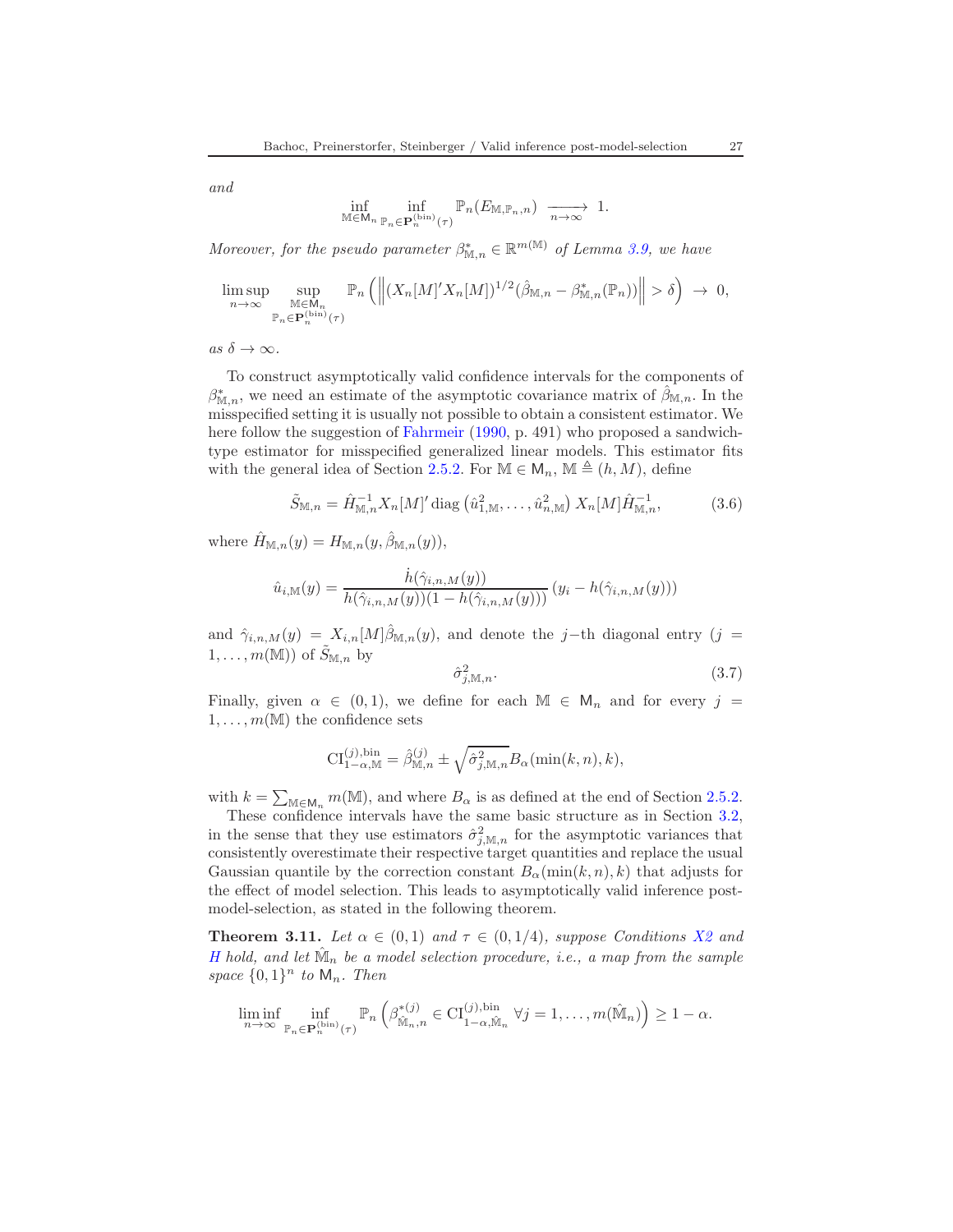<span id="page-27-2"></span>Remark 3.12. It is important to note that if one decides a priori to use only the canonical link function, which, in the present case of binary regression, corresponds to the logistic response function  $h^{(c)}(\gamma) := e^{\gamma}/(1+e^{\gamma})$ , then Theorem [3.11](#page-26-0) holds with the POSI-constant  $B_\alpha(\min(k,n), k)$  decreased to  $B_\alpha(\min(k, p), k)$ . See Corollary [D.3](#page-66-0) in Section [D.10](#page-66-1) of the supplement.

Remark 3.13. We point out that similar principles used to derive Theorem [3.11](#page-26-0) can also be employed to treat other quasi-maximum likelihood or general M-, and Z-estimation problems (see, e.g., [Fahrmeir](#page-67-13), [1990,](#page-67-13) for a more general treatment of generalized linear models). The general theory of M- and Z-estimation as presented, e.g., in [van der Vaart and Wellner](#page-69-5) [\(1996,](#page-69-5) Sections 3.2 and 3.3), usually also leads to expansions of the form required in Conditon [1](#page-7-1) (cf. [van der Vaart and Wellner,](#page-69-5) [1996](#page-69-5), Theorem 3.2.16 and Theorem 3.3.1). These results are stated in a pointwise fashion but can be made uniform over large classes of data generating processes by using ideas from Section 2.8 of the same reference. However, in more specific examples, such as the present binary regression setting, conditions can be directly imposed on the design and the link functions and can be optimized for this setup.

The main technical difference compared to the previous two examples is a non-trivial existence and uniqueness issue of, both, the target parameters as well as the estimators. The main conceptual difference is that here a data driven model selection procedure  $\hat{M}_n$  may not only select variables among the p candidate regressors in  $X_n$ , but may also result in a choice of a response function h from some pre-specified class  $H$ . In practice,  $H$  often contains certain classical candidates such as, e.g., the response functions corresponding to the logit, probit or complementary log-log link function. A working model could then be selected, for instance, by minimizing some penalized (quasi-)likelihood criterion over all possible choices of  $(h, M) \in \mathcal{H} \times \mathcal{I}$ . However, we emphasize once more, that the specifics of the possibly data driven model selection procedure  $\hat{\mathbb{M}}_n$  are completely inconsequential for the validity of our proposed confidence intervals and could also involve visual inspection of the data and subjective preferences.

#### <span id="page-27-0"></span>4. Simulation study

In this section, we present the main findings of an extensive simulation study, the details of which can be found in Section [A](#page-31-0) of the appendix.

# <span id="page-27-1"></span>4.1. Comparison with [Tibshirani et al.](#page-68-6) [\(2015\)](#page-68-6)

For linear homoskedastic models, we first address the least angle regression (LAR) model selector [Efron et al.](#page-67-14) [\(2004](#page-67-14)) and compare the "POSI" confidence intervals of Theorem [3.2](#page-19-0) with the "TG" (truncated Gaussian) intervals devel-oped in [Tibshirani et al.](#page-68-6) [\(2015](#page-68-6)) (with the plug-in approach for  $\sigma^2$ ). The latter intervals are specifically tailored for the LAR model selector. We consider  $n_{step} = 3$  model selectors  $\hat{M}_n^{(1)}, \hat{M}_n^{(2)}, \hat{M}_n^{(3)}$ , that are obtained from the LAR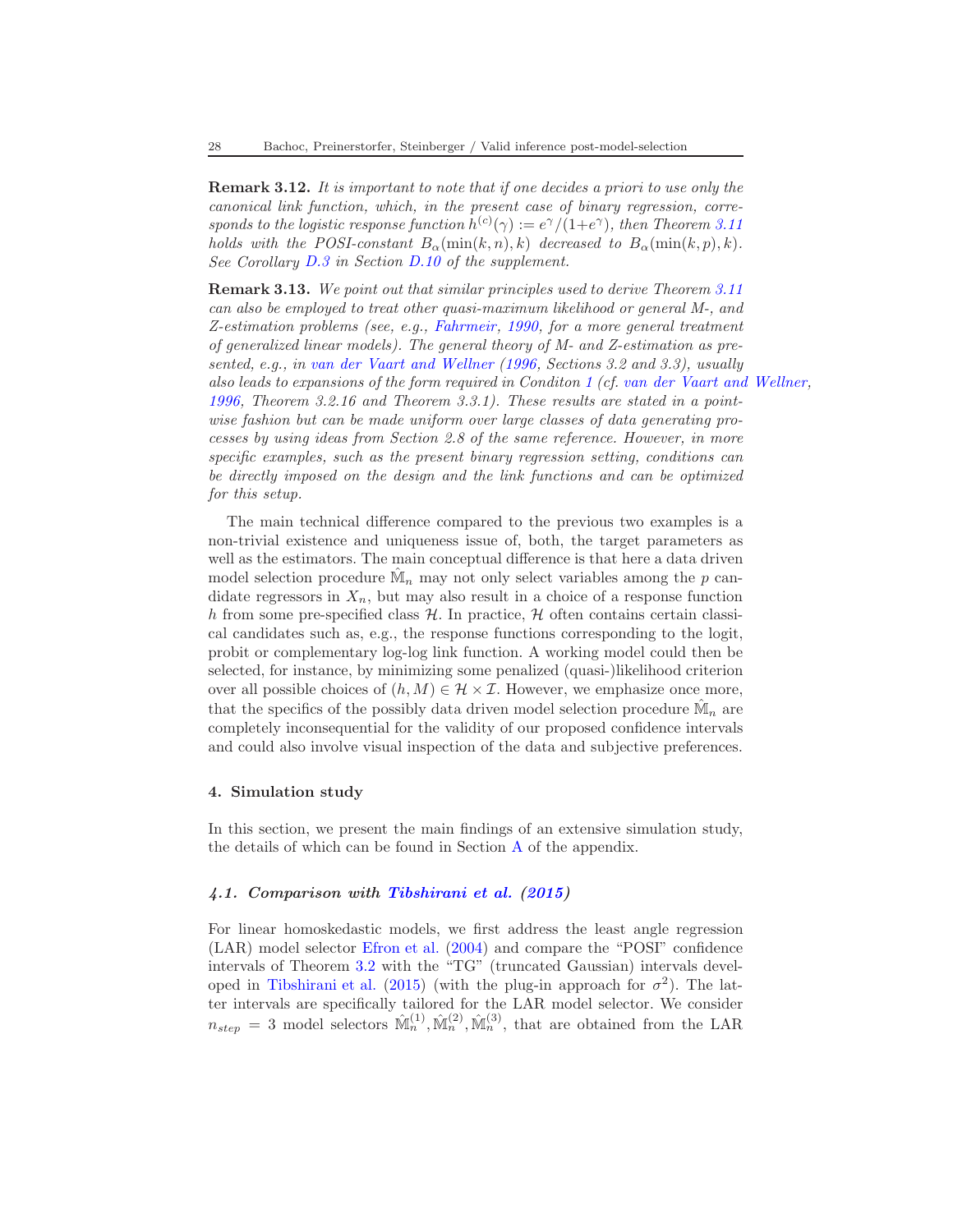algorithm. To compute  $\mathbb{M}_n^{(k)}(y)$ , for  $k = 1, 2, 3$ , we run k steps of the LAR algorithm, i.e.,  $\mathbb{M}_n^{(k)}$  always selects exactly k variables. As in [Tibshirani et al.](#page-68-6)  $(2015)$ , we seek inference for the variable that is selected in the final  $(k-th)$  step of the LAR algorithm. We set  $n = 50$ ,  $p = 10$  and repeat  $N = 500$  independent repetitions of data generations, model selections and confidence interval computations. The setup is the same as in [Tibshirani et al.](#page-68-6) [\(2015\)](#page-68-6) (see Section [A](#page-31-0) in the supplement for details). In Table [3,](#page-35-0) we report the coverage proportions, the median lengths and the 90% quantiles of the lengths for each of the six procedures ("POSI" and "TG" for  $k = 1, 2, 3$ ), in different settings. We also report the proportions of times where the three targets corresponding to the regressors selected after step 3 of the LAR algorithm are simultaneously contained by the three respective confidence intervals.

The "POSI" confidence intervals always have target-specific and simultaneous coverage above the nominal level. The coverage proportions are large, which is so because these confidence intervals offer strong guarantees: they are valid for any model selection procedure, and simultaneously over all the variables in the selected model. Turning to the "TG" confidence intervals, we observe that these intervals have coverage probabilities approximately equal to the nominal level when the three targets are considered separately but their median lengths are often larger and never much smaller than the lengths of the "POSI" intervals. Finally, the 90% quantiles are always larger for the "TG" intervals, for which they can be very large. In Table [3,](#page-35-0) we sometimes report infinite 90% quantiles for the "TG" intervals. This is because, although the confidence intervals in [Tibshirani et al.](#page-68-6) [\(2015\)](#page-68-6) always have finite length in theory, the numerical implementation in the R package selectiveInference can return lower or upper bounds equal to  $\pm\infty$ . In contrast, the confidence intervals suggested in this paper are more robust, in the sense that their 90% quantile lengths are always less than twice as large as their median lengths.

We believe that the numerical results of Table [3](#page-35-0) favor the "POSI" confidence intervals suggested in this paper over the "TG" procedure. Indeed, we have seen that, even though the LAR model selector is used, the "POSI" confidence intervals have larger coverage proportions, remain valid when considered simultaneously, generally have smaller median lengths, and never exhibit very large quantile lengths. On top of this, the "POSI" confidence intervals are much more broadly applicable, as they have theoretical guarantees for any model selection procedure.

One needs to mention here that [Tibshirani et al.](#page-68-6) [\(2015\)](#page-68-6) also discuss a bootstrap version of their "TG" intervals. These bootstrap confidence intervals have similar coverage properties as the "TG" intervals, but much smaller median width. Their width seems to be comparable to the width of our "POSI" confidence intervals (cf. Tables 1 and 2 in [Tibshirani et al.](#page-68-6) [\(2015\)](#page-68-6)). All the advantages of the "POSI" method discussed in the preceding paragraph (besides the comments concerning their smaller width) also apply to the bootstrapped "TG" intervals. Furthermore, this suggests that our "POSI" intervals could potentially be improved by using suitable bootstrap methods as well. However, answering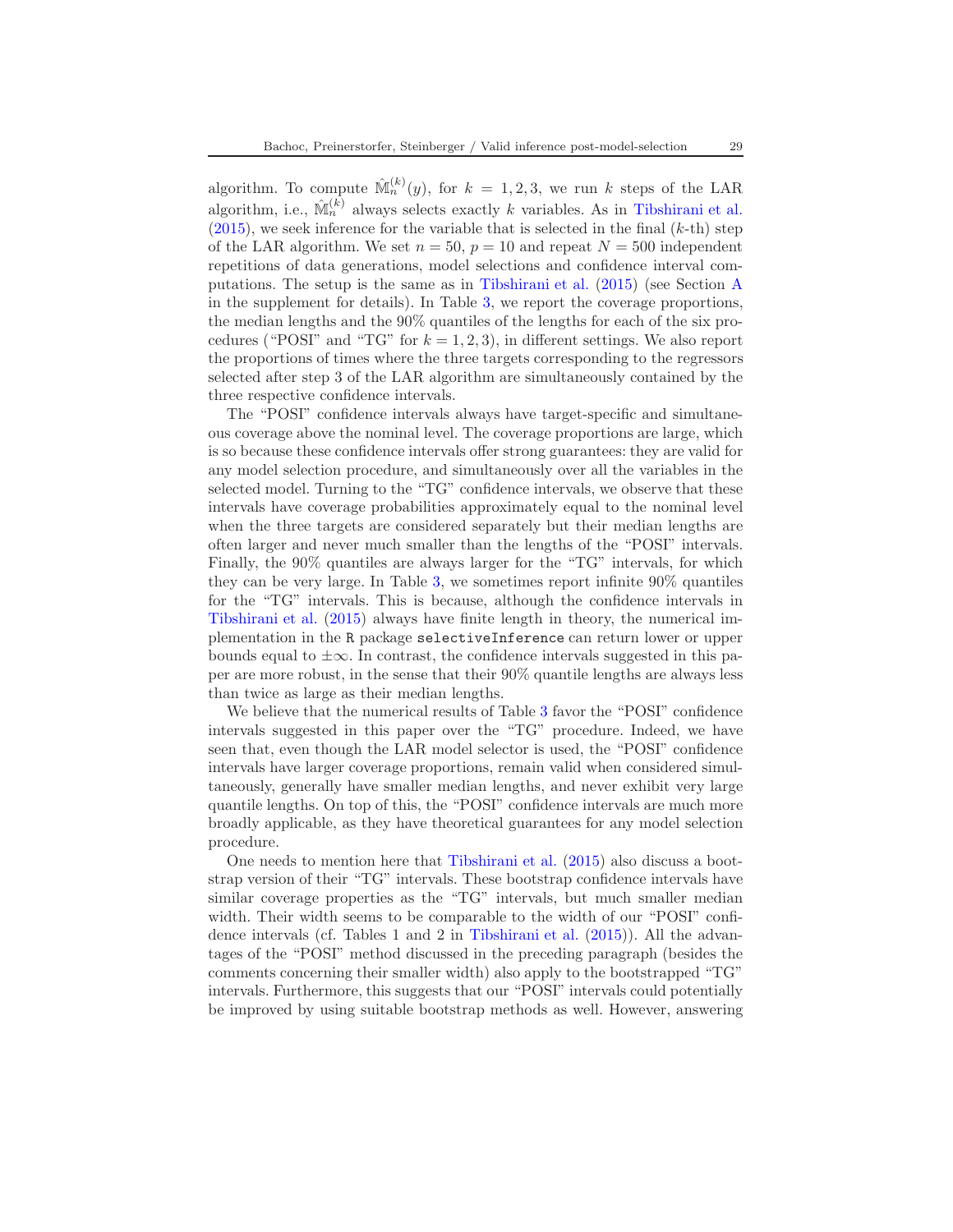| $\boldsymbol{u}$ |          | Step 1 |       |      | Step 2 |       |      | Step 3 |       | Simult. |
|------------------|----------|--------|-------|------|--------|-------|------|--------|-------|---------|
|                  | COV.     | med.   | qua.  | COV. | med.   | qua.  | COV. | med.   | qua.  | COV.    |
| N                | 1.00     | 6.58   | 7.44  | 0.99 | 6.07   | 6.98  | 0.98 | 6.05   | 7.20  | 0.95    |
|                  | 0.87     | 5.09   | 21.32 | 0.89 | 11.05  | 62.11 | 0.89 | 24.51  | Inf   | 0.80    |
| L                | $1.00\,$ | 6.52   | 7.79  | 0.99 | 5.99   | 7.39  | 0.98 | 5.99   | 7.59  | 0.95    |
|                  | 0.91     | 5.15   | 16.37 | 0.91 | 10.25  | 58.06 | 0.87 | 25.09  | Inf   | 0.75    |
| U                | 1.00     | 6.58   | 7.26  | 1.00 | 6.08   | 6.72  | 0.99 | 6.09   | 6.99  | 0.95    |
|                  | 0.90     | 5.08   | 20.46 | 0.90 | 11.93  | 56.45 | 0.90 | 25.02  | Inf   | 0.77    |
| <b>SN</b>        | 1.00     | 6.56   | 7.59  | 0.99 | 6.05   | 7.16  | 0.97 | 6.07   | 7.34  | 0.95    |
|                  | 0.90     | 5.08   | 16.33 | 0.88 | 11.55  | 59.57 | 0.89 | 26.79  | Inf   | 0.76    |
| N                | 0.99     | 6.45   | 7.36  | 1.00 | 8.43   | 13.02 | 1.00 | 11.27  | 16.63 | 0.97    |
|                  | 0.91     | 7.71   | 36.29 | 0.91 | 56.00  | Inf   | 0.92 | 97.82  | Inf   | 0.78    |
| L                | $1.00\,$ | 6.26   | 7.65  | 0.99 | 8.45   | 13.24 | 1.00 | 10.65  | 16.62 | 0.97    |
|                  | 0.92     | 8.03   | 43.09 | 0.89 | 65.66  | Inf   | 0.89 | 97.82  | Inf   | 0.81    |
| U                | 0.99     | 6.47   | 7.05  | 0.99 | 8.36   | 13.17 | 1.00 | 11.44  | 16.88 | 0.98    |
|                  | 0.89     | 8.23   | 39.62 | 0.89 | 61.46  | Inf   | 0.88 | 117.81 | Inf   | 0.84    |
| <b>SN</b>        | 0.99     | 6.48   | 7.45  | 1.00 | 8.29   | 13.00 | 1.00 | 10.96  | 16.97 | 0.97    |
|                  | 0.91     | 8.36   | 33.18 | 0.92 | 55.24  | Inf   | 0.90 | 97.82  | Inf   | 0.81    |

this question goes beyond the scope of the present article.

TABLE 1

*Coverage proportion (cov.), median length (med.) and* 90% *quantile length (qua.) for the "POSI" and "TG" confidence intervals at nominal level*  $1 - \alpha = 0.9$ *. The design matrix is generated with independent (upper half of the table) or correlated (lower half) columns. The errors* u *have normal (N), Laplace (L), uniform (U) or skewed normal (SN) distributions. For each setting, the "POSI" intervals correspond to the first row and the "TG" intervals correspond to the second row. The coverage proportions, median and quantile lengths are given for each of the three targets for the three first steps of the LAR algorithm. The last column provides the simultaneous coverage proportion of the three targets after step 3.*

### 4.2. The case of 'significance hunting'

Furthermore, we investigate a model selection procedure which we call "significance hunting" and which is closely related to the SPAR procedure in [Berk et al.](#page-67-0) [\(2013\)](#page-67-0). We first sort all the possible candidate models  $\mathbb{M} \in \mathsf{M}_n$  according to their penalized log-likelihood and then select the model  $M$  and index  $j$  that maximize the test statistics

$$
\frac{\left|\hat{\beta}_{\mathbb{M},n}^{(j)}\right|}{\sqrt{\hat{\sigma}_{\mathbb{M},n}^2\left[ (X_n[M]'X_n[M])^{-1} \right]_j}},
$$

among the  $n_{best}$  models with largest penalized log-likelihood. We set  $n = 100$ ,  $p = 5, 1 - \alpha = 0.9$  and consider two settings for  $\beta$ . In the "zero" setting, we set  $\beta = (0, ..., 0)'$ . In the "non-zero" setting, we set  $\beta = (2, -1, 0, 0, 1)'$ . We consider the values  $n_{best} = 5$  and  $n_{best} = 20$ . The errors are normally generated. In Table [4,](#page-36-0) the coverage proportions are significantly lower than in Table [3,](#page-35-0) and closer to the nominal level. Hence, the confidence intervals suggested in this paper may have conservative coverage proportions for some model selection procedures (such as LAR) but this is somehow necessary, since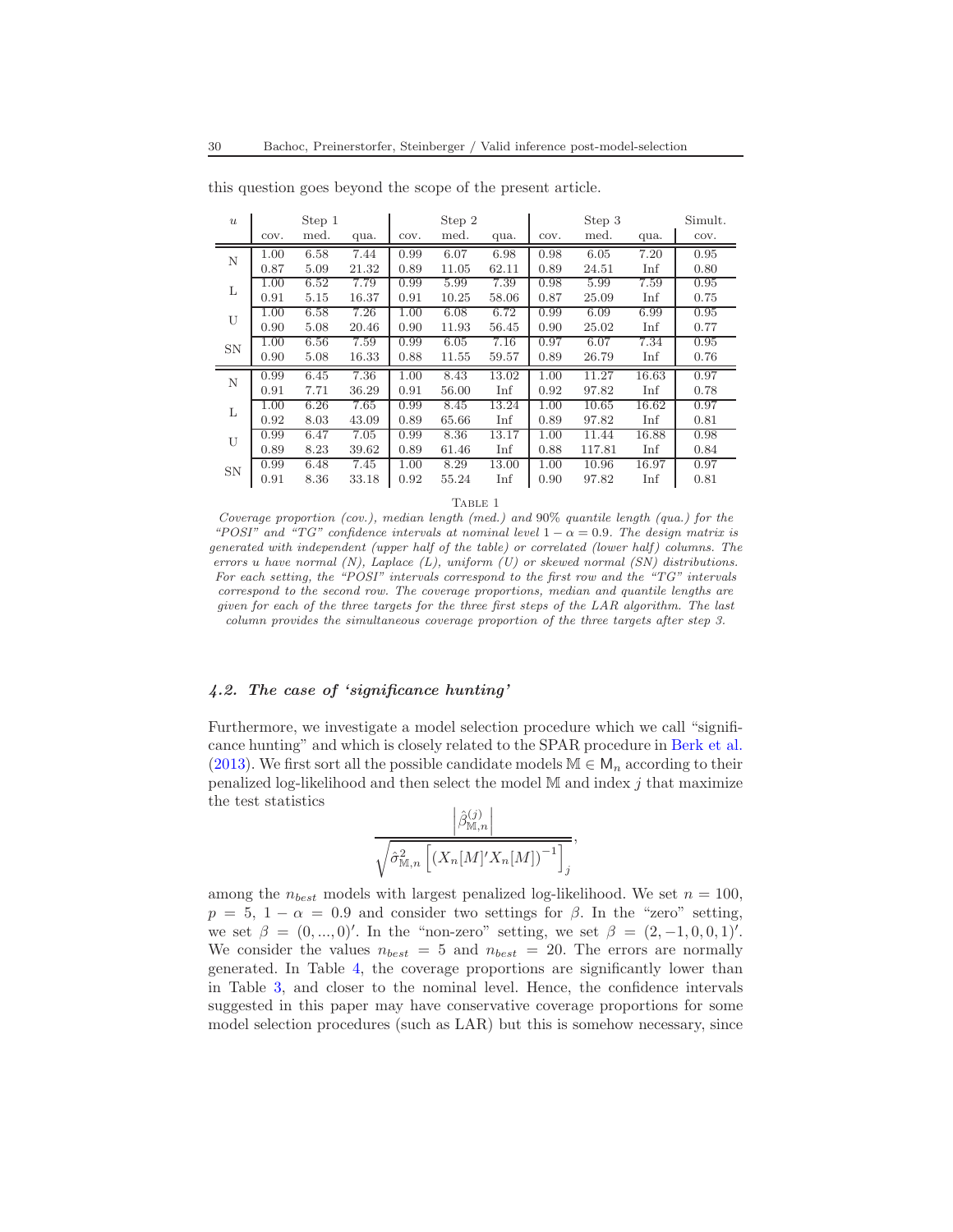| $n_{best}$ |          | COV. | med. | qua. |  |  |  |  |
|------------|----------|------|------|------|--|--|--|--|
| 20         | zero     | 0.88 | 4.99 | 5.83 |  |  |  |  |
|            | non-zero | 0.93 | 5.00 | 5.73 |  |  |  |  |
| 5          | zero     | 0.92 | 4.87 | 5.35 |  |  |  |  |
|            | non-zero | 0.94 | 4.94 | 5.41 |  |  |  |  |
| TABLE 2    |          |      |      |      |  |  |  |  |

*Coverage proportion (cov.), median lengths (med.) and* 90% *quantile lengths (qua.) of the "POSI" confidence intervals at level*  $1 - \alpha = 0.9$  *for the "significance hunting" model selection procedure.*

there exist other model selection procedures (such as "significance hunting") for which the coverage proportions are close to the nominal level.

#### 4.3. Further results

In Section [A](#page-31-0) of the appendix we provide all the details of the previous simulations as well as further discussions of the results. We also present simulations for the binary regression problem of Section [3.3,](#page-23-0) comparing our methods to a procedure suggested by [Taylor and Tibshirani](#page-68-7) [\(2017\)](#page-68-7) and to naive intervals that ignore the data driven model selection step. Furthermore, we investigate the effect of misspecification and we also consider the "significance hunting" procedure in the binary regression case. The overall picture is similar to the results for the linear model, with the additional aspect that the "POSI" intervals remain valid also under misspecification, whereas the coverage probabilities of the methods of, e.g., [Taylor and Tibshirani](#page-68-7) [\(2017](#page-68-7)) can be substantially below the nominal level in that case.

### <span id="page-30-0"></span>5. Conclusion

We have presented a general theory for the construction of asymptotically valid confidence sets post-model-selection. Our methods can be used in a wide number of situations, because they are only based on a standard representation that can often be obtained by simple linearization arguments. We have also applied our theory to construct valid confidence sets after selecting and fitting fixed design linear models to (possibly non-Gaussian) homoskedastic or heteroskedastic data. Moreover, we have investigated the practically very important case when binary regression models are fit to binary data. In this case, in addition to selecting variables from a given design matrix, also the choice of an appropriate link function can be made in a data driven way. The general theory and the proposed methods are applicable irrespective of whether any of the candidate models under consideration is correctly specified, leading to more or less conservative inference depending on the severity of misspecification (see Remark [2.8\)](#page-14-0). This feature is also present in the applications of Section [3.1](#page-16-0) (see Subsection [3.1.2\)](#page-20-0), [3.2](#page-21-0) and [3.3.](#page-23-0) In simulation experiments we have illustrated that the confidence intervals constructed in the examples compare favorably to existing procedures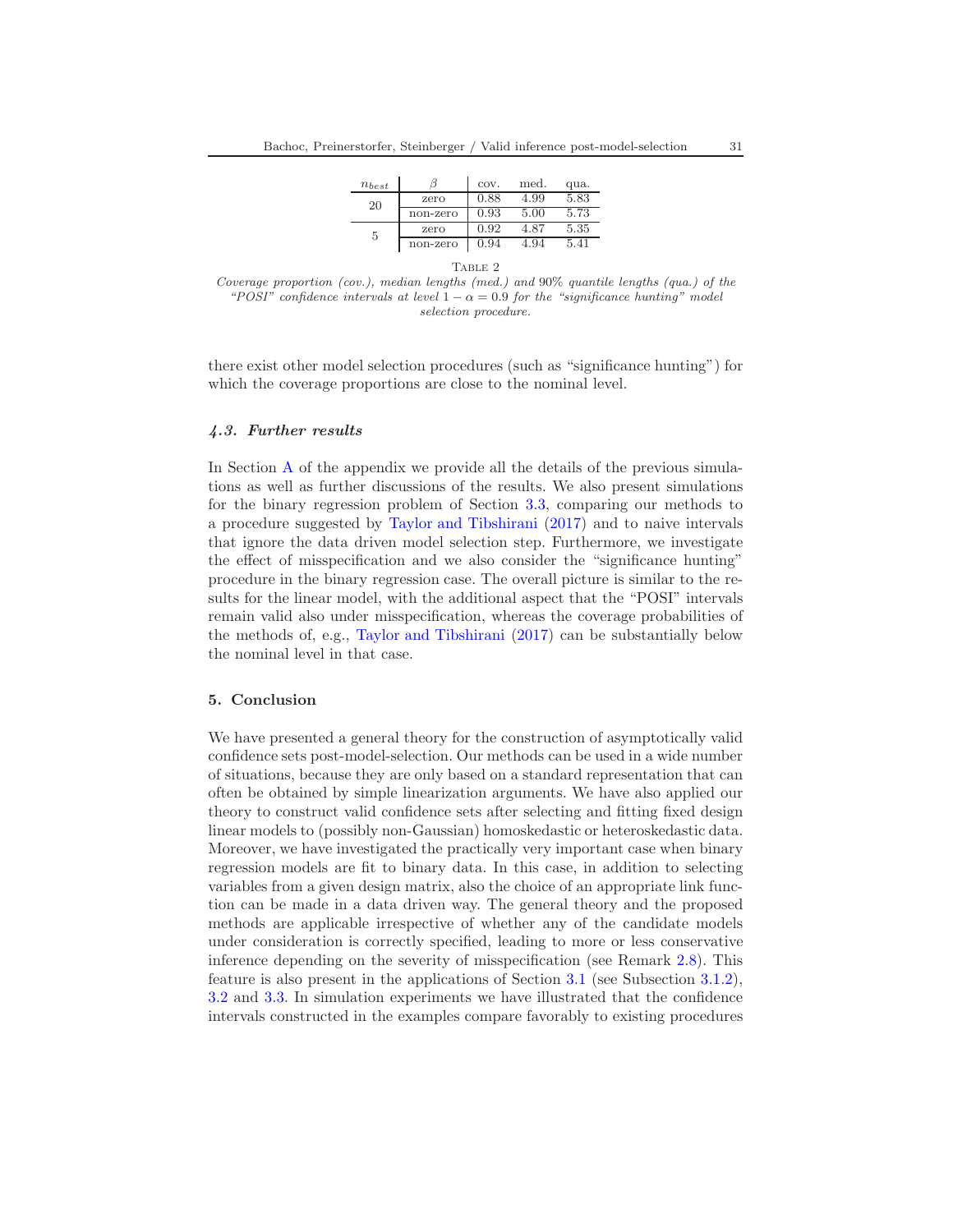(typically offering higher coverage with the confidence intervals having comparable or much smaller length), even though they are not tailored towards specific model selection procedures.

Open questions that go beyond the scope of this article, but are currently under investigation, include the extension of the approach discussed here to dependent data; the applicability and performance of bootstrap procedures; and the development of procedures in the spirit of [Berk et al.](#page-67-0) [\(2013](#page-67-0)) in the challenging situation when the number of models fitted can grow with sample size. In ongoing work we apply our methods to real data and investigate if they can prevent spurious findings while detecting true reproducible effects.

### Acknowledgements

Results related to the present article were presented in the Statistics and Econometrics Research Seminar at the Department of Statistics and Operations Research at the University of Vienna, and we would like to thank the participants, in particular Hannes Leeb, Benedikt M. Pötscher and Ulrike Schneider, for helpful comments and suggestions. We are also grateful for the comments and suggestions of two anonymous referees who helped to produce a considerably improved version of the paper.

### <span id="page-31-0"></span>Appendix A: Simulation study

In this section, we investigate the confidence intervals suggested in this paper in a numerical study. It is an extended and more detailed version of Section [4](#page-27-0) in the main article. We consider linear models and binary regression. When studying linear models, we first address the least angle regression (LAR) model selector [Efron et al.](#page-67-14) [\(2004](#page-67-14)) and compare the confidence intervals of Theorem [3.2](#page-19-0) with those developed in [Tibshirani et al.](#page-68-6) [\(2015\)](#page-68-6). The latter intervals are specifically tailored for the LAR model selector. Then, we investigate a model selection procedure which we call "significance hunting" and which is arguably representative of a certain practice of data mining.

When studying binary regression, we consider the lasso model selector, with a fixed regularization parameter  $\lambda$ . We compare the confidence intervals of Theorem [3.11](#page-26-0) with those suggested by [Taylor and Tibshirani](#page-68-7) [\(2017\)](#page-68-7) and with "naive" confidence intervals. The confidence intervals of [Taylor and Tibshirani](#page-68-7) [\(2017\)](#page-68-7) are specific to the lasso model selector. The "naive" confidence intervals ignore the model selection step. We also investigate the significance hunting procedure in this case.

# A.1. Linear models

We study the setting of Section [3.1,](#page-16-0) where linear models are fit to homoskedastic data. Furthermore, we address the well-specified case, where the true data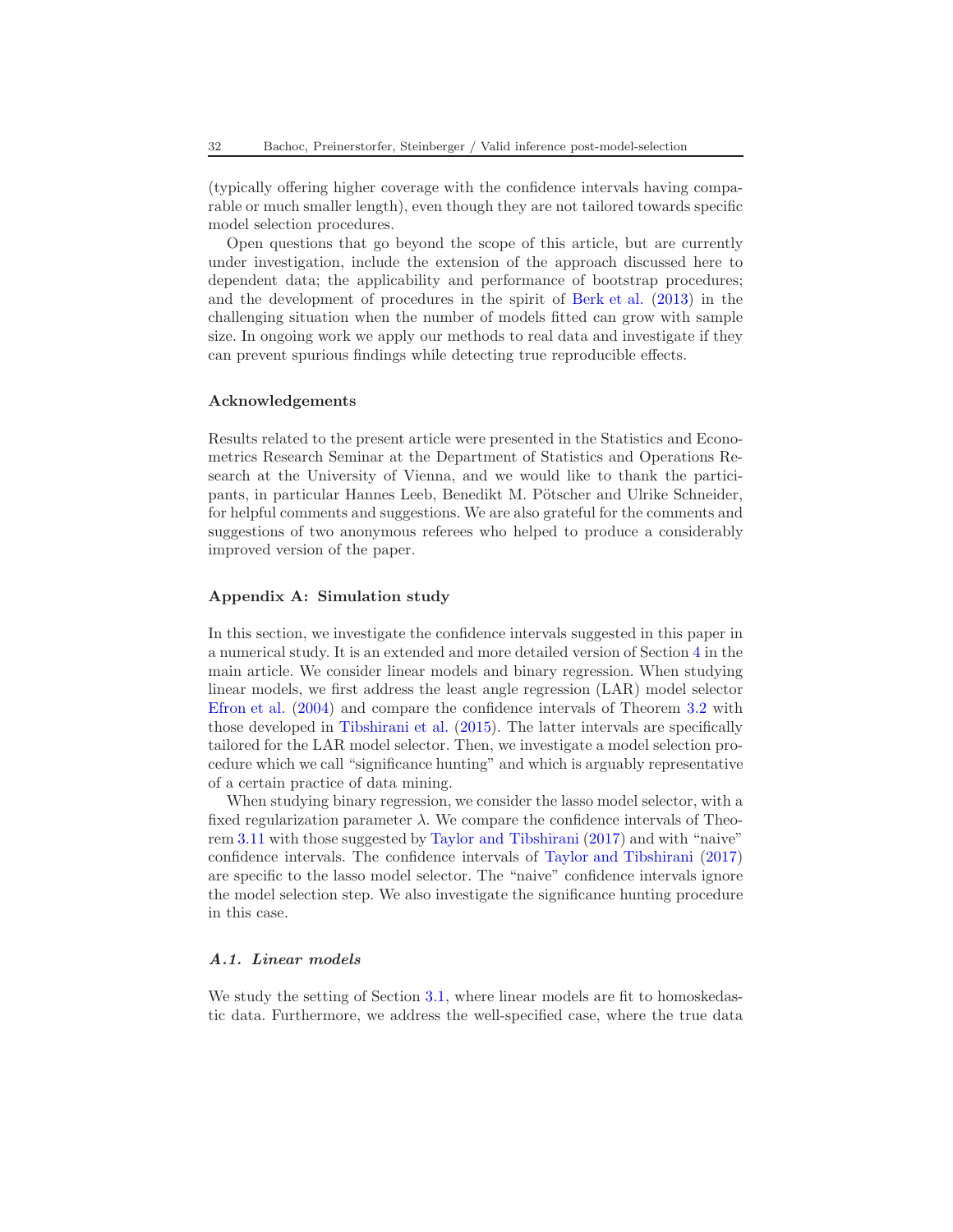generating process corresponds to one of the candidate models. We consider observations of  $Y_n = X_n \beta + \sigma u$ , where  $X_n$  is an  $n \times p$  matrix (which will be randomly generated in the simulations),  $\beta$  is a  $p \times 1$  vector,  $\sigma$  is positive and u is an  $n \times 1$  vector with independent and identically distributed components which is also independent of  $X_n$ . For each model M with index set  $M \subset \{1, ..., p\}$ , the  $|M| \times 1$  target of inference  $\beta_{\mathbb{M},n}^*$  is given by  $(3.1)$  with  $\mu_n$  replaced by  $X_n\beta$ .

#### A.1.1. Comparison with the confidence intervals of [Tibshirani et al.](#page-68-6) [\(2015\)](#page-68-6)

We consider  $n_{step} = 3$  model selectors  $\hat{\mathbb{M}}_n^{(1)}, \hat{\mathbb{M}}_n^{(2)}, \hat{\mathbb{M}}_n^{(3)}$ , that are obtained from the LAR algorithm [\(Efron et al.](#page-67-14) [\(2004\)](#page-67-14) with the function lar of the R package **lars**). To compute  $\hat{\mathbb{M}}_n^{(k)}(y)$ , for  $k = 1, 2, 3$ , we run k steps of the LAR algorithm, i.e.,  $\hat{M}_n^{(k)}$  always selects exactly k variables. As in [Tibshirani et al.](#page-68-6) [\(2015\)](#page-68-6), we seek inference for the variable that is selected in the final  $(k-th)$  step of the LAR algorithm. That is, when using  $\mathbb{M}_n^{(k)}$ , the target of inference considered by [Tibshirani et al.](#page-68-6) [\(2015](#page-68-6)) is  $\beta^{*(\hat{j}_k)}_{\hat{g}_k(k)}$  $\hat{\mathbb{M}}_n^{(k)}, n$ , where  $1 \leq \hat{j}_k \leq k$  is a data dependent index. We compare the following two confidence intervals. First, we consider the interval  $\text{CI}^{(\hat{j}_k),\text{lm}}_{1-\alpha,\hat{\mathbb{M}}_n^{(k)}}$  suggested in Theorem [3.2,](#page-19-0) which we call "POSI". Note that by Theorem [3.2](#page-19-0) the intervals  $\text{CI}_{1-\alpha,\hat{\mathbb{M}}_n^{(k)}}^{(j),\text{lm}}$ , for  $j=1,\ldots,k$ , simultaneously cover the respective coordinates  $\beta^{*(j)}_{\hat{\mathbf{k}}^{(k)}}$  $\mathbb{M}_{n}^{(k)},$  for  $j = 1, ..., k$ , with (asymptotic) probability not smaller than  $1 - \alpha$ . A fortiori the "POSI" interval  $\text{CI}_{1-\alpha,\hat{\mathbb{M}}_n^{(k)}}^{(\hat{j}_k),\text{lm}}$  covers  $\beta_{\hat{\mathbb{M}}_n^{(k)}}^{*(\hat{j}_k)}$ with (asymptotic) probability not smaller than  $1 - \alpha$ . Secondly, we consider the interval  $\text{CI}^{(\hat{j}_k), \text{TG}}_{1-\alpha, \hat{\mathbb{M}}_n^{(k)}}$ , which we call "TG" (truncated Gaussian), and which is sug-gested in [Tibshirani et al.](#page-68-6) [\(2015\)](#page-68-6) (Section 2.4 with the plug-in approach for  $\sigma^2$ ). This confidence interval also has asymptotic validity properties, similar to The-orem [3.2,](#page-19-0) but under the important restriction that  $\hat{M}_n$  has to be obtained from the LAR procedure. [In [Tibshirani et al.](#page-68-6) [\(2015](#page-68-6)), similar intervals are developed for the lasso or forward-stepwise procedures.] To compute the "TG" intervals, we have used the function larInf of the R package selectiveInference.

We compare the two confidence intervals above in a simulation study conducted as follows. We set  $n = 50$ ,  $p = 10$ ,  $\sigma = 1$ ,  $1 - \alpha = 0.9$  and  $\beta_0 =$  $(-4, 4, 0, \ldots, 0)' \in \mathbb{R}^p$ . We repeat  $N = 500$  independent repetitions of data generations, model selections and confidence interval computations. To generate a matrix  $X_n$  we consider two different cases. In the "independent" case, we sample each column of  $X_n$  independently. With probability 1/3, each column is filled with independent entries from either a normal  $(0, 1)$ , a Bernoulli  $(1/2)$ , or a skewed normal  $(0, 1, 5)$  distribution. Then, each column is normalized to have unit Euclidean norm. In the "correlated" case, we first generate each row of  $X_n$  independently from a Gaussian distribution with mean vector 0 and covariance matrix  $(e^{-0.1|i-j|})_{1\leq i,j\leq p}$ . Then, each column is normalized to have unit Euclidean norm. Once  $X_n$  is sampled,  $Y_n$  is generated by independently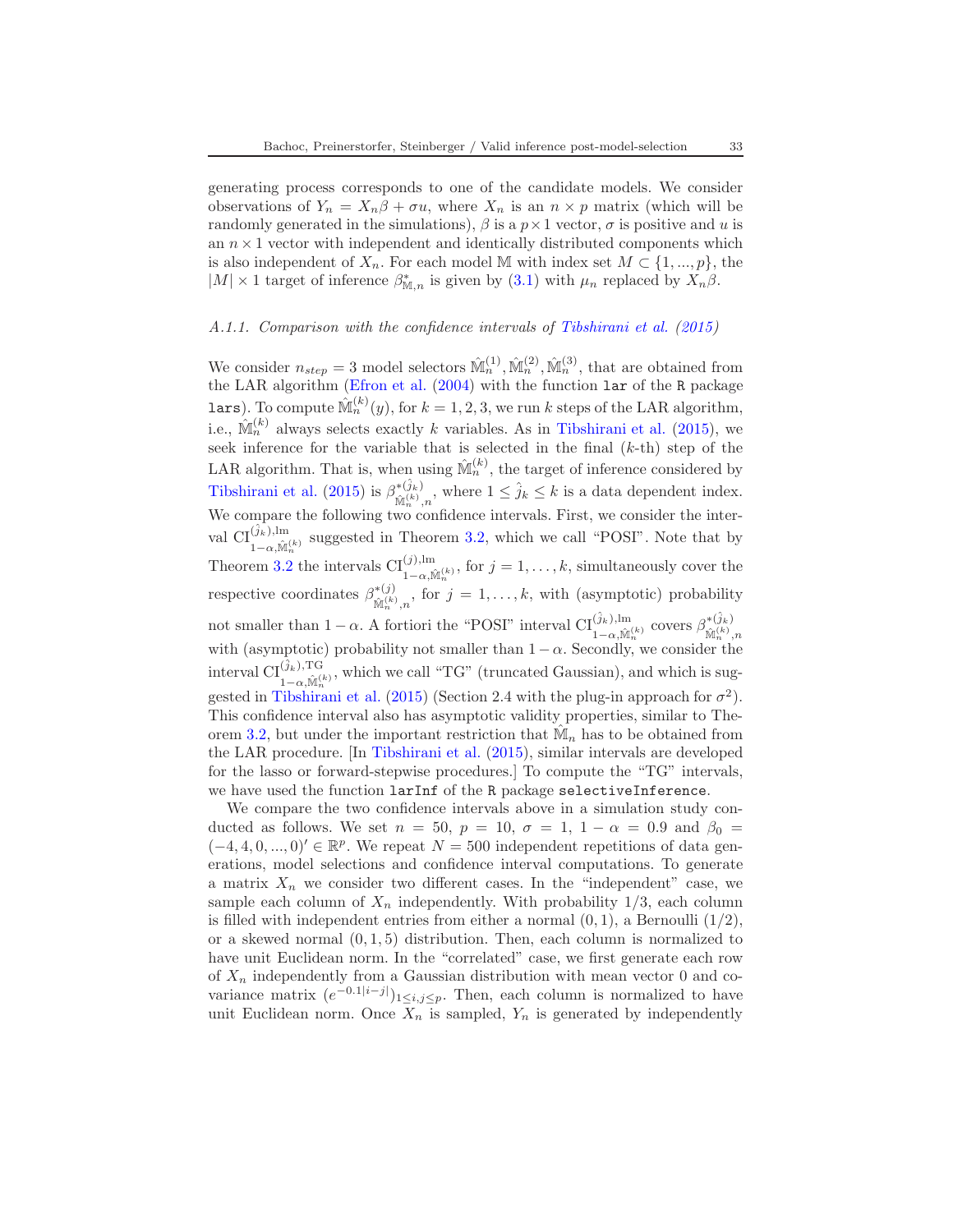sampling the components of u from a normal, Laplace, uniform or skewed normal (with shape parameter 5) distribution. In each case, the error distribution has mean 0 and variance 1. We remark that this data generation setting, in the "independent" case for  $X_n$ , is the same as the one considered in Table 1 of [Tibshirani et al.](#page-68-6) [\(2015](#page-68-6)), where the "TG" confidence intervals are numerically investigated. The only difference is that we resample  $X_n$  at each of the 500 steps, while a single realization of  $X_n$  is kept throughout the simulation study in [Tibshirani et al.](#page-68-6) [\(2015\)](#page-68-6).

For each realization of  $X_n$  and  $Y_n$ , and for every  $k = 1, 2, 3$ , we compute  $\hat{\mathbb{M}}_n^{(k)}$ ,  $\hat{j}_k$ , and the corresponding target, as described above. Then, for the two confidence intervals  $\text{CI}^{(\hat{j}_k),\text{lm}}_{1-\alpha,\hat{\mathbb{M}}^{(k)}_n}$  and  $\text{CI}^{(\hat{j}_k),\text{TG}}_{1-\alpha,\hat{\mathbb{M}}^{(k)}_n}$ , we record the length and whether the target is covered or not. We also record whether, simultaneously, the three targets  $\beta^{*(j)}_{\hat{\mathbf{x}}(\alpha)}$  $\mathbb{M}_{n}^{(3)}, n, j = 1, 2, 3$ , corresponding to step 3 of the LAR algorithm, belong to their respective confidence intervals.

In Table [3,](#page-35-0) we report the coverage proportions, the median lengths and the 90% quantiles of the lengths for each of the six procedures ("POSI" and "TG" for  $k = 1, 2, 3$ , in different settings. We also report the proportions of times where the three targets are simultaneously contained by the three confidence intervals. We first observe that the results are approximately the same for the four types of error distributions, so that the Gaussian asymptotic approximation is accurate for these values of  $n, p$ . The "POSI" confidence intervals always have target-specific and simultaneous coverage above the nominal level. The coverage proportions are large, which is so because these confidence intervals offer strong guarantees: they are valid for any model selection procedure, and simultaneously over all the variables in the selected model.

Turning to the "TG" confidence intervals, we observe that these intervals have coverage probabilities approximately equal to the nominal level when the three targets are considered separately. This is in agreement with the asymptotic guarantees obtained in [Tibshirani et al.](#page-68-6) [\(2015\)](#page-68-6). However, the simultaneous coverage is between 0.75 and 0.84 and thus always below the nominal level (0.90). In [Tibshirani et al.](#page-68-6) [\(2015\)](#page-68-6), no asymptotic results are given concerning simultaneous coverage. This can be a practical limitation. If one wished to use the "TG" confidence intervals simultaneously they would have to increase their lengths, for instance by a Bonferroni correction.

We observe in Table [3](#page-35-0) that the confidence intervals we suggest in this paper have slightly larger median length than the "TG" intervals (by about  $20\%$ ) only in the "independent" design case and for the first step of the LAR procedure. In all the other cases, the "POSI" confidence intervals have smaller median lengths than the "TG" intervals. The difference of median lengths in these cases can be very significant. For instance, in the "correlated" design case, at the third step of LAR, the median length for the "TG" intervals is about 9 times as large as for the "POSI" ones.

Finally, the 90% quantiles are always larger for the "TG" intervals, for which they can be very large. In Table [3,](#page-35-0) we sometimes report infinite 90% quantiles for the "TG" intervals. This is because, although the confidence intervals in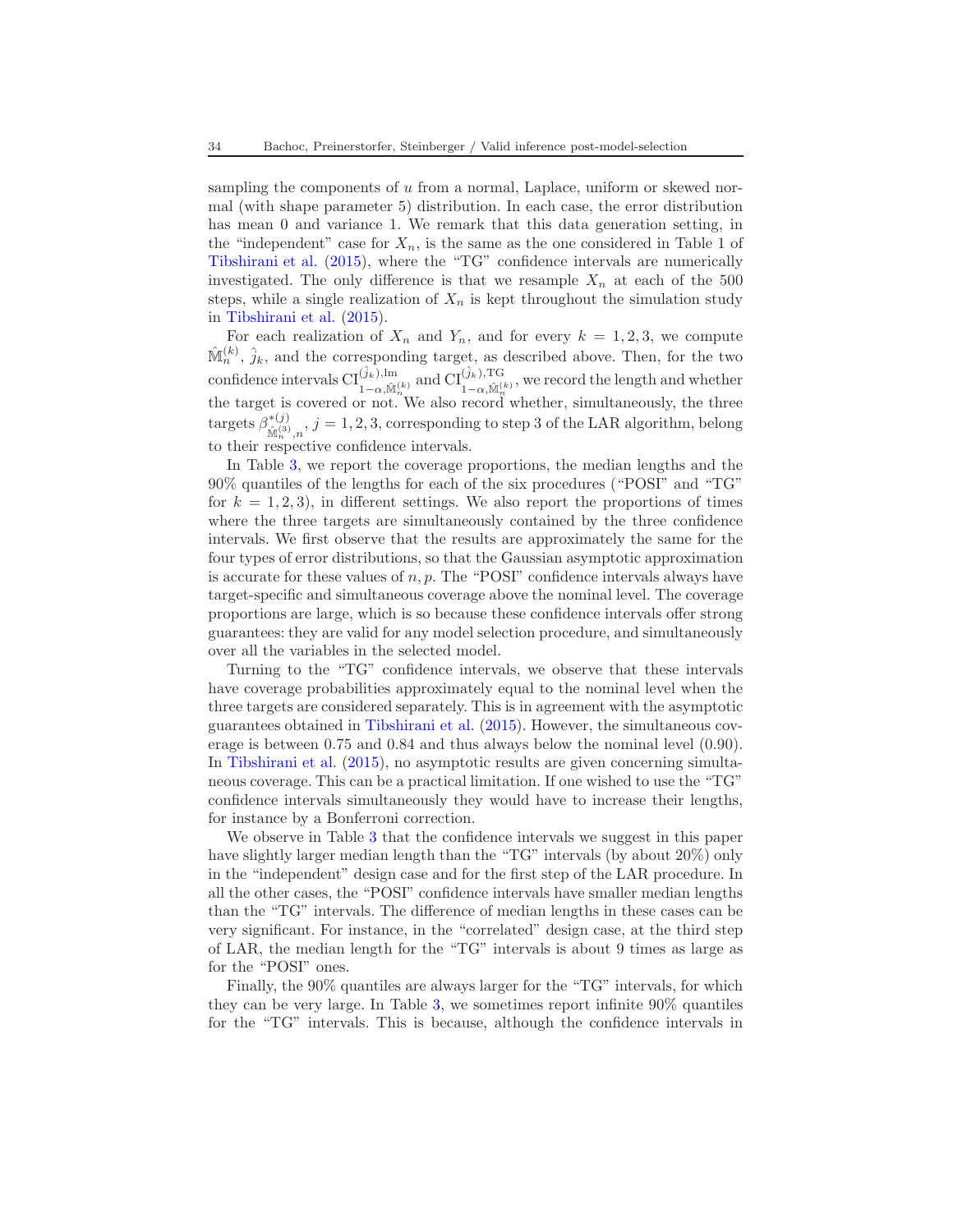[Tibshirani et al.](#page-68-6) [\(2015\)](#page-68-6) (in the two-sided case as is considered here) always have finite length in theory, the numerical implementation in the R package selectiveInference can return lower or upper bounds equal to  $\pm\infty$ . [When, say, the lower bound is equal to  $-\infty$  and the upper bound is larger than the target value, we consider the target to be covered.] In contrast, the confidence intervals suggested in this paper are more robust, in the sense that their 90% quantile lengths are always less than twice as large as their median lengths.

We believe that the numerical results of Table [3](#page-35-0) favor the "POSI" confidence intervals suggested in this paper over the "TG" procedure. Indeed, we have seen that, even though the LAR model selector is used, the "POSI" confidence intervals have larger coverage proportions, remain valid when considered simultaneously, generally have smaller median lengths, and never exhibit very large quantile lengths. On top of this, the "POSI" confidence intervals are significantly more broadly applicable, as they have theoretical guarantees for any model selection procedure.

One needs to mention here that [Tibshirani et al.](#page-68-6) [\(2015\)](#page-68-6) also discuss a bootstrap version of their "TG" intervals. These bootstrap confidence intervals have similar coverage properties as the "TG" intervals, but much smaller median width. Their width seems to be comparable to the width of our "POSI" confidence intervals (cf. Tables 1 and 2 in [Tibshirani et al.](#page-68-6) [\(2015\)](#page-68-6)). All the advantages of the "POSI" method discussed in the preceding paragraph (besides the comments concerning their smaller width) also apply to the bootstrapped "TG" intervals. Furthermore, this suggests that our "POSI" intervals could potentially be improved by using suitable bootstrap methods as well. However, answering this question goes beyond the scope of the present article.

#### <span id="page-34-0"></span>A.1.2. The case of a significance hunting procedure

We now run a similar simulation study as for Table [3,](#page-35-0) in the "independent" design case, and where we only address the "POSI" confidence intervals. As a model selector, we now consider the following procedure, which we call "significance hunting". For given  $X_n$  and  $Y_n$ , we first sort all the possible candidate models  $\mathbb{M} \in \mathsf{M}_n$  according to their penalized log-likelihood, with additive penalty term equal to  $\lambda |M|$ , where M has index set M. Then, for the  $n_{best}$ models with largest penalized log-likelihood, we compute all the possible test statistics of the form

$$
\frac{\left|\hat{\beta}_{\mathbb{M},n}^{(j)}\right|}{\sqrt{\hat{\sigma}_{\mathbb{M},n}^2\left[\left(X_n[M]^\prime X_n[M]\right)^{-1}\right]_j}},
$$

with  $j = 1, ..., |M|$ . We then return the pair  $\hat{M}, \hat{j}$  with largest test statistics. Hence, the "significance hunting" procedure consists first in selecting the  $n_{best}$ best models according to the penalized log-likelihood criterion, and then in finding, among these models, the configuration which results in the most significant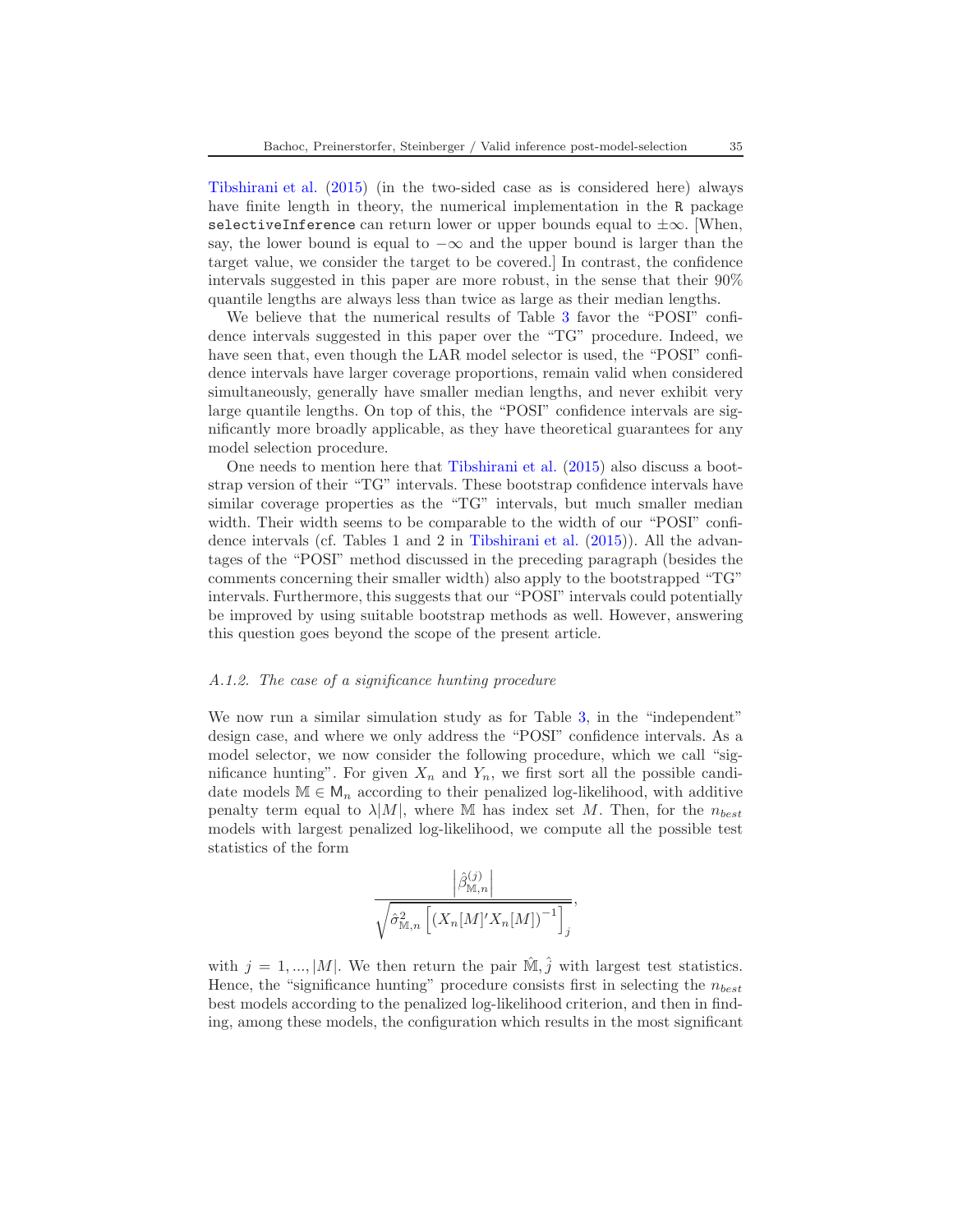| $\boldsymbol{u}$ |      | Step 1 |       |          | Step 2 |       |      | Step 3 |       | Simult. |
|------------------|------|--------|-------|----------|--------|-------|------|--------|-------|---------|
|                  | COV. | med.   | qua.  | COV.     | med.   | qua.  | COV. | med.   | qua.  | COV.    |
| N                | 1.00 | 6.58   | 7.44  | 0.99     | 6.07   | 6.98  | 0.98 | 6.05   | 7.20  | 0.95    |
|                  | 0.87 | 5.09   | 21.32 | 0.89     | 11.05  | 62.11 | 0.89 | 24.51  | Inf   | 0.80    |
| L                | 1.00 | 6.52   | 7.79  | 0.99     | 5.99   | 7.39  | 0.98 | 5.99   | 7.59  | 0.95    |
|                  | 0.91 | 5.15   | 16.37 | 0.91     | 10.25  | 58.06 | 0.87 | 25.09  | Inf   | 0.75    |
| U                | 1.00 | 6.58   | 7.26  | 1.00     | 6.08   | 6.72  | 0.99 | 6.09   | 6.99  | 0.95    |
|                  | 0.90 | 5.08   | 20.46 | 0.90     | 11.93  | 56.45 | 0.90 | 25.02  | Inf   | 0.77    |
| <b>SN</b>        | 1.00 | 6.56   | 7.59  | 0.99     | 6.05   | 7.16  | 0.97 | 6.07   | 7.34  | 0.95    |
|                  | 0.90 | 5.08   | 16.33 | 0.88     | 11.55  | 59.57 | 0.89 | 26.79  | Inf   | 0.76    |
| N                | 0.99 | 6.45   | 7.36  | 1.00     | 8.43   | 13.02 | 1.00 | 11.27  | 16.63 | 0.97    |
|                  | 0.91 | 7.71   | 36.29 | 0.91     | 56.00  | Inf   | 0.92 | 97.82  | Inf   | 0.78    |
| L                | 1.00 | 6.26   | 7.65  | 0.99     | 8.45   | 13.24 | 1.00 | 10.65  | 16.62 | 0.97    |
|                  | 0.92 | 8.03   | 43.09 | 0.89     | 65.66  | Inf   | 0.89 | 97.82  | Inf   | 0.81    |
| U                | 0.99 | 6.47   | 7.05  | 0.99     | 8.36   | 13.17 | 1.00 | 11.44  | 16.88 | 0.98    |
|                  | 0.89 | 8.23   | 39.62 | 0.89     | 61.46  | Inf   | 0.88 | 117.81 | Inf   | 0.84    |
| <b>SN</b>        | 0.99 | 6.48   | 7.45  | $1.00\,$ | 8.29   | 13.00 | 1.00 | 10.96  | 16.97 | 0.97    |
|                  | 0.91 | 8.36   | 33.18 | 0.92     | 55.24  | Inf   | 0.90 | 97.82  | Inf   | 0.81    |

Table 3

<span id="page-35-0"></span>*Coverage proportion (cov.), median length (med.) and* 90% *quantile length (qua.) for the*  $POSI''$  and "TG" confidence intervals at nominal level  $1 - \alpha = 0.9$ . The design matrix is *generated with independent (upper half of the table) or correlated (lower half) columns. The errors* u *have normal (N), Laplace (L), uniform (U) or skewed normal (SN) distributions. For each setting, the "POSI" intervals correspond to the first row and the "TG" intervals correspond to the second row. The coverage proportions, median and quantile lengths are given for each of the three targets for the three first steps of the LAR algorithm. The last column provides the simultaneous coverage proportion of the three targets after step 3.*

regression coefficient. We believe that similar procedures may be common, yet unreported, practice. We also observe that, when  $n_{best} = 2^p - 1$ , the "significance hunting" procedure corresponds to the SPAR procedure in [Berk et al.](#page-67-0) [\(2013\)](#page-67-0), and yields an asymptotic coverage exactly equal to  $1-\alpha$  in Theorem [3.2,](#page-19-0) if  $\beta$  is the zero vector, so that all candidate models are first order correct. [This can be deduced from Proposition [3.4](#page-21-2) and Theorem [2.4,](#page-11-0) where Condition [1](#page-7-1) is verified, e.g., in the proof of Theorem [3.2.](#page-19-0)]

In Table [4,](#page-36-0) we report the coverage proportions, median lengths and 90% quantiles of the "POSI" confidence intervals for the "significance hunting" model selector, over 500 repetitions conducted similarly as for Table [3.](#page-35-0) Here, the target is  $\beta_{\hat{M}}^{*(\hat{j})}$ <sup>\*( $\hat{j}$ )</sub> and we try to cover it with  $\text{CI}_{1-\alpha,\hat{\mathbb{M}}}^{(\hat{j}),\text{lm}}$ . We set  $p=5$  (so that it becomes</sup> numerically easier to compute the penalized log-likelihood for all possible models) and consider two settings for  $\beta$ . In the "zero" setting, we set  $\beta = (0, ..., 0)$ '. In the "non-zero" setting, we set  $\beta = (2, -1, 0, 0, 1)'$ . We consider the values  $n_{best} = 5$  and  $n_{best} = 20$ . We set  $n = 100$ ,  $1 - \alpha = 0.9$ ,  $\lambda = 2$  and  $\sigma = 1$ . The errors are normally generated.

In Table [4,](#page-36-0) the coverage proportion is almost equal to, and slightly below, the nominal level when  $\beta = (0, ..., 0)'$  and  $n_{best} = 20$ . The fact that we sometimes obtain coverage slightly below the nominal level is mainly due to the estimation error of  $\sigma^2$ . Then, the coverage proportion increases when  $\beta$  is non-zero or when  $n_{best} = 5$ . This is well-interpreted, because decreasing  $n_{best}$  decreases the weight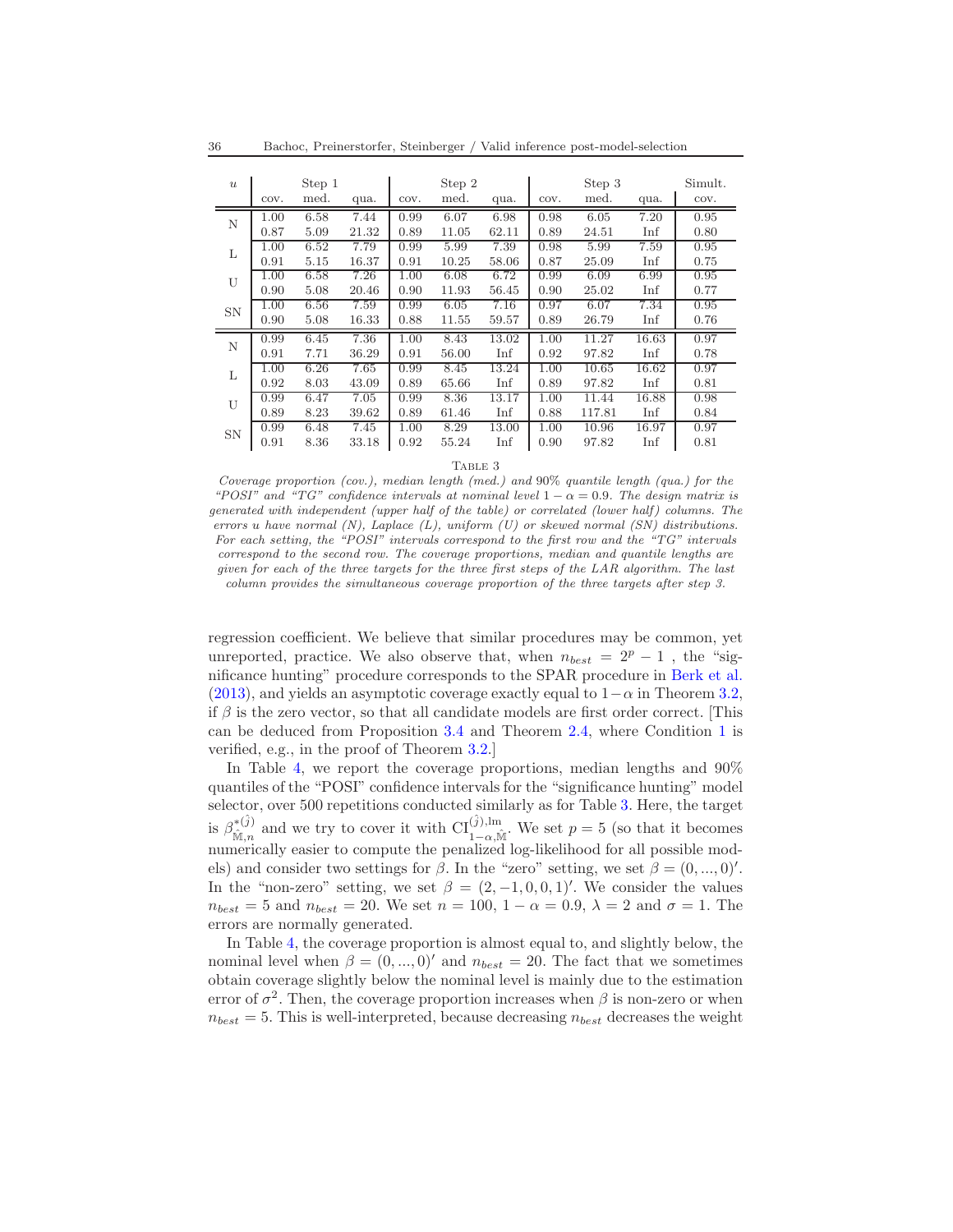| $n_{best}$ |          | COV. | med. | qua. |  |  |  |  |  |
|------------|----------|------|------|------|--|--|--|--|--|
| 20         | zero     | 0.88 | 4.99 | 5.83 |  |  |  |  |  |
|            | non-zero | 0.93 | 5.00 | 5.73 |  |  |  |  |  |
| 5          | zero     | 0.92 | 4.87 | 5.35 |  |  |  |  |  |
|            | non-zero | 0.94 | 4.94 | 5.41 |  |  |  |  |  |
| TABLE 4    |          |      |      |      |  |  |  |  |  |

<span id="page-36-0"></span>*Coverage proportion (cov.), median lengths (med.) and* 90% *quantile lengths (qua.) of the "POSI" confidence intervals at level*  $1 - \alpha = 0.9$  *for the "significance hunting" model selection procedure.*

of the significance hunting in the model selector. Also, if  $\beta = 0$ , the pair  $(\tilde{M}, \tilde{j})$ with largest test statistic corresponds to the target  $\beta_{\hat{\mathbf{x}}_n}^{*(\hat{j})}$  $\mathcal{M}_{\hat{M},n}^{*(J)}=0$  which is "furthest" away" from its confidence interval  $\text{CI}_{1-\alpha,\hat{\mathbb{M}}}^{(\hat{j}),\text{lm}}$ .

In Table [4,](#page-36-0) the coverage proportions are significantly lower than in Table [3,](#page-35-0) and closer to the nominal level. Hence, the confidence intervals suggested in this paper may have conservative coverage proportions for some model selection procedures (such as LAR) but this is somehow necessary, since there exist other model selection procedures (such as "significance hunting") for which the coverage proportions are close to the nominal level.

### A.2. Binary regression

We study the setting of Section [3.3,](#page-23-0) where binary regression models are fit to binary data. Thus, the data are of the form  $X_n, Y_n$ , where  $X_n = (X'_{1,n}, ..., X'_{n,n})'$ is  $n \times p$  and will be randomly generated and  $Y_n$  has independent components given  $X_n$  and takes values in  $\{0, 1\}^n$ . Here, we only consider the canonical link function, so  $\mathcal{H} = \{h^{(c)}\}\$  with  $h^{(c)}(x) = \frac{e^x}{1+e^x}$ . Thus, each candidate model  $\mathbb{M} \in \mathsf{M}_n$  is identified with the corresponding set  $M \in \mathcal{I} = 2^{\{1,\dots,p\}} \setminus \varnothing$  of selected regressors. Here,  $d = d_2 = 2^p - 1$ .

For the distribution of  $Y_n$  given  $X_n$ , we let  $\mathbb{P}(Y_{i,n} = 1) = h^{(c)}(\gamma_i)$  and we consider two different cases for the construction of  $\gamma \in \mathbb{R}^n$ . In the "well-specified" case, we let  $\gamma = X_n \beta$  for a fixed  $\beta \in \mathbb{R}^p$ . In the "misspecified" case, we consider an  $n \times \bar{p}$  matrix  $\bar{X}_n$ , with  $\bar{p} > p$  and where the first p columns of  $\bar{X}_n$  correspond to  $X_n$ . Then, we let  $\gamma = \bar{X}_n \bar{\beta}$  where  $\bar{\beta}$  is a fixed  $\bar{p} \times 1$  vector. For a given model M and a given  $X_n$ , the target of inference  $\beta_{\mathbb{M},n}^*$  is given by Lemma [3.9,](#page-25-0) where  $\mathbb{P}_n$  in this lemma is the (conditional) distribution of  $Y_n$  under  $\mathbb{P}$  (given  $X_n$ ).

### A.2.1. Comparison with the confidence intervals of [Taylor and Tibshirani](#page-68-7) [\(2017](#page-68-7)) and with the naive procedure

As model selection procedure  $\hat{M}_n$  we consider the lasso for logistic regression (cf. [Friedman, Hastie and Tibshirani](#page-67-15) [\(2010](#page-67-15))) with a fixed regularization parameter  $\lambda$ . [We maximize the difference of the log-likelihood and of  $\lambda$  times the  $L^1$  norm of  $\beta$ . In order to compute  $\hat{M}_n$ , we use the function glmnet of the R package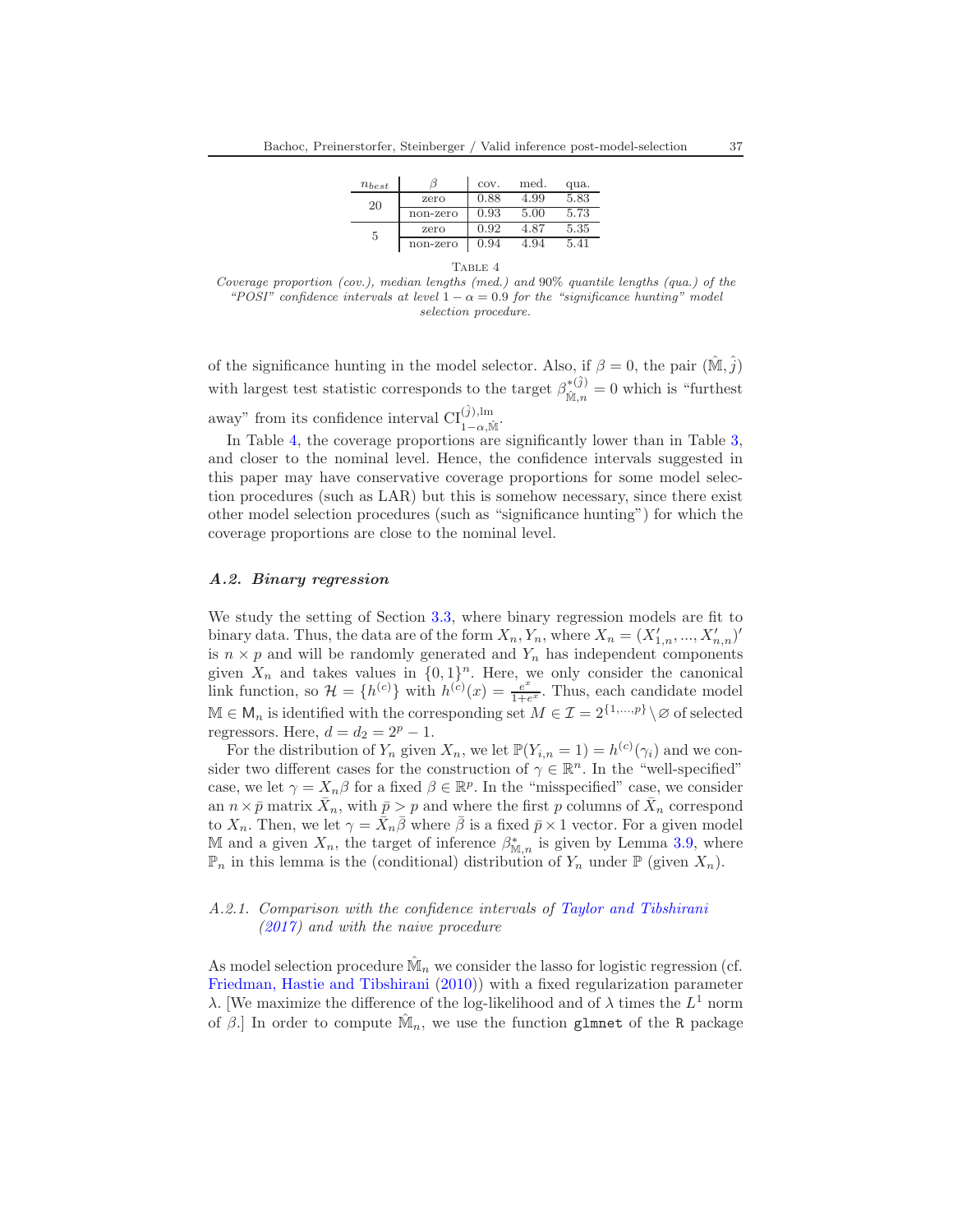glmnet. The corresponding coefficient index of interest is  $j = 1$ , that is, we are interested in the first coefficient  $\beta_{\hat{\mathbf{k}}\hat{\mathbf{z}}}^{*(1)}$  $\mathbb{M}_{n,n}^{(1)}$  of the post-model-selection target. We consider the confidence interval  $Cl_{1-\alpha,\hat{\mathbb{M}}_n}^{(1),\text{bin}}$  of Theorem [3.11](#page-26-0) (with the adjustment discussed in Remark [3.12\)](#page-27-2) which we call "POSI". We also consider the confidence interval  $CI^{(1),lasso}_{1-\alpha,\hat{M}_n}$  suggested in [Taylor and Tibshirani](#page-68-7) [\(2017\)](#page-68-7), which we compute by using the function fixedLassoInf of the R package selectiveInference. This confidence interval is developed for the lasso model selector and has some asymptotic guarantees which are discussed in [Taylor and Tibshirani](#page-68-7) [\(2017](#page-68-7)). We call it "LASSO". Finally, we consider the "naive" confidence interval defined by

<span id="page-37-0"></span>
$$
CI_{1-\alpha,\hat{\mathbb{M}}_n}^{(j),\text{naive}} = \hat{\beta}_{\hat{\mathbb{M}}_n,n}^{(j)} \pm q_{1-\alpha/2} \sqrt{(\bar{S}_{\hat{\mathbb{M}}_n,n})_{jj}},
$$
(A.1)

where  $q_{1-\alpha/2}$  is the  $1-\alpha/2$  quantile of the standard Gaussian distribution and where  $\bar{S}_{\mathbb{M},n}$  is as  $\tilde{S}_{\mathbb{M},n}$  in [\(3.6\)](#page-26-1) but with  $\hat{u}_{i,\mathbb{M}}^2$  replaced by  $(h^{(c)}(\hat{\gamma}_{\mathbb{M},i})(1-\hat{\gamma}_{\mathbb{M},i}))$  $h^{(c)}(\hat{\gamma}_{\mathbb{M},i}))$  with  $\hat{\gamma}_{\mathbb{M},i} = X_{i,n} \hat{\beta}_{\mathbb{M},n}$ . The "naive" interval is constructed by a plug-in of the estimate  $\hat{\beta}_{M,n}$  in the expression of the asymptotic variance of  $\hat{\beta}_{\mathbb{M},n}$ , under the assumptions that the model M is fixed and contains the true distribution of  $Y_n$  (see also the proof of Corollary [D.3\)](#page-66-0). Hence, this interval ignores the model selection step, and the potential misspecification.

We compare the three confidence intervals in a simulation study where we repeat  $N = 1000$  data generations, model selections and confidence interval computations, similarly as for Table [3.](#page-35-0) We set  $1-\alpha = 0.9$ ,  $p = 10$  and  $n = 30$  or  $n = 100$ . The rows of the design matrix  $X_n$  are independently generated from a Gaussian distribution with mean vector zero, variances 1 and off-diagonal covariances  $\rho = 0.2$ . We consider the well-specified and misspecified settings as described above. In the well-specified setting,  $\beta$  is equal to  $(0, ..., 0)'$  ("zero"), equal to  $(1,0,...,0)'$  ("sparse") or equal to  $(1/n^{1/2})((-1,1),...,(-1,1))'$  ("scaled"). In the misspecified case, we set  $\bar{p} = 21$ , we generate  $\bar{X}_n$  in the same way as  $X_n$  (up to the change of dimension) and we set  $\bar{\beta} = ((-3/2, 3/2, 0), ..., (-3/2, 3/2, 0))' \in$  $\mathbb{R}^{\bar{p}}$ . We set  $\lambda$  equal to  $0.012n$  ("small") or to  $0.05n$  ("large").

The results are reported in Table [5.](#page-38-0) We observe that all the confidence interval lengths decrease when n increases, which is natural. The "POSI" confidence intervals always have coverage proportions above the nominal level. In fact, the coverage proportions are quite large, which is explained by a similar argument as for Table [3:](#page-35-0) since the "POSI" intervals are valid for any model selection procedure, and simultaneously over the selected coefficients, they become conservative when applied specifically to the lasso and only for the first coefficient. In Table [5,](#page-38-0) the "POSI" intervals compare favorably with the "LASSO" ones. Indeed, the median lengths are generally comparable between the "POSI" and "LASSO" intervals (less than a factor 2 between the two median lengths). Depending on the situation, any of these two intervals can have the smallest median length. On the other hand, the 90% quantile lengths are always larger for the "LASSO" intervals. In some cases, they can be up to 7 times as large as the "POSI" ones (for instance in the "well-specified", "scaled"  $\beta$ , "large"  $\lambda$  setting with  $n = 100$ ).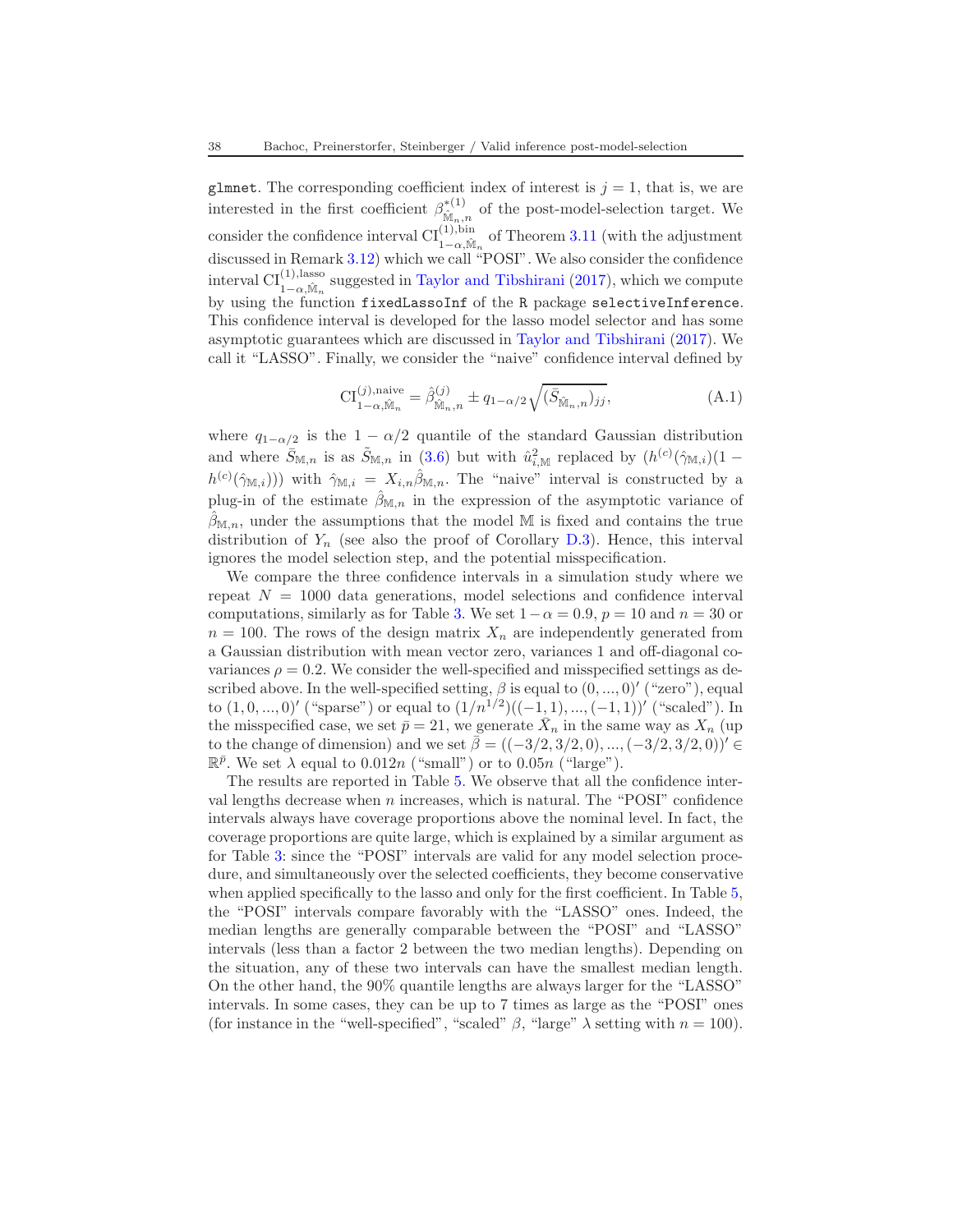| $(\beta)$<br>β | $\lambda$ | $\boldsymbol{n}$ | COV. |      |      | med. |      |      | qua.         |       |      |
|----------------|-----------|------------------|------|------|------|------|------|------|--------------|-------|------|
|                |           |                  | P    | L    | N    | P    | L    | N    | $\mathsf{P}$ | L     | N    |
|                | small     | 30               | 0.99 | 0.89 | 0.84 | 4.26 | 7.44 | 2.09 | 6.97         | 43.33 | 3.42 |
| zero           |           | 100              | 1.00 | 0.90 | 0.85 | 1.73 | 2.46 | 0.78 | 1.95         | 13.04 | 0.87 |
| sparse         | small     | 30               | 0.97 | 0.88 | 0.93 | 5.88 | 5.99 | 3.05 | 11.40        | 26.10 | 8.35 |
|                |           | 100              | 1.00 | 0.88 | 0.85 | 2.21 | 1.59 | 1.01 | 2.80         | 6.51  | 1.24 |
| scaled         | small     | 30               | 0.99 | 0.87 | 0.85 | 4.49 | 6.64 | 2.21 | 7.11         | 35.73 | 3.86 |
|                |           | 100              | 1.00 | 0.83 | 0.83 | 1.74 | 2.13 | 0.79 | 2.00         | 10.91 | 0.89 |
| scaled         | large     | 30               | 0.99 | 0.88 | 0.79 | 3.97 | 5.90 | 1.89 | 6.30         | 28.56 | 3.05 |
|                |           | 100              | 1.00 | 0.85 | 0.68 | 1.63 | 2.31 | 0.74 | 1.90         | 13.52 | 0.84 |
| dense          | small     | 30               | 0.99 | 0.68 | 0.98 | 5.47 | 6.55 | 3.37 | 9.75         | 36.35 | 7.08 |
|                |           | 100              | 1.00 | 0.25 | 0.98 | 2.22 | 1.23 | 1.01 | 2.83         | 3.50  | 1.24 |
| dense          | large     | 30               | 0.99 | 0.74 | 0.99 | 5.09 | 4.65 | 2.67 | 9.41         | 20.99 | 6.64 |
|                |           | 100              | 1.00 | 0.48 | 0.98 | 2.12 | 1.42 | 0.97 | 2.64         | 5.58  | 1.19 |
|                |           |                  |      |      |      |      |      |      |              |       |      |

TABLE 5

<span id="page-38-0"></span>*Binary regression with the lasso model selector. Coverage proportion (cov.), median lengths (med.) and* 90% *quantile lengths (qua.) of the "POSI" (P), "LASSO" (L) and "naive" (N) confidence intervals for the lasso model selection procedure at level*  $1 - \alpha = 0.9$ *. We consider the well-specified (upper part of the table) and misspecified (lower part) cases.*

Also, more importantly in our opinion, the "LASSO" intervals can have coverage proportions way below the nominal level (down to 0.25 instead of 0.9), even though the lasso model selector is used here. In fact, the "LASSO" intervals have sufficient coverage proportion only in the cases where  $\beta$  has up to one nonzero coefficient, and the coverage proportion becomes too small otherwise. In particular, in the "misspecified" setting, the "LASSO" coverage becomes very small.

Turning to the "naive" intervals, we observe that they are smaller than the "POSI" ones, by approximately a factor 2. For both the "POSI" and "naive" intervals, the 90% quantile lengths are moderately above the median lengths and are never very large. Importantly, the "naive" intervals can have coverage proportions significantly below the nominal level (down to 0.68 instead of 0.9). This is in agreement with the fact that these intervals have no asymptotic guarantee, in the post-model-selection context. Hence, these intervals are smaller than the "POSI" ones at the price of not offering reliable coverage properties. [Bachoc, Leeb and Pötscher [\(2014\)](#page-67-2) and Leeb, Pötscher and Ewald [\(2015\)](#page-68-4) reach a similar conclusion in the linear regression context.]

#### A.2.2. The case of a significance hunting procedure

Similarly as in Section [A.1.2,](#page-34-0) we consider a significance hunting procedure for which we study the "POSI" and "naive" confidence intervals. For the significance hunting procedure, we consider the  $n_{best}$  models with largest penalized loglikelihood criteria (we subtract  $\lambda |M|$  from the maximum log-likelihood for a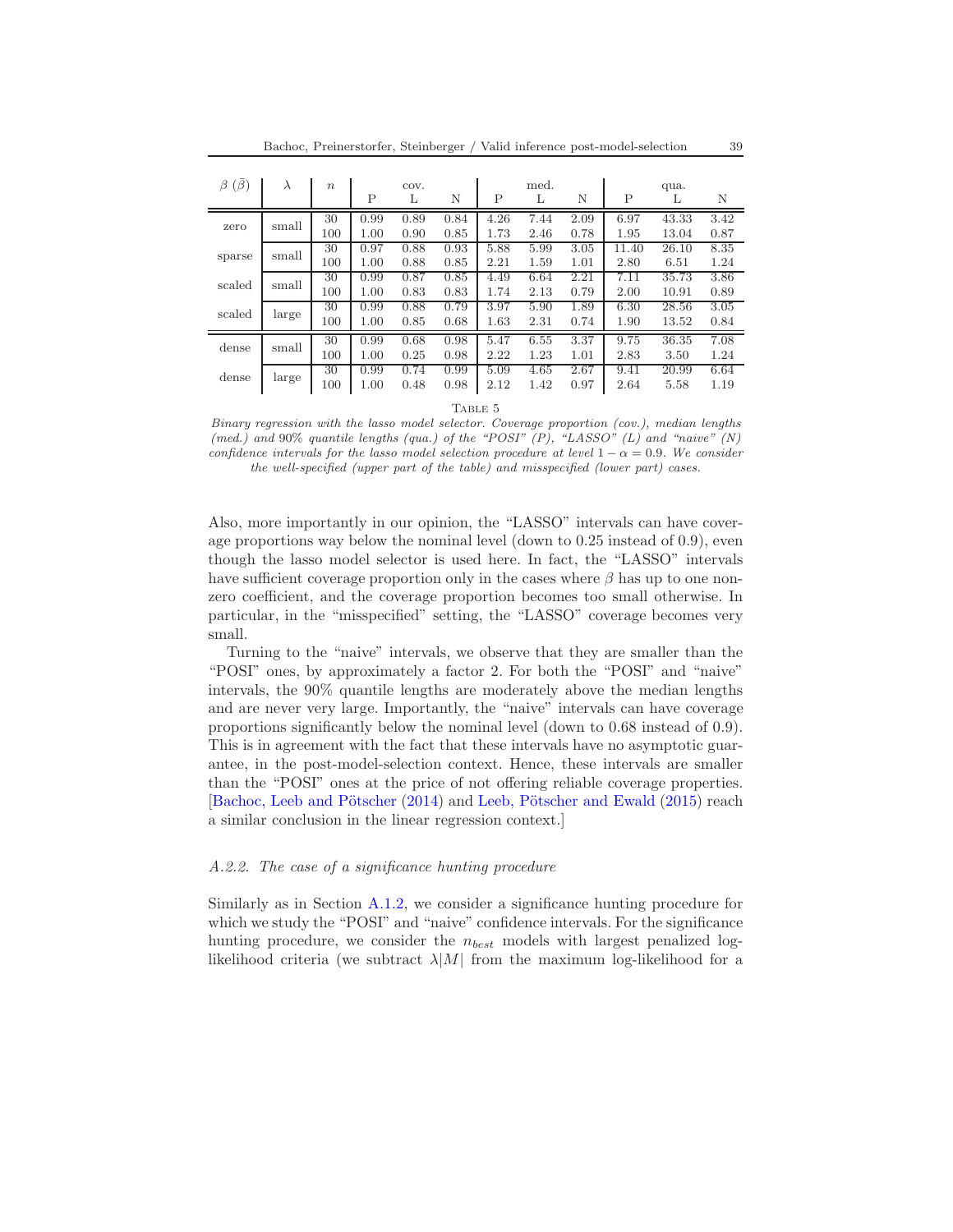| $n_{best}$ | β        | $\boldsymbol{n}$ | COV. |      | med. |      | qua. |      |
|------------|----------|------------------|------|------|------|------|------|------|
|            |          |                  | P    | N    | Р    | N    | P    | N    |
| 20         | zero     | 30               | 0.95 | 0.39 | 4.40 | 2.63 | 6.22 | 3.63 |
|            |          | 100              | 0.95 | 0.38 | 2.12 | 1.23 | 2.49 | 1.43 |
|            | non-zero | 30               | 0.98 | 0.65 | 4.78 | 2.91 | 7.13 | 4.20 |
|            |          | 100              | 0.99 | 0.78 | 2.41 | 1.40 | 2.95 | 1.68 |
| 5          | zero     | 30               | 0.96 | 0.55 | 2.57 | 1.48 | 5.63 | 3.32 |
|            |          | 100              | 0.96 | 0.58 | 1.23 | 0.71 | 2.20 | 1.27 |
|            | non-zero | 30               | 0.98 | 0.68 | 4.08 | 2.53 | 6.89 | 3.97 |
|            |          | 100              | 0.99 | 0.78 | 2.32 | 1.35 | 2.86 | 1.64 |

TABLE  $6$ 

<span id="page-39-0"></span>*Binary regression with the significance hunting procedure. Coverage proportion (cov.), median length (med.) and* 90% *quantile length (qua.) of the "POSI" (P) and "naive" (N) confidence intervals.*

model M with index set  $M$ ). Then, we consider test statistics of the form

$$
\frac{\left|\widehat{\beta}_{\mathbb{M},n}^{(j)}\right|}{\sqrt{(\bar{S}_{\mathbb{\hat{M}},n})_{jj}}},
$$

with the notation of  $(A.1)$  and otherwise proceed as in Section  $A.1.2$ .

In Table [6,](#page-39-0) we report the results for the significance hunting procedure, where we have repeated  $N = 1000$  data generations, model selections and confidence interval computations as for Table [4.](#page-36-0) We set  $\lambda = 2$ ,  $p = 5$  and  $1 - \alpha = 0.9$ . The design matrices  $X_n$  are randomly generated as for Table [5](#page-38-0) but with  $\rho = 0.8$ . We consider the "well-specified" case with  $\beta$  equal to  $(0, ..., 0)'$  ("zero") or to  $(-1, 1, 0, 0, 0)'$  ("non-zero"). We set  $n_{best} = 20$  or  $n_{best} = 5$  and  $n = 30$  or  $n = 100$ .

We observe that for both intervals, similarly as in Table [5,](#page-38-0) the lengths decrease when  $n$  goes from 30 to 100 and the quantile lengths are above the median lengths by a factor less than 3. Also, the "naive" intervals are about half of the length of the "POSI" ones. For the same reasons as for Table [4,](#page-36-0) the coverage proportions decrease when  $n_{best} = 20$  or when  $\beta = (0, ..., 0)'$ . The "POSI" intervals can have smaller coverage proportions than for the lasso model selector, down to 0.95 (for a nominal level equal to 0.9). Finally, the coverage proportions of the "naive" intervals are always much too small, with a minimum of 0.38. Hence we have another illustration, more pronounced than in Table [5,](#page-38-0) that these intervals do not offer reliable guarantees for post-model selection inference.

To conclude the simulation study in the binary case, we believe that the results in Tables [5](#page-38-0) and [6](#page-39-0) provide a complimentary picture of the confidence intervals suggested in this paper. Indeed, these intervals can be much shorter than the "LASSO" ones and they are never more than twice as large as the "LASSO" or "naive" intervals. Furthermore, only they have sufficient coverage proportions in all the settings studied. The two other types of intervals can yield significant under-coverage. More precisely, the 'LASSO" intervals can exhibit strong under-coverage even though the lasso model selector is used. The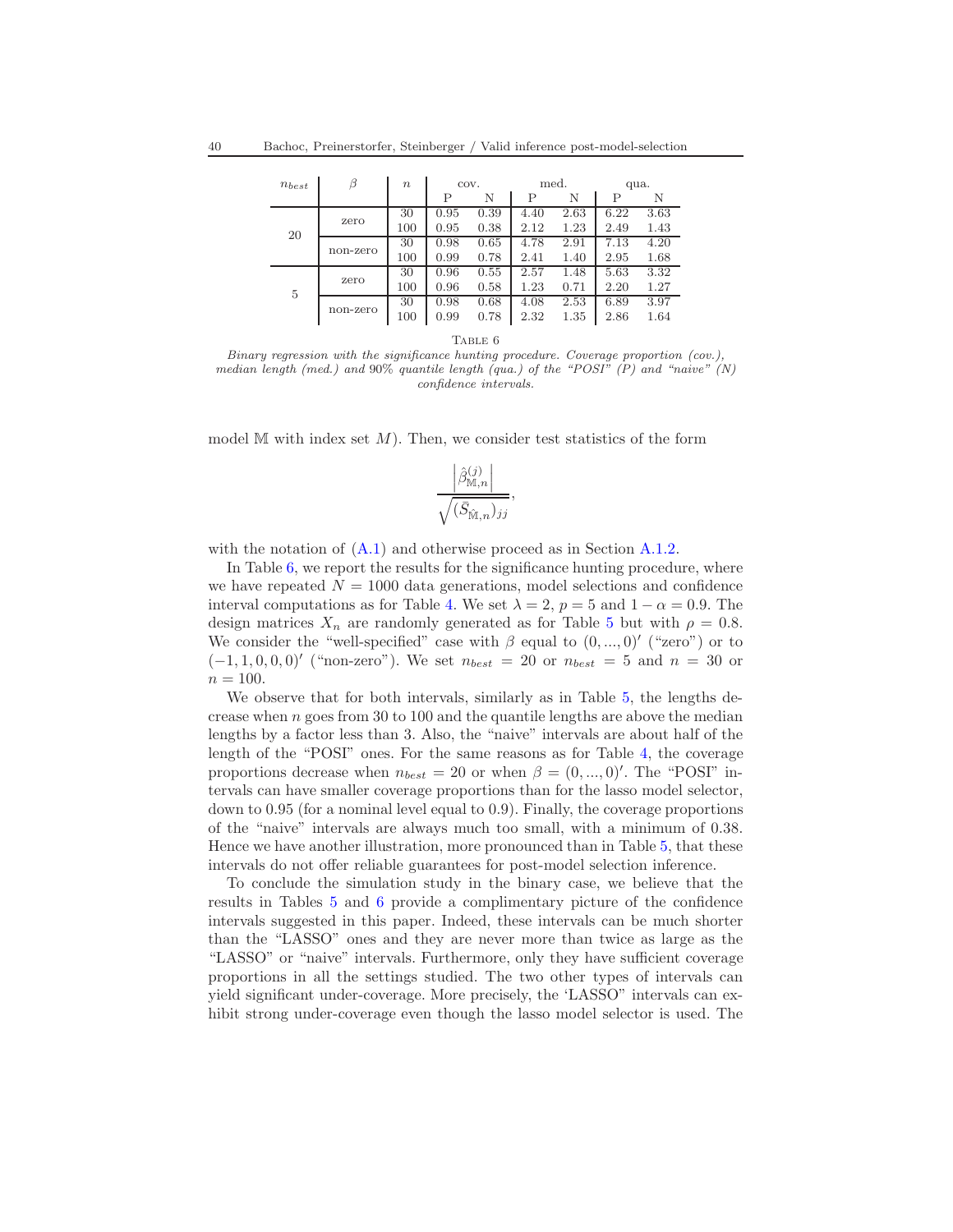"naive" intervals can yield small coverage proportions for the lasso model selector, and yield even smaller ones for the significance hunting procedure. Finally, the "POSI" intervals are asymptotically valid for any model selection procedure, while the "LASSO" ones can only be used in conjunction with the lasso model selector, and the "naive" ones do not have asymptotic guarantees in the post-model-selection context at all.

### <span id="page-40-0"></span>Appendix B: Auxiliary results

In this section, for every  $n \in \mathbb{N}$  and for some  $k \in \mathbb{N}$ , not depending on n, let  $z_{1,n},\ldots,z_{n,n}$  be independent k-variate random vectors defined on a probability space  $(\Omega_n, \mathcal{A}_n, \mathbb{P}_n)$ . Denote

$$
r_n = (r_n^{(1)}, \dots, r_n^{(k)})' = \sum_{i=1}^n (z_{i,n}^{(1)}, \dots, z_{i,n}^{(k)})',
$$
 (B.1)

and let

$$
S_n = \sum_{i=1}^n z_{i,n} z'_{i,n}.
$$
 (B.2)

In this section, the expectation operator and the variance-covariance operator w.r.t.  $\mathbb{P}_n$  is denoted by  $\mathbb{E}_n$  and  $\mathbb{V}_n$ , respectively.

<span id="page-40-1"></span>**Condition 2.** For every  $n \in \mathbb{N}$ , every  $j \in \{1, ..., k\}$  and every  $i \in \{1, ..., n\}$ 

<span id="page-40-2"></span>
$$
\mathbb{E}_n(z_{i,n}^{(j)}) = 0 \quad \text{and} \quad \mathbb{V}_n(r_n^{(j)}) = 1. \tag{B.3}
$$

Furthermore, for every  $j \in \{1, \ldots, k\}$  we have

<span id="page-40-3"></span>
$$
\mathbb{P}_n \circ r_n^{(j)} \quad \Rightarrow \quad N(0, 1), \tag{B.4}
$$

and for every  $\varepsilon > 0$ 

<span id="page-40-4"></span>
$$
\max_{1 \le i \le n} \mathbb{P}_n \left( |z_{i,n}^{(j)}| \ge \varepsilon \right) \to 0. \tag{B.5}
$$

The first statement in the subsequent lemma is essentially Corollary 2 in [Pollak](#page-68-13) [\(1972\)](#page-68-13) combined with a tightness argument. The second statement is obtained via an application of Raikov's theorem [\(Raikov](#page-68-14) [\(1938\)](#page-68-14), cf. the statement given in [Gnedenko and Kolmogorov](#page-67-9) [\(1954](#page-67-9)) on p. 143).

<span id="page-40-6"></span>Lemma B.1. Suppose Condition [2](#page-40-1) holds. Then

$$
d_w(\mathbb{P}_n \circ r_n, N(0, \mathbb{V}_n(r_n))) \to 0. \tag{B.6}
$$

Furthermore, for every  $\varepsilon > 0$  it holds that

$$
\mathbb{P}_n\left(\left\|S_n - \mathbb{V}_n(r_n)\right\| \geq \varepsilon\right) \to 0,\tag{B.7}
$$

and hence that

<span id="page-40-5"></span>
$$
\mathbb{P}_n\left(d_w\big(\mathbb{P}_n\circ r_n, N(0, S_n)\big)\geq \varepsilon\right)\to 0.\tag{B.8}
$$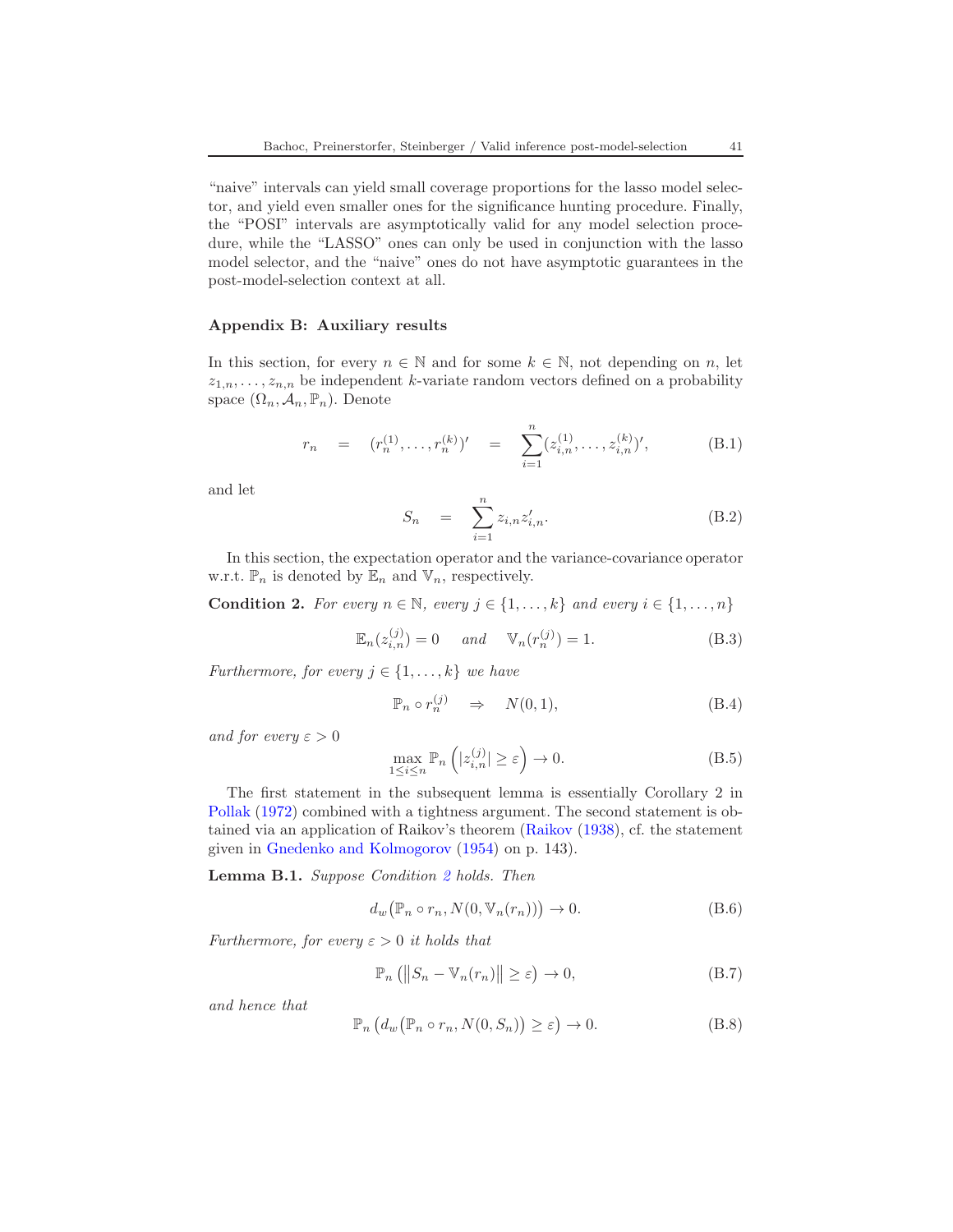*Proof.* For the first claim, let  $n'$  be an arbitrary subsequence. From Equation [\(B.3\)](#page-40-2) we see that  $\mathbb{E}_n(r_n) = 0$  and that  $\mathbb{V}_n(r_n)$  is norm-bounded and, hence, that  $\mathbb{P}_n \circ r_n$  is tight. Therefore, there exists a subsequence  $n''$  of  $n'$  along which  $\mathbb{V}_n(r_n)$ converges to  $\Sigma$ , say, and along which  $\mathbb{P}_n \circ r_n$  converges weakly. We now need to show that  $d_w(\mathbb{P}_{n''} \circ r_{n''}, N(0,\Sigma)) \to 0$ , which then proves the statement in view of the triangle inequality, continuity of  $\Gamma \mapsto N(0, \Gamma)$  w.r.t.  $d_w$ , and the fact that  $n'$  was arbitrary. That the weak limit of  $\mathbb{P}_{n''} \circ r_{n''}$  must be normal follows from Equations [\(B.4\)](#page-40-3) and [\(B.5\)](#page-40-4), applying Corollary 2 in [Pollak](#page-68-13) [\(1972\)](#page-68-13). The mean vector of the limiting distribution of  $\mathbb{P}_{n''}$  or  $r_{n''}$  is 0 from [\(B.4\)](#page-40-3). It remains to verify that the covariance matrix of the limiting distribution is  $\Sigma$ . From Equations [\(B.3\)](#page-40-2) and [\(B.4\)](#page-40-3) and, e.g., Theorem 5.4 in [Billingsley](#page-67-16) [\(1968\)](#page-67-16) it follows that  $[r_n^{(j)}]^2$ is uniformly integrable for  $j = 1, ..., k$ . The inequality  $ab \leq \frac{1}{2}(a^2 + b^2)$ , together with the fact that the sum of two uniformly integrable sequences is uniformly integrable, then shows uniform integrability of  $r_n^{(s)} r_n^{(t)}$ , and hence (e.g., again Theorem 5.4 in [Billingsley](#page-67-16) [\(1968\)](#page-67-16) together with weak convergence of  $\mathbb{P}_{n''} \circ r_{n''}$ and the continuous mapping theorem) that the covariance matrix of the limiting distribution of  $\mathbb{P}_{n''} \circ r_{n''}$  coincides with  $\Sigma$ .

To prove the second claim, we start with the observation that it suffices to verify that for every  $\varepsilon > 0$  and every  $\gamma \in \mathbb{R}^k$  it holds that

$$
\mathbb{P}_n\left(|\gamma'(S_n - \mathbb{V}_n(r_n))\,\gamma\right| \geq \varepsilon\right) \to 0. \tag{B.9}
$$

To see this, it suffices to first take  $\gamma$  equal to the elements of the standard basis in  $\mathbb{R}^k$  in order to show that the diagonal entries converge to zero. Then, taking  $\gamma$ equal to  $(1, 1, 0, \ldots, 0)$ <sup>'</sup>,  $(0, 1, 1, 0, \ldots, 0)$ <sup>'</sup>, etc., and using symmetry shows that also the entries above and below the main diagonal converge. Continuing this process with vectors containing exactly three, four, five, etc., consecutive ones, establishes the claim. Next, to verify the statement in the previous display, let  $\gamma \in \mathbb{R}^k$ ,  $\varepsilon > 0$ , and let n' be an arbitrary subsequence. Choose n'' a subsequence of n' along which  $\mathbb{P}_n \circ r_n \Rightarrow N(0, \Sigma)$  - such a subsequence exists because of the already established part of the lemma. We also already know from the uniform integrability argument above, that then  $\mathbb{V}_{n''}(r_{n''}) \to \Sigma$ , and hence that  $\sigma_{n''}^2 := \gamma' \mathbb{V}_{n''}(r_{n''}) \gamma \to \gamma' \Sigma \gamma =: \sigma^2$ . Now, if  $\sigma^2 = 0$ , then eventually  $\sigma_{n''}^2 < \varepsilon/2$ , and by Markov's inequality

$$
\mathbb{P}_{n^{\prime\prime}}\left(\left|\gamma'\left(S_{n^{\prime\prime}}-\mathbb{V}_{n^{\prime\prime}}(r_{n^{\prime\prime}})\right)\gamma\right|\geq\varepsilon\right)\leq\mathbb{P}_{n^{\prime\prime}}\left(\gamma'S_{n^{\prime\prime}}\gamma\geq\frac{\varepsilon}{2}\right)\leq\frac{2\sigma_{n^{\prime\prime}}^2}{\varepsilon}\to 0.\quad(B.10)
$$

Suppose next that  $\sigma^2 > 0$ . Then, we can assume without loss of generality that  $0 < \delta_1 \leq \sigma_{n''}^2 \leq \delta$  for some  $\delta, \delta_1 \in \mathbb{R}$ , and it remains to verify that

<span id="page-41-0"></span>
$$
\mathbb{P}_{n^{\prime\prime}}\left(\left|\frac{\gamma^{\prime}S_{n^{\prime\prime}}\gamma}{\sigma_{n^{\prime\prime}}^2} - 1\right| \geq \frac{\varepsilon}{\delta}\right) \to 0. \tag{B.11}
$$

To that end, define

$$
\xi_{i,n''} = \frac{\gamma' z_{i,n''}}{\sigma_{n''}}
$$
\n(B.12)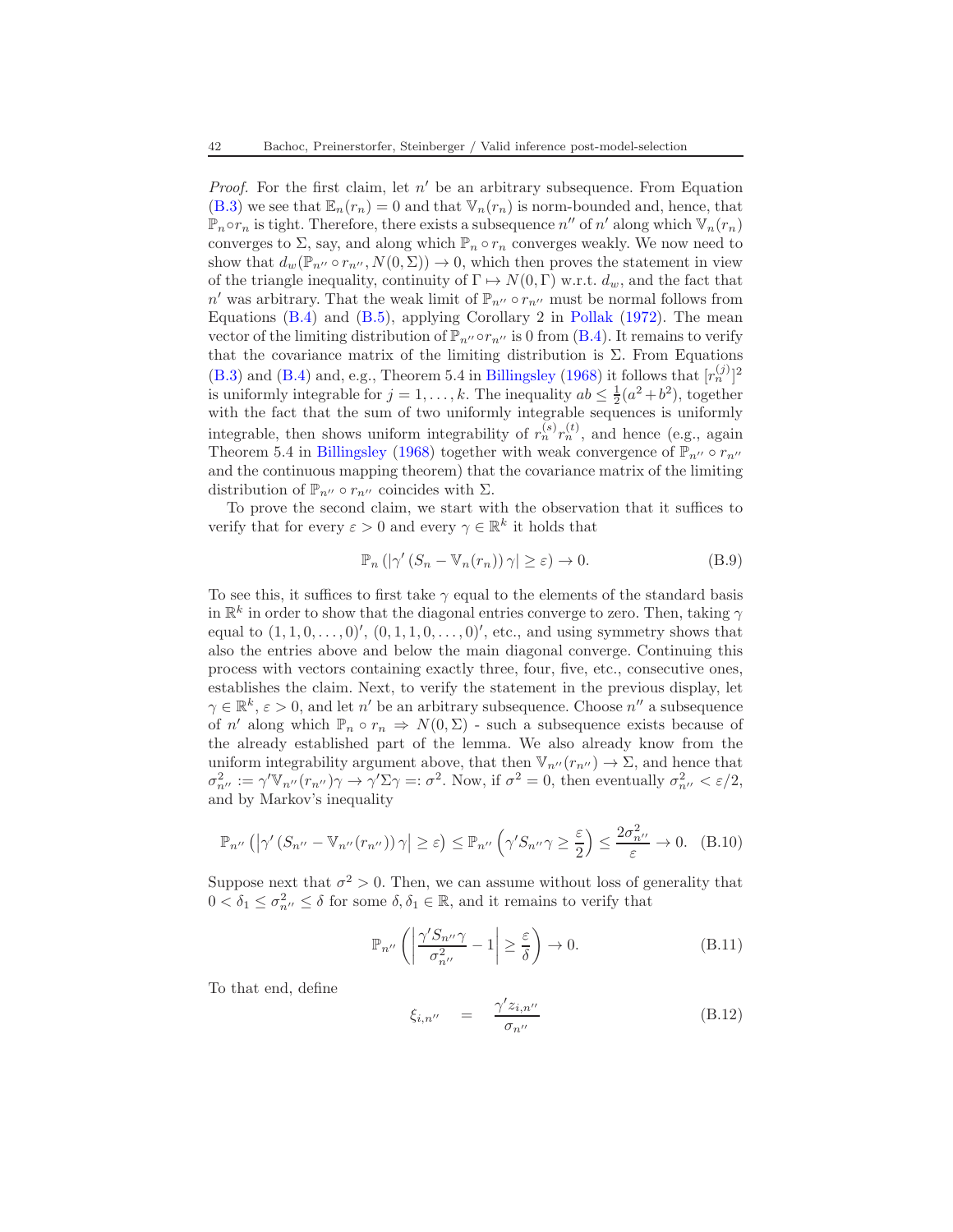where  $\sigma_{n''}$  denotes the positive square root of  $\sigma_{n''}^2$ , and note that by Equa-tion [\(B.3\)](#page-40-2) we have  $\mathbb{E}_{n''}(\xi_{i,n''})=0$ , that by construction  $\sigma_{n''}^{-2}\gamma'S_{n''}\gamma=\sum_{i=1}^{n''}\xi_{i,n''}^2$ , and that  $\mathbb{V}_{n''}(\sum_{i=1}^{n''}\xi_{i,n''})=1$ . Note also that it follows from Equation [\(B.5\)](#page-40-4) that for every  $\overline{\delta} > 0$  we have

$$
\max_{1 \le i \le n^{\prime\prime}} \mathbb{P}_{n^{\prime\prime}} \left( |\xi_{i,n^{\prime\prime}}| \ge \bar{\delta} \right) \to 0 \text{ as } n^{\prime\prime} \to \infty. \tag{B.13}
$$

Furthermore, since  $\mathbb{P}_{n''}\circ r_{n''}\Rightarrow N(0,\Sigma)$ , we see that  $\sum_{i=1}^{n''}\xi_{i,n''}$  is asymptotically normal with mean 0 and variance 1. But then Equation  $(B.11)$  follows from Raikov's theorem [\(Gnedenko and Kolmogorov](#page-67-9) [\(1954\)](#page-67-9), p. 143, Theorem 4). Since  $n'$  was arbitrary, this proves the second statement.

The statement in Equation  $(B.8)$  is an immediate consequence of the triangle inequality and the first two statements.  $\Box$ 

<span id="page-42-0"></span>**Condition 3.** For every  $n \in \mathbb{N}$ , every  $j \in \{1, ..., k\}$  and every  $i \in \{1, ..., n\}$ we have

$$
\mathbb{E}_n(z_{i,n}^{(j)}) = 0 \quad \text{and} \quad 0 < \mathbb{V}_n(r_n^{(j)}) < \infty. \tag{B.14}
$$

Furthermore, setting  $r_{n,*}^{(j)} = \frac{r_n^{(j)}}{\sqrt{\mathbb{V}_n(r_n^{(j)})}}$  and  $z_{i,n,*}^{(j)} = \frac{z_{i,n}^{(j)}}{\sqrt{\mathbb{V}_n(r_n^{(j)})}}$ , for every  $j \in$  $\{1, \ldots, k\}$  we have

$$
\mathbb{P}_n \circ r_{n,*}^{(j)} \Rightarrow N(0,1),\tag{B.15}
$$

and for every  $\varepsilon > 0$ 

$$
\max_{1 \le i \le n} \mathbb{P}_n\left(|z_{i,n,*}^{(j)}| \ge \varepsilon\right) \to 0 \text{ as } n \to \infty. \tag{B.16}
$$

<span id="page-42-3"></span>**Lemma B.2.** Suppose Condition [3](#page-42-0) holds. Then, for every  $\varepsilon > 0$ , we have

<span id="page-42-1"></span>
$$
\mathbb{P}_n \left( \|\operatorname{diag}(\mathbb{V}_n(r_n))^{-1} \operatorname{diag}(S_n) - I_k \| \ge \varepsilon \right) \to 0 \tag{B.17}
$$

and

<span id="page-42-2"></span>
$$
\mathbb{P}_n\left(\|\operatorname{corr}\left(S_n\right) - \operatorname{corr}\left(\mathbb{V}_n(r_n)\right)\|\geq \varepsilon\right) \to 0. \tag{B.18}
$$

Furthermore, for every  $\varepsilon > 0$ ,  $\hat{r}_{n,*} = \text{diag}(S_n)^{\dagger/2} r_n$  satisfies

$$
\mathbb{P}_n\left(d_w\left(\mathbb{P}_n\circ\hat{r}_{n,*}, N(0,\text{corr}(S_n))\right) \geq \varepsilon\right) \to 0. \tag{B.19}
$$

*Proof.* For the statements in Equations  $(B.17)$  and  $(B.18)$  we first note that the triangular array  $z_{i,n}^{(j)}$  $\hat{r}_{i,n,*}^{(j)}$ , and the corresponding quantities  $r_{n,*}$  and  $r_{n,*}^{(j)}$ , satisfy Condition [2.](#page-40-1) Hence, Lemma [B.1](#page-40-6) is applicable, and shows, in particular, for every  $\varepsilon > 0$  and with the abbreviation  $S_{n,*} = \sum_{i=1}^{n} z_{i,n,*} z'_{i,n,*}$ , that

$$
\mathbb{P}_n\left(\|S_{n,*} - \mathbb{V}_n(r_{n,*})\| \ge \varepsilon\right) \to 0 \quad \text{ as } n \to \infty. \tag{B.20}
$$

Noting that the diagonal entries of  $\mathbb{V}_n(r_{n,*})$  are all equal to 1 (in fact  $\mathbb{V}_n(r_{n,*})$  = corr( $\mathbb{V}_n(r_n)$ )) and that diag  $(S_{n,*}) = \text{diag}(\mathbb{V}_n(r_n))^{-1}$  diag $(S_n)$  holds, establishes the claimed convergence in [\(B.17\)](#page-42-1). But this together with the preceding display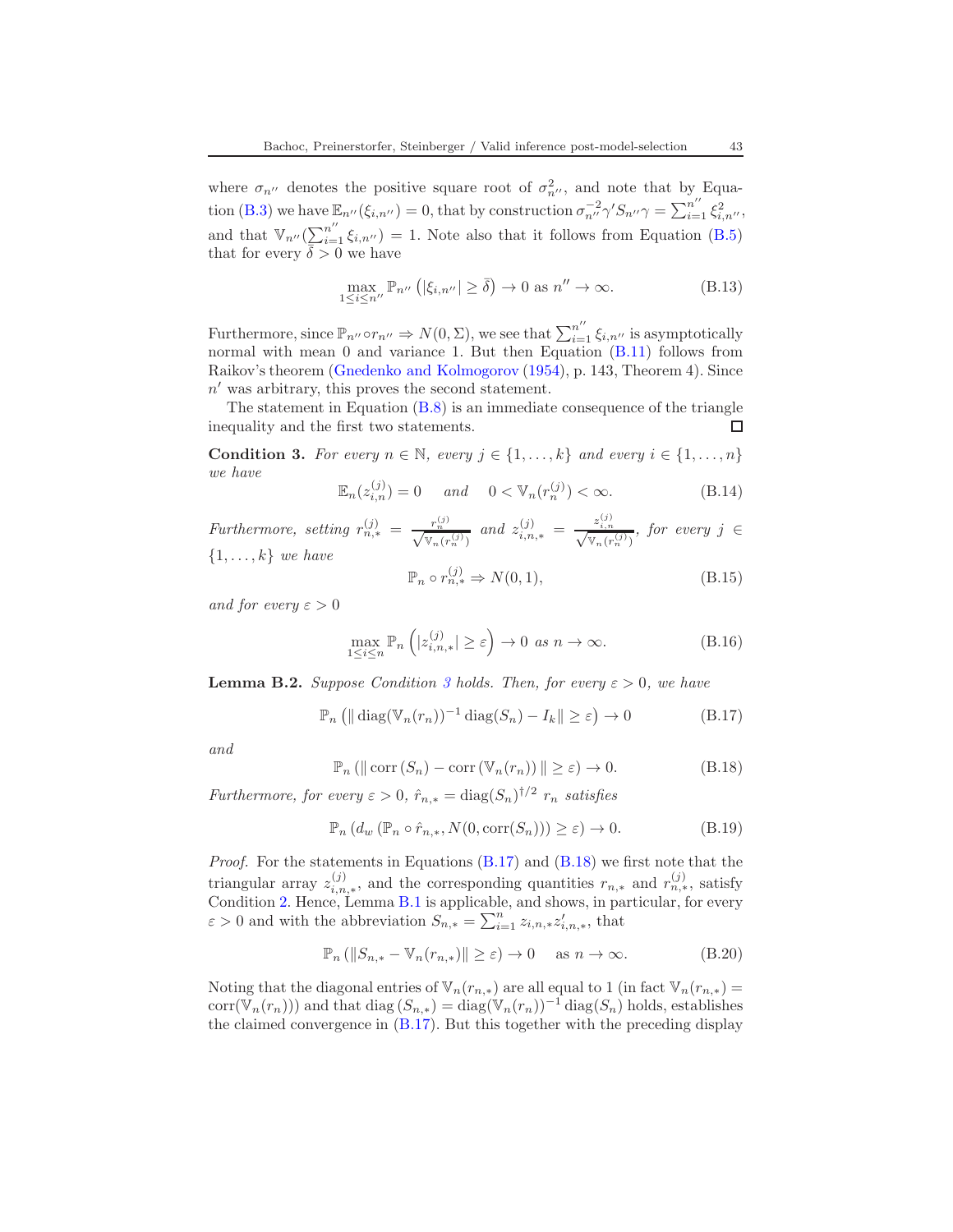then establishes the convergence in  $(B.18)$ , because, using the abbreviation  $A_n =$  $\text{diag}(S_n)^{\dagger/2} \text{diag}(\mathbb{V}_n(r_n))^{1/2}$ , we have  $A_n \to I_k$  in  $\mathbb{P}_n$ -probability and

$$
corr(S_n) - corr(\mathbb{V}_n(r_n)) = diag(S_n)^{\dagger/2} S_n diag(S_n)^{\dagger/2} - \mathbb{V}_n(r_{n,*})
$$
  
=  $A_n(S_{n,*} - \mathbb{V}_n(r_{n,*}))A'_n$   
+  $A_n \mathbb{V}_n(r_{n,*})A'_n - \mathbb{V}_n(r_{n,*}),$ 

which converges to zero in  $\mathbb{P}_n$ -probability. The last part is an application of the statements already established, together with

$$
\mathbb{P}_n\left(d_w\left(\mathbb{P}_n \circ r_{n,*}, N(0, S_{n,*})\right) \geq \varepsilon\right) \to 0 \text{ for every } \varepsilon > 0,
$$
\n(B.21)

which we obtain (as above) from Lemma [B.1.](#page-40-6)

<span id="page-43-0"></span>**Lemma B.3.** For every  $\alpha \in (0,1)$  the map  $\Gamma \mapsto K_{1-\alpha}(\Gamma)$  is continuous on the subset of  $k \times k$ -dimensional covariance matrices of  $\mathbb{R}^{k \times k}$ .

*Proof.* Let  $\Gamma_n$  be a sequence of covariance matrices converging to  $\Gamma$ . By definition,  $K_{1-\alpha}(\Gamma_n)$  is the 1 –  $\alpha$ -quantile of the distribution of  $||Z_n||_{\infty}$ , where  $Z_n$  is a Gaussian random vector with mean 0 and covariance matrix  $\Gamma_n$ . By the continuous mapping theorem,  $||Z_n||_{\infty}$  converges weakly to  $||Z||_{\infty}$ , where Z is a Gaussian random vector with mean 0 and covariance matrix Γ. In case  $\Gamma \neq 0$  it is easy to see that the distribution function of  $||Z||_{\infty}$  is everywhere continuous and strictly increasing on  $[0, \infty)$ , and the result then follows, because weak convergence of distribution functions is equivalent to weak convergence of the corresponding quantile functions. Consider now the case where  $\Gamma = 0$ . Fix  $0 < \varepsilon < 1$ . Let z be a random variable taking values in  $[0, \infty)$ , with continuous and strictly increasing (on [0, ∞)) distribution function and  $1-\alpha$ -quantile equal to  $\varepsilon$ . Clearly,  $||Z_n||_{\infty}+z$  converges weakly to z. Hence  $K_n$ , say, the  $1-\alpha$  quantile of  $||Z_n||_{\infty} + z$  converges to  $\varepsilon$ . From  $K_{1-\alpha}(\Gamma_n) \leq K_n$  it then follows that

$$
0 \leq \limsup_{n \to \infty} K_{1-\alpha}(\Gamma_n) \leq \varepsilon.
$$

Therefore,  $K_{1-\alpha}(\Gamma_n) \to 0 = K_{1-\alpha}(0)$ .

<span id="page-43-1"></span>**Lemma B.4.** For  $n \in \mathbb{N}$ , for every  $i = 1, \ldots, n$ , and for  $j = 1, 2$ , let  $a_{i,n}(j)$  and  $b_{i,n}(j)$  be random variables on a probability space  $(\Omega_n, \mathcal{A}_n, \mathbb{P}_n)$ . Furthermore, let  $a_{i,n} = a_{i,n}(1)$  and  $b_{i,n} = b_{i,n}(1)$ .

1. If 
$$
\mathbb{P}_n(\sum_{i=1}^n a_{i,n}^2 = 0) \to 0
$$
 holds, and if  $\frac{\sum_{i=1}^n (a_{i,n} - b_{i,n})^2}{\sum_{i=1}^n a_{i,n}^2} = o_{\mathbb{P}_n}(1)$ , then  

$$
\mathbb{P}_n\left(\left|\frac{\sum_{i=1}^n b_{i,n}^2}{\sum_{i=1}^n a_{i,n}^2} - 1\right| \geq \varepsilon\right) \to 0 \quad \text{for every } \varepsilon > 0.
$$
 (B.22)

$$
\mathbb{P}_n\left(\left|\frac{\sum_{i=1}^{n} \alpha_{i,n}^2}{\sum_{i=1}^{n} a_{i,n}^2} - 1\right| \ge \varepsilon\right) \to 0 \quad \text{for every } \varepsilon > 0. \tag{B.22}
$$

2. If 
$$
\mathbb{P}_n(\sum_{i=1}^n a_{i,n}^2(j) = 0) \to 0
$$
 and  $\frac{\sum_{i=1}^n (a_{i,n}(j) - b_{i,n}(j))^2}{\sum_{i=1}^n a_{i,n}^2(j)} = o_{\mathbb{P}_n}(1)$  holds for

 $\Box$ 

 $\Box$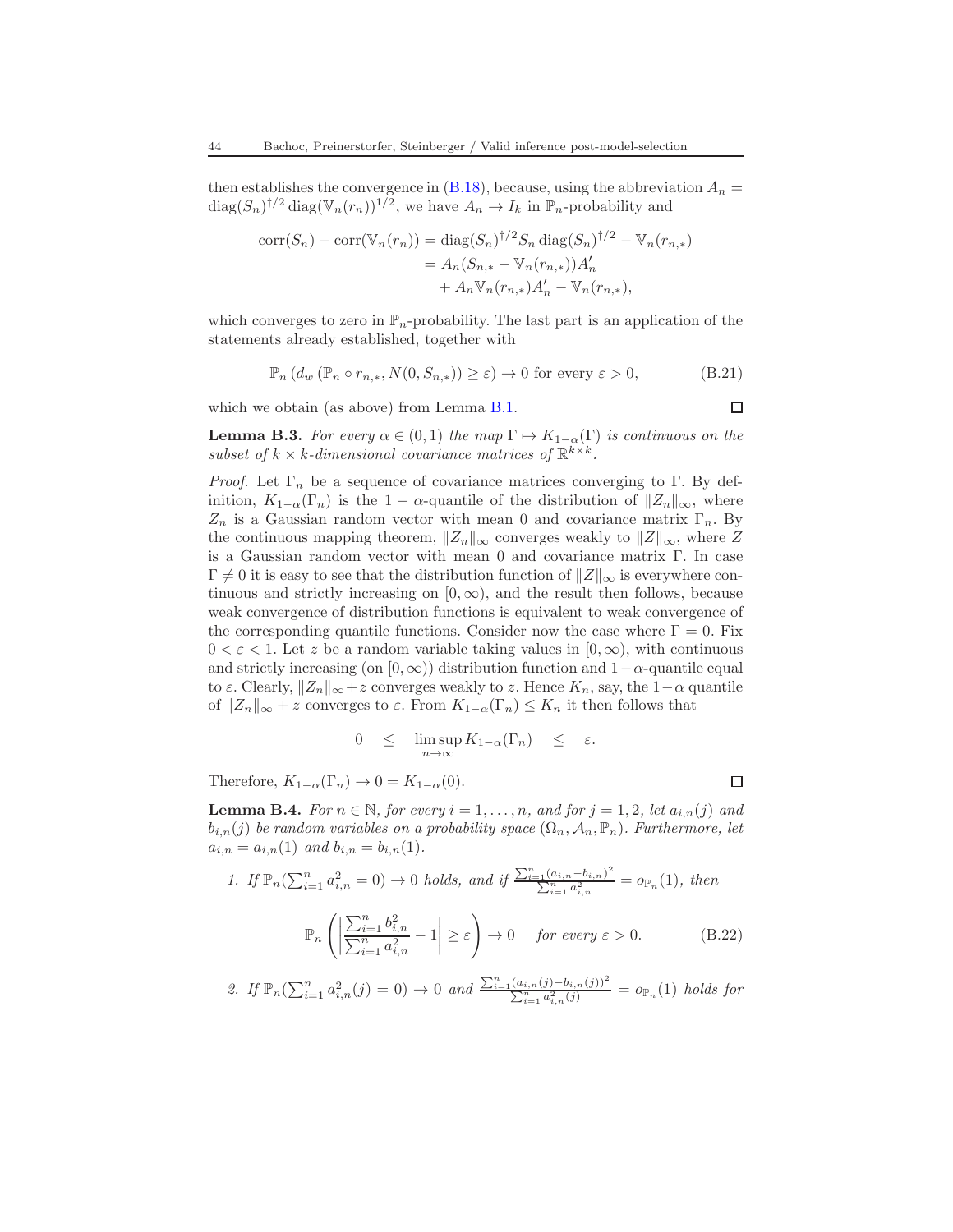$$
j = 1, 2, then for every  $\varepsilon > 0$   

$$
\mathbb{P}_n \Big( \Big| \frac{\sum_{i=1}^n a_{i,n}(1) a_{i,n}(2)}{\sqrt{\sum_{i=1}^n a_{i,n}^2(1)} \sqrt{\sum_{i=1}^n a_{i,n}^2(2)}} - \frac{\sum_{i=1}^n b_{i,n}(1) b_{i,n}(2)}{\sqrt{\sum_{i=1}^n b_{i,n}^2(1)} \sqrt{\sum_{i=1}^n b_{i,n}^2(2)}} \Big| \ge \varepsilon \Big) \to 0.
$$
(B.24)
$$

3. Suppose that  $\mathbb{V}_n(\sum_{i=1}^n a_{i,n}) > 0$  holds eventually. Assume that for every n the random variables  $a_{i,n}$  for  $i = 1, \ldots, n$  have mean 0 and are uncorrelated, and that it holds that

<span id="page-44-0"></span>
$$
\mathbb{P}_n\left(\left|\frac{\sum_{i=1}^n a_{i,n}^2}{\mathbb{V}_n(\sum_{i=1}^n a_{i,n})}-1\right|>\varepsilon\right) \to 0 \text{ for every } \varepsilon > 0,
$$
\n(B.25)

that

<span id="page-44-1"></span>
$$
\frac{\max_{i=1,...,n} \mathbb{V}_n(a_{i,n})}{\mathbb{V}_n(\sum_{i=1}^n a_{i,n})} \to 0,
$$
\n(B.26)

and that  $\frac{\sum_{i=1}^{n}(a_{i,n}-b_{i,n})^2}{\sum_{i=1}^{n}(a_i)^2}$  $\frac{\sum_{i=1}^{n} (u_{i,n}-v_{i,n})}{\sum_{i=1}^{n} a_{i,n}^2} = o_{\mathbb{P}_n}(1)$ . Then for every array of real numbers  $c_{i,n}$  we have

$$
\mathbb{P}_n\left(\frac{\sum_{i=1}^n (b_{i,n} + c_{i,n})^2}{\mathbb{V}_n(\sum_{i=1}^n a_{i,n})} \le 1 - \varepsilon\right) \to 0 \quad \text{for every } \varepsilon > 0. \tag{B.27}
$$

Proof. For the first part note that the quotient under consideration is well defined with probability converging to one, that

$$
\frac{\sum_{i=1}^{n} b_{i,n}^{2}}{\sum_{i=1}^{n} a_{i,n}^{2}} - 1 = o_{\mathbb{P}_n}(1) + 2 \frac{\sum_{i=1}^{n} a_{i,n} [b_{i,n} - a_{i,n}]}{\sum_{i=1}^{n} a_{i,n}^{2}},
$$
\n(B.28)

and that by the Cauchy-Schwarz inequality

$$
\left| \frac{\sum_{i=1}^{n} a_{i,n} [b_{i,n} - a_{i,n}]}{\sum_{i=1}^{n} a_{i,n}^2} \right| \leq \sqrt{\frac{\sum_{i=1}^{n} (a_{i,n} - b_{i,n})^2}{\sum_{i=1}^{n} a_{i,n}^2}} = o_{\mathbb{P}_n}(1).
$$
 (B.29)

For the second part note that the quotients are well defined with probability converging to 1 (by applying Part 1), and write

$$
\frac{\sum_{i=1}^{n} a_{i,n}(1) a_{i,n}(2)}{\sqrt{\sum_{i=1}^{n} a_{i,n}^2(1)} \sqrt{\sum_{i=1}^{n} a_{i,n}^2(2)}} - \frac{\sum_{i=1}^{n} b_{i,n}(1) b_{i,n}(2)}{\sqrt{\sum_{i=1}^{n} b_{i,n}^2(1)} \sqrt{\sum_{i=1}^{n} b_{i,n}^2(2)}} \tag{B.30}
$$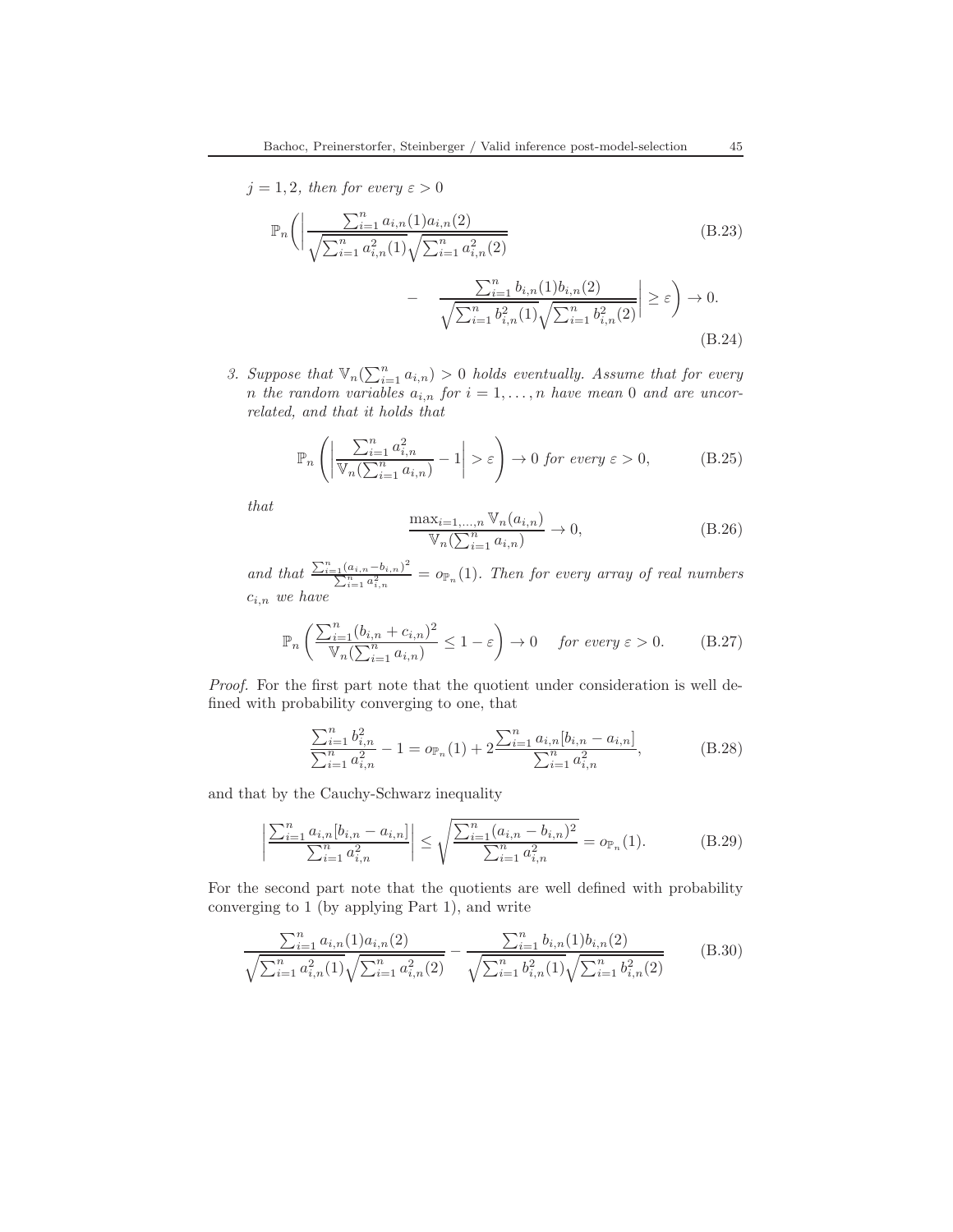as the sum of

$$
A_n := \frac{\sum_{i=1}^n (a_{i,n}(1) - b_{i,n}(1)) (a_{i,n}(2) - b_{i,n}(2))}{\sqrt{\sum_{i=1}^n a_{i,n}^2(1)} \sqrt{\sum_{i=1}^n a_{i,n}^2(2)}}
$$
(B.31)

$$
B_n := \frac{\sum_{i=1}^n b_{i,n}(2) (a_{i,n}(1) - b_{i,n}(1))}{\sqrt{\sum_{i=1}^n a_{i,n}^2(1)} \sqrt{\sum_{i=1}^n a_{i,n}^2(2)}}
$$
(B.32)

$$
C_n := \frac{\sum_{i=1}^n b_{i,n}(1) (a_{i,n}(2) - b_{i,n}(2))}{\sqrt{\sum_{i=1}^n a_{i,n}^2(1)} \sqrt{\sum_{i=1}^n a_{i,n}^2(2)}}
$$
(B.33)

and

$$
D_n := \frac{\sum_{i=1}^n b_{i,n}(1)b_{i,n}(2)}{\sqrt{\sum_{i=1}^n a_{i,n}^2(1)}\sqrt{\sum_{i=1}^n a_{i,n}^2(2)}} - \frac{\sum_{i=1}^n b_{i,n}(1)b_{i,n}(2)}{\sqrt{\sum_{i=1}^n b_{i,n}^2(1)}\sqrt{\sum_{i=1}^n b_{i,n}^2(2)}}.
$$
\n(B.34)

Using Cauchy-Schwarz inequality, the assumptions, and the first part of the lemma, we now see that  $A_n$ ,  $B_n$ ,  $C_n$ , and  $D_n$  are  $o_{\mathbb{P}_n}(1)$ .

For the third part we note that (eventually)

$$
\frac{\sum_{i=1}^{n} (b_{i,n} + c_{i,n})^2}{\mathbb{V}_n(\sum_{i=1}^{n} a_{i,n})} - 1 = F_n + G_n + H_n,
$$
\n(B.35)

where

$$
F_n := \frac{\sum_{i=1}^n (b_{i,n} - a_{i,n})^2}{\mathbb{V}_n(\sum_{i=1}^n a_{i,n})} = o_{\mathbb{P}_n}(1)
$$
\n(B.36)

$$
G_n := \frac{\sum_{i=1}^n (a_{i,n} + c_{i,n})^2}{\mathbb{V}_n(\sum_{i=1}^n a_{i,n})} - 1 = \frac{\sum_{i=1}^n c_{i,n} (2a_{i,n} + c_{i,n})}{\mathbb{V}_n(\sum_{i=1}^n a_{i,n})} + o_{\mathbb{P}_n}(1)
$$
 (B.37)

$$
H_n := 2 \frac{\sum_{i=1}^{n} (b_{i,n} - a_{i,n})(a_{i,n} + c_{i,n})}{\mathbb{V}_n(\sum_{i=1}^{n} a_{i,n})}
$$
(B.38)

where the second equality for  $F_n$  follows from the last assumption appearing in Part 3 together with [\(B.25\)](#page-44-0), and the second equality for  $G_n$  follows from (B.25). By the Cauchy-Schwarz inequality and the last assumption appearing in Part 3

<span id="page-45-0"></span>
$$
|H_n| \le o_{\mathbb{P}_n}(1)\sqrt{G_n + 1}.\tag{B.39}
$$

Now, define

$$
\kappa_n = \frac{\sum_{i=1}^n c_{i,n} (2a_{i,n} + c_{i,n})}{\mathbb{V}_n(\sum_{i=1}^n a_{i,n})}
$$
(B.40)

and note that, since by assumption  $\mathbb{E}_n(a_{i,n}) = 0$ , we have

$$
\mathbb{E}_n(\kappa_n) = \frac{\sum_{i=1}^n c_{i,n}^2}{\mathbb{V}_n(\sum_{i=1}^n a_{i,n})} =: d_n \ge 0,
$$
\n(B.41)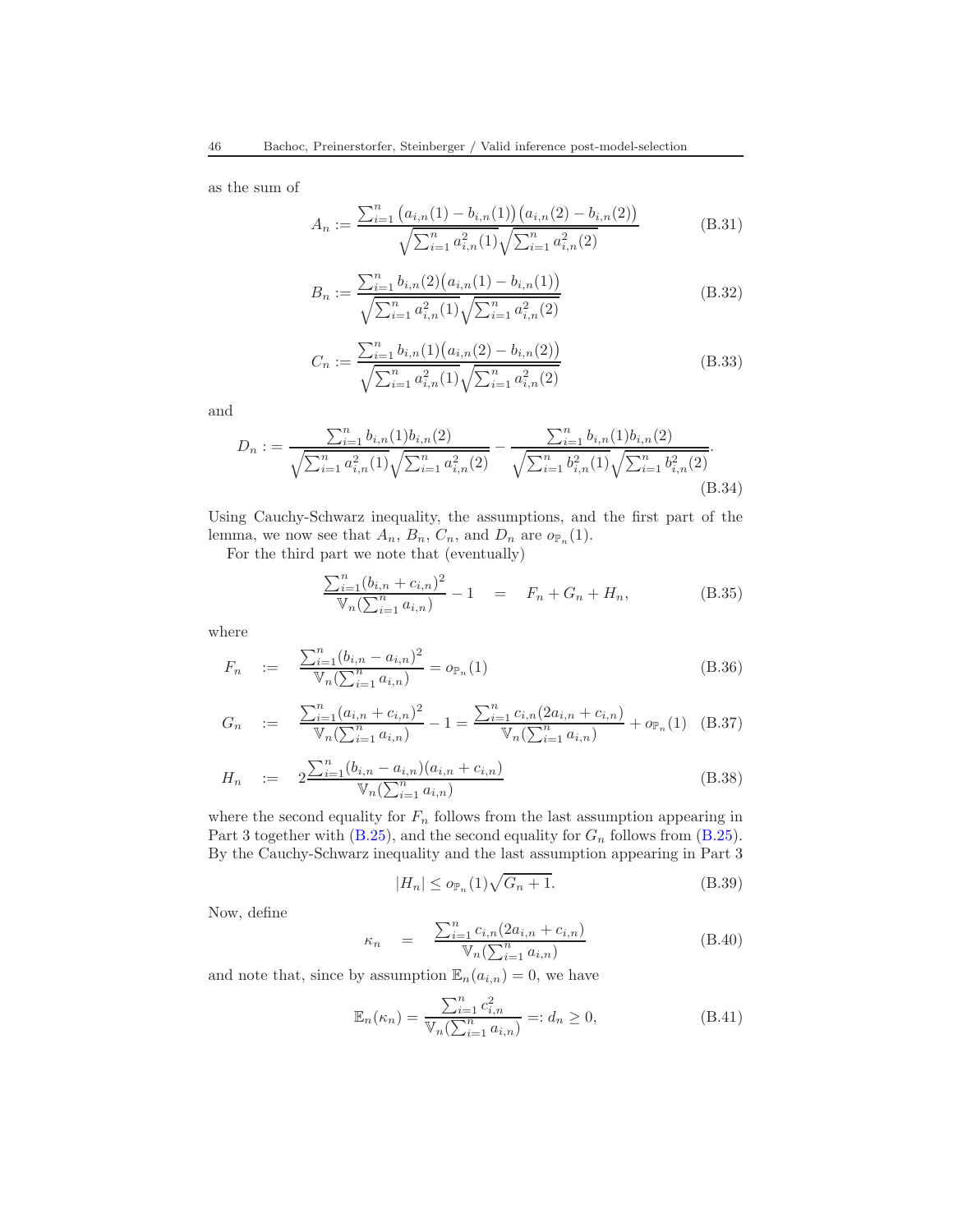and it holds, using uncorrelatedness of  $a_{i,n}$  for  $i = 1, \ldots, n$ , that

<span id="page-46-2"></span>
$$
\mathbb{V}_{n}(\kappa_{n}) = 4 \frac{\sum_{i=1}^{n} c_{i,n}^{2} \mathbb{V}_{n}(a_{i,n})}{\mathbb{V}_{n}^{2}(\sum_{i=1}^{n} a_{i,n})} \le 4 \frac{\max_{i=1,...,n} \mathbb{V}_{n}(a_{i,n})}{\mathbb{V}_{n}(\sum_{i=1}^{n} a_{i,n})} d_{n}.
$$
 (B.42)

We need to verify that for every  $\varepsilon > 0$  it holds that

$$
\mathbb{P}_n \left( F_n + G_n + H_n \le -\varepsilon \right) \to 0. \tag{B.43}
$$

We argue by contradiction: Suppose there exists an  $\varepsilon > 0$  so that the convergence in the previous display does not hold. Then, by compactness of the Cartesian product of the extended real line with the unit interval, there exists a subsequence  $n'$  along which  $d_n$  converges to a  $c \in [0, \infty]$  and along which the probability in the previous display converges to a  $\gamma \in (0,1]$ . Suppose first that  $0 \leq c \leq \infty$ . Then, from Equation [\(B.42\)](#page-46-2) and Assumption [\(B.26\)](#page-44-1), we see that  $\kappa_{n'}$ , and hence  $G_{n'}$ , converges to c in  $\mathbb{P}_{n'}$ -probability, and, by Equation [\(B.39\)](#page-45-0), that  $H_{n'}$  converges to 0 in  $\mathbb{P}_{n'}$ -probability, showing that  $F_{n'} + G_{n'} + H_{n'}$  converges to  $c \geq 0$  in  $\mathbb{P}_{n'}$ -probability, and hence that the sequence in the previous display converges along  $n'$  to  $0 < \gamma$ , a contradiction. Assume next that  $c = \infty$ , and assume then, without loss of generality, that  $d_{n'} > 0$  holds. We show that  $(F_{n'} + G_{n'} + H_{n'})/d_{n'}$  converges to 1 in  $\mathbb{P}_{n'}$ -probability, which then again contradicts  $\gamma \in (0,1]$ . Note that it suffices to verify that  $\kappa_{n'}/d_{n'}$  converges to 1 in  $\mathbb{P}_{n'}$ -probability. But this follows, because the expectation of  $\kappa_{n'}/d_{n'}$  is 1, and because, by relation [\(B.42\)](#page-46-2), its variance is bounded from above by

$$
4d_{n'}^{-1} \frac{\max_{i=1,...,n'} \mathbb{V}_{n'}(a_{i,n'})}{\mathbb{V}_{n'}(\sum_{i=1}^{n'} a_{i,n'})} \to 0,
$$
 (B.44)

where we used  $d_{n'} \to \infty$  and Assumption [\(B.26\)](#page-44-1) to obtain the limit.

### <span id="page-46-0"></span>Appendix C: Proofs for Section 2

### <span id="page-46-1"></span>C.1. Proof of Lemma [2.2](#page-9-0)

We actually prove the following more detailed statement.

<span id="page-46-3"></span>**Lemma C.1.** Under Condition [1,](#page-7-1) for  $\varepsilon > 0$  we have

$$
\mathbb{P}_n \left( \|\operatorname{diag}(\mathbb{V}_n(r_n))^{-1} \operatorname{diag}(S_n) - I_k \| \ge \varepsilon \right) \to 0,
$$
  

$$
\mathbb{P}_n \left( \|\operatorname{corr}(S_n) - \operatorname{corr}(\mathbb{V}_n(r_n)) \| \ge \varepsilon \right) \to 0 \quad and
$$
  

$$
\mathbb{P}_n \left( d_w \left( \mathbb{P}_n \circ \left[ \operatorname{diag}(S_n)^{\dagger/2} \left( \hat{\theta}_n - \theta_n^* \right) \right], N(0, \operatorname{corr}(S_n)) \right) \ge \varepsilon \right) \to 0.
$$

The last statement remains valid upon replacing  $S_n$  by  $\mathbb{V}_n(r_n)$  and then reduces to  $d_w\left(\mathbb{P}_n\circ\left[\text{diag}(\mathbb{V}_n(r_n))\dagger/2\left(\hat{\theta}_n-\theta_n^*\right)\right],N(0,\text{corr}(\mathbb{V}_n(r_n)))\right)\to 0.$ 

□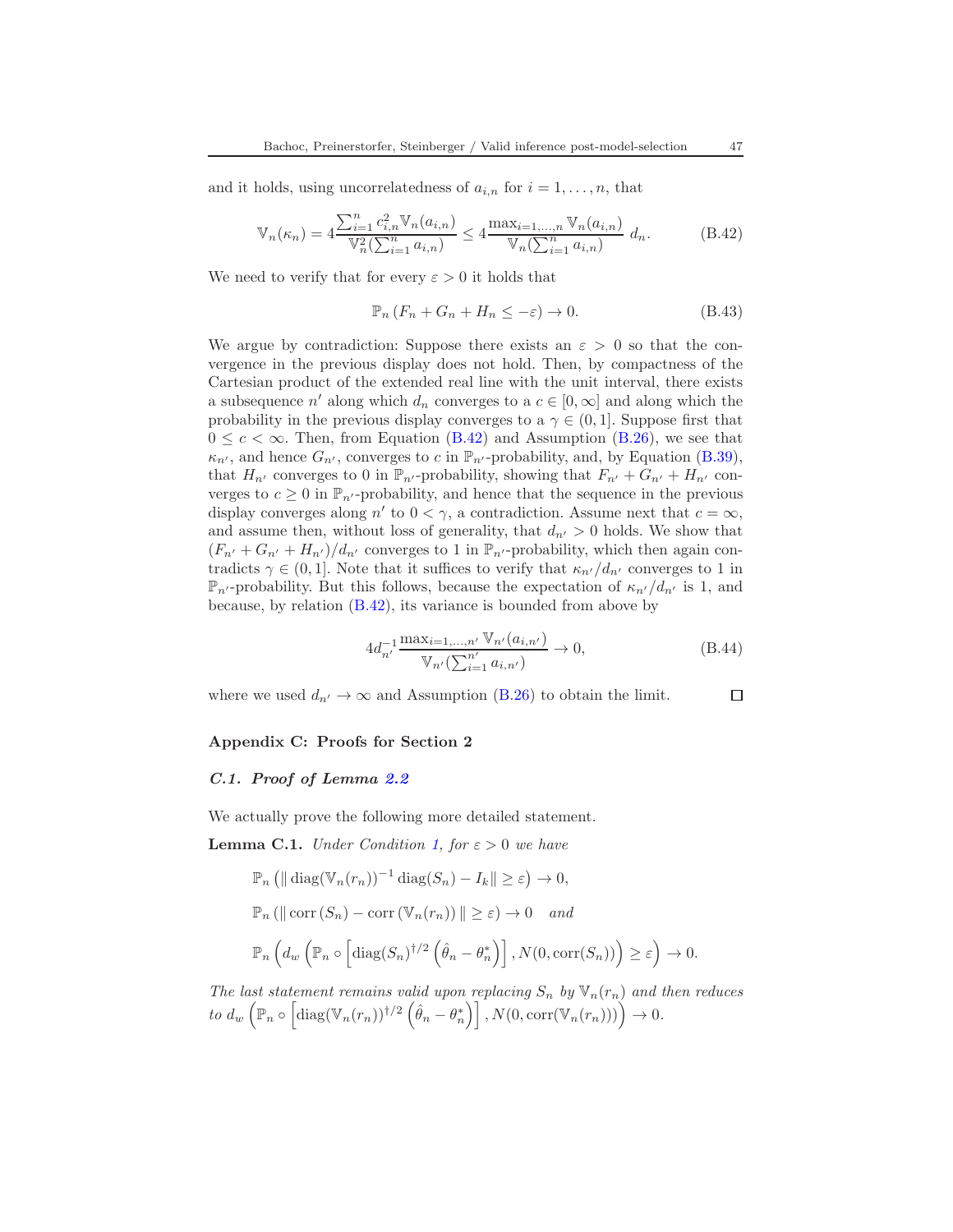*Proof.* Lemma [B.2](#page-42-3) applied to the array  $z_{i,n} = g_{i,n} \circ \pi_{i,n}$  defined on the space  $(\mathbb{R}^{n\times\ell},\mathcal{B}(\mathbb{R}^{n\times\ell}),\mathbb{P}_n)$ , where  $\pi_{i,n}:\mathbb{R}^{n\times\ell}\to\mathbb{R}^{1\times\ell}$  extracts the  $i-th$  row of an  $n \times \ell$  matrix (to verify Condition [3](#page-42-0) we use Condition [1](#page-7-1) and replace the Lindeberg condition as discussed in Remark [2.3\)](#page-10-1), shows that for every  $\varepsilon > 0$  we have

$$
\mathbb{P}_n \left( \|\operatorname{diag}(\mathbb{V}_n(r_n))^{-1} \operatorname{diag}(S_n) - I_k \| \ge \varepsilon \right) \to 0,
$$
 (C.1)

$$
\mathbb{P}_n\left(\left\|\operatorname{corr}\left(S_n\right) - \operatorname{corr}\left(\mathbb{V}_n(r_n)\right)\right\| \geq \varepsilon\right) \to 0\tag{C.2}
$$

and

$$
\mathbb{P}_n\left(d_w\left(\mathbb{P}_n\circ\hat{r}_{n,*}, N(0, \text{corr}(S_n))\right) \geq \varepsilon\right) \to 0,\tag{C.3}
$$

where  $\hat{r}_{n,*} = \text{diag}(S_n)^{\dagger/2} r_n$ . The last part of Condition [1](#page-7-1) together with Equation [\(C.1\)](#page-47-0) now shows that  $\text{diag}(S_n)^{\dagger/2} \Delta_n \to 0$  w.r.t.  $\mathbb{P}_n$ , so that

$$
\hat{r}_{n,*} = \text{diag}(S_n)^{\dagger/2} \left( \hat{\theta}_n - \theta_n^* \right) + o_{\mathbb{P}_n}(1), \tag{C.4}
$$

<span id="page-47-0"></span> $\Box$ 

which then proves the claim.

### C.2. Proof of Theorem [2.4](#page-11-0)

For any (measurable) model selection procedure  $\hat{M}_n$  we have

$$
\mathbb{P}_n\left(\theta_{\hat{\mathbb{M}}_n,n}^{*(j)} \in \mathrm{CI}_{1-\alpha,\hat{\mathbb{M}}_n}^{(j),\text{est}} \text{ for all } j=1,\ldots,m(\hat{\mathbb{M}}_n)\right)
$$
(C.5)

$$
\geq \mathbb{P}_n\left(\theta_{\mathbb{M},n}^{*(j)} \in \mathrm{CI}_{1-\alpha,\mathbb{M}}^{(j),\mathrm{est}} \text{ for all } \mathbb{M} \in \mathsf{M}_n \text{ and } j \in \{1,\ldots,m(\mathbb{M})\}\right). \tag{C.6}
$$

It hence suffices to verify that the lower bound converges to  $1 - \alpha$ . And for that (cf. Equation  $(C.11)$  $(C.11)$  below, and Condition 1) it suffices to verify that the following quantity converges to  $1 - \alpha$ :

$$
\mathbb{P}_n\left(\|\operatorname{diag}(\hat{S}_n)^{\dagger/2}(\hat{\theta}_n - \theta_n^*)\|_{\infty} \le K_{1-\alpha}(\operatorname{corr}(\hat{S}_n))\right). \tag{C.7}
$$

Lemma [C.1](#page-46-3) shows that for every  $\varepsilon > 0$  we have

$$
\mathbb{P}_n \left( \|\operatorname{diag}(\mathbb{V}_n(r_n))^{-1} \operatorname{diag}(S_n) - I_k \| \ge \varepsilon \right) \to 0 \tag{C.8}
$$

$$
\mathbb{P}_n\left(\|\operatorname{corr}\left(S_n\right) - \operatorname{corr}\left(\mathbb{V}_n(r_n)\right)\|\geq \varepsilon\right) \to 0\tag{C.9}
$$

$$
\mathbb{P}_n\left(d_w\left(\mathbb{P}_n \circ \left[\text{diag}(S_n)^{\dagger/2}(\hat{\theta}_n - \theta_n^*)\right], N(0, \text{corr}(S_n))\right) \ge \varepsilon\right) \to 0. \tag{C.10}
$$

This also shows that the two conditions imposed on  $\hat{S}_n$  in the statement of the theorem are indeed equivalent. Furthermore, we immediately see that from any of these two assumptions, together with the previous display, it follows that for every  $\varepsilon > 0$  we have

<span id="page-47-2"></span><span id="page-47-1"></span>
$$
\mathbb{P}_n\left(\|\operatorname{diag}(\mathbb{V}_n(r_n))^{-1}\operatorname{diag}(\hat{S}_n) - I_k\| \ge \varepsilon\right) \to 0\tag{C.11}
$$

$$
\mathbb{P}_n\left(\|\operatorname{corr}\left(\hat{S}_n\right) - \operatorname{corr}\left(\mathbb{V}_n(r_n)\right)\| \ge \varepsilon\right) \to 0\tag{C.12}
$$

$$
\mathbb{P}_n\left(d_w\left(\mathbb{P}_n \circ \bar{r}_{n,*}, N(0, \text{corr}(\hat{S}_n))\right) \geq \varepsilon\right) \to 0,
$$
\n(C.13)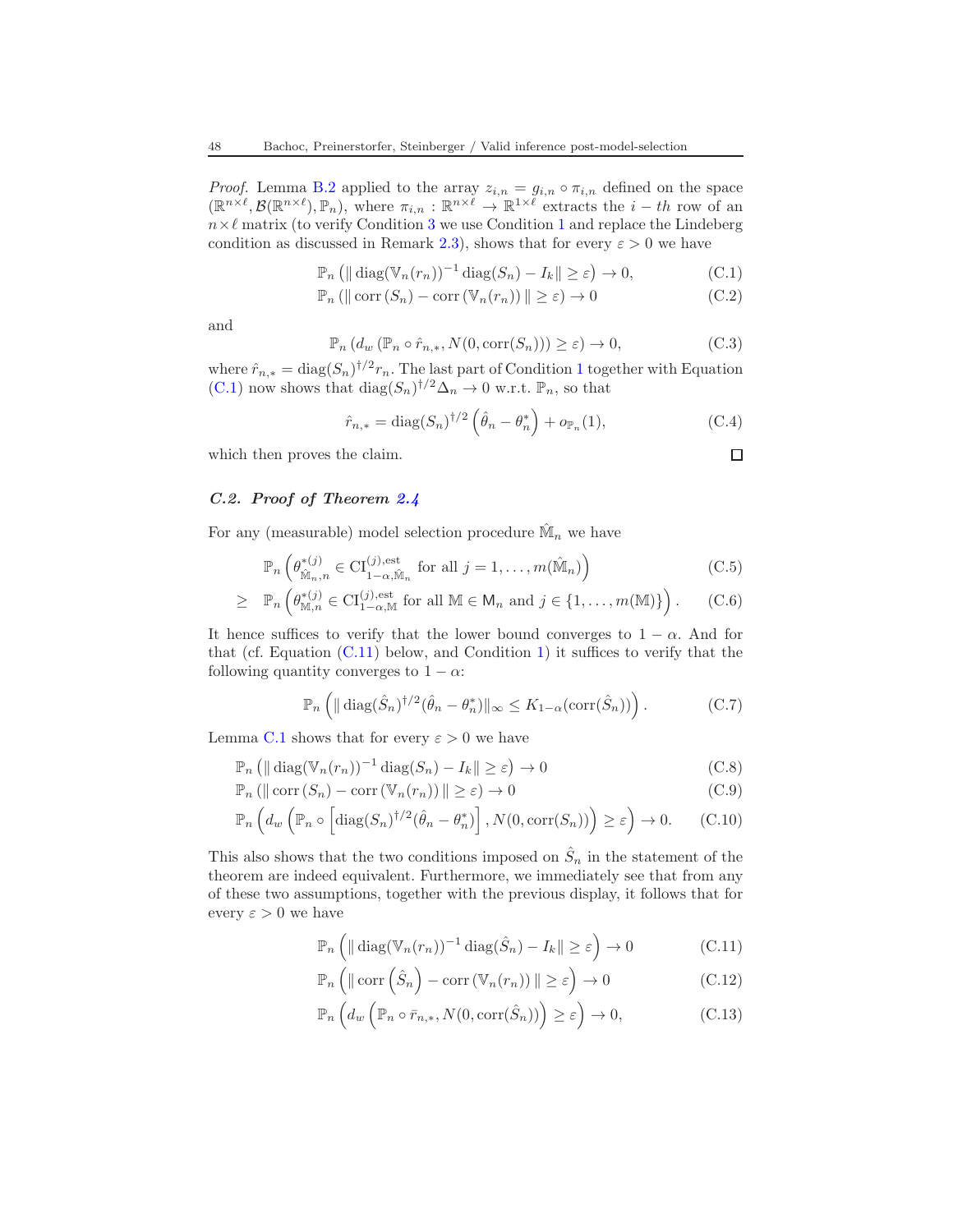where  $\bar{r}_{n,*} = \text{diag}(\hat{S}_n)^{\dagger/2}(\hat{\theta}_n - \theta_n^*)$ . Next, let n' be an arbitrary subsequence of n, and let  $n''$  be a subsequence of  $n'$  along which the norm-bounded sequence corr $(\mathbb{V}_n(r_n))$  converges to  $\overline{\Sigma}$ , say. By  $(C.12)$  $(C.12)$  it holds that corr $(\hat{S}_{n''})$  converges to  $\overline{\Sigma}$  in  $\mathbb{P}_{n''}$ -probability, and from the previous display it follows that  $\mathbb{P}_{n''} \circ \overline{r}_{n'',*} \Rightarrow$  $N(0, \Sigma)$ . Combining these two statements, it then follows that

$$
\mathbb{P}_{n''} \circ (\bar{r}_{n'',*}, \text{corr}(\hat{S}_{n''})) \Rightarrow Q_{\bar{\Sigma}} \otimes \delta_{\bar{\Sigma}}, \tag{C.14}
$$

where  $Q_{\bar{\Sigma}} := N(0, \bar{\Sigma})$ , and where  $\delta_{\bar{\Sigma}}$  denotes point mass at  $\bar{\Sigma} \in \mathbb{R}^{k \times k}$ . Now, define the map  $F: \mathbb{R}^k \times \mathbb{R}^{k \times k}_{s, \geq 0} \to \mathbb{R}$  via  $(z, \Sigma) \mapsto ||z||_{\infty} - K_{1-\alpha}(\Sigma)$ , where  $\mathbb{R}^{k \times k}_{s, \geq 0}$ denotes the set of real, symmetric and nonnegative definite  $k \times k$  dimensional matrices, and note that the map  $F$  is continuous everywhere (cf. Lemma [B.3\)](#page-43-0). It follows from the continuous mapping theorem together with the previous display that

$$
\mathbb{Q}_{n''} := \mathbb{P}_{n''} \circ F(\bar{r}_{n'',*}, \text{corr}(\hat{S}_{n''})) \Rightarrow Q_{\bar{\Sigma}} \circ (||.||_{\infty} - K_{1-\alpha}(\bar{\Sigma})).
$$
 (C.15)

Since the diagonal elements of  $\bar{\Sigma}$  are ones (by its definition together with Con-dition [1\)](#page-7-1), one can easily show that the  $Q_{\bar{\Sigma}}$ -probability of  $\|.\|_{\infty} - K_{1-\alpha}(\Sigma)$  being equal to 0 is 0. It hence follows from the Portmanteau theorem, together with the definition of  $K_{1-\alpha}(\bar{\Sigma})$  and the previous display, that

$$
\mathbb{P}_{n''}\left(\|\operatorname{diag}(\hat{S}_{n''})^{\dagger/2}(\hat{\theta}_{n''}-\theta_{n''}^*)\|_{\infty}\leq K_{1-\alpha}(\operatorname{corr}(\hat{S}_{n''}))\right) \tag{C.16}
$$

$$
= \mathbb{Q}_{n''} ((-\infty, 0]) \to Q_{\bar{\Sigma}} (y \in \mathbb{R}^k : ||y||_{\infty} \le K_{1-\alpha}(\bar{\Sigma})) = 1 - \alpha.
$$
 (C.17)

This finishes the proof.

### C.3. Proof of Proposition [2.5](#page-11-2)

As in the proof of Lemma [C.1,](#page-46-3) Lemma [B.2](#page-42-3) applied to the array  $z_{i,n} := g_{i,n} \circ \pi_{i,n}$ defined on  $(\mathbb{R}^{n\times\ell},\mathcal{B}(\mathbb{R}^{n\times\ell}),\mathbb{P}_n)$  shows (in particular) that for every  $\varepsilon>0$ 

$$
\mathbb{P}_n \left( \|\operatorname{diag}(\mathbb{V}_n(r_n))^{-1} \operatorname{diag}(S_n) - I_k \| \ge \varepsilon \right) \to 0. \tag{C.18}
$$

This shows that the two conditions given in the statement of the proposition are indeed equivalent, and, together with Condition [1,](#page-7-1) it also shows that for every  $j = 1, \ldots, k$  we have  $\mathbb{P}_n(\sum_{i=1}^n [z_{i,n}^{(j)}]^2 = 0) \to 0$ . Now, for  $j = 1, \ldots, k$ , we apply the first part of Lemma [B.4](#page-43-1) (with  $a_{i,n} = g_{i,n}^{(j)} \circ \pi_{i,n}$  and  $b_{i,n} = \hat{g}_{i,n}^{(j)}$ ) to obtain for every  $\varepsilon > 0$  that

$$
\mathbb{P}_n\left(\|\operatorname{diag}(S_n)^{\dagger}\operatorname{diag}(\hat{S}_n) - I_k\| \ge \varepsilon\right) \to 0. \tag{C.19}
$$

Next, we can, in a similar way, apply the second part of Lemma [B.4](#page-43-1) to obtain

$$
\mathbb{P}_n\left(\|\operatorname{corr}\left(\hat{S}_n\right) - \operatorname{corr}\left(S_n\right)\| \ge \varepsilon\right) \to 0. \tag{C.20}
$$

This finishes the proof.

 $\Box$ 

 $\Box$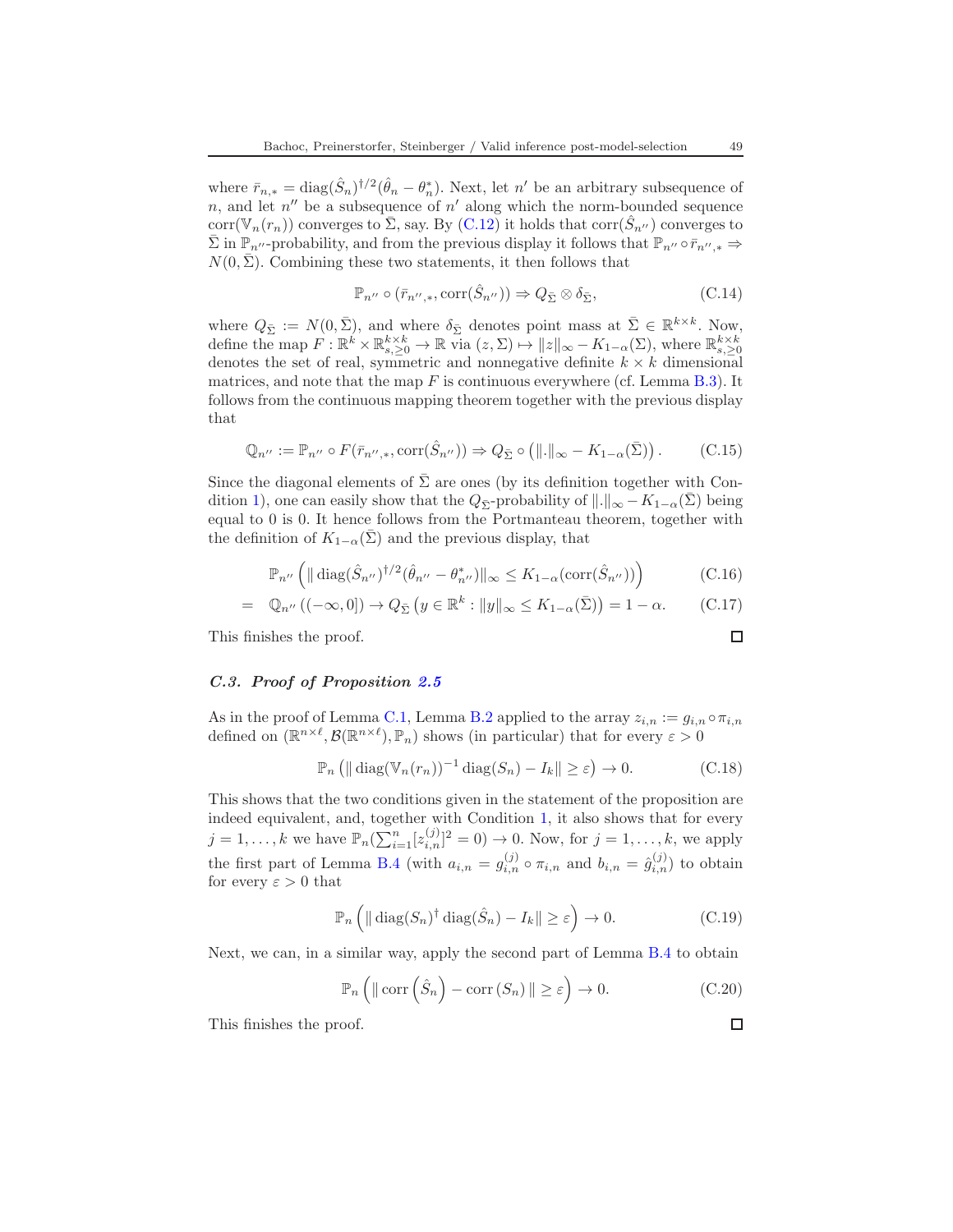# C.4. Proof of Theorem [2.6](#page-12-1)

Similarly as in the proof of Theorem [2.4](#page-11-0) we now need to verify that

<span id="page-49-0"></span>
$$
\liminf_{n \to \infty} \mathbb{P}_n \left( \| \operatorname{diag}(\hat{\nu}_n^2)^{\dagger/2} \left[ r_n + \Delta_n \right] \|_{\infty} \le \hat{K}_n \right) \ge 1 - \alpha. \tag{C.21}
$$

We make the following preparatory observation: Denote the event on which  $\kappa_n$ is well defined by  $A_n$  (recall that  $\mathbb{P}_n(A_n) \to 1$ ), and let  $\varepsilon > 0$ . Observe that the limit inferior in Equation  $(C.21)$  is not smaller than

$$
\liminf_{n \to \infty} \mathbb{P}_n \left( \kappa_n \|\operatorname{diag}(\mathbb{V}_n(r_n))^{-1/2} [r_n + \Delta_n] \|_{\infty} \le K_{1-\alpha}(\operatorname{corr}(\mathbb{V}_n(r_n))), A_n \right),\tag{C.22}
$$

which, in turn, is bounded from below (using that  $\kappa_n$  is positive on  $A_n$ , and Equation  $(2.11)$  by

<span id="page-49-1"></span>
$$
\liminf_{n \to \infty} \mathbb{P}_n \left( \| \operatorname{diag}(\mathbb{V}_n(r_n))^{-1/2} \left[ r_n + \Delta_n \right] \|_{\infty} \le \frac{K_{1-\alpha}(\operatorname{corr}(\mathbb{V}_n(r_n)))}{1+\varepsilon} \right).
$$
\n(C.23)

Now, we argue by contradiction, and suppose that  $(C.21)$  is false: Then there exists a  $\delta > 0$ , that can be chosen independently of  $\varepsilon$ , so that the limit inferior in [\(C.23\)](#page-49-1) is an element of  $[0, 1 - \alpha - \delta)$ . Next, let  $n'(\varepsilon)$  denote a subsequence along which  $(C.23)$  is attained. Arguing as in the proof of Theorem [2.4](#page-11-0) (borrowing some of its notation) we can obtain a subsequence  $n''(\varepsilon)$  of  $n'(\varepsilon)$  along which the sequence of probabilities in the preceding display converges to

$$
Q_{\bar{\Sigma}(\varepsilon)}\left(y \in \mathbb{R}^k : \|y\|_{\infty} \le \frac{K_{1-\alpha}(\bar{\Sigma}(\varepsilon))}{1+\varepsilon}\right) \in [0, 1-\alpha-\delta). \tag{C.24}
$$

Note that  $\varepsilon > 0$  was arbitrary, and let  $\varepsilon_m > 0$  converge to 0. Assume (otherwise pass to a subsequence) that the sequence of correlation matrices  $\Sigma(\varepsilon_m)$ (with diagonal entries equal to 1) converges to  $\bar{\Sigma}$ , say. It is then not difficult to obtain (by a weak convergence argument involving Portmanteau theorem) the contradiction

$$
Q_{\bar{\Sigma}(\varepsilon_m)}\left(y \in \mathbb{R}^k : \|y\|_{\infty} \le \frac{K_{1-\alpha}(\bar{\Sigma}(\varepsilon_m))}{1+\varepsilon_m}\right) \tag{C.25}
$$

$$
\overrightarrow{m \to \infty} \quad Q_{\bar{\Sigma}} \left( y \in \mathbb{R}^k : \|y\|_{\infty} \le K_{1-\alpha}(\bar{\Sigma}) \right) = 1 - \alpha. \tag{C.26}
$$

The remaining part follows immediately from what we have already established.  $\Box$ 

### C.5. Proof of Proposition [2.7](#page-13-0)

Fix  $j$  and note that with the same notation and argumentation as in the beginning of the proof of Proposition [2.5,](#page-11-2) and with the convention of Remark [2.1,](#page-8-1) for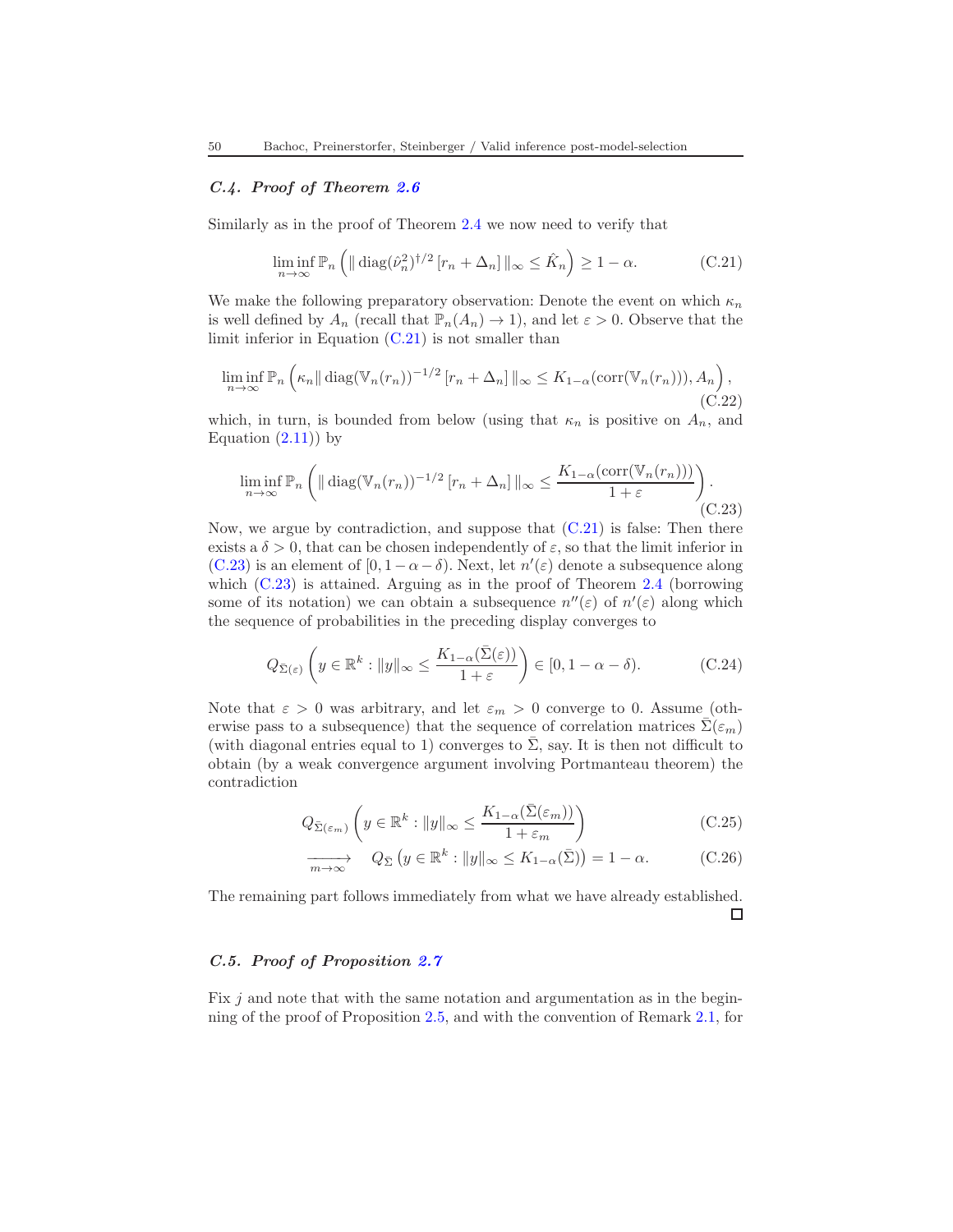every  $\varepsilon > 0$ , it holds that

<span id="page-50-2"></span>
$$
\mathbb{P}_n\left(\left|\frac{\sum_{i=1}^n [g_{i,n}^{(j)}]^2}{\sum_{i=1}^n \mathbb{V}_n(g_{i,n}^{(j)})} - 1\right| \ge \varepsilon\right) \to 0. \tag{C.27}
$$

Obviously,

$$
\tilde{g}_{i,n}^{(j)} = \left(\hat{g}_{i,n}^{(j)} - g_{i,n}^{(j)}\right) + g_{i,n}^{(j)} + a_{i,n}^{(j)}.
$$
\n(C.28)

Equation  $(2.9)$ , or equivalently (equivalence being due to Equation  $(C.27)$  above) Equation [\(2.10\)](#page-12-3), together with Part 3 of Lemma [B.4](#page-43-1) (applied with:  $a_{i,n} = g_{i,n}^{(j)}$ ,  $b_{i,n} = \left(\hat{g}_{i,n}^{(j)} - g_{i,n}^{(j)}\right) + g_{i,n}^{(j)}$  and  $c_{i,n} = a_{i,n}^{(j)}$  now shows that

$$
\mathbb{P}_n\left(\frac{\sum_{i=1}^n [\tilde{g}_{i,n}^{(j)}]^2}{\sum_{i=1}^n \mathbb{V}_n(g_{i,n}^{(j)})} \le 1 - \varepsilon\right) \to 0 \text{ for every } \varepsilon > 0,
$$
 (C.29)

implying the claimed statement. Note that Equation [\(B.26\)](#page-44-1) in Lemma [B.4](#page-43-1) is satisfied here because Condition [1](#page-7-1) (in particular the Lindeberg condition in Equation [\(2.3\)](#page-7-2)) implies the corresponding Feller condition

$$
\frac{\max_{i=1,...,n} \mathbb{V}_n(g_{i,n}^{(j)})}{\sum_{i=1}^n \mathbb{V}_n(g_{i,n}^{(j)})} \to 0.
$$
\n(C.30)

All remaining assumptions in Part 3 of Lemma [B.4](#page-43-1) can be easily checked using Condition [1,](#page-7-1)  $(2.9)$  and  $(C.27)$ .  $\Box$ 

### C.6. Proof of Lemma [2.9](#page-15-1)

Let  $\omega := \text{rank}(\Gamma)$  and let  $Z \sim N(0, \Gamma)$ . Since  $\Gamma$  is a correlation matrix of rank  $\omega$ , by the spectral decomposition, we can find a  $k \times \omega$ -dimensional matrix V so that  $VV' = \Gamma$ . In particular if  $\varepsilon \sim N(0, I_{\omega})$  it holds that  $V \varepsilon \sim N(0, \Gamma)$ , and hence the 1 –  $\alpha$ -quantiles of the distributions of  $||Z||_{\infty}$  and of  $||V_{\varepsilon}||_{\infty} =$  $\max_{i=1,\ldots,k} |v_i \varepsilon|$  coincide,  $v_i$  denoting the *i*-th row of V. Since  $\Gamma$  is a correlation matrix it furthermore holds that each row  $v_i$  of V has Euclidean norm less than or equal to 1. From the discussion after the definition of  $B_{\alpha}$  it then follows that  $K_{1-\alpha}(\Gamma)$ , the  $1-\alpha$ -quantile of the distributions of  $||Z||_{\infty}$ , is not greater than  $B_{\alpha}(\omega, k)$ .  $B_{\alpha}(\omega, k).$ 

#### <span id="page-50-0"></span>Appendix D: Proofs for Section 3

#### <span id="page-50-1"></span>D.1. Proof of Proposition [3.4](#page-21-2)

Fix  $\delta > 0, \tau \geq 1, n \in \mathbb{N}, \mathbb{P}_n \in \mathbf{P}_n^{(lm)}(\delta, \tau)$  and  $\mathbb{M} \in \mathsf{M}_n$  with corresponding index set  $M \in \mathcal{I}$ . Let  $\mu_n$  and  $\sigma_n^2$  be the mean vector and the (component-wise) variance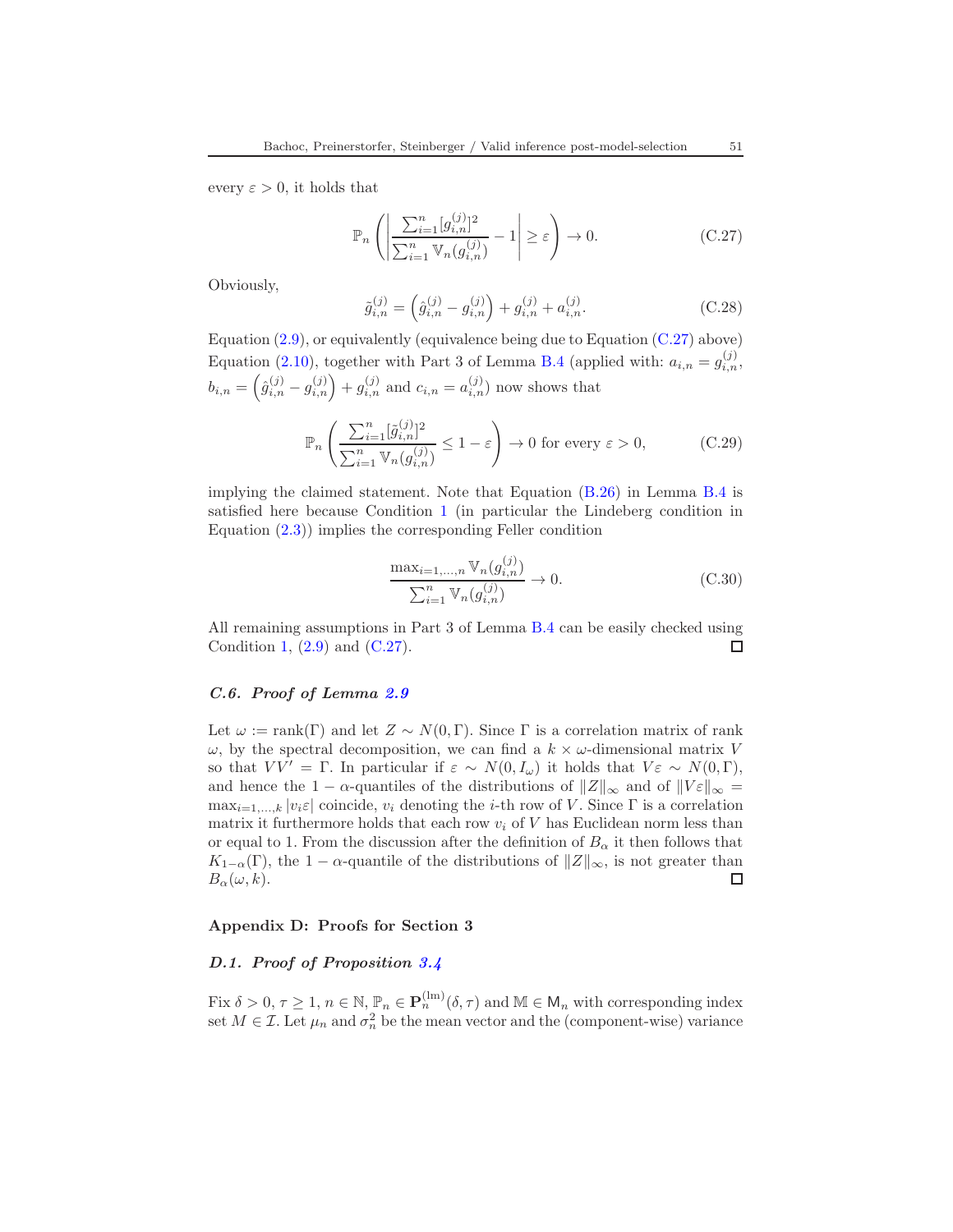of  $\mathbb{P}_n$ , as defined in Section [3.1.](#page-16-0) Abbreviate  $m = |M|$ ,  $u_n = u_n(y) = y - \mu_n$  and  $H_M = I_n - P_{X_n[M]}$ . The mean of  $\hat{\sigma}_{\mathbb{M},n}^2(y) = (n-m)^{-1}y'H_My$  is easily seen to be  $\mathbb{E}_n[\hat{\sigma}_{\mathbb{M},n}^2] = \mu'_n H_M \mu_n/(n-m) + \sigma_n^2$ , eventually. Now consider

$$
\begin{split}\n\left| \frac{\hat{\sigma}_{\mathbb{M},n}^{2}}{\mathbb{E}_{n}[\hat{\sigma}_{\mathbb{M},n}^{2}]} - 1 \right| &= \left| \frac{2\mu_{n}H_{M}u_{n}/(n-m) + u_{n}'H_{M}u_{n}/(n-m) - \sigma_{n}^{2}}{\mu_{n}'H_{M}\mu_{n}/(n-m) + \sigma_{n}^{2}} \right| \\
&= \left| \frac{2(\mu_{n}/\sigma_{n})H_{M}(u_{n}/\sigma_{n})/(n-m) + (u_{n}/\sigma_{n})'H_{M}(u_{n}/\sigma_{n})/(n-m) - 1}{(\mu_{n}/\sigma_{n})'H_{M}(\mu_{n}/\sigma_{n})/(n-m) + 1} \right| \\
&\leq 2 \left| \frac{(\mu_{n}/\sigma_{n})H_{M}(u_{n}/\sigma_{n})}{(\mu_{n}/\sigma_{n})'H_{M}(\mu_{n}/\sigma_{n}) + (n-m)} \right| + \left| \frac{(u_{n}/\sigma_{n})'H_{M}(u_{n}/\sigma_{n})}{n-m} - 1 \right| .\n\end{split} \tag{D.1}
$$

The first fraction on the last line of the previous display converges to zero in  $\mathbb{P}_n$ -probability, because its mean is 0 and its variance is upper bounded by  $\|H_M\mu_n/\sigma_n\|^2/(\|H_M\mu_n/\sigma_n\|^4 + (n-m)^2)$ , which converges to 0, as is seen by maximizing it with respect to  $||H_M\mu_n/\sigma_n||^2$ . To show that the second fraction converges to one, abbreviate the random *n*-vector  $v_n = u_n / \sigma_n$ , and note that  $v_n$  has independent standardized components under  $\mathbb{P}_n$ . Now decompose the quadratic form as

$$
\frac{v_n' H_M v_n}{n-m} = \frac{1}{n-m} \sum_{i=1}^n (H_M)_{ii} v_{i,n}^2 + \frac{1}{n-m} \sum_{i \neq j} (H_M)_{ij} v_{i,n} v_{j,n},
$$

and note that  $(n-m)^{-1} \sum_{i \neq j} (H_M)_{ij} v_{i,n} v_{j,n}$  has mean zero and variance equal to  $(n-m)^{-2} \sum_{i \neq j} [(H_M)_{ij}]^2 \le (n-m)^{-2} \operatorname{trace}(H_M^2) = (n-m)^{-1} \to 0$ . To show that  $(n-m)^{-1} \sum_{i=1}^{n} (H_M)_{ii} v_{i,n}^2$  converges to one, we use a standard truncation argument. For  $K > 0$  define  $\tilde{v}_{i,n} = v_{i,n} \{ |v_{i,n}| \le K \}$ ,  $S_n = \frac{1}{n-m} \sum_{i=1}^n (H_M)_{ii} v_{i,n}^2$ ,  $\tilde{S}_n = \frac{1}{n-m} \sum_{i=1}^n (H_M)_{ii} \tilde{v}_{i,n}^2$  and

$$
D_n := S_n - \tilde{S}_n = \frac{1}{n-m} \sum_{i=1}^n (H_M)_{ii} v_{i,n}^2 \{ |v_{i,n}| > K \} \ge 0.
$$

Using first Hölder's inequality, and then Markov's inequality (recall that  $\mathbb{E}(v_{i,n}^2)$  = 1),  $\max_{i=1,\dots,n} \left( \mathbb{E}_n[|v_{i,n}|^{2+\delta}] \right)^{2/(2+\delta)} \leq \tau$  (recall that  $\mathbb{P}_n \in \mathbf{P}_n^{(\text{lm})}(\delta,\tau)$ ), and trace( $H_M$ ) = n – m, the mean of  $D_n$  can be bounded by

$$
\mathbb{E}_n[D_n] \le \frac{1}{n-m} \sum_{i=1}^n (H_M)_{ii} \left( \mathbb{E}_n[|v_{i,n}|^{2+\delta}] \right)^{2/(2+\delta)} \mathbb{P}_n(|v_{i,n}|^2 > K^2)^{\delta/(2+\delta)}
$$
  

$$
\le \tau K^{-\frac{2\delta}{2+\delta}}.
$$

Now for  $\varepsilon > 0$ ,

$$
\mathbb{P}_n(|S_n - 1| > \varepsilon)
$$
  
\n
$$
\leq \mathbb{P}_n(|S_n - \tilde{S}_n| > \varepsilon/2) + \mathbb{P}_n(|\tilde{S}_n - \mathbb{E}_n[\tilde{S}_n] + \mathbb{E}_n[\tilde{S}_n] - 1| > \varepsilon/2)
$$
  
\n
$$
\leq 2\tau K^{-\frac{2\delta}{2+\delta}}/\varepsilon + 16\mathbb{V}_n[\tilde{S}_n]/\varepsilon^2 + \mathbb{P}_n(\tau K^{-\frac{2\delta}{2+\delta}} > \varepsilon/4).
$$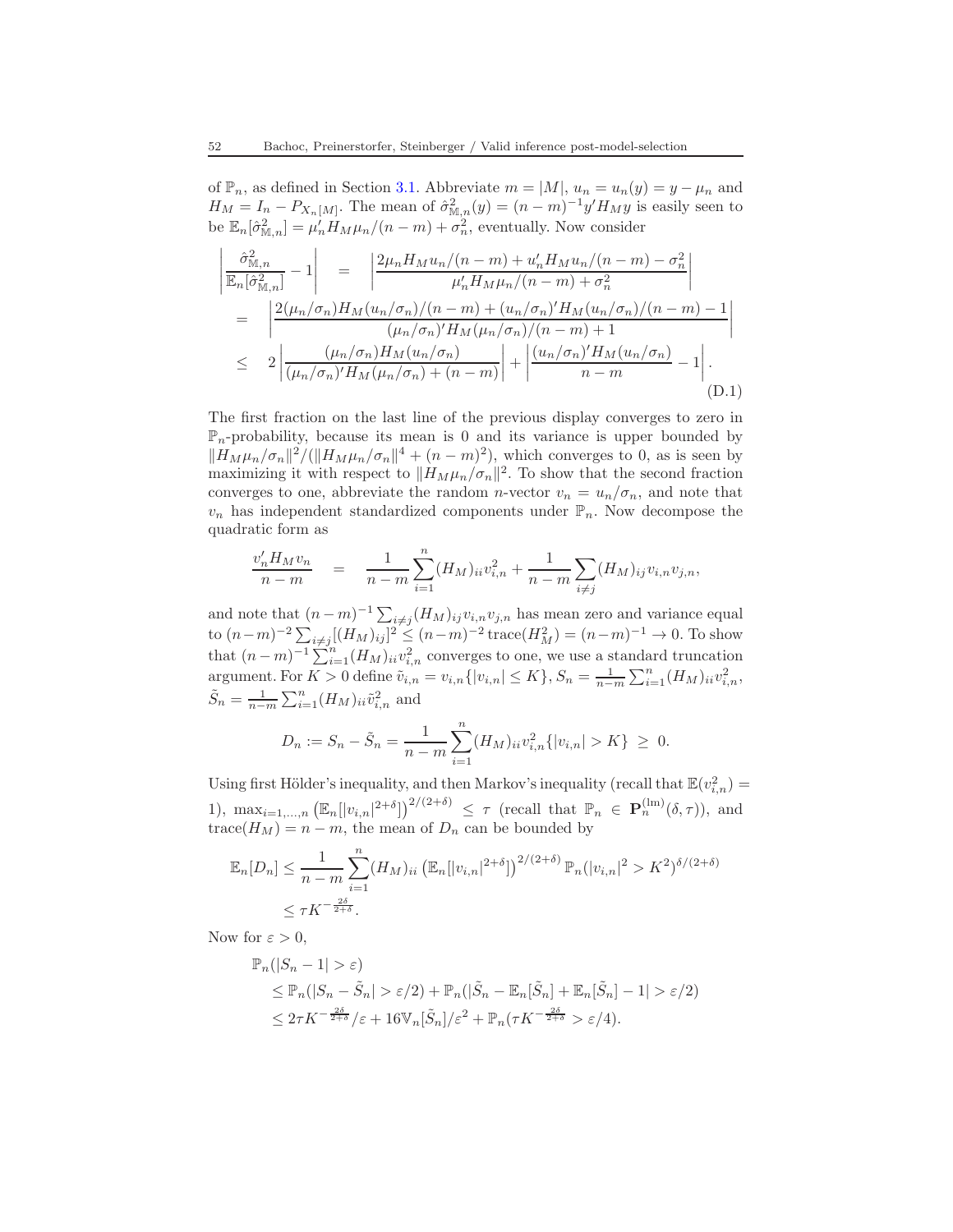Since the variance of  $\tilde{S}_n$  clearly converges to zero as  $n \to \infty$ , for every  $K > 0$ , the limit superior of  $\mathbb{P}_n(|S_n - 1| > \varepsilon)$  is bounded by a quantity that approaches zero as  $K \to \infty$ . Thus, we have established the convergence  $\hat{\sigma}_{\mathbb{M},n}^2/\mathbb{E}_n[\hat{\sigma}_{M,n}^2] \to 1$ , in  $\mathbb{P}_n$ -probability. Therefore, we can write

$$
\frac{\hat{\sigma}_{\mathbb{M},n}^2}{\sigma_n^2} = \frac{\hat{\sigma}_{\mathbb{M},n}^2}{\mathbb{E}_n[\hat{\sigma}_{\mathbb{M},n}^2]} \frac{\mathbb{E}_n[\hat{\sigma}_{\mathbb{M},n}^2]}{\sigma_n^2} = (1 + o_{\mathbb{P}_n}(1)) \left( \frac{(\mu_n/\sigma_n)' H_M(\mu_n/\sigma_n)}{n-m} + 1 \right),
$$

which finishes the proof.

$$
\Box
$$

# D.2. Proof of Theorem [3.2](#page-19-0)

For every  $n \in \mathbb{N}$ , let  $\mathbb{P}_n \in \mathbf{P}_n^{(\text{lm})}(\delta, \tau)$ . Abbreviate  $u_{i,n}(y_i) := y_i - \mu_{i,n}$ , and  $u_n(y) = (u_{1,n}(y_1), \ldots, u_{n,n}(y_n))'$ , where  $y = (y_1, \ldots, y_n)' \in \mathbb{R}^n$  and  $\mu_n =$  $(\mu_{1,n},\ldots,\mu_{n,n})'$ . We note that by assumption

<span id="page-52-0"></span>
$$
\frac{\max_{i=1,...,n} \mathbb{E}_{i,n}(|u_{i,n}|^{2+\delta})^{\frac{2}{2+\delta}}}{\sigma_n^2} \le \tau.
$$
 (D.2)

We now verify Condition [1](#page-7-1) (with  $\Delta_n \equiv 0$ ): Since this condition is formulated in a component-wise fashion, it suffices to verify it for an arbitrary component  $j \in \{1, \ldots, m(\mathbb{M})\}$  of the estimation error  $r_{n,\mathbb{M}}$  in an arbitrary model  $\mathbb{M} \in \mathsf{M}_n$ with corresponding index set  $M \in \mathcal{I}$ . Recall that

$$
\beta_{\mathbb{M},n}^* = (X_n[M]'X_n[M])^{-1} X_n[M]'\mu_n = U_n^{-1} X_n[M]'\mu_n,\tag{D.3}
$$

for  $U_n := X_n[M]'X_n[M]$ . The *j*-th coordinate of the estimation error

$$
r_{n,\mathbb{M}}(y) := \hat{\beta}_{\mathbb{M},n}(y) - \beta_{\mathbb{M},n}^* = U_n^{-1} X_n[M]' u_n(y)
$$
 (D.4)

can be written as

$$
\sum_{i=1}^{n} e'_{|M|}(j) U_n^{-1} X_{i,n}[M]' u_{i,n}(y_i) =: \sum_{i=1}^{n} g_{i,n,\mathbb{M}}^{(j)}(y_i), \tag{D.5}
$$

where  $e_m(j)$  denotes the j-th element of the canonical basis of  $\mathbb{R}^m$ . By definition  $\mathbb{E}_{i,n}\left(g_{i,n,\mathbb{M}}^{(j)}\right) = 0$  and  $0 < \mathbb{V}_n\left(r_{n,\mathbb{M}}^{(j)}\right) < \infty$  holds (eventually), the latter following from

<span id="page-52-2"></span>
$$
\mathbb{V}_n(r_{n,\mathbb{M}}) = \sigma_n^2 U_n^{-1}
$$
\n(D.6)

together with Condition [X1.](#page-17-0) We now verify that for every  $\varepsilon > 0$  it holds that

<span id="page-52-1"></span>
$$
\mathbb{V}_n^{-1}\left(r_{n,\mathbb{M}}^{(j)}\right)\sum_{i=1}^n\int_{\mathbb{R}}\left[g_{i,n,\mathbb{M}}^{(j)}\right]^2\left\{|g_{i,n,\mathbb{M}}^{(j)}|\geq\varepsilon\mathbb{V}_n^{\frac{1}{2}}\left(r_{n,\mathbb{M}}^{(j)}\right)\right\}d\mathbb{P}_{i,n}\to 0.\tag{D.7}
$$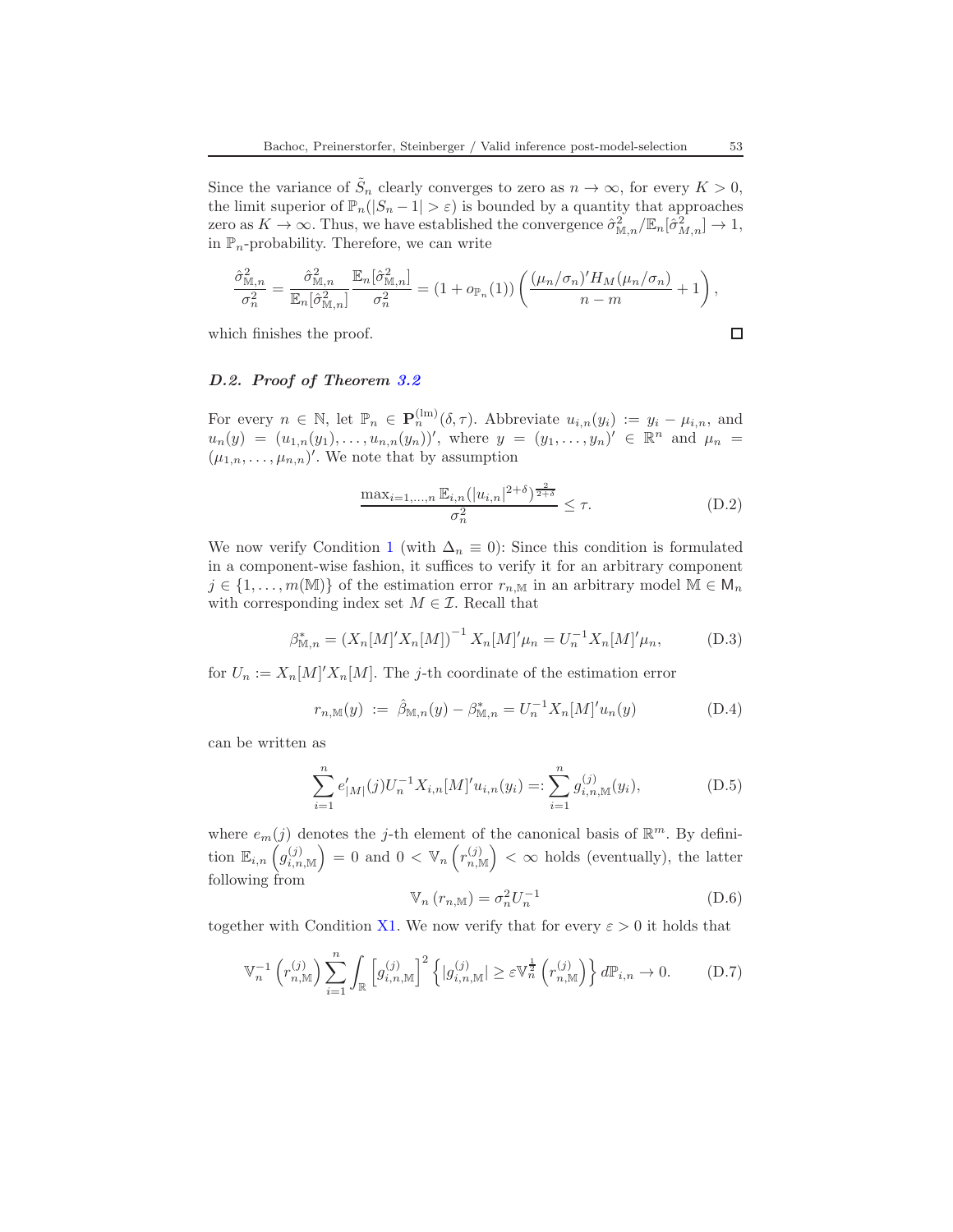An application of Hölder's inequality (with  $p = \frac{2+\delta}{2}$  and  $q = \frac{2+\delta}{\delta}$ ) shows that the quantity to the left in the previous display is bounded from above by

$$
\frac{\max_{i=1,\dots,n} \mathbb{E}_{i,n}(|u_{i,n}|^{2+\delta})^{\frac{2}{2+\delta}}}{\sigma_n^2} \left( \max_{i=1,\dots,n} \mathbb{P}_{i,n} \left( |g_{i,n,\mathbb{M}}^{(j)}| \geq \varepsilon \mathbb{V}_n^{\frac{1}{2}} \left( r_{n,\mathbb{M}}^{(j)} \right) \right) \right)^{\frac{\delta}{2+\delta}},
$$
\n(D.8)

which, using the bound  $(D.2)$  and Markov's inequality, does not exceed

$$
\tau \left( \frac{\max_{i=1,\dots,n} \left( U_n^{-1} X_{i,n} [M]' X_{i,n} [M] U_n^{-1} \right)_j}{\left( U_n^{-1} \right)_j} \right)^{\frac{\delta}{2+\delta}} \varepsilon^{-\frac{2\delta}{2+\delta}}. \tag{D.9}
$$

Finally, since the term within brackets coincides with

$$
\max_{i=1,\dots,n} \left( X_{i,n}[M]U_n^{-\frac{1}{2}} \frac{W_{j,n}}{\|W_{j,n}\|} U_n^{-\frac{1}{2}} X_{i,n}[M]'\right),\tag{D.10}
$$

for

$$
W_{j,n} = U_n^{-\frac{1}{2}} e_{|M|}(j) e'_{|M|}(j) U_n^{-\frac{1}{2}}, \tag{D.11}
$$

and since this quantity is not greater than

$$
\max_{i=1,\dots,n} X_{i,n}[M]U_n^{-1}X_{i,n}[M] \to 0,
$$
\n(D.12)

where convergence holds by Condition  $X1$ , the statement in  $(D.7)$  follows. Since  $M$  and  $j$  were arbitrary, we have verified Condition [1.](#page-7-1)

Now, for M, M and j as before, set  $\hat{\nu}_{j,n,\mathbb{M}}^2 = \hat{\sigma}_{\mathbb{M},n}^2 (U_n^{-1})_j$ . Thus, using  $(D.6)$ and Proposition [3.4,](#page-21-2) we see that

$$
\mathbb{P}_n\left(\sqrt{\frac{[\mathbb{V}_n(r_{n,\mathbb{M}})]_j}{\hat{\nu}_{j,n,\mathbb{M}}^2}} \ge 1+\varepsilon\right) = \mathbb{P}_n\left(\sqrt{\frac{\sigma_n^2}{\hat{\sigma}_{\mathbb{M},n}^2}} \ge 1+\varepsilon\right) \to 0.
$$

Finally, note that for the stacked vector  $r_n = (r'_{n,M_1}, \ldots, r'_{n,M_d})'$ , we have

$$
\mathbb{V}_n(r_n) = \sigma_n^2 \Gamma_n,\tag{D.13}
$$

and that  $K_{1-\alpha}(\text{corr}(\Gamma_n)) = K_{1-\alpha}(\text{corr}(\mathbb{V}_n(r_n))) > 0$ . It now follows from Theo-rem [2.6](#page-12-1) (the special case with  $\hat{K}_n = K_{1-\alpha}(\text{corr}(\Gamma_n))$ , that for any (measurable) model selection procedure  $\hat{M}_n$  it holds that

$$
\liminf_{n \to \infty} \mathbb{P}_n \left( \beta^{*,(j)}_{\hat{\mathbb{M}}_n,n} \in \mathrm{CI}_{1-\alpha,\hat{\mathbb{M}}_n}^{(j),\mathrm{lm}} \text{ for all } j = 1,\ldots,m(\hat{\mathbb{M}}_n) \right) \ge 1-\alpha. \tag{D.14}
$$

The theorem now follows because the selection  $\mathbb{P}_n$  we started with was arbitrary. $\Box$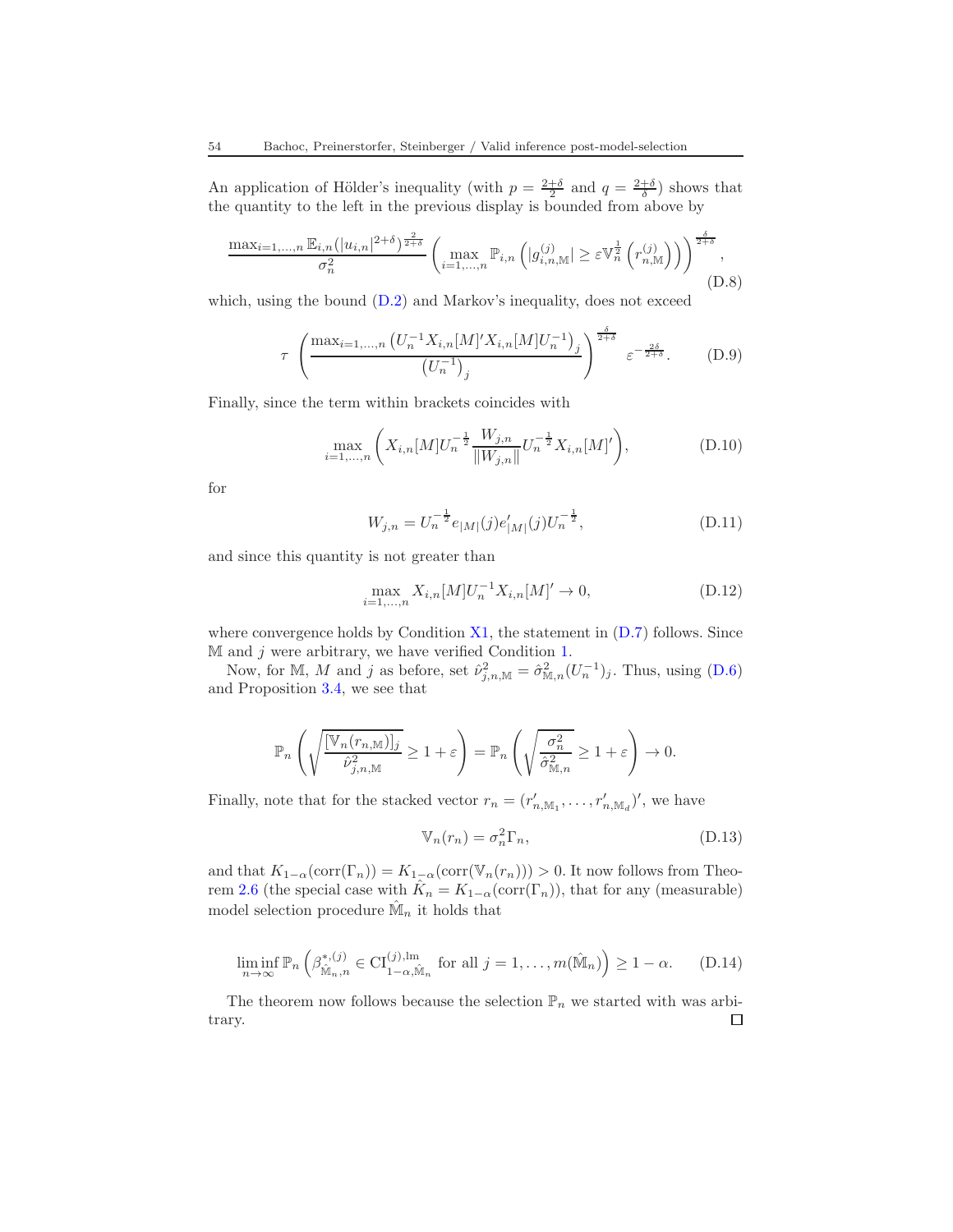### D.3. Proof of Theorem [3.3](#page-20-1)

The proof is analogous to that of Theorem [3.2,](#page-19-0) with the only modification that throughout  $j = 1$  and that the stacked vector  $r_n$  is now given by  $r_n =$  $(r_{n,\mathbb{M}_1}^{(1)},\ldots,r_{n,\mathbb{M}_d}^{(1)})'$ , so that  $\mathbb{V}_n(r_n) = \sigma_n^2 \Xi_n$  and thus  $K_{1-\alpha}(\text{corr}(\Xi_n)) = K_{1-\alpha}(\text{corr}(\mathbb{V}_n(r_n))) >$ 0.

# <span id="page-54-0"></span>D.4. Proof of Proposition [3.5](#page-21-1)

We argue by contradiction, and assume existence of a sequence of measurable functions  $(\hat{\sigma}_n^2)_{n \in \mathbb{N}}$  with  $\hat{\sigma}_n^2 : \mathbb{R}^n \to [0, \infty)$  and so that for every  $\varepsilon > 0$  Equation [\(3.5\)](#page-21-4) holds. First, we define for every  $x \in \mathbb{R}^n$  and every  $\rho \geq 0$  the product measure

$$
Q_n(x,\rho) = \bigotimes_{i=1}^n \left( Q(x_i) * N(0,\rho) \right),
$$
 (D.15)

where  $Q(x_i)$  puts mass 1/2 to  $x_i+1$  and to  $x_i-1$ , respectively, and  $Q(x_i)*N(0,\rho)$ denotes the convolution of  $Q(x_i)$  and  $N(0, \rho)$ , where we interpret  $N(0, 0)$  as point mass at 0, i.e.,  $Q(x_i) * N(0,0) = Q(x_i)$ . For simplicity, denote the q-th absolute central moment of a distribution F on the Borel sets of  $\mathbb R$  by  $m_q(F)$ . We note that  $Q_n(x,0) \in \mathbf{P}_n^{(\text{lm})}(\delta,\tau)$ , because  $m_{2+h}(Q(x_i))^\frac{2}{2+h} = 1$  for every  $h \geq 0$ , and since  $\tau > 1$  holds by assumption. It is easy to verify that for every  $h \geq 0$  the quantity  $m_{2+h}(Q(x_i), N(0, \rho))^\frac{2}{2+h}$  does not depend on  $x_i$ , and that we have  $m_{2+h}(Q(x_i) * N(0, \rho))^{\frac{2}{2+h}} \to 1$  as  $\rho \to 0$ . Hence there exists  $a, \rho^* > 0$ , so that for every  $\rho \in [0, \rho^*]$  and every  $x \in \mathbb{R}^n$  we have  $Q_n(x, \rho) \in \mathbf{P}_n^{(\text{lm})}(\delta, \tau)$ . Therefore, by our assumption, it holds for every  $\varepsilon > 0$  that

<span id="page-54-1"></span>
$$
\sup_{x \in \mathbb{R}^n} \sup_{0 \le \rho \le \rho^*} Q_n(x,\rho) \left( \left| \frac{\hat{\sigma}_n^2}{1+\rho} - 1 \right| > \varepsilon \right) \to 0. \tag{D.16}
$$

Next, let  $(F, \mathcal{F}, \mathbb{Q})$  be a probability space on which, for every n, there are defined two independent random *n*-vectors  $X_n^{(1)}$  and  $X_n^{(2)}$ , so that  $\mathbb{Q} \circ X_n^{(1)} \sim Q_n(0,0)$ and  $\mathbb{Q} \circ X_n^{(2)} \sim N(0, \rho^* I_n)$ , and hence the distribution of  $Y_n := X_n^{(1)} + X_n^{(2)}$ is  $Q_n(0, \rho^*)$ . Let  $\varepsilon > 0$  be fixed. From the previous display it follows that  $\mathbb{Q}(|\hat{\sigma}_n^2(Y_n) - (1+\rho^*)| > \varepsilon)$  converges to 0. Since the conditional distribution of  $Y_n$  given  $X_n^{(2)}$  is  $Q_n(X_n^{(2)}, 0)$ , it furthermore holds that

$$
\mathbb{Q}(|\hat{\sigma}_n^2(Y_n) - (1+\rho^*)| > \varepsilon) = \mathbb{E}_{\mathbb{Q}}\left(Q_n(X_n^{(2)}, 0)(|\hat{\sigma}_n^2 - (1+\rho^*)| > \varepsilon)\right) \to 0,
$$
\n(D.17)

from which it now follows that  $I_n(\omega) = Q_n(X_n^{(2)}(\omega), 0)(\left|\hat{\sigma}_n^2 - (1 + \rho^*)\right| > \varepsilon) \to$ 0 in Q-probability as  $n \to \infty$ . Thus, there exists a subsequence n' so that  $I_{n'} \to 0$ , Q-almost surely. As a consequence, there exists  $\bar{\omega} \in \Omega$  for which  $I_{n'}(\bar{\omega}) \to 0$  as  $n' \to \infty$ . But this now means that for  $x_{n'} = X_{n'}^{(2)}(\bar{\omega})$  it holds that  $Q_{n'}(x_{n'},0)(|\hat{\sigma}_{n'}^2-(1+\rho^*)|>\varepsilon)\to 0$ . Since  $\rho^*>0$ , this contradicts Equation [\(D.16\)](#page-54-1) which implies  $Q_{n'}(x_{n'},0)(|\hat{\sigma}_{n'}^2-1|>\varepsilon) \to 0$ . □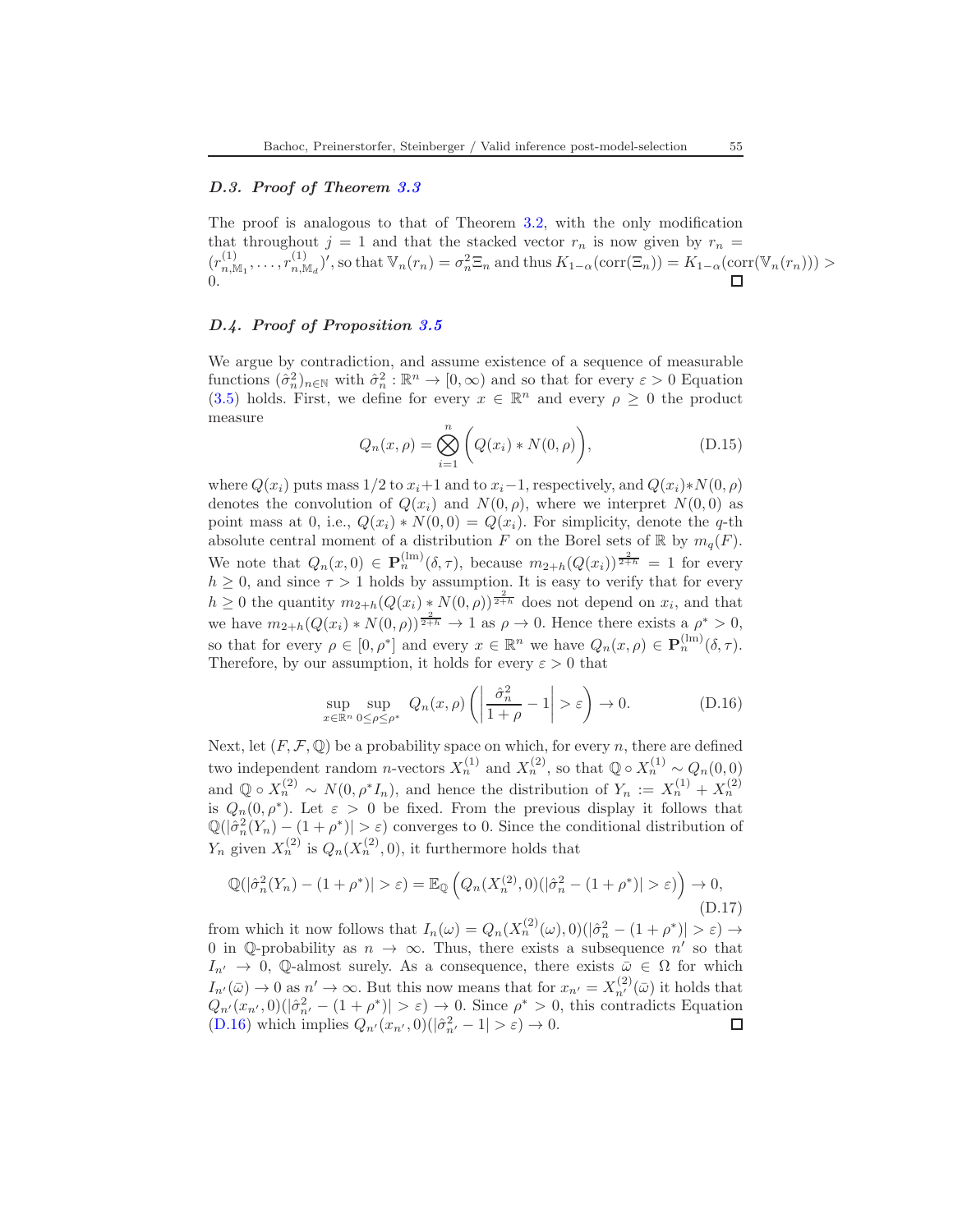# D.5. Proof of Theorem [3.6](#page-23-1)

We proceed as in the proof of Theorem [3.2,](#page-19-0) noting that now we allow for heteroskedasticity, so that  $\sigma_{i,n}^2 = \mathbb{V}_{i,n}(u_{i,n})$  depends on i. The bound [\(D.2\)](#page-52-0) in the proof of Theorem [3.2](#page-19-0) is now replaced by

<span id="page-55-1"></span><span id="page-55-0"></span>
$$
\frac{\max_{i=1,\dots,n} \mathbb{E}_{i,n}(|u_{i,n}|^{2+\delta})^{\frac{2}{2+\delta}}}{\min_{i=1,\dots,n} \sigma_{i,n}^2} \le \tau.
$$
\n(D.18)

To verify Condition [1](#page-7-1) we replace [\(D.6\)](#page-52-2) in the proof of Theorem [3.2](#page-19-0) by

$$
\mathbb{V}_n(r_{n,\mathbb{M}}) = U_n^{-1} \left( \sum_{i=1}^n \sigma_{i,n}^2 X_{i,n}[M]' X_{i,n}[M] \right) U_n^{-1}
$$
 (D.19)

which, replacing each  $\sigma_{i,n}^2$  by  $\min_{i=1,\dots,n} \sigma_{i,n}^2 > 0$ , is seen to be eventually positive by Condition  $X1$ . For the verification of the Lindeberg condition  $(D.7)$  we use essentially the same argument as in the proof of Theorem [3.2,](#page-19-0) now using [\(D.18\)](#page-55-0) above. Hence, Condition [1](#page-7-1) holds. Next, we verify [\(2.13\)](#page-13-1) in Theorem [2.6](#page-12-1) by means of Proposition [2.7.](#page-13-0) Let

$$
\tilde{g}_{i,n,\mathbb{M}}(y) = U_n^{-1} X_{i,n}[M]' \hat{u}_{i,\mathbb{M}}(y)
$$
  
=  $U_n^{-1} X_{i,n}[M]' \left( u_{i,n}(y_i) + X_{i,n}(\beta_{\mathbb{M},n}^* - \hat{\beta}_{\mathbb{M},n}(y)) + \mu_{i,n} - X_{i,n}[M] \beta_{\mathbb{M},n}^* \right)$   
=  $\hat{g}_{i,n,\mathbb{M}}(y) + a_{i,n,\mathbb{M}},$ 

where  $\hat{g}_{i,n,\mathbb{M}} = U_{n}^{-1} X_{i,n} [M]' u_{i,n} - U_{n}^{-1} X_{i,n} [M]' X_{i,n} [M] r_{n,\mathbb{M}}$  and  $a_{i,n,\mathbb{M}} = U_{n}^{-1} X_{i,n} [M]' (\mu_{i,n} X_{i,n}[M]\beta_{\mathbb{M},n}^{*}) \in \mathbb{R}^{|M|}$ , and recall that  $g_{i,n,\mathbb{M}} = U_n^{-1}X_{i,n}[M]'u_{i,n}$ . Therefore,

$$
\hat{\nu}_{j,\mathbb{M},n}^2 := \hat{\sigma}_{j,\mathbb{M},n}^2 = \sum_{i=1}^n \left[ \tilde{g}_{i,n,\mathbb{M}}^{(j)} \right]^2,
$$

and, from  $(D.19)$ ,

$$
\mathbb{E}_n \left( g_{i,n,\mathbb{M}}^{(j)} - \hat{g}_{i,n,\mathbb{M}}^{(j)} \right)^2 = \left[ U_n^{-1} X_{i,n} [M]' X_{i,n} [M] \mathbb{V}_n(r_{n,\mathbb{M}}) X_{i,n} [M]' X_{i,n} [M] U_n^{-1} \right]_j
$$
  
\n
$$
\leq (e_{|M|}(j)' U_n^{-1} X_{i,n} [M]')^2 \left( \max_{i=1,\dots,n} \sigma_{i,n}^2 \right) \max_{i=1,\dots,n} X_{i,n} [M] U_n^{-1} X_{i,n} [M]'
$$

Moreover,  $\sum_{i=1}^{n} \mathbb{V}_n(g_{i,n,\mathbb{M}}^{(j)}) = \mathbb{V}_n(r_{n,\mathbb{M}}^{(j)}) \ge [U_n^{-1}]_j \min_{i=1,\dots,n} \sigma_{i,n}^2$ . Thus, [\(2.10\)](#page-12-3) follows, because

$$
\sum_{i=1}^{n} (e_{|M|}(j)'U_n^{-1}X_{i,n}[M]')^2 = [U_n^{-1}]_j \text{ and } \frac{\max_{i=1,...,n} \sigma_{i,n}^2}{\min_{i=1,...,n} \sigma_{i,n}^2} \le \tau,
$$

in view of [\(D.18\)](#page-55-0), and, finally, because of Condition [X1.](#page-17-0) Consequently, Proposi-tion [2.7](#page-13-0) implies [\(2.13\)](#page-13-1) for the proposed variance estimators. If  $r_n$  is now, again,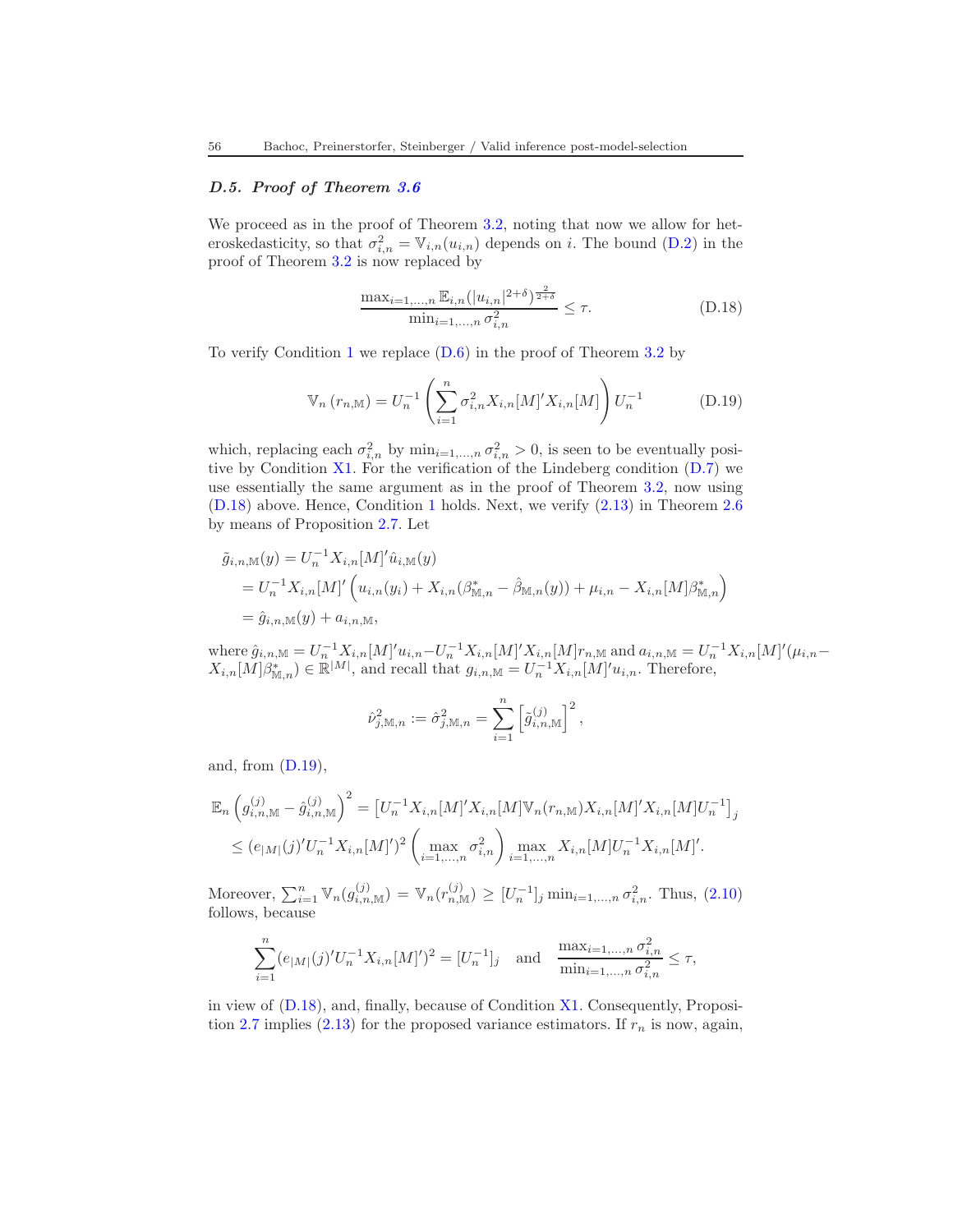the stacked vector of the  $r_{n,\mathbb{M}_1},\ldots,r_{n,\mathbb{M}_d}$ , then, by Lemma [2.9,](#page-15-1) we have that  $B_{\alpha}(\min(k, p), k) \geq K_{1-\alpha}(\text{corr}(\mathbb{V}_n(r_n))) > 0$  (it is easy to see that the rank of the  $k \times k$ -dimensional matrix  $\mathbb{V}_n(r_n)$  can not exceed p), so we can apply the special case discussed in Theorem [2.6](#page-12-1) to conclude that

$$
\liminf_{n \to \infty} \mathbb{P}_n \left( \beta^{*,(j)}_{\hat{\mathbb{M}}_n,n} \in \mathrm{CI}_{1-\alpha,\hat{\mathbb{M}}_n}^{(j),\mathrm{hlm}} \text{ for all } j = 1,\ldots,m(\hat{\mathbb{M}}_n) \right) \ge 1-\alpha, \quad \text{(D.20)}
$$

which proves the claim as the sequence  $\mathbb{P}_n \in \mathbf{P}_n^{(\text{het})}(\delta, \tau)$  was arbitrary.  $\Box$ 

### <span id="page-56-0"></span>D.6. Proof of Lemma [3.9](#page-25-0)

Fix  $M \in \mathsf{M}_n$  and  $\mathbb{P}_n \in \bigcup_{\delta>0} \mathbf{P}_n^{(\text{bin})}(\delta)$  and recall that  $M \triangleq (h, M) \in \mathcal{H} \times \mathcal{I}$ . For  $i = 1, \ldots, n$ , we abbreviate  $p_i = \mathbb{P}_{i,n}(\{1\})$  and for  $\gamma \in \mathbb{R}$ ,  $\phi_1(\gamma) = \log(h(\gamma))$ ,  $\phi_2(\gamma) = \log(1 - h(\gamma))$ , and we note that  $p_i \in (0, 1)$ . Thus, the expected loglikelihood function can be expressed as

<span id="page-56-1"></span>
$$
\beta \mapsto \int_{\mathbb{R}^n} \ell_{\mathbb{M},n}(y,\beta) d\mathbb{P}_n(y) = \sum_{i=1}^n \left[ p_i \phi_1(X_{i,n}[M]\beta) + (1-p_i)\phi_2(X_{i,n}[M]\beta) \right].
$$
\n(D.21)

The function in the previous display is continuous on its domain  $\mathbb{R}^{|M|}$ , by Con-dition [H](#page-24-2)[\(i\)](#page-24-3). To see that it also has a maximizer on  $\mathbb{R}^{|M|}$ , consider an arbitrary sequence  $\beta_k \in \mathbb{R}^{|M|}$  such that  $\|\beta_k\| \to \infty$  as  $k \to \infty$ . Then  $\|X_n[M]\beta_k\|^2 \ge$  $\|\beta_k\|^2 \lambda_{\min}(X_n[M]/X_n[M]) \to \infty$  as  $k \to \infty$ , by Condition [X2\(](#page-24-0)[i\)](#page-24-7), so that at least for a sequence  $i_k \in \{1, ..., n\}$ , we must have  $|X_{i_k,n}[M]\beta_k| \to \infty$  as  $k \to \infty$ . Therefore, using the fact that  $p_i \in (0,1)$  for  $i = 1, \ldots, n$ , it is easy to see that the sequence of summands in  $(D.21)$  corresponding to the indices  $i_k, k \in \mathbb{N}$ , with β replaced by  $\beta_k$ , converges to  $-\infty$  as  $k \to \infty$ . Since for each k the remaining summands in  $(D.21)$  are non-positive, we see that the expected log-likelihood diverges to  $-\infty$  along  $(\beta_k)$ , and thus, by continuity, attains its maximum at some  $\beta_{\mathbb{M},n}^* = \beta_{\mathbb{M},n}^*(\mathbb{P}_n, X_n[M]) \in \mathbb{R}^{|M|}.$ 

For uniqueness, we show that the function in [\(D.21\)](#page-56-1) is strictly concave. Take  $\beta_1, \beta_2 \in \mathbb{R}^{|M|}, \ \beta_1 \neq \beta_2$  and  $\alpha \in (0, 1)$ , and note that because  $X_n[M]$  is of full rank  $|M|$ , we must have  $X_n[M]\beta_1 \neq X_n[M]\beta_2$ . Thus, there is at least one  $i_0 \in \{1, \ldots, n\}$  such that  $X_{i_0,n}[M]'\beta_1 \neq X_{i_0,n}[M]'\beta_2$ , and, by strict concavity  $(\text{Condition H(ii)}), \phi_j(\alpha X_{i_0,n}[M]'\beta_1 + (1-\alpha)X_{i_0,n}[M]'\beta_2) > \alpha \phi_j(X_{i_0,n}[M]'\beta_1) +$  $(\text{Condition H(ii)}), \phi_j(\alpha X_{i_0,n}[M]'\beta_1 + (1-\alpha)X_{i_0,n}[M]'\beta_2) > \alpha \phi_j(X_{i_0,n}[M]'\beta_1) +$  $(\text{Condition H(ii)}), \phi_j(\alpha X_{i_0,n}[M]'\beta_1 + (1-\alpha)X_{i_0,n}[M]'\beta_2) > \alpha \phi_j(X_{i_0,n}[M]'\beta_1) +$  $(\text{Condition H(ii)}), \phi_j(\alpha X_{i_0,n}[M]'\beta_1 + (1-\alpha)X_{i_0,n}[M]'\beta_2) > \alpha \phi_j(X_{i_0,n}[M]'\beta_1) +$  $(1 - \alpha)\phi_j(X_{i_0,n}[M]'\beta_2)$ , for  $j = 1, 2$ . For the remaining indices  $i \neq i_0$ , the same inequalities hold, but are possibly not strict. Therefore, the expected log-likelihood in [\(D.21\)](#page-56-1) is strictly concave and the maximizer  $\beta_{\mathbb{M},n}^* \in \mathbb{R}^{|M|}$  is unique.  $\Box$ 

### D.7. Auxiliary results for Section [3.3](#page-23-0)

<span id="page-56-2"></span>**Lemma D.1.** Suppose that Conditions  $X2(i,ii)$  $X2(i,ii)$  $X2(i,ii)$  and  $H(i,ii)$  $H(i,ii)$  $H(i,ii)$  hold and fix  $\tau \in$ (0, 1/4). There exists a finite positive constant  $K^*(\tau, C)$ , depending only on  $\tau$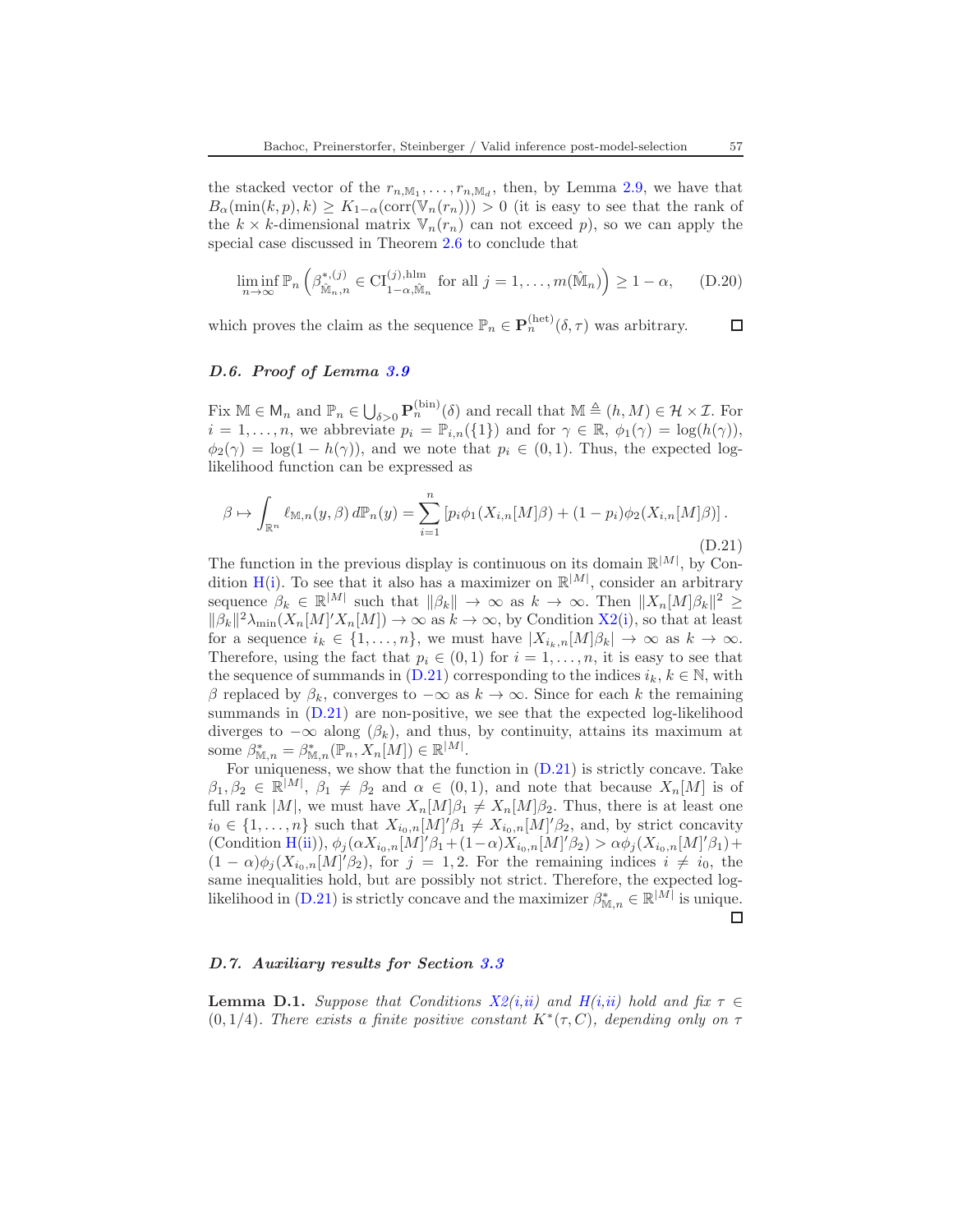and the constant C from Condition  $X_0^2(i)$ , such that eventually

$$
\sup_{\substack{\mathbb{M}\in \mathbb{M}_n \\ \mathbb{P}_n\in \mathbf{P}_n^{(\mathrm{bin})}(\tau)}} \max_{i=1,\ldots,n} |X_{i,n}[M] \beta_{\mathbb{M},n}^*(\mathbb{P}_n)| \leq K^*(\tau,C).
$$

Here,  $\beta_{\mathbb{M},n}^*(\mathbb{P}_n)$  is the pseudo parameter from Lemma [3.9.](#page-25-0)

Proof. We begin by establishing the following preliminary result. For every pair  $(h, M) \in \mathcal{H} \times \mathcal{I}$ , there exists a bounded set  $B_{h,M}(\tau, C) \subseteq \mathbb{R}^{|M|}$ , such that eventually  $U_{M,n}^{1/2} \beta_{\mathbb{M},n}^*(\mathbb{P}_n) \in B_{h,M}(\tau, C)$ , for all  $\mathbb{P}_n \in \mathbf{P}_n^{(\text{bin})}(\tau)$ , where  $U_{M,n} =$  $X_n[M]/X_n[M]/n$ . Here,  $C > 0$  is the constant from Condition [X2.](#page-24-0) Fix  $(h, M) \in$  $\mathcal{H} \times \mathcal{I}$  and  $t > 0$ , and define  $g_h(t) = \sup_{|\gamma| > t} \min\{\phi_1(\gamma), \phi_2(\gamma)\}\$  and the set  $B_{h,M}(\tau, C)$  by

$$
B_{h,M}(\tau,C)=\{v\in\mathbb{R}^{|M|}: g_h(\|v\|/\sqrt{2})\geq 2C[\phi_1(0)+\phi_2(0)]/\tau\},
$$

where  $\phi_1$  and  $\phi_2$  are as in Condition [H\(](#page-24-2)[ii\)](#page-24-6). Note that, indeed,  $B_{h,M}(\tau, C)$  is bounded, because  $g_h(t) \to -\infty$  as  $t \to \infty$ , in view of Condition [H\(](#page-24-2)[i\)](#page-24-3). Next, fix n large enough, such that Conditions  $X2(i,i)$  $X2(i,i)$  $X2(i,i)$  hold. Then the pseudo parameter  $\beta_{\mathbb{M},n}^*$  of Lemma [3.9](#page-25-0) uniquely exists. For  $\beta \in \mathbb{R}^{|M|}$  and  $\xi > 0$ , define  $R_{\beta,n}(\xi) =$  $\{i \leq n : |X_{i,n}[M]\beta| \geq \xi \|U_{M,n}^{1/2}\beta\|\}.$  Now fix  $\xi > 0$  and  $\beta \in \mathbb{R}^{|M|}$  such that  $||U_{M,n}^{1/2}\beta||=1$ , and observe that

$$
1 = \beta' X_n[M]' X_n[M]\beta/n = \frac{1}{n} \sum_{i=1}^n (X_{i,n}[M]U_{M,n}^{-1/2}U_{M,n}^{1/2}\beta)^2
$$
  

$$
\leq \xi^2 + \frac{1}{n} \sum_{i \in R_{\beta,n}(\xi)} \|U_{M,n}^{-1/2}X_{i,n}[M]'\|^2 \leq \frac{1}{n} |R_{\beta,n}(\xi)|C + \xi^2,
$$

which implies that  $\inf_{\beta \in \mathbb{R}^{|M|}} |R_{\beta,n}(\xi)| = \inf_{\beta: ||U_{M,n}^{1/2}\beta||=1} |R_{\beta,n}(\xi)| \ge n(1-\xi^2)/C$ . Since  $\phi_1$  and  $\phi_2$  are negative, we get for every  $\mathbb{P}_n \in \mathbf{P}_n^{(\text{bin})}(\tau)$ , every  $\beta \in \mathbb{R}^{|M|}$ and for  $\xi = 1/\sqrt{2}$ , that

$$
\mathbb{E}_{n}[\ell_{\mathbb{M},n}(\cdot,\beta)] \leq \sum_{i \in R_{\beta,n}(\xi)} \mathbb{P}_{i,n}(\{1\}) \mathbb{P}_{i,n}(\{0\}) \Big( \phi_1(X_{i,n}[M]\beta) + \phi_2(X_{i,n}[M]\beta) \Big)
$$
  

$$
\leq \tau |R_{\beta,n}(\xi)| g_n(\xi \| U_{M,n}^{1/2} \beta \|) \leq n \frac{\tau}{2C} g_n(\| U_{M,n}^{1/2} \beta \| / \sqrt{2}),
$$

where  $\mathbb{M} \triangleq (h, M)$ . Therefore, we have  $n[\phi_1(0) + \phi_2(0)] \leq \mathbb{E}_n[\ell_{\mathbb{M},n}(\cdot, 0)] \leq$  $\mathbb{E}_n[\ell_{\mathbb{M},n}(\cdot,\beta_{\mathbb{M},n}^*(\mathbb{P}_n)] \leq n\tau g_h(||U_{M,n}^{1/2}\beta_{\mathbb{M},n}^*||/\sqrt{2})/(2C)$ , which yields

$$
g_h(||U_{M,n}^{1/2}\beta_{\mathbb{M},n}^*||/\sqrt{2}) \geq \frac{[\phi_1(0) + \phi_2(0)]2C}{\tau},
$$

i.e.,  $U_{M,n}^{1/2} \beta_{\mathbb{M},n}^*(\mathbb{P}_n) \in B_{h,M}(\tau,C)$ . So we have established the preliminary result. Since the bounded set  $B_{h,M}(\tau, C)$  depends only on the indicated quantities,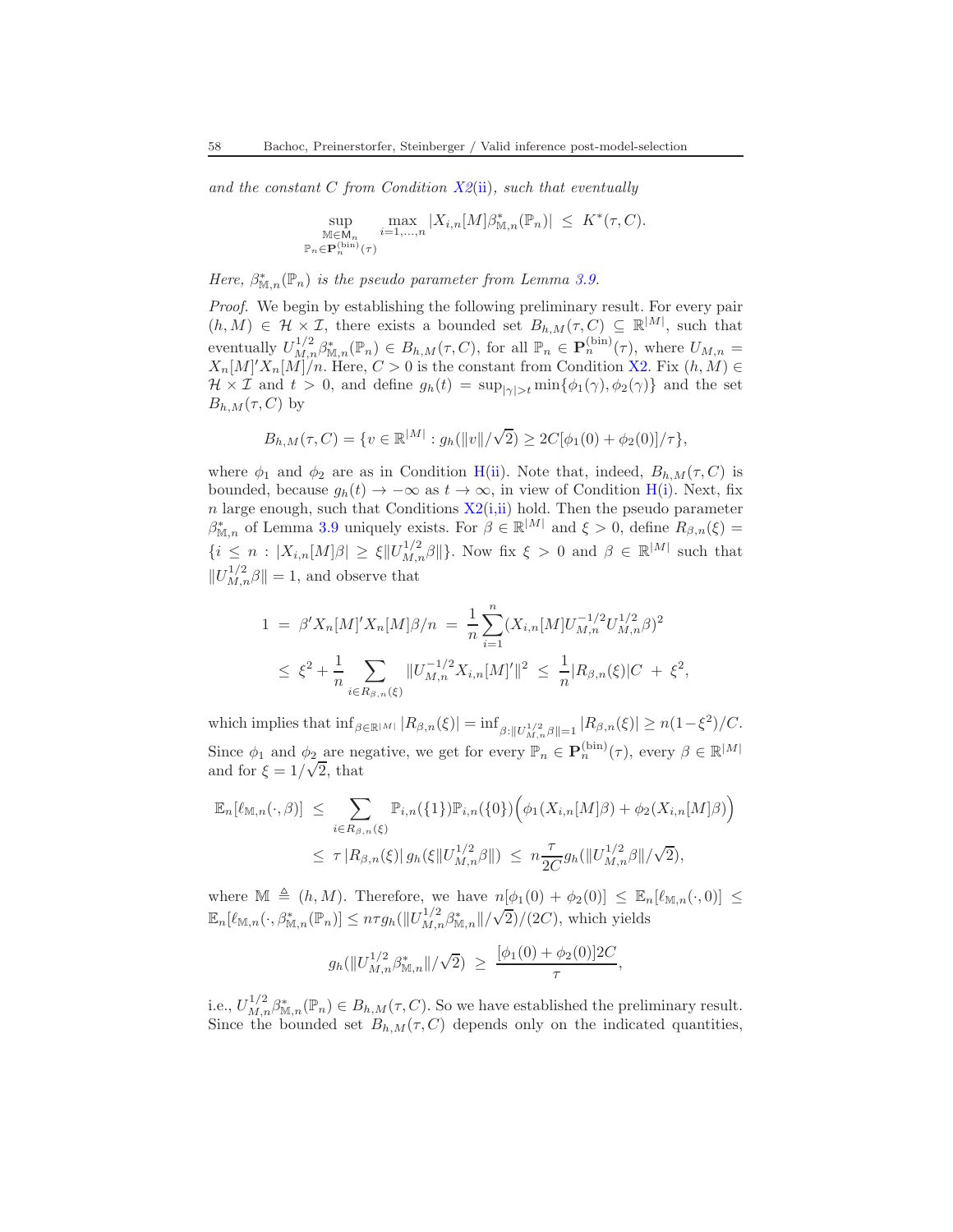there exists a finite positive constant  $K^*_{h,M}(\tau, C)$ , depending on the same quantities, such that for all large n, for all  $\mathbb{P}_n \in \mathbf{P}_n^{(\text{bin})}(\tau)$  and for all  $\mathbb{M} \in \mathsf{M}_n$ ,

$$
\max_{i} |X_{i,n}[M]\beta_{\mathbb{M},n}^{*}(\mathbb{P}_{n})| \leq \max_{i} ||U_{M,n}^{-1/2}X_{i,n}[M]'||||U_{M,n}^{1/2}\beta_{\mathbb{M},n}^{*}(\mathbb{P}_{n})||
$$
  

$$
\leq \sqrt{C}K_{h,M}^{*}(\tau, C) \leq \max_{(h,M)\in\mathcal{H}\times\mathcal{I}} \sqrt{C}K_{h,M}^{*}(\tau, C) =: K^{*}(\tau, C).
$$

This finishes the proof.

 $\Box$ 

<span id="page-58-3"></span>**Lemma D.2.** Suppose that Conditions  $X2(i,ii)$  $X2(i,ii)$  $X2(i,ii)$  and  $H(i,ii,iii)$  $H(i,ii,iii)$  $H(i,ii,iii)$  $H(i,ii,iii)$  hold and fix  $\tau \in$  $(0, 1/4)$ .

<span id="page-58-0"></span>(i) There exist positive constants  $\overline{K}(\tau, C)$  and  $\underline{K}(\tau, C)$ , depending only on  $\tau$  and the constant C from Condition  $X_0$ <sup>2</sup>[\(ii\)](#page-24-1), such that for all sufficiently large  $n \in \mathbb{N}$ , for all  $\mathbb{M} \in \mathsf{M}_n$ , all  $\mathbb{P}_n \in \mathbf{P}_n^{(\text{bin})}(\tau)$  and all  $y \in \{0,1\}^n$ ,

$$
\overline{K}(\tau, C) \ge \lambda_{\max} \left( (X_n[M]'X_n[M])^{-1/2} H_{\mathbb{M},n}^*(y) (X_n[M]'X_n[M])^{-1/2} \right)
$$
  
\n
$$
\ge \lambda_{\min} \left( (X_n[M]'X_n[M])^{-1/2} H_{\mathbb{M},n}^*(y) (X_n[M]'X_n[M])^{-1/2} \right) \ge \underline{K}(\tau, C),
$$

where  $H^*_{\mathbb{M},n}(y) := H_{\mathbb{M},n}(y,\beta_{\mathbb{M},n}^*(\mathbb{P}_n)), H_{\mathbb{M},n}(y,\beta) = -\frac{\partial^2 \ell_{\mathbb{M},n}(y,\beta)}{\partial \beta \partial \beta'}$  with  $\beta \in \mathbb{R}^{m(\mathbb{M})}$ and  $\beta_{\mathbb{M},n}^*(\mathbb{P}_n)$  is the pseudo parameter of Lemma [3.9.](#page-25-0)

<span id="page-58-1"></span>(ii) For  $\delta > 0$  and n sufficiently large, such that the pseudo parameter  $\beta^*_{M,n}$  of Lemma [3.9](#page-25-0) exists, define

$$
N_{\mathbb{M},\mathbb{P}_n,n}(\delta) = \left\{\beta \in \mathbb{R}^{m(\mathbb{M})}: \left\| (X_n[M]'X_n[M])^{1/2}(\beta - \beta_{\mathbb{M},n}^*(\mathbb{P}_n)) \right\| \le \delta \right\}.
$$

Then, for every  $\delta > 0$ ,

$$
\sup_{\substack{\mathbb{M}\in \mathbb{M}_n \\ \mathbb{P}_n\in \mathbf{P}_n^{\text{(bin)}}(\tau)}} \sup_{y\in\{0,1\}^n} \sup_{\beta\in N_{\mathbb{M},\mathbb{P}_n,n}(\delta)} \left\| H_{\mathbb{M},n}^*(y)^{-1/2} H_{\mathbb{M},n}(y,\beta) H_{\mathbb{M},n}^*(y)^{-1/2} - I_{m(\mathbb{M})} \right\|
$$

<span id="page-58-2"></span>converges to zero as  $n \to \infty$ .

[\(iii\)](#page-24-8) Suppose that, in addition, also Condition  $X2(iii)$  $X2(iii)$  holds. Then there exists a positive finite constant  $K(\tau, C)$ , depending only on  $\tau$  and the constant C from Condition  $X2$ , such that eventually

$$
\sup_{\mathbb{M}\in \mathsf{M}_n}\sup_{\mathbb{P}_n\in \mathbf{P}_n^{(\min)}(\tau)}\frac{\lambda_{\max}(\mathbb{E}_{\mathbb{P}_n}[H_{\mathbb{M},n}^*])}{\lambda_{\min}(\mathbb{E}_{\mathbb{P}_n}[H_{\mathbb{M},n}^*])} \ \leq \ K(\tau,C).
$$

*Proof.* First, fix n large enough, such that the bound of Condition  $X2(ii)$  $X2(ii)$  holds, the pseudo parameter of Lemma [3.9](#page-25-0) exists and the bound of Lemma [D.1](#page-56-2) applies. Fix  $\mathbb{M} \in \mathbb{M}_n$  and  $\mathbb{P}_n \in \mathbf{P}_n^{(\text{bin})}(\tau)$ . Since  $H_{\mathbb{M},n}(y,\beta) =$  $X_n[M]'D_{\mathbb{M},n}(y,\beta)X_n[M]$ , for a diagonal matrix  $D_{\mathbb{M},n}(y,\beta)$  whose *i*-th diagonal entry is given by

$$
-y_i \ddot{\phi}_1(X_{i,n}[M]\beta) - (1-y_i)\ddot{\phi}_2(X_{i,n}[M]\beta) > 0,
$$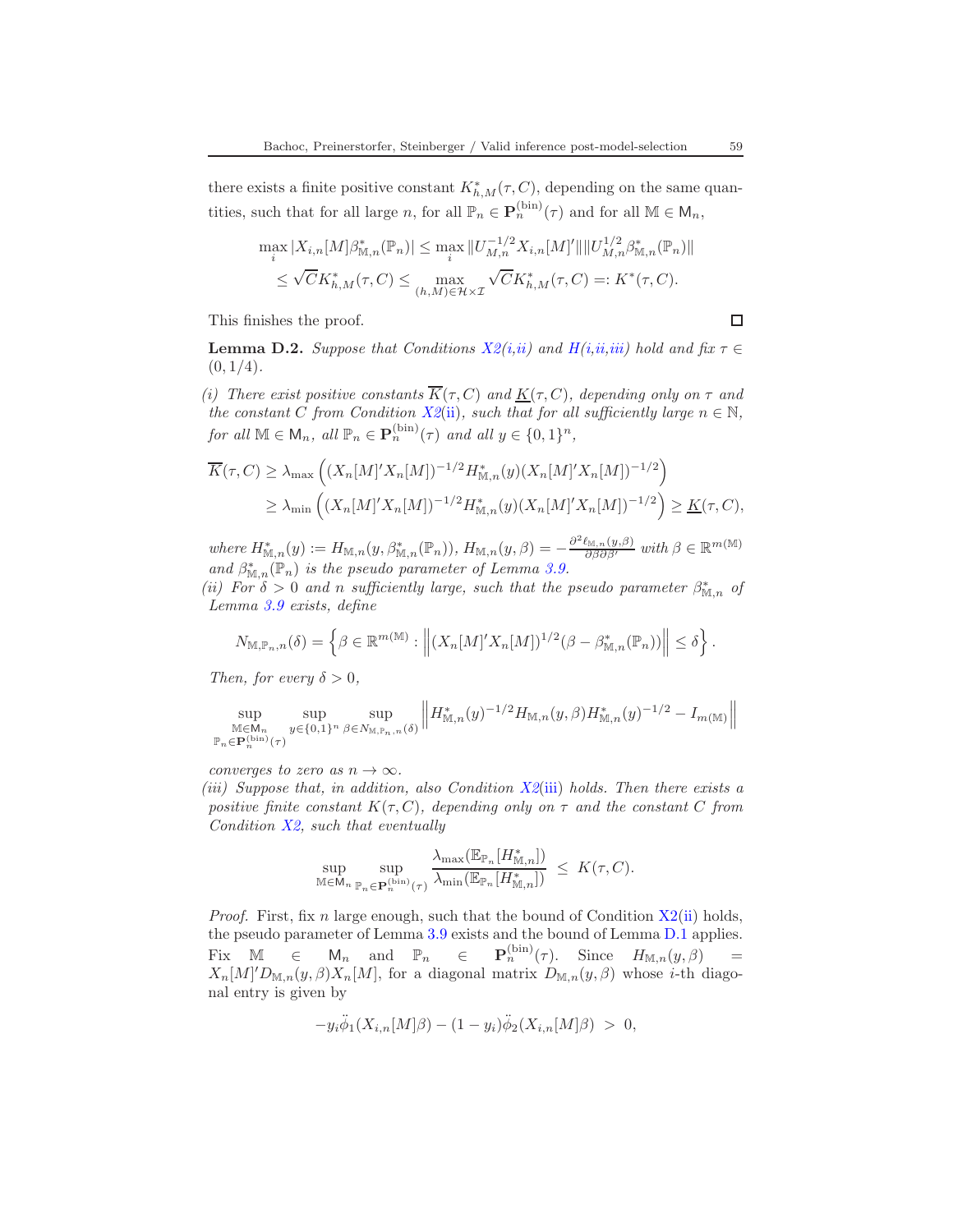in view of Conditions [H](#page-24-2)[\(i,](#page-24-3)[ii,](#page-24-6)[iii\)](#page-24-5), we see that  $H^*_{\mathbb{M},n}(y)$  is positive definite. Moreover, from continuity and positivity of  $-\ddot{\phi}_j$ , j = 1, 2, Lemma [D.1](#page-56-2) and finiteness of H, we conclude that the diagonal entries of  $D_{\mathbb{M},n}(y,\beta_{\mathbb{M},n}^*(\mathbb{P}_n))$  are lower and upper bounded by positive constants that depend only on  $\tau$  and C. This finishes the claim in [\(i\).](#page-58-0) Consider now

<span id="page-59-1"></span>
$$
\sup_{\beta \in N_{\mathbb{M},\mathbb{P}_n,n}(\delta)} \|H_{\mathbb{M},n}^*(y)^{-1/2} H_{\mathbb{M},n}(y,\beta) H_{\mathbb{M},n}^*(y)^{-1/2} - I_{m(\mathbb{M})} \|
$$
\n
$$
\leq \|X_n[M] H_{\mathbb{M},n}^*(y)^{-1/2} \|^2 \sup_{\beta \in N_{\mathbb{M},\mathbb{P}_n,n}(\delta)} \|D_{\mathbb{M},n}(y,\beta) - D_{\mathbb{M},n}(y,\beta_{\mathbb{M},n}^*(\mathbb{P}_n) \|
$$
\n
$$
\leq \frac{\|X_n[M](X_n[M]' X_n[M])^{-1} X_n[M]'' \|}{\min_{i=1,\dots,n} (-y_i \ddot{\phi}_1(X_{i,n}[M]\beta_{\mathbb{M},n}^*) - (1-y_i) \ddot{\phi}_2(X_{i,n}[M]\beta_{\mathbb{M},n}^*)} \times \sup_{\beta \in N_{\mathbb{M},\mathbb{P}_n,n}(\delta)} \max_{i=1,\dots,n} |\ddot{\phi}_j(X_{i,n}[M]\beta) - \ddot{\phi}_j(X_{i,n}[M]\beta_{\mathbb{M},n}^*)|.
$$
\n(D.22)

We have just seen that the minimum on the far right side of the previous display is lower bounded by a positive constant that depends only on  $\tau$  and C. To finish the proof, note that for  $\beta \in N_{\mathbb{M},\mathbb{P}_n,n}(\delta)$ , we have

$$
|X_{i,n}[M]\beta - X_{i,n}[M]\beta_{\mathbb{M},n}^*
$$
  
\n
$$
\leq ||X_{i,n}[M](X_n[M]')X_n[M])^{-1/2}||((X_n[M]')X_n[M])^{1/2}(\beta - \beta_{\mathbb{M},n}^*)|| \leq \delta\sqrt{C/n}
$$

and that  $|X_{i,n}[M]\beta_{\mathbb{M},n}^*| \leq K^*(\tau, C)$ , by Lemma [D.1.](#page-56-2) Therefore, by uniform continuity of  $\phi_j$  on the compact interval  $[-K^*(\tau, C) - \delta \sqrt{C}, K^*(\tau, C) + \delta \sqrt{C}],$ for every  $\eta > 0$ , there exists  $n_0 = n_0(\eta, \tau, \delta, C, h)$ , such that the supremum in [\(D.22\)](#page-59-1) is bounded by  $\eta$ , for all  $n \geq n_0$ . Since  $\mathcal H$  is finite, the proof of [\(ii\)](#page-58-1) is finished. For part (iii), simply combine part (i) and Condition X2(iii). finished. For part [\(iii\),](#page-58-2) simply combine part [\(i\)](#page-58-0) and Condition  $X2(iii)$  $X2(iii)$ .

### <span id="page-59-0"></span>D.8. Proof of Lemma [3.10](#page-25-1)

The proof is a variation of the consistency part of the proof of Theorem 4 in [Fahrmeir](#page-67-13) [\(1990\)](#page-67-13). Fix n large enough, such that the bound of Condition  $X2(ii)$  $X2(ii)$ holds, the pseudo parameter of Lemma [3.9](#page-25-0) exists and the bound of Lemma [D.1](#page-56-2) applies. Fix  $\mathbb{M} \in \mathsf{M}_n$  and  $\mathbb{P}_n \in \mathbf{P}_n^{(\text{bin})}(\tau)$ , write  $\beta_{\mathbb{M},n}^* = \beta_{\mathbb{M},n}^*(\mathbb{P}_n)$  and note that by Condition [H](#page-24-2)[\(iii\)](#page-24-5), the function  $\beta \mapsto \ell_{\mathbb{M},n}(y,\beta)$  is twice continuously differentiable on  $\mathbb{R}^{m(\mathbb{M})}$  and thus, for every  $y \in \{0,1\}^n$ , admits the expansion

$$
\ell_{\mathbb{M},n}(y,\beta) = \ell_{\mathbb{M},n}(y,\beta_{\mathbb{M},n}^*) + (\beta - \beta_{\mathbb{M},n}^*)'U_{M,n}^{1/2}U_{M,n}^{-1/2}s_{\mathbb{M},n}^*(y) -\frac{1}{2}(\beta - \beta_{\mathbb{M},n}^*)'U_{M,n}^{1/2}U_{M,n}^{-1/2}H_{\mathbb{M},n}(y,\tilde{\beta}_n)U_{M,n}^{-1/2}U_{M,n}^{1/2}(\beta - \beta_{\mathbb{M},n}^*),
$$

for some  $\tilde{\beta}_n \in \{a\beta + (1-a)\beta^*_{\mathbb{M},n} : a \in [0,1]\}$ , and where  $s^*_{\mathbb{M},n}(y) = \frac{\partial \ell_{\mathbb{M},n}(y,\beta)}{\partial \beta}\Big|_{\beta=\beta^*_{\mathbb{M},n}}$ ,  $H_{\mathbb{M},n}(y,\beta) = -\frac{\partial \ell_{\mathbb{M},n}(y,\beta)}{\partial \beta \partial \beta}, \text{ and } U_{M,n} = X_n[M]/X_n[M]/n. \text{ For } \delta > 0, \text{ define }$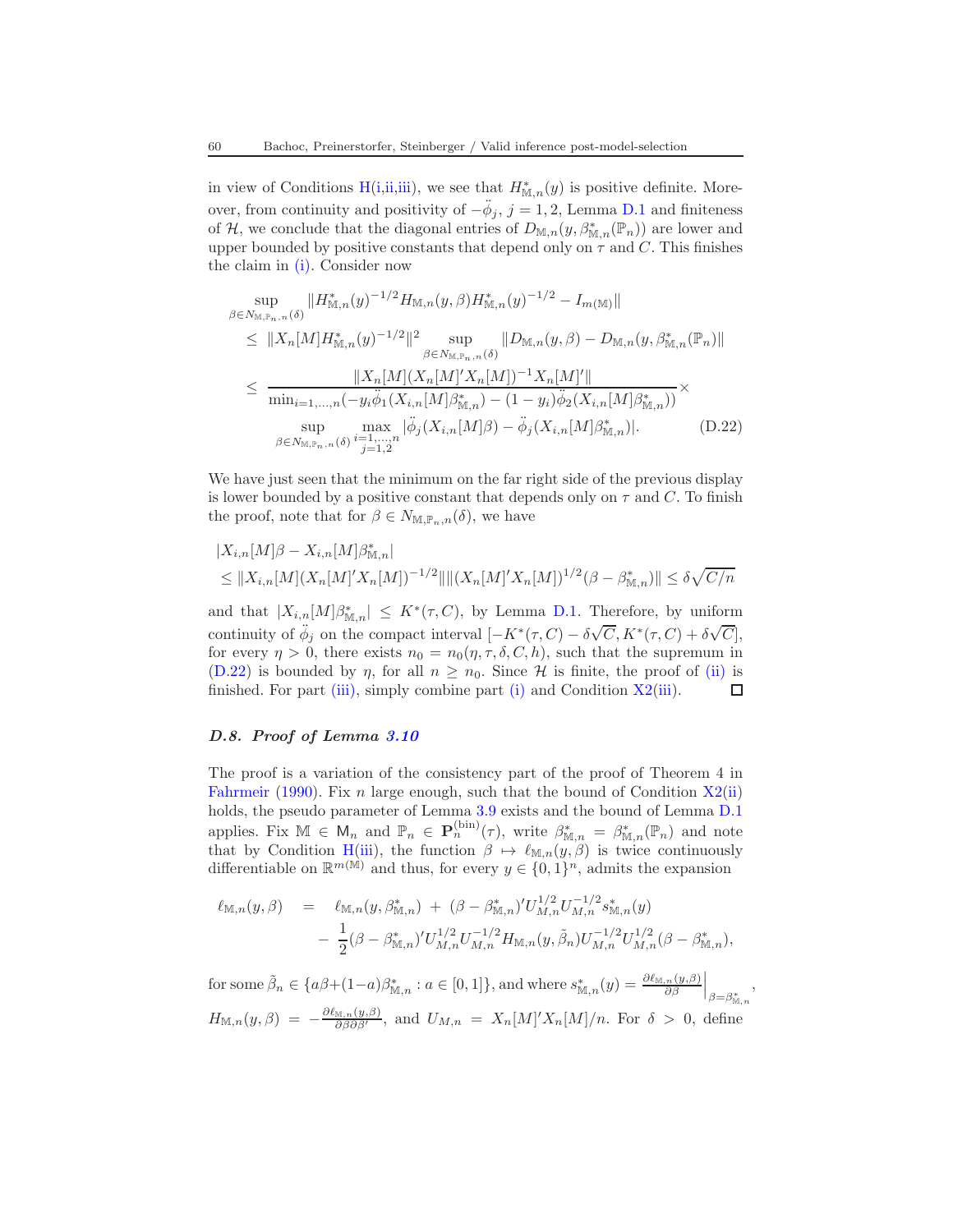$\lambda_n = \sqrt{n} U_{M,n}^{1/2} (\beta - \beta_{\mathbb{M},n}^*)/\delta$  to rewrite the previous equation as

$$
\ell_{\mathbb{M},n}(y,\beta) - \ell_{\mathbb{M},n}(y,\beta_{\mathbb{M},n}^*) = \delta \lambda_n' U_{M,n}^{-1/2} s_{\mathbb{M},n}^*(y) / \sqrt{n} - \frac{1}{2} \delta^2 \lambda_n' U_{M,n}^{-1/2} (H_{\mathbb{M},n}(y,\tilde{\beta}_n)/n) U_{M,n}^{-1/2} \lambda_n,
$$

for all  $\beta \in \mathbb{R}^{m(\mathbb{M})}$  and all  $y \in \{0,1\}^n$ . For  $N_n(\delta) := N_{\mathbb{M}, \mathbb{P}_n, n}(\delta)$  as in Lemma [D.2](#page-58-3)[\(ii\),](#page-58-1) define  $L_n(y, \delta) := \inf_{\beta \in N_n(\delta)} \lambda_{\min} \left( U_{M,n}^{-1/2} (H_{\mathbb{M},n}(y,\beta)/n) U_{M,n}^{-1/2} \right)$ , take  $\beta \in \partial N_n(\delta) =$  $\{\beta \in \mathbb{R}^{m(\mathbb{M})}: \|\sqrt{n}U_{M,n}^{1/2}(\beta-\beta_{\mathbb{M},n}^*)\| = \delta\}$  and observe that now  $\|\lambda_n\| = 1$ ,  $\delta \lambda'_{n} U_{M,n}^{-1/2} s_{\mathbb{M},n}^{*}(y) / \sqrt{n} \leq \delta \| U_{M,n}^{-1/2} s_{\mathbb{M},n}^{*}(y) / \sqrt{n} \|$  and

$$
\frac{1}{2}\delta^2 L_n(y,\delta) \leq \frac{1}{2}\delta^2 \lambda_{\min} \left( U_{M,n}^{-1/2} (H_{\mathbb{M},n}(y,\tilde{\beta})/n) U_{M,n}^{-1/2} \right) \leq \frac{1}{2}\delta^2 \lambda'_n U_{M,n}^{-1/2} (H_{\mathbb{M},n}(y,\tilde{\beta})/n) U_{M,n}^{-1/2} \lambda_n,
$$

for all  $y \in \{0,1\}^n$ . Therefore, we have the inclusion

$$
E_{\mathbb{M},\mathbb{P}_n,n}(\delta) := \{ y \in \{0,1\}^n : \delta \| U_{M,n}^{-1/2} s_{\mathbb{M},n}^*(y) / \sqrt{n} \| < \delta^2 L_n(y,\delta) / 2 \} \\
\subseteq \{ y \in \{0,1\}^n : \forall \beta \in \partial N_n(\delta) : \ell_{\mathbb{M},n}(y,\beta) < \ell_{\mathbb{M},n}(y,\beta_{\mathbb{M},n}^*) \} =: F_n(\delta).
$$

As a consequence, for every  $y \in E_{\mathbb{M}, \mathbb{P}_n, n}(\delta)$ , the function  $\beta \mapsto \ell_{\mathbb{M}, n}(y, \beta)$  has a local maximum  $\hat{\beta}_{\mathbb{M},n}(y)$  on the interior of  $N_n(\delta)$ . By strict concavity (Conditions  $H(ii)$  $H(ii)$  and  $X2(i)$  $X2(i)$ , this is a unique global maximum. Moreover, we have  $F_n(\delta) \subseteq \{y : \hat{\beta}_{\mathbb{M},n}(y) \in N_n(\delta)\} = \{y : ||\sqrt{n}U_{M,n}^{1/2}(\hat{\beta}_{\mathbb{M},n}(y) - \beta_{\mathbb{M},n}^*)|| \leq \delta\}.$  Hence,

<span id="page-60-0"></span>
$$
\mathbb{P}_n(\|\sqrt{n}U_{M,n}^{1/2}(\hat{\beta}_{\mathbb{M},n}(y)-\beta_{\mathbb{M},n}^*)\|>\delta) \leq \mathbb{P}_n(E_{\mathbb{M},\mathbb{P}_n,n}(\delta)^c).
$$

It remains to verify that  $\mathbb{P}_n(E_{\mathbb{M},\mathbb{P}_n,n}(\delta)^c)$  is small for large n, uniformly in M and  $\mathbb{P}_n$ . Take  $\varepsilon > 0$  and note that

$$
\mathbb{P}_n(E_{\mathbb{M}, \mathbb{P}_n, n}(\delta)^c) \leq \mathbb{P}_n(4||U_{M,n}^{-1/2} s_{\mathbb{M}, n}^*(\cdot)/\sqrt{n}||^2 \geq \delta^2 L_n^2(\cdot, \delta), L_n^2(\cdot, \delta) \geq \varepsilon^2) + \mathbb{P}_n(L_n^2(\cdot, \delta) < \varepsilon^2) \tag{D.23}\leq \mathbb{P}_n(4||U_{M,n}^{-1/2} s_{\mathbb{M}, n}^*(\cdot)/\sqrt{n}||^2 \geq \delta^2 \varepsilon^2) + \mathbb{P}_n(L_n^2(\cdot, \delta) < \varepsilon^2) \leq 4 \frac{\text{trace}(U_{M,n}^{-1/2} \mathbb{V}_n(s_{\mathbb{M}, n}^*/\sqrt{n}) U_{M,n}^{-1/2})}{\delta^2 \varepsilon^2} + \mathbb{P}_n(L_n(\cdot, \delta) < \varepsilon),
$$

in view of Markov's inequality and since  $\mathbb{E}_n[s_{\mathbb{M},n}^*]=0$ . Note that  $\mathbb{V}_n(s_{\mathbb{M},n}^*)=$  $X_n[M]'V^*_{\mathbb{M},\mathbb{P}_n,n}X_n[M]$ , for a diagonal matrix  $V^*_{\mathbb{M},\mathbb{P}_n,n}$  whose diagonal entries satisfy

$$
[V^*_{\mathbb{M}, \mathbb{P}_n, n}]_{ii} = \mathbb{P}_{i,n}(\{1\})\mathbb{P}_{i,n}(\{0\})(\dot{\phi}_1(X_{i,n}\beta^*_{\mathbb{M},n}) - \dot{\phi}_2(X_{i,n}\beta^*_{\mathbb{M},n}))^2
$$
  

$$
\leq \sup_{|\gamma| \leq K^*(\tau, C)} (\dot{\phi}_1(\gamma) - \dot{\phi}_2(\gamma))^2,
$$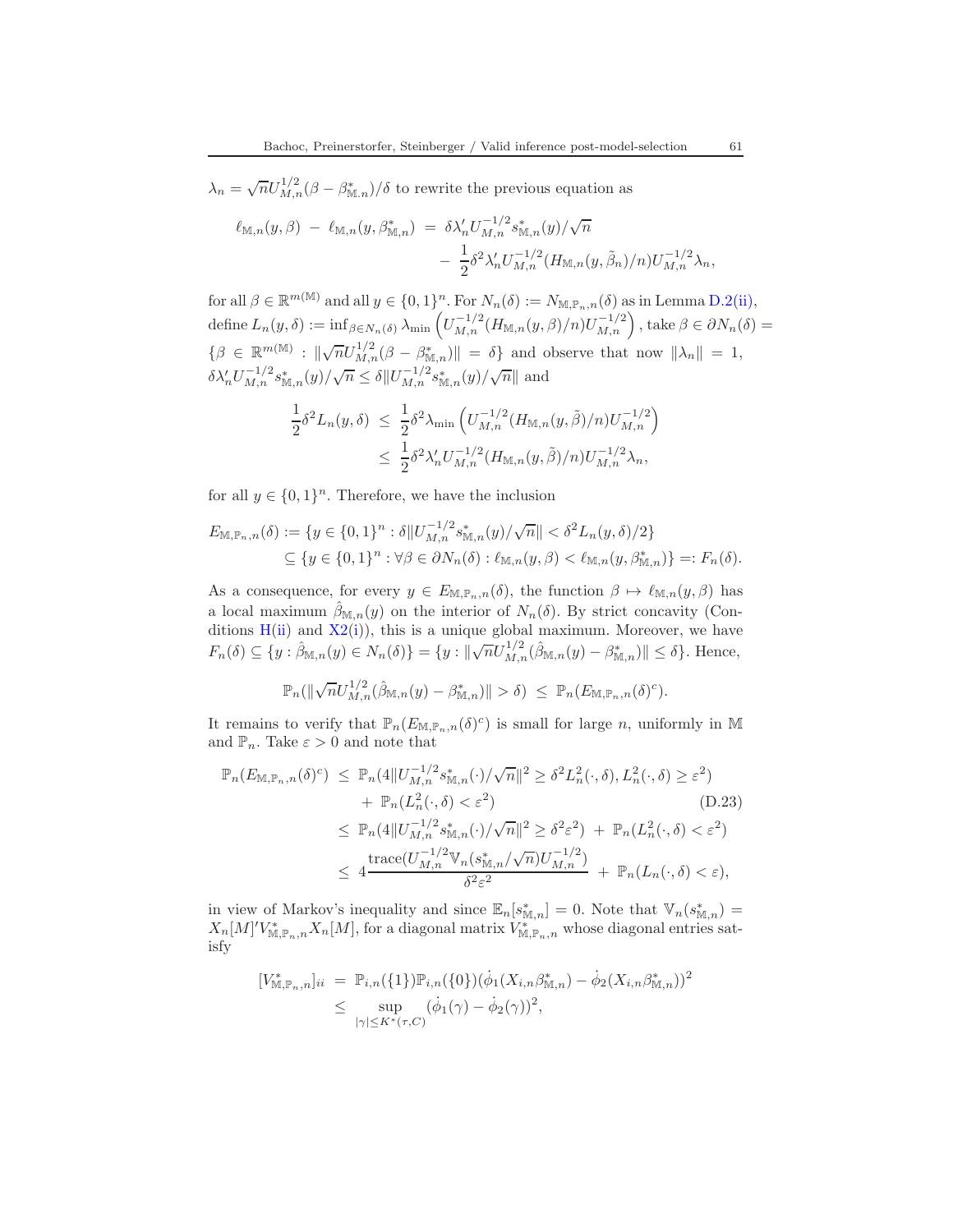for the constant  $K^*(\tau, C)$  of Lemma [D.1.](#page-56-2) Thus, the trace on the last line of dis-play [\(D.23\)](#page-60-0) is bounded by  $p \max_{h \in \mathcal{H}} \sup_{|\gamma| \le K^*(\tau, C)} (\dot{\phi}_1(\gamma) - \dot{\phi}_2(\gamma))^2$ , which does not depend on n, M or  $\mathbb{P}_n$ . Finally, to bound the remaining probability, note that  $L_n(y, \delta)$  is lower bounded by the product of  $\lambda_{\min}(U_{M,n}^{-1/2} H_{\mathbb{M},n}^*(y) U_{M,n}^{-1/2})/n$ and  $\inf_{\beta \in N_n(\delta)} \lambda_{\min}(H_{\mathbb{M},n}^*(y)^{-1/2} H_{\mathbb{M},n}(y,\beta) H_{\mathbb{M},n}^*(y)^{-1/2})$ . The first factor is itself lower bounded by the positive constant  $K(\tau, C)$  from Lemma [D.2](#page-58-3)[\(i\).](#page-58-0) Thus,  $\mathbb{P}_n(L_n(\cdot,\delta) < \varepsilon)$  is upper bounded by

$$
\mathbb{P}_n\left(\sup_{\beta\in N_n(\delta)}\left\|H^*_{\mathbb{M},n}(y)^{-1/2}H_{\mathbb{M},n}(y,\beta)H^*_{\mathbb{M},n}(y)^{-1/2}-I_{m(\mathbb{M})}\right\|>1-\frac{\varepsilon}{\underline{K}(\tau,C)}\right).
$$

Choosing  $\varepsilon = K(\tau, C)/2$  and using Lemma [D.2](#page-58-3)[\(ii\),](#page-58-1) we conclude that for every  $\delta > 0$ ,

$$
\sup_{\mathbb{M}\in\mathsf{M}_n}\sup_{\mathbb{P}_n\in\mathbf{P}_n^{(\text{bin})}(\tau)}\mathbb{P}_n\left(\left\|(X_n[M]'X_n[M])^{1/2}(\hat{\beta}_{\mathbb{M},n}-\beta_{\mathbb{M},n}^*(\mathbb{P}_n))\right\|>\delta\right) \quad \text{(D.24)}
$$

<span id="page-61-0"></span>
$$
\leq \sup_{\mathbb{M}\in\mathsf{M}_n} \sup_{\mathbb{P}_n\in\mathbf{P}_n^{(\text{bin})}(\tau)} \mathbb{P}_n(E_{\mathbb{M},\mathbb{P}_n,n}(\delta)^c)
$$
(D.25)

$$
\leq 16 \frac{p \max_{h \in \mathcal{H}} \sup_{|\gamma| \leq K^*(\tau, C)} (\dot{\phi}_1(\gamma) - \dot{\phi}_2(\gamma))^2}{\delta^2 \underline{K}(\tau, C)^2} + o(1),
$$
\n(D.26)

where the  $o(1)$  term refers to convergence as  $n \to \infty$ . Now, to establish the asymptotic existence of the MLE, we simply take  $E_{\mathbb{M},\mathbb{P}_n,n} := E_{\mathbb{M},\mathbb{P}_n,n}(\delta_n)$ , for  $\delta_n \to \infty$  sufficiently slowly as  $n \to \infty$ . For the uniform consistency part, note that the limit superior as  $n \to \infty$  of the expression in [\(D.24\)](#page-61-0) is bounded by a quantity that converges to zero as  $\delta \to \infty$ . quantity that converges to zero as  $\delta \to \infty$ .

### D.9. Proof of Theorem [3.11](#page-26-0)

Fix  $n \in \mathbb{N}$ , a candidate model  $\mathbb{M} \in \mathsf{M}_n$  and  $\mathbb{P}_n \in \mathbf{P}_n^{(\text{bin})}(\tau)$ , and let  $\mathbb{E}_n$  and  $\mathbb{V}_n$  denote the expectation and variance-covariance operators with respect to  $\mathbb{P}_n$  on  $\{0,1\}^n$ . Define  $s_{\mathbb{M},n}(y,\beta) := \partial \ell_{\mathbb{M},n}(y,\beta)/\partial \beta$  and note that by assumption  $\beta \mapsto s_{\mathbb{M},n}(y,\beta)$  is continuously differentiable on  $\mathbb{R}^{m(\mathbb{M})}$ , for all  $y \in \{0,1\}^n$ . Therefore, we can expand  $s_{\mathbb{M},n}$  around  $\beta_0 \in \mathbb{R}^{m(\mathbb{M})}$  as follows,

$$
s_{\mathbb{M},n}(y,\beta) - s_{\mathbb{M},n}(y,\beta_0) = \int_{0}^{1} H_{\mathbb{M},n}(y,t\beta + (1-t)\beta_0)dt \cdot (\beta_0 - \beta).
$$

For *n* sufficiently large, such that  $\beta_{\mathbb{M},n}^* = \beta_{\mathbb{M},n}^*(\mathbb{P}_n)$  of Lemma [3.9](#page-25-0) exists, define  $\tilde{H}_{\mathbb{M},n}(y) := \int_0^1 H_{\mathbb{M},n}(y, t\beta_{\mathbb{M},n}^* + (1-t)\hat{\beta}_{\mathbb{M},n}(y)) dt$  and note that with this we have

<span id="page-61-1"></span>
$$
s_{\mathbb{M},n}^*(y) := s_{\mathbb{M},n}(y,\beta_{\mathbb{M},n}^*) = \tilde{H}_{\mathbb{M},n}(y) \cdot (\hat{\beta}_{\mathbb{M},n}(y) - \beta_{\mathbb{M},n}^*), \tag{D.27}
$$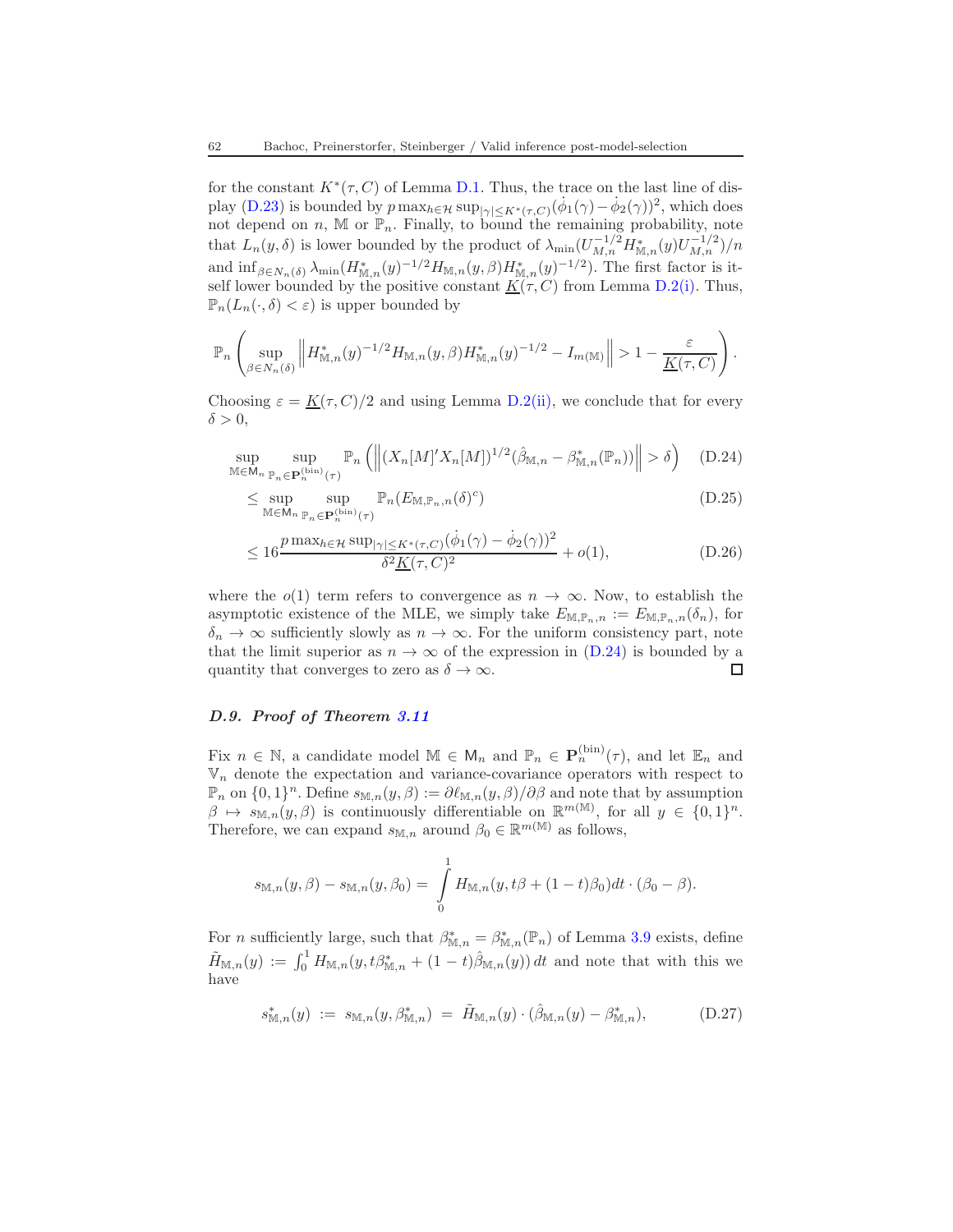for  $y \in E_{\mathbb{M},n} := E_{\mathbb{M},\mathbb{P}_n,n}$ , the set defined in Lemma [3.10.](#page-25-1) Moreover, since  $H_{\mathbb{M},n}(y,\beta)$  $H_{\mathbb{M},n}(y,\beta)$  is positive definite under Conditions H[\(iii\)](#page-24-5) and [X2](#page-24-0)[\(i\)](#page-24-7), so are  $\tilde{H}_{\mathbb{M},n}(y)$ and  $H^*_{\mathbb{M},n}(y) := H_{\mathbb{M},n}(y,\beta_{\mathbb{M},n}^*)$ . Thus, if we set

$$
\psi_{i,n,\mathbb{M}}^*(y_i) := y_i \phi_1(X_{i,n}[M]\beta_{\mathbb{M},n}^*) + (1 - y_i)\phi_2(X_{i,n}[M]\beta_{\mathbb{M},n}^*),
$$
  

$$
g_{i,n,\mathbb{M}}(y_i) := \mathbb{E}_n[H_{\mathbb{M},n}^*]^{-1} X_{i,n}[M]' (\psi_{i,n,\mathbb{M}}^*(y_i) - \mathbb{E}_n[\psi_{i,n,\mathbb{M}}^*)],
$$

and

$$
\Delta_{n,\mathbb{M}}(y) \; := \; \hat{\beta}_{\mathbb{M},n}(y) - \beta_{\mathbb{M},n}^* - \sum_{i=1}^n g_{i,n,\mathbb{M}}(y_i),
$$

we see that [\(2.1\)](#page-7-0) is satisfied, that  $\mathbb{E}_n[g_{i,n,\mathbb{M}}] = 0$ ,  $r_{n,\mathbb{M}}(y) := \sum_{i=1}^n g_{i,n,\mathbb{M}}(y_i) =$  $\mathbb{E}_n[H_{\mathbb{M},n}^*]^{-1} s_{\mathbb{M},n}^*(y)$ , because  $\mathbb{E}_n[s_{\mathbb{M},n}^*] = 0$ , and that  $\mathbb{V}_n[r_{n,\mathbb{M}}^{(j)}]$  is given by

$$
\sum_{i=1}^{n} (e_{m(\mathbb{M})}(j)^{\prime} \mathbb{E}_n[H_{\mathbb{M},n}^*]^{-1} X_{i,n}[M]^{\prime})^2 \mathbb{V}_n[\psi_{i,n,\mathbb{M}}^*],
$$

where  $e_m(j)$  is the j-th element of the canonical basis in  $\mathbb{R}^m$  and  $j \in \{1, ..., m(\mathbb{M})\}$ . Note that by Lemma [D.1,](#page-56-2) Cond[i](#page-24-3)tions  $H(i,iii,iv)$  $H(i,iii,iv)$  $H(i,iii,iv)$  $H(i,iii,iv)$  and the finiteness of  $H$ , there exists a positive constant  $K'(\tau, C)$ , depending only on  $\tau > 0$  and C from Condition  $X2$ , such that for all large n,

$$
\infty > \mathbb{V}_n[\psi^*_{i,n,\mathbb{M}}] \ge \tau \left( \frac{\dot{h}(X_{i,n}[M]\beta^*_{\mathbb{M},n})}{h(X_{i,n}[M]\beta^*_{\mathbb{M},n})} + \frac{\dot{h}(X_{i,n}[M]\beta^*_{\mathbb{M},n})}{1 - h(X_{i,n}[M]\beta^*_{\mathbb{M},n})} \right)^2
$$
  

$$
\ge \underline{K'}(\tau, C) > 0.
$$

In particular, for such n, we have  $0 < \mathbb{V}_n[r_{n,\mathbb{M}}^{(j)}] < \infty$ . Furthermore, by a similar argument, we obtain the upper bound  $|\psi^*_{i,n,\mathbb{M}}(y_i)|^2 \leq \overline{K'}(\tau,C)$  and, in turn,

<span id="page-62-0"></span>
$$
\frac{|g_{i,n,\mathbb{M}}^{(j)}(y_i)|^2}{\mathbb{V}_n[r_{n,\mathbb{M}}^{(j)}]} \le 2 \frac{\overline{K'}(\tau,C)}{\underline{K'}(\tau,C)} \frac{\left(e_{m(\mathbb{M})}(j)^{\prime} \mathbb{E}_n[H_{\mathbb{M},n}^*]^{-1} X_{i,n}[M]^{\prime}\right)^2}{\sum_{i=1}^n \left(e_{m(\mathbb{M})}(j)^{\prime} \mathbb{E}_n[H_{\mathbb{M},n}^*]^{-1} X_{i,n}[M]^{\prime}\right)^2}.
$$
 (D.28)

But the numerator of the second fraction on the right of the previous display can be bounded by

$$
||(X_n[M]'X_n[M])^{1/2}\mathbb{E}_n[H^*_{\mathbb{M},n}]^{-1}e_{m(\mathbb{M})}(j)||^2||(X_n[M]'X_n[M])^{-1/2}X_{i,n}[M]']|^2
$$
  
\n
$$
\leq ||X_n[M]\mathbb{E}_n[H^*_{\mathbb{M},n}]^{-1}e_{m(\mathbb{M})}(j)||^2 \cdot C/n,
$$

in view of Condition [X2](#page-24-0)[\(ii\)](#page-24-1), whereas the denominator of that same fraction coincides with  $||X_n[M]\mathbb{E}_n[H^*_{\mathbb{M},n}]^{-1}e_{m(\mathbb{M})}(j)||^2$ . Thus, we conclude that also [\(2.3\)](#page-7-2) is satisfied. Finally, for asymptotic negligibility of  $\mathbb{V}_n[r_{n,\mathbb{M}}^{(j)}]^{-1/2}\Delta_{n,\mathbb{M}}^{(j)}(y)$ , first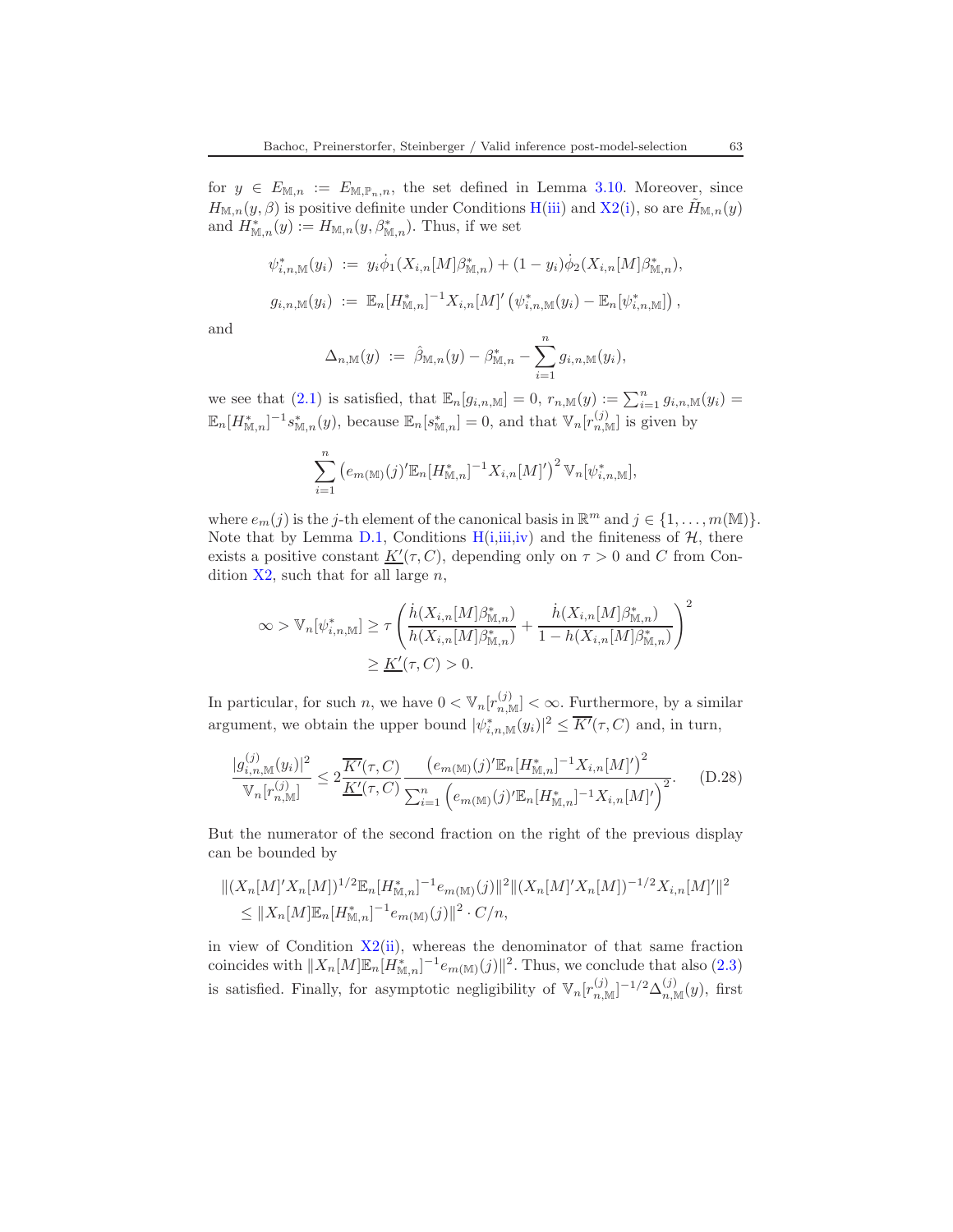note that using  $(D.27)$ , for  $y \in E_{\mathbb{M},n}$ , we have

$$
\Delta_{n,\mathbb{M}}(y) = \tilde{H}_{\mathbb{M},n}(y)^{-1} \tilde{H}_{\mathbb{M},n}(y) (\hat{\beta}_{\mathbb{M},n}(y) - \beta_{\mathbb{M},n}^*) - \mathbb{E}_n [H_{\mathbb{M},n}^*]^{-1} s_{\mathbb{M},n}^*(y)
$$
  
\n
$$
= \left( \tilde{H}_{\mathbb{M},n}(y)^{-1} \mathbb{E}_n [H_{\mathbb{M},n}^*] - I_{m(\mathbb{M})} \right) \mathbb{E}_n [H_{\mathbb{M},n}^*]^{-1} s_{\mathbb{M},n}^*(y)
$$
  
\n
$$
= \mathbb{E}_n [H_{\mathbb{M},n}^*]^{-1/2} \left( \mathbb{E}_n [H_{\mathbb{M},n}^*]^{1/2} \tilde{H}_{\mathbb{M},n}(y)^{-1} \mathbb{E}_n [H_{\mathbb{M},n}^*]^{1/2} - I_{m(\mathbb{M})} \right) \mathbb{E}_n [H_{\mathbb{M},n}^*]^{1/2}
$$
  
\n
$$
\times R_{n,\mathbb{M}}^{1/2} R_{n,\mathbb{M}}^{-1/2} r_{n,\mathbb{M}}(y),
$$

where  $R_{n,\mathbb{M}} = \text{diag}(\mathbb{V}_n[r_{n,\mathbb{M}}^{(1)}], \ldots, \mathbb{V}_n[r_{n,\mathbb{M}}^{(m(\mathbb{M}))}]).$  Therefore,

$$
\|R_{n,\mathbb{M}}^{-1/2}\Delta_{n,\mathbb{M}}(y)\|
$$
  
\n
$$
\leq \|\mathbb{E}_n[H_{\mathbb{M},n}^*]^{1/2}\tilde{H}_{\mathbb{M},n}(y)^{-1}\mathbb{E}_n[H_{\mathbb{M},n}^*]^{1/2} - I_{m(\mathbb{M})}\|\frac{\lambda_{\max}(\mathbb{E}_n[H_{\mathbb{M},n}^*]^{1/2})}{\lambda_{\min}(\mathbb{E}_n[H_{\mathbb{M},n}^*]^{1/2})}
$$
  
\n
$$
\times \frac{\max_j \mathbb{V}_n^{1/2}[r_{n,\mathbb{M}}^{(j)}]}{\min_j \mathbb{V}_n^{1/2}[r_{n,\mathbb{M}}^{(j)}]}\|R_{n,\mathbb{M}}^{-1/2}r_{n,\mathbb{M}}(y)\|.
$$

Here,  $R_{n,\mathbb{M}}^{-1/2} r_{n,\mathbb{M}}(y)$  has mean zero and covariance matrix with ones on the main diagonal, and consequently its norm is bounded in probability. The ratio of the largest and smallest variance component of  $r_{n,M}$  is bounded by the condition number of the matrix  $\mathbb{E}_n[H_{\mathbb{M},n}^*]^{-1}X_n[M]'X_n[M]\mathbb{E}_n[H_{\mathbb{M},n}^*]^{-1}$  times a constant that depends only on  $\tau$  and  $C$ , because of the previously derived upper and lower bounds on  $|\psi^*_{i,n,\mathbb{M}}(y_i)|^2$  and  $\mathbb{V}_n[\psi^*_{i,n,\mathbb{M}}]$ , respectively. But this condition number is eventually bounded by a finite constant that depends only on  $\tau$  and C from Condition [X2,](#page-24-0) in view of Lemma [D.2](#page-58-3)[\(iii\).](#page-58-2) In particular, this lemma shows that the condition number of  $\mathbb{E}_n[H^*_{\mathbb{M},n}]$  is bounded, eventually. Therefore, since  $\mathbb{P}_n(E_{\mathbb{M},n}) \to 1$ , as  $n \to \infty$ , it remains to show that  $\mathbb{E}_n[H_{\mathbb{M},n}^*]^{1/2}\tilde{H}_{\mathbb{M},n}(y)^{-1}\mathbb{E}_n[H_{\mathbb{M},n}^*]^{1/2}\to I_{m(\mathbb{M})}$ , in  $\mathbb{P}_n$ -probability. The result follows if we can show that the eigenvalues of  $H^{*}_{\mathbb{M},n}(y)^{-1/2} \tilde{H}_{\mathbb{M},n}(y) H^{*}_{\mathbb{M},n}(y)^{-1/2}$  and of  $\mathbb{E}_n[H_{\mathbb{M},n}^*]^{-1/2}H_{\mathbb{M},n}^*(y)\mathbb{E}_n[H_{\mathbb{M},n}^*]^{-1/2}$  converge to 1, in  $\mathbb{P}_n$ -probability, because for  $A = \mathbb{E}_n[H^*_{\mathbb{M},n}], B = \tilde{H}_{\mathbb{M},n}(y)$  and  $C = H^*_{\mathbb{M},n}(y)$ , we have

$$
||A^{1/2}B^{-1}A^{1/2} - I_{m(\mathbb{M})}||
$$
  
= 
$$
||A^{1/2}C^{-1/2}C^{1/2}B^{-1}C^{1/2}C^{-1/2}A^{1/2} - I_{m(\mathbb{M})}||
$$
  

$$
\leq ||A^{1/2}C^{-1}A^{1/2}|| ||C^{1/2}B^{-1}C^{1/2} - I_{m(\mathbb{M})}|| + ||A^{1/2}C^{-1}A^{1/2} - I_{m(\mathbb{M})}||.
$$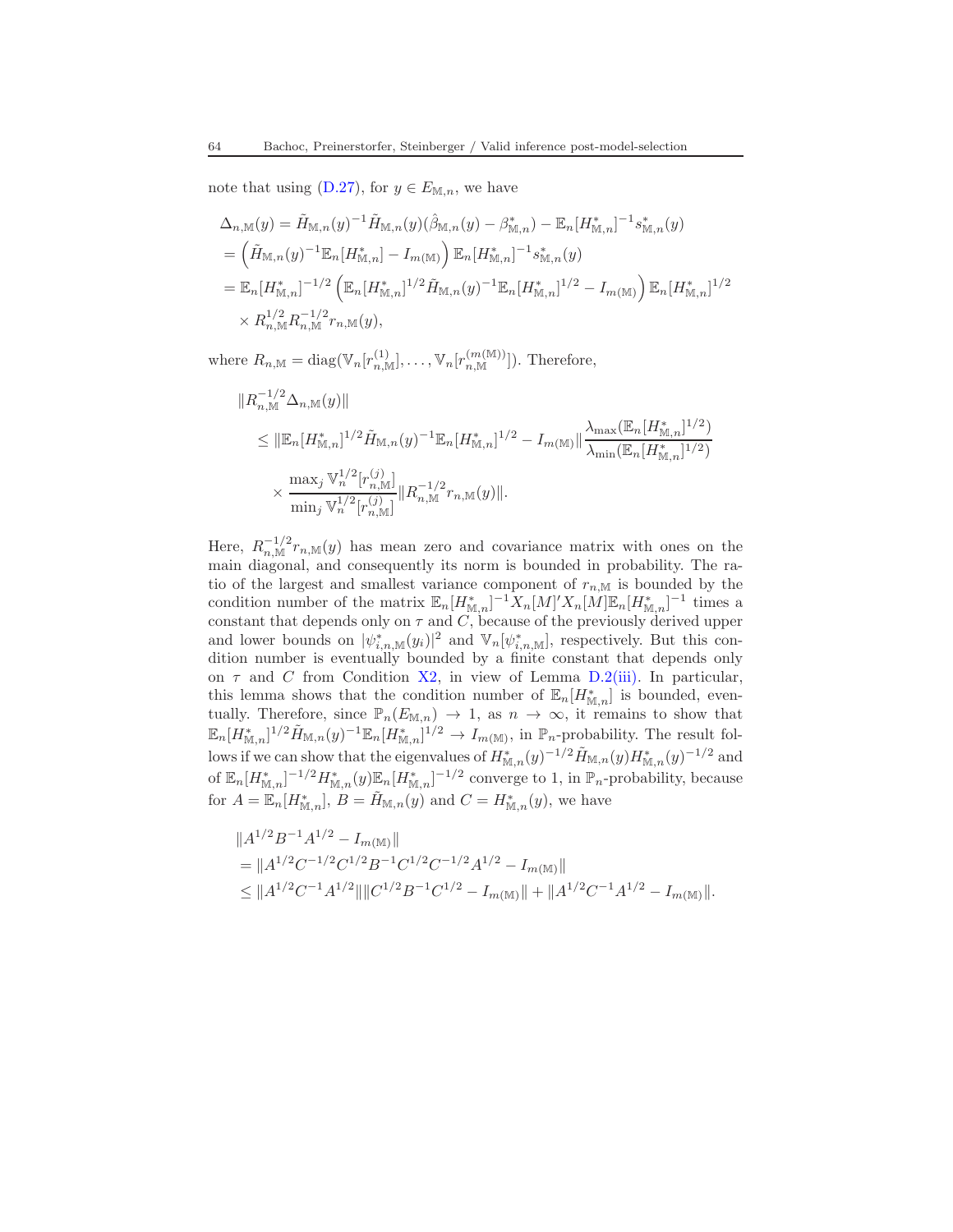For the first of these two, let  $N_{\mathbb{M},n}(\delta) := N_{\mathbb{M},\mathbb{P}_n,n}(\delta)$  be as in Lemma [D.2](#page-58-3)[\(ii\),](#page-58-1) which is a convex set, and note that for every  $\varepsilon > 0$  and every  $\delta > 0$ ,

$$
\mathbb{P}_n \left( \| H_{\mathbb{M},n}^*(y)^{-1/2} \tilde{H}_{\mathbb{M},n}(y) H_{\mathbb{M},n}^*(y)^{-1/2} - I_{m(\mathbb{M})} \| > \varepsilon \right)
$$
  
\n
$$
\leq \mathbb{P}_n \left( \sup_{\beta \in N_{\mathbb{M},n}(\delta)} \| H_{\mathbb{M},n}^*(y)^{-1/2} H_{\mathbb{M},n}(y,\beta) H_{\mathbb{M},n}^*(y)^{-1/2} - I_{m(\mathbb{M})} \| > \varepsilon,
$$
  
\n
$$
\hat{\beta}_{\mathbb{M},n} \in N_{\mathbb{M},n}(\delta) \right) + \mathbb{P}_n \left( \hat{\beta}_{\mathbb{M},n} \notin N_{\mathbb{M},n}(\delta) \right)
$$
  
\n
$$
= o(1) + \mathbb{P}_n \left( \sqrt{n} \| U_{M,n}^{1/2} (\hat{\beta}_{\mathbb{M},n} - \beta_{\mathbb{M},n}^*) \| > \delta \right),
$$

where  $U_{M,n} = X_n[M]/X_n[M]/n$ . Since  $\delta > 0$  was arbitrary Lemma [3.10](#page-25-1) shows that the probability on the far left-hand-side of the previous display converges to zero as  $n \to \infty$ . Finally, for  $v_1, v_2 \in \mathbb{R}^{m(\mathbb{M})}$  with  $||v_1|| = ||v_2|| = 1$ , write

$$
v'_1(\mathbb{E}_n[H^*_{\mathbb{M},n}]^{-1/2}H^*_{\mathbb{M},n}(y)\mathbb{E}_n[H^*_{\mathbb{M},n}]^{-1/2} - I_{m(\mathbb{M})})v_2
$$
  
= 
$$
\sum_{i=1}^n v'_1 \mathbb{E}_n[H^*_{\mathbb{M},n}]^{-1/2} X_{i,n}[M]' X_{i,n}[M] \mathbb{E}_n[H^*_{\mathbb{M},n}]^{-1/2} v_2
$$
  

$$
\times \left(D^*_{i,\mathbb{M},n}(y_i) - \mathbb{E}_n[D^*_{i,\mathbb{M},n}]\right),
$$

where  $D^*_{i,\mathbb{M},n}(y_i) = -y_i\ddot{\phi}_1(X_{i,n}[M]\beta^*_{\mathbb{M},n}) - (1 - y_i)\ddot{\phi}_2(X_{i,n}[M]\beta^*_{\mathbb{M},n})$  and  $\mathbb{V}_n[D^*_{i,\mathbb{M},n}]$  is bounded by a constant that depends only on  $\tau$  and C. The mean of the expression in the previous display is clearly equal to zero, while its variance is bounded by  $\sum_{i=1}^{n} (X_{i,n}[M]\mathbb{E}_n[H_{\mathbb{M},n}^*]^{-1}X_{i,n}[M]')^2$  times a constant that depends only on  $\tau$  and C. In view of Lemma [D.2](#page-58-3)[\(i\)](#page-58-0) and Condition [X2\(](#page-24-0)[ii\)](#page-24-1), the latter sum is itself bounded by

$$
\sum_{i=1}^{n} (X_{i,n}[M](X_n[M]'X_n[M])^{-1}X_{i,n}[M]')^2 \le nC^2/n^2 \to 0,
$$

where we have omitted another constant that depends only on  $\tau$  and C. We have thus verified Condition [1.](#page-7-1)

To show that the proposed estimators  $\hat{\sigma}_{j,M,n}^2$  of  $(3.7)$  consistently overestimate the asymptotic variances of the MLE, we verify the assumptions of Proposition [2.7](#page-13-0) with

$$
\tilde{g}_{i,n,\mathbb{M}}(y) = \hat{H}_{\mathbb{M},n}(y)^{-1} X_{i,n}[M]'\hat{\psi}_{i,n,\mathbb{M}}(y),
$$

and  $a_{i,n,\mathbb{M}} = \mathbb{E}_n[H_{\mathbb{M},n}^*]^{-1} X_{i,n}[M]'\mathbb{E}_n[\psi_{i,n,\mathbb{M}}^*],$  where  $\hat{H}_{\mathbb{M},n}(y) = H_{\mathbb{M},n}(y,\hat{\beta}_{\mathbb{M},n}(y))$ and  $\hat{\psi}_{i,n,\mathbb{M}}(y) = y_i \phi_1(X_{i,n}[M]\hat{\beta}_{\mathbb{M},n}(y)) + (1 - y_i)\phi_2(X_{i,n}[M]\hat{\beta}_{\mathbb{M},n}(y)).$  In particular,  $\hat{g}_{i,n,M}(y) = \tilde{g}_{i,n,M}(y) - a_{i,n,M}$ . First note that for any  $\gamma \in \mathbb{R}$ ,

$$
y_i \dot{\phi}_1(\gamma) + (1 - y_i)\dot{\phi}_2(\gamma) = \frac{\dot{h}(\gamma)}{h(\gamma)(1 - h(\gamma))}(y_i - h(\gamma)),
$$

so that  $\hat{\psi}_{i,n,\mathbb{M}}(y) = \hat{u}_{i,\mathbb{M}}(y)$  and the diagonal entries of  $\tilde{S}_{\mathbb{M},n}$  can, indeed, be represented as

$$
\hat{\sigma}_{j,\mathbb{M},n}^2(y) = \sum_{i=1}^n \left[ \tilde{g}_{i,n,\mathbb{M}}^{(j)}(y) \right]^2,
$$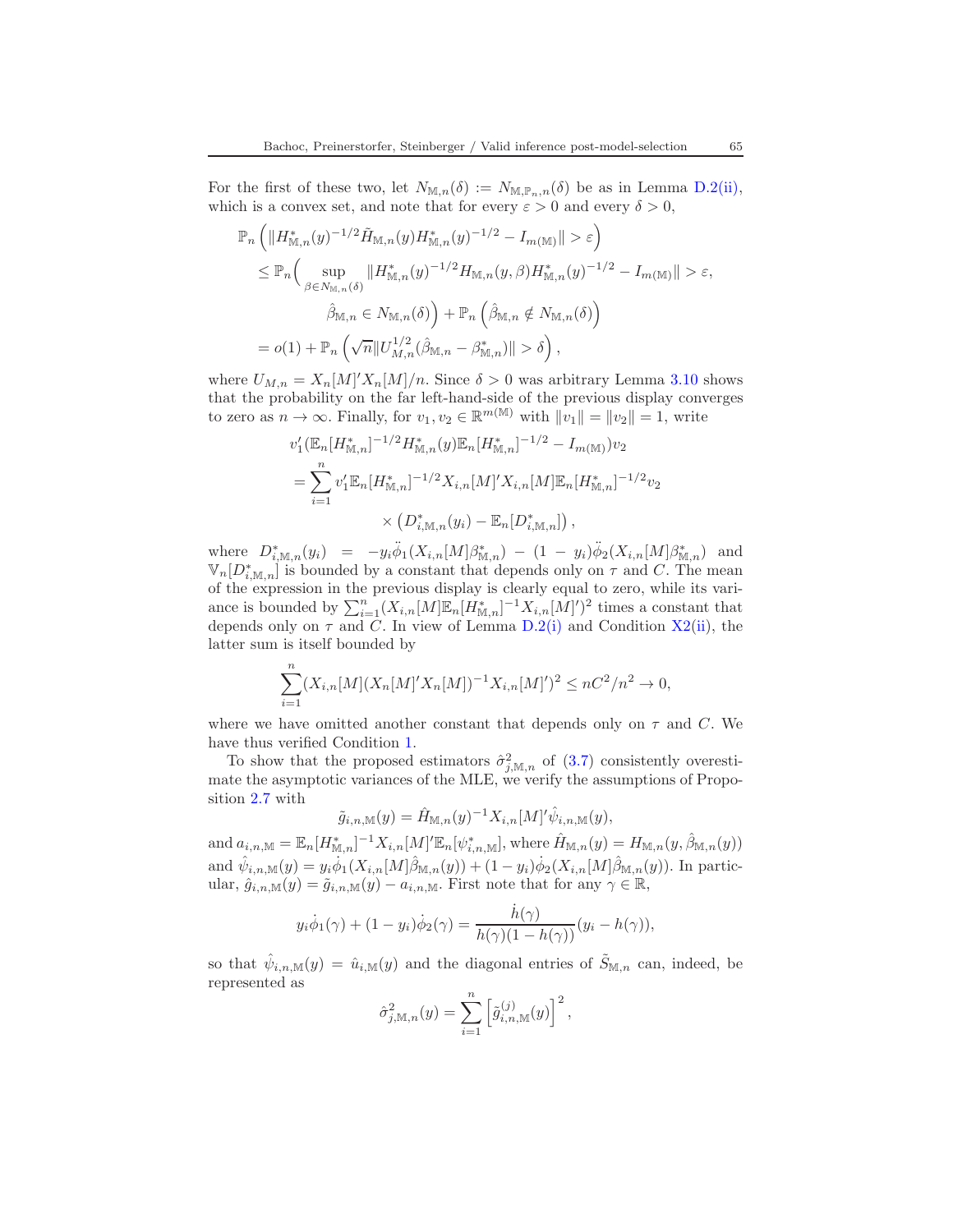for  $j = 1, \ldots, m(\mathbb{M})$ , as required for the application of Proposition [2.7.](#page-13-0) Next, consider

$$
|g_{i,n,\mathbb{M}}^{(j)}(y_i) - \hat{g}_{i,n,\mathbb{M}}^{(j)}(y)|^2 = |e_{m(\mathbb{M})}(j)' (\mathbb{E}_n[H_{\mathbb{M},n}^*]^{-1} X_{i,n}[M]'\psi_{i,n,\mathbb{M}}^*(y_i) - \hat{H}_{\mathbb{M},n}(y)^{-1} X_{i,n}[M]'\hat{\psi}_{i,n,\mathbb{M}}(y) \Big)|^2 \n\leq 2|e_{m(\mathbb{M})}(j)' (\mathbb{E}_n[H_{\mathbb{M},n}^*]^{-1} - \hat{H}_{\mathbb{M},n}(y)^{-1}) X_{i,n}[M]'\psi_{i,n,\mathbb{M}}^*(y_i)|^2 + 2|e_{m(\mathbb{M})}(j)' \hat{H}_{\mathbb{M},n}(y)^{-1} X_{i,n}[M]'(\psi_{i,n,\mathbb{M}}^*(y_i) - \hat{\psi}_{i,n,\mathbb{M}}(y))|^2 \n\leq 2|e_{m(\mathbb{M})}(j)' (\mathbb{E}_n[H_{\mathbb{M},n}^*]^{-1} - \hat{H}_{\mathbb{M},n}(y)^{-1}) X_{i,n}[M]'|^2 \overline{K'}(\tau,C) + 2|e_{m(\mathbb{M})}(j)' \hat{H}_{\mathbb{M},n}(y)^{-1} X_{i,n}[M]'(\psi_{i,n,\mathbb{M}}^*(y_i) - \hat{\psi}_{i,n,\mathbb{M}}(y))|^2.
$$

We want to show that

$$
\frac{\sum_{i=1}^n \left[ g_{i,n,\mathbb{M}}^{(j)}(y_i) - \hat{g}_{i,n,\mathbb{M}}^{(j)}(y) \right]^2}{\mathbb{V}_n[r_{n,\mathbb{M}}^{(j)}]} \le \frac{\sum_{i=1}^n \left[ g_{i,n,\mathbb{M}}^{(j)}(y_i) - \hat{g}_{i,n,\mathbb{M}}^{(j)}(y) \right]^2}{\underline{K}'(\tau,C) \Vert X_n[\![M]\!] \mathbb{E}_n[\![H^*_{\mathbb{M},n}]\!]^{-1} e_{m(\mathbb{M})}(j) \Vert^2},
$$

converges to zero in  $\mathbb{P}_n$ -probability, as in [\(2.10\)](#page-12-3), where the inequality follows by the same argument as in [\(D.28\)](#page-62-0). Hence, it suffices to show that

<span id="page-65-0"></span>
$$
\frac{\|X_n[M](\mathbb{E}_n[H^*_{\mathbb{M},n}]^{-1} - \hat{H}_{\mathbb{M},n}(y)^{-1})e_{m(\mathbb{M})}(j)\|^2}{\|X_n[M]\mathbb{E}_n[H^*_{\mathbb{M},n}]^{-1}e_{m(\mathbb{M})}(j)\|^2}
$$
(D.29)

and

<span id="page-65-1"></span>
$$
\frac{\|X_n[M]\hat{H}_{\mathbb{M},n}(y)^{-1}e_{m(\mathbb{M})}(j)\|^2}{\|X_n[M]\mathbb{E}_n[H_{\mathbb{M},n}^*]^{-1}e_{m(\mathbb{M})}(j)\|^2} \max_{i=1,\dots,n} (\psi_{i,n,\mathbb{M}}^*(y_i) - \hat{\psi}_{i,n,\mathbb{M}}(y))^2, \quad (D.30)
$$

both converge to zero in  $\mathbb{P}_n$ -probability. For [\(D.29\)](#page-65-0), simply note that this expression is bounded by

$$
\|I_{m(\mathbb{M})}-\mathbb{E}_n[H_{\mathbb{M},n}^*]\hat{H}_{\mathbb{M},n}(y)^{-1}\|^2
$$

times the condition number of the matrix  $\mathbb{E}_n[H_{\mathbb{M},n}^*]^{-1}X_n[M]'X_n[M]\mathbb{E}_n[H_{\mathbb{M},n}^*]^{-1}$ . We have already seen above that the latter is bounded by a constant that depends only on  $\tau$  and C. To see that  $\mathbb{E}_n[H_{\mathbb{M},n}^*]\hat{H}_{\mathbb{M},n}(y)^{-1}$  converges to  $I_{m(\mathbb{M})}$  in  $\mathbb{P}_n$ -probability, note that

$$
||I_{m(\mathbb{M})} - \mathbb{E}_n[H_{\mathbb{M},n}^*] \hat{H}_{\mathbb{M},n}(y)^{-1}||^2
$$
  
\n
$$
\leq ||I_{m(\mathbb{M})} - \mathbb{E}_n[H_{\mathbb{M},n}^*]^{1/2} \hat{H}_{\mathbb{M},n}(y)^{-1} \mathbb{E}_n[H_{\mathbb{M},n}^*]^{1/2} ||^2 \frac{\lambda_{\max}(\mathbb{E}_n[H_{\mathbb{M},n}^*)]}{\lambda_{\min}(\mathbb{E}_n[H_{\mathbb{M},n}^*)]}
$$
  
\n
$$
\leq ||I_{m(\mathbb{M})} - \mathbb{E}_n[H_{\mathbb{M},n}^*]^{1/2} \hat{H}_{\mathbb{M},n}(y)^{-1} \mathbb{E}_n[H_{\mathbb{M},n}^*]^{1/2} ||^2 K(\tau, C),
$$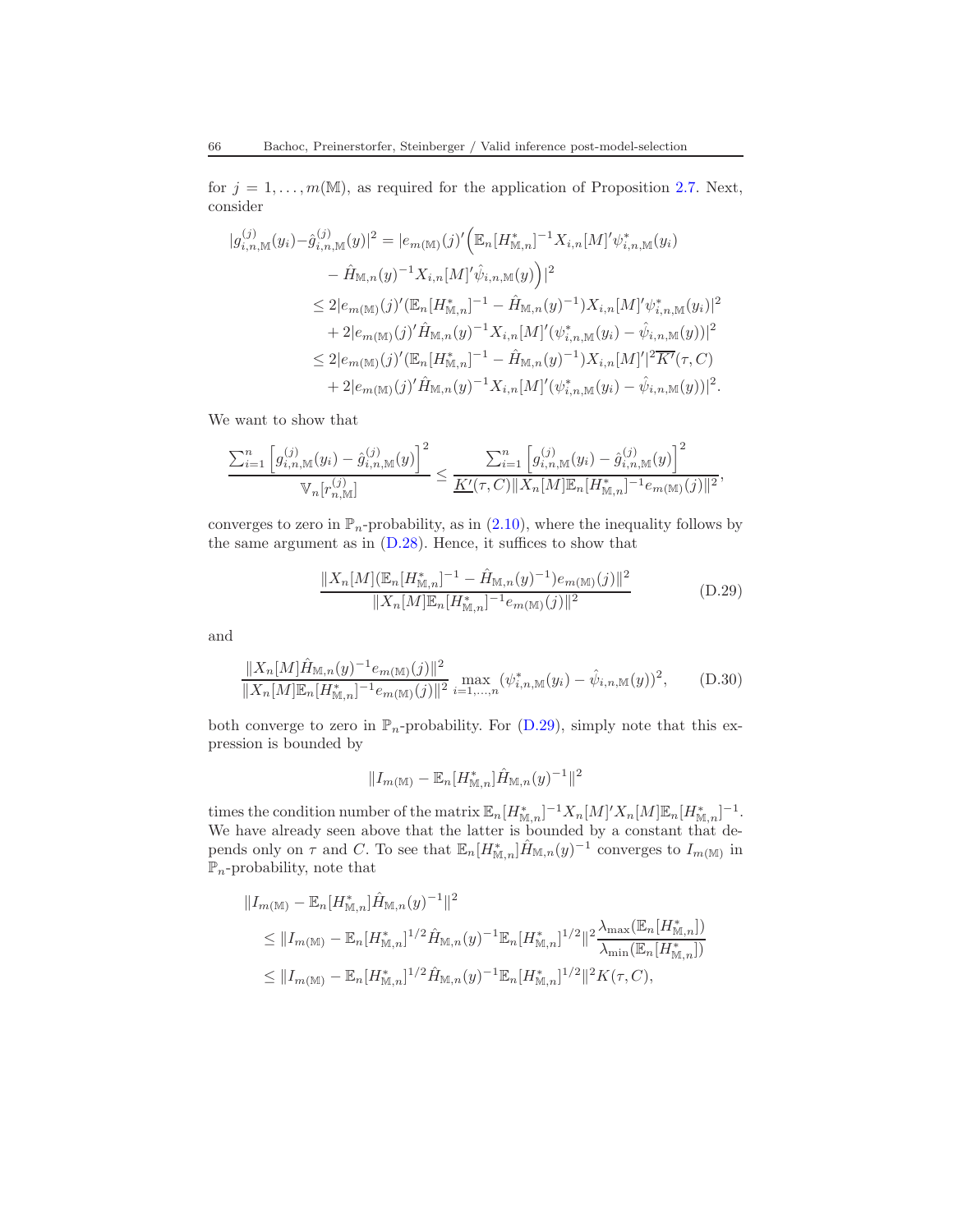by Lemma [D.2](#page-58-3)[\(iii\).](#page-58-2) Furthermore, for every  $\varepsilon > 0$  and  $\delta > 0$ ,

$$
\mathbb{P}_n \left( \|\mathbb{E}_n[H^*_{\mathbb{M},n}]^{-1/2} \hat{H}_{\mathbb{M},n}(y) \mathbb{E}_n[H^*_{\mathbb{M},n}]^{-1/2} - I_{m(\mathbb{M})} \| > \varepsilon \right)
$$
  
\n
$$
\leq \mathbb{P}_n \left( \sup_{\beta \in N_{\mathbb{M},n}(\delta)} \|\mathbb{E}_n[H^*_{\mathbb{M},n}]^{-1/2} H_{\mathbb{M},n}(y,\beta) \mathbb{E}_n[H^*_{\mathbb{M},n}]^{-1/2} - I_{m(\mathbb{M})} \| > \varepsilon \right)
$$
  
\n
$$
+ \mathbb{P}_n \left( \hat{\beta}_{\mathbb{M},n} \notin N_{\mathbb{M},n}(\delta) \right),
$$

and we have already seen before that this entails convergence to zero of the probability on the left-hand-side of the previous display. We conclude that [\(D.29\)](#page-65-0) does converge to zero in  $\mathbb{P}_n$ -probability. To establish the same convergence also for [\(D.30\)](#page-65-1), first note that it follows from the previous arguments that the fraction in that display is bounded in  $\mathbb{P}_n$ -probability. Finally, we have to establish the desired convergence for the maximum in that display. But this follows from the continuity of  $\phi_1$  and  $\phi_2$  on R, the bound on  $|X_{i,n}[M]\beta^*_{\mathbb{M},n}|$  from Lemma [D.1](#page-56-2) and the consistency of Lemma [3.10.](#page-25-1) Therefore, Proposition [2.7](#page-13-0) shows that  $(2.13)$  is satisfied. Note that  $\mathbb{V}_n(r_n)$  has rank no larger than  $\min(k, n)$ , where  $r_n = (r_{n,M})_{M \in \mathbb{M}_n}$ . Hence, Theorem [2.6,](#page-12-1) together with Lemma [2.9,](#page-15-1) finishes the proof.  $\Box$ 

### <span id="page-66-1"></span>D.10. Canonical link function

<span id="page-66-0"></span>**Corollary D.3.** In the setting of Theorem [3.11,](#page-26-0) if  $H$  contains only the canonical link function  $h^{(c)}(\gamma) = e^{\gamma}/(1+e^{\gamma})$ , then the confidence intervals

$$
\text{CI}_{1-\alpha,\mathbb{M}}^{(j),\text{binC}} = \hat{\beta}_{\mathbb{M},n}^{(j)} \pm \sqrt{\hat{\sigma}_{j,\mathbb{M},n}^2} B_{\alpha}(\min(k,p),k),\tag{D.31}
$$

satisfy

$$
\liminf_{n \to \infty} \inf_{\mathbb{P}_n \in \mathbf{P}_n^{(\text{bin})}(\tau)} \mathbb{P}_n \left( \beta^{*,(j)}_{\hat{\mathbb{M}}_n, n} \in \mathrm{CI}_{1-\alpha, \hat{\mathbb{M}}_n}^{(j), \text{binC}} \ \forall j = 1, \dots, m(\hat{\mathbb{M}}_n) \right) \ge 1 - \alpha. \tag{D.32}
$$

Proof. From the first few lines of the proof of Theorem [3.11,](#page-26-0) we see that the  $m(\mathbb{M})$ -dimensional sub-vector  $r_{n,\mathbb{M}}(y)$  of  $r_n(y)$  that corresponds to the model  $\mathbb{M} \triangleq (h, M) \in \{h^{(c)}\} \times \mathcal{I}$ , is given by

$$
r_{n,\mathbb{M}}(y) = \mathbb{E}_n [H^*_{\mathbb{M},n}]^{-1} s^*_{\mathbb{M},n}(y),
$$

where  $H^*_{\mathbb{M},n}(y) := H_{\mathbb{M},n}(y,\beta^*_{\mathbb{M},n}), s^*_{\mathbb{M},n}(y) := s_{\mathbb{M},n}(y,\beta^*_{\mathbb{M},n})$  and  $s_{\mathbb{M},n}(y,\beta) :=$  $\partial \ell_{\mathbb{M},n}(y,\beta)/\partial \beta = X_n[M]'C_{\mathbb{M},n}(y,\beta)$ , where  $C_{\mathbb{M},n}(y,\beta)$  is an  $n \times 1$  vector with *i*-th entry given by  $y_i \dot{\phi}_1(X_{i,n}[M]\beta) + (1-y_i)\dot{\phi}_2(X_{i,n}[M]\beta)$ . But it is easy to see that for  $h = h^{(c)}$ ,  $\phi_1(\gamma) - \phi_2(\gamma) = \gamma$  and thus  $\phi_1(\gamma) - \phi_2(\gamma) = 1$ , so that in this case the matrix  $\mathbb{V}_n(r_n)$  reduces to

$$
\mathbb{V}_n(r_n) = \left( \mathbb{E}_n[H^*_{\mathbb{M}_s,n}]^{-1} X_n[M_s]' \mathbb{V}(Y_n) X_n[M_t] \mathbb{E}_n[H^*_{\mathbb{M}_t,n}]^{-1} \right)_{s,t=1}^d.
$$

The rank of this matrix is not larger than  $\min(k, p)$ , so by Lemma [2.9](#page-15-1) we obtain the smaller bound  $K_{1-\alpha}(\text{corr}(\mathbb{V}_n(r_n))) \leq B_\alpha(\min(k, p), k).$ □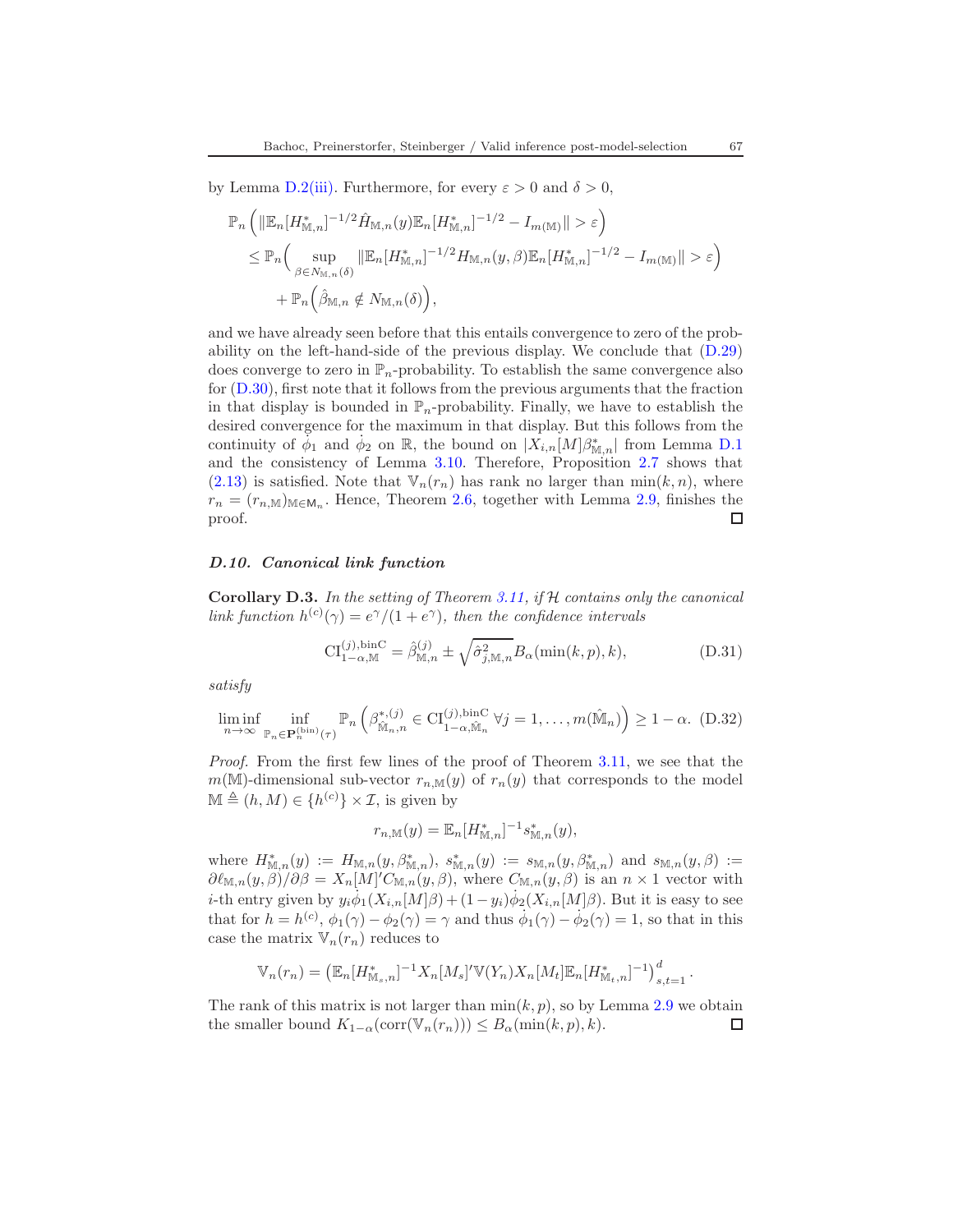### References

- <span id="page-67-11"></span>Arnold, S. F. (1980). Asymptotic Validity of F Tests for the Ordinary Linear Model and the Multiple Correlation Model. J. Amer. Statist. Assoc. 75 890– 894.
- <span id="page-67-2"></span>BACHOC, F., LEEB, H. and PÖTSCHER, B. M. (2014). Valid confidence intervals for post-model-selection predictors.  $arXiv:1412.4605$ .
- <span id="page-67-5"></span>BELLONI, A., CHERNOZHUKOV, V. and HANSEN, C. (2011). Inference for highdimensional sparse econometric models. Advances in Economics and Econometrics. 10th World Congress of the Econometric Society, Volume III, 245– 295.
- <span id="page-67-6"></span>BELLONI, A., CHERNOZHUKOV, V. and HANSEN, C. (2014). Inference on treatment effects after selection among high-dimensional controls. Rev. Econom. Stud. 81 608–650.
- <span id="page-67-0"></span>Berk, R., Brown, L., Buja, A., Zhang, K., and Zhao, L. (2013). Valid post-selection inference. Ann. Statist. 41 802-837.
- <span id="page-67-16"></span>BILLINGSLEY, P. (1968). Convergence of probability measures. John Wiley & Sons. [MR0233396](http://www.ams.org/mathscinet-getitem?mr=0233396)
- <span id="page-67-8"></span>DUDLEY, R. M. (2002). Real analysis and probability. Cambridge University Press.
- <span id="page-67-14"></span>Efron, B., Hastie, T., Johnstone, I. and Tibshirani, R. (2004). Least angle regression. Ann. Statist. 32 407–499. [MR2060166 \(2005d:62116\)](http://www.ams.org/mathscinet-getitem?mr=2060166)
- <span id="page-67-3"></span>EICKER, F. (1967). Limit theorems for regressions with unequal and dependent errors. In Proceedings of the fifth Berkeley symposium on mathematical statistics and probability 1 59–82.
- <span id="page-67-13"></span>Fahrmeir, L. (1990). Maximum likelihood estimation in misspecified generalized linear models. Statistics 21 487-502.
- <span id="page-67-12"></span>FAHRMEIR, L. and KAUFMANN, H. (1985). Consistency and Asymptotic Normality of the Maximum Likelihood Estimator in Generalized Linear Models. Ann. Statist 13 342–368.
- <span id="page-67-4"></span>Fithian, W., Sun, D. and Taylor, J. (2015). Optimal inference after model selection. arXiv:1410.2597.
- <span id="page-67-15"></span>FRIEDMAN, J., HASTIE, T. and TIBSHIRANI, R. (2010). Regularization paths for generalized linear models via coordinate descent. Journal of statistical software 33 1.
- <span id="page-67-9"></span>GNEDENKO, B. and KOLMOGOROV, A. N. (1954). Limit distributions for sums of independent random variables. Addison-Wesley.
- <span id="page-67-7"></span>Huber, P. J. (1967). The behavior of maximum likelihood estimates under nonstandard conditions. In Proceedings of the Fifth Berkeley Symposium on Mathematical Statistics and Probability 1 221-233.
- <span id="page-67-10"></span>Huber, P. J. (1973). Robust Regression: Asymptotics, Conjectures and Monte Carlo. Ann. Statist. 1 799–821.
- <span id="page-67-1"></span>KABAILA, P. and LEEB, H. (2006). On the large-sample minimal coverage probability of confidence intervals after model selection. J. Amer. Statist. Assoc. 101 619–629.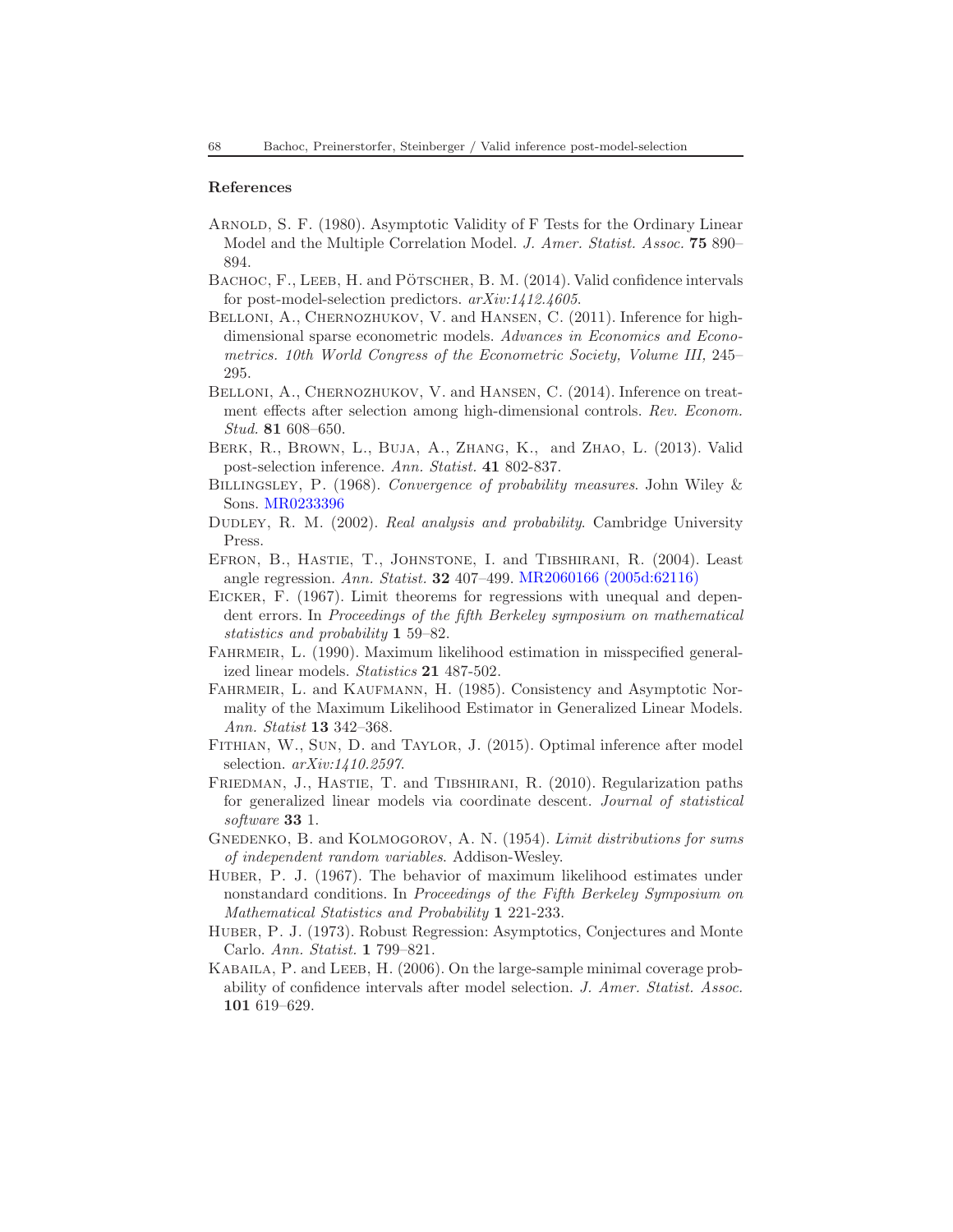- <span id="page-68-16"></span>Kubkowski, M. and Mielniczuk, J. (2017). Active sets of predictors for misspecified logistic regression. Statistics 1–23.
- <span id="page-68-10"></span>Lee, J. D. and Taylor, J. E. (2014). Exact Post Model Selection Inference for Marginal Screening. In Advances in Neural Information Processing Systems 27 (Z. Ghahramani, M. Welling, C. Cortes, N. D. Lawrence and K. Q. Weinberger, eds.) 136–144. Curran Associates, Inc.
- <span id="page-68-11"></span>Lee, J. D., Sun, D. L., Sun, Y., and Taylor, J. E. (2016). Exact postselection inference, with application to the lasso. Ann. Statist. 44 907–927.
- <span id="page-68-5"></span>LEEB, H. and PÖTSCHER, B. M.  $(2003)$ . The finite-sample distribution of postmodel-selection estimators, and uniform versus non-uniform approximations. Econometric Theory 19 100–142.
- <span id="page-68-0"></span>LEEB, H. and PÖTSCHER, B. M. (2005). Model selection and inference: Facts and fiction. Econometric Theory 21 21–59.
- <span id="page-68-1"></span>LEEB, H. and PÖTSCHER, B. M. (2006). Performance limits for estimators of the risk or distribution of shrinkage-type estimators, and some general lower risk-bound results. Econometric Theory 22 69–97.
- <span id="page-68-2"></span>LEEB, H. and PÖTSCHER, B. M. (2008). Model Selection. In Handbook of Financial Time Series (T. G. ANDERSEN, R. A. DAVIS, J. P. KREISS and T. Mikosch, eds.) 785–821. Springer, New York, NY.
- <span id="page-68-4"></span>LEEB,  $H_{\cdot}$ , PÖTSCHER, B. M. and EWALD, K. (2015). On various confidence intervals post-model-selection. Statist. Sci. 30 216–227.
- <span id="page-68-18"></span>Lv, J. and Liu, J. S. (2010). Model selection principles in misspecified models. arXiv preprint arXiv:1005.5483v1.
- <span id="page-68-12"></span>Lv, J. and Liu, J. S. (2014). Model selection principles in misspecified models. J. R. Statist. Soc. B 76 141–167.
- <span id="page-68-17"></span>McCullagh, P. and Nelder, J. A. (1989). Generalized Linear Models, 2nd ed. London, New York: Chapman & Hall.
- <span id="page-68-13"></span>Pollak, M. (1972). A Note on Infinitely Divisible Random Vectors. The Annals of Mathematical Statistics 43 673-675.
- <span id="page-68-3"></span>PÖTSCHER, B. M. (2009). Confidence sets based on sparse estimators are necessarily large. Sankhya 71 1–18.
- <span id="page-68-14"></span>Raikov, D. (1938). On a connection between the central limit-law of the theory of probability and the law of great numbers. Izvestiya Rossiiskoi Akademii Nauk. Seriya Matematicheskaya 2 323–338.
- <span id="page-68-8"></span>Rinaldo, A., Wasserman, L., G'Sell, M., Lei, J. and Tibshirani, R. (2016). Bootstrapping and Sample Splitting For High-Dimensional, Assumption-Free Inference. arXiv preprint arXiv:1611.05401.
- <span id="page-68-15"></span>Ruud, P. A. (1983). Sufficient conditions for the consistency of maximum likelihood estimation despite misspecification of distribution in multinomial discrete choice models. Econometrica 225–228.
- <span id="page-68-7"></span>Taylor, J. and Tibshirani, R. (2017). Post-selection inference for l1-penalized likelihood models. Canadian Journal of Statistics 1-21.
- <span id="page-68-6"></span>Tibshirani, R. J., Rinaldo, A., Tibshirani, R. and Wasserman, L. (2015). Uniform asymptotic inference and the bootstrap after model selection. Annals of Statistics, forthcoming.
- <span id="page-68-9"></span>Tibshirani, R. J., Taylor, J., Lockhart, R. and Tibshirani, R. (2016).